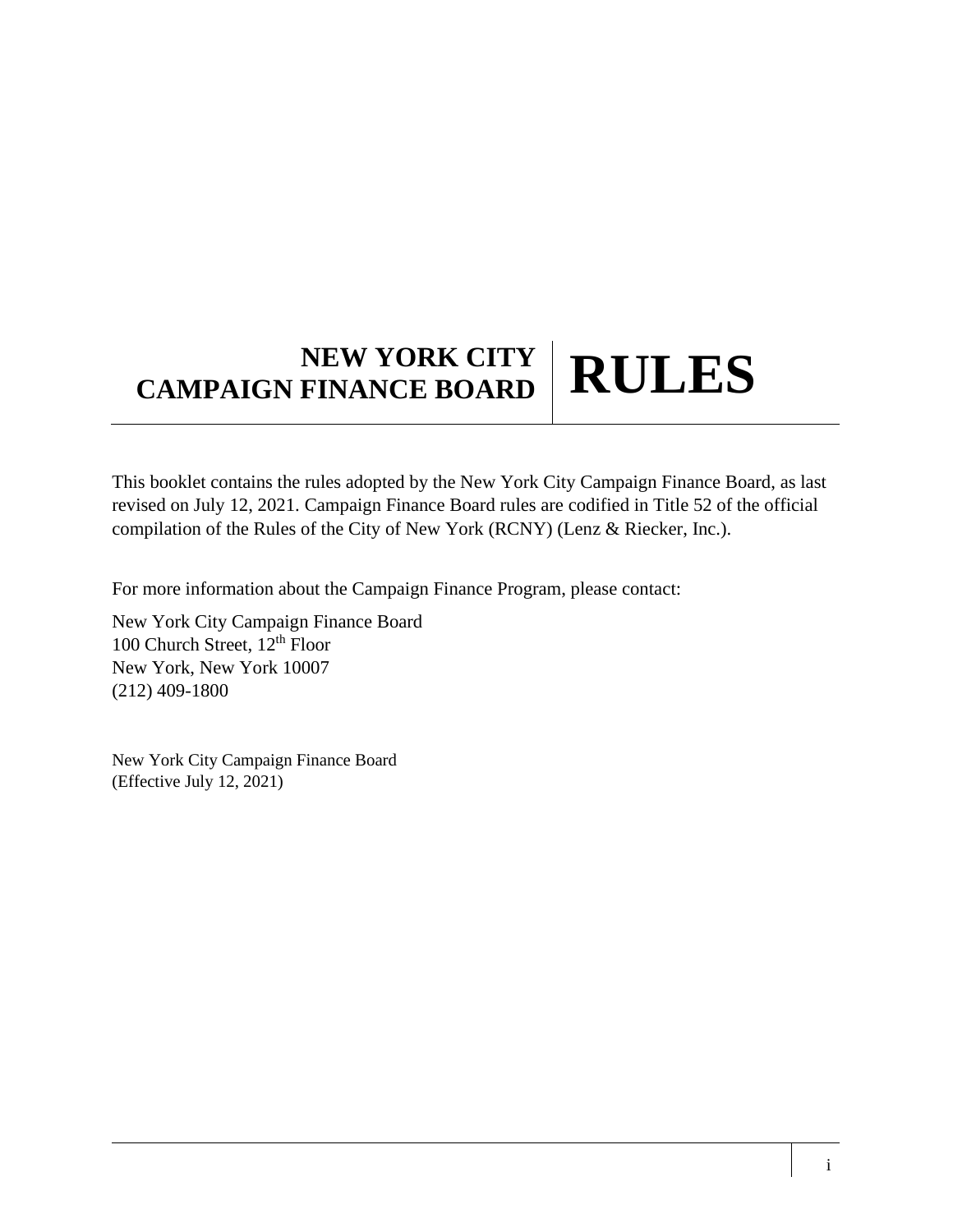# **Table of Contents**

<span id="page-1-0"></span>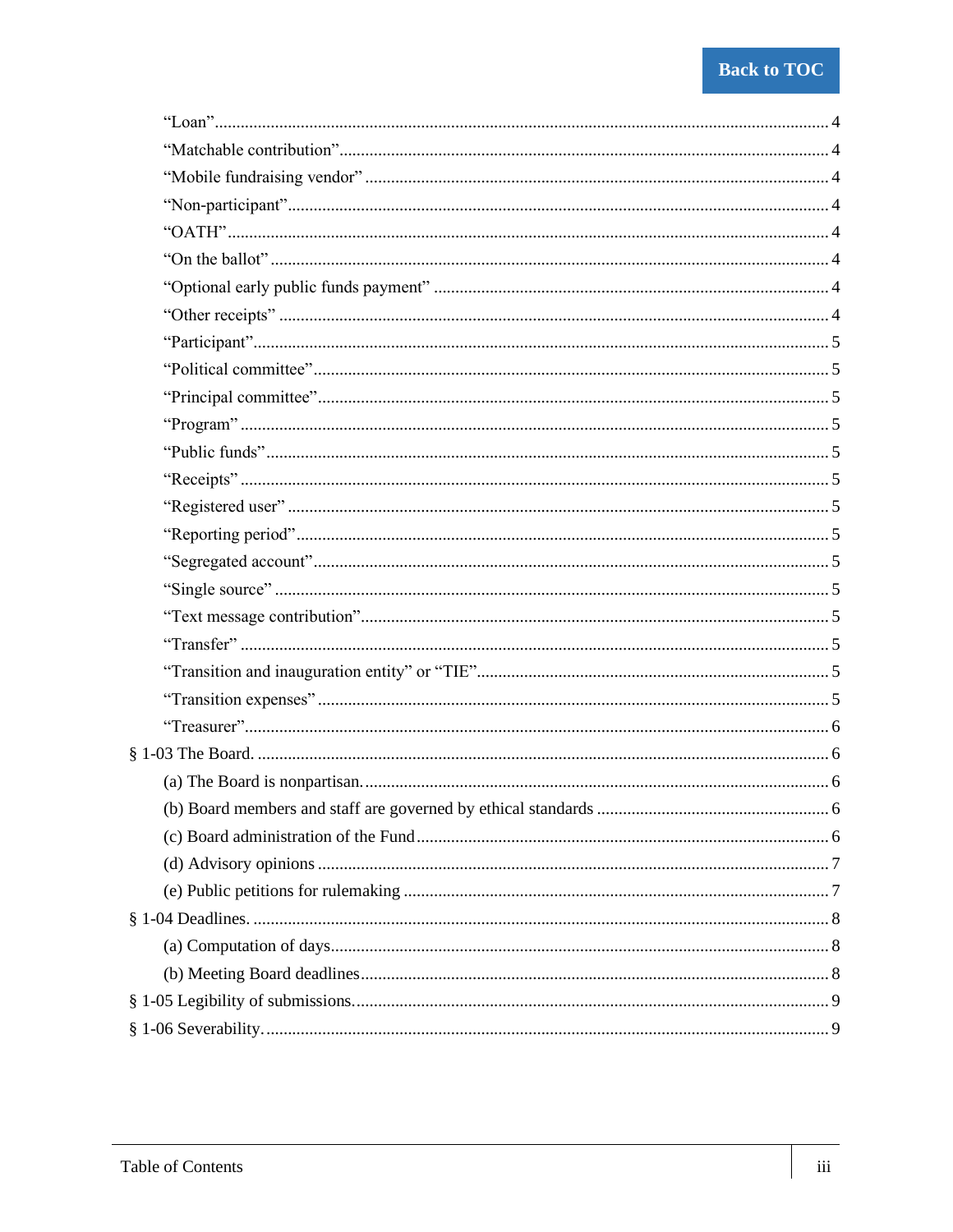| § 3-05 Proof of filing with the Conflicts of Interest Board; payment of penalties 18 |  |
|--------------------------------------------------------------------------------------|--|
|                                                                                      |  |
|                                                                                      |  |
|                                                                                      |  |
|                                                                                      |  |
|                                                                                      |  |
|                                                                                      |  |
|                                                                                      |  |
|                                                                                      |  |
|                                                                                      |  |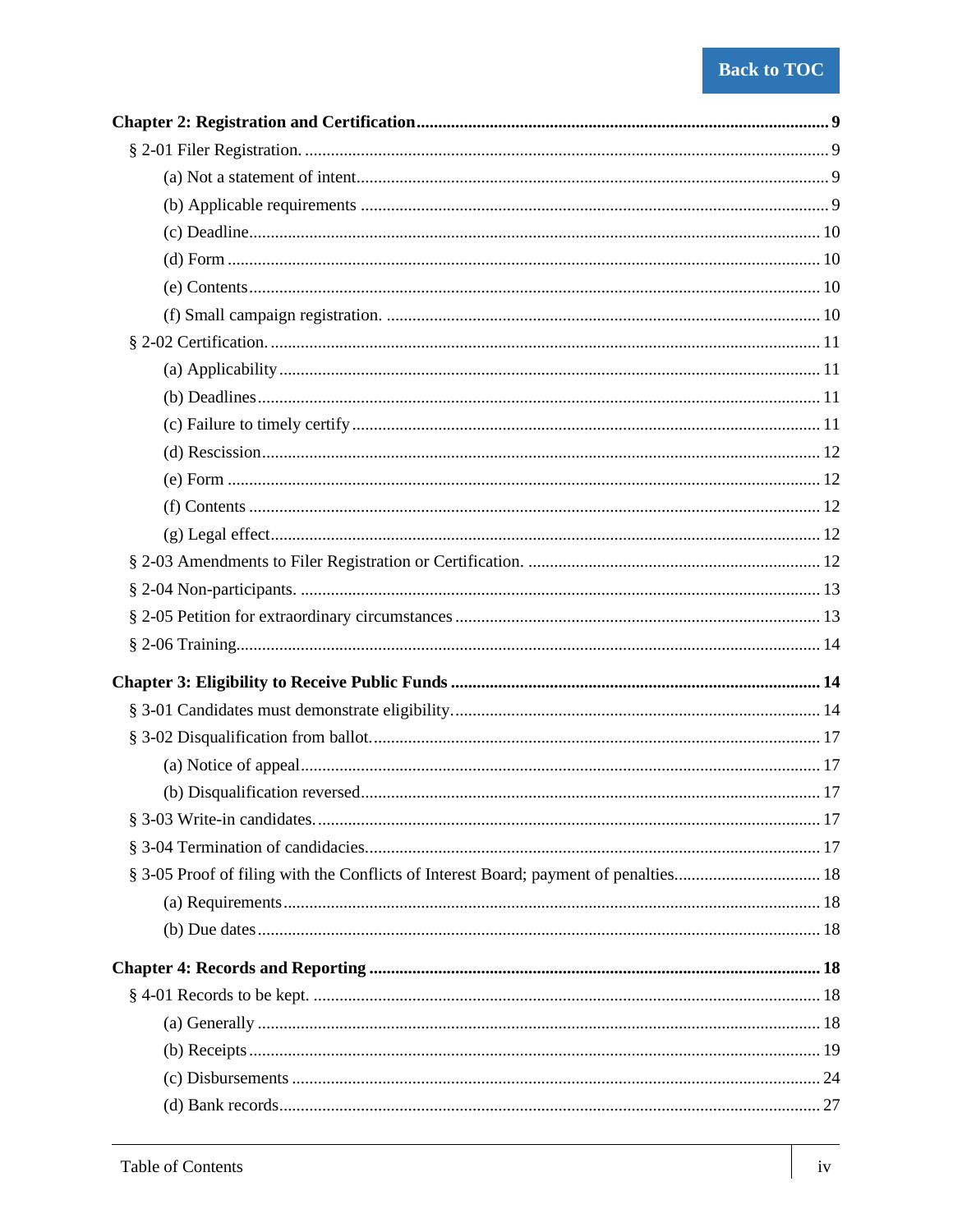| (a) Contributions and loans from corporations, limited liability companies, and partnerships, |  |
|-----------------------------------------------------------------------------------------------|--|
|                                                                                               |  |
|                                                                                               |  |
|                                                                                               |  |
|                                                                                               |  |
|                                                                                               |  |
|                                                                                               |  |
|                                                                                               |  |
|                                                                                               |  |
|                                                                                               |  |
|                                                                                               |  |
|                                                                                               |  |
|                                                                                               |  |
|                                                                                               |  |
|                                                                                               |  |
|                                                                                               |  |
|                                                                                               |  |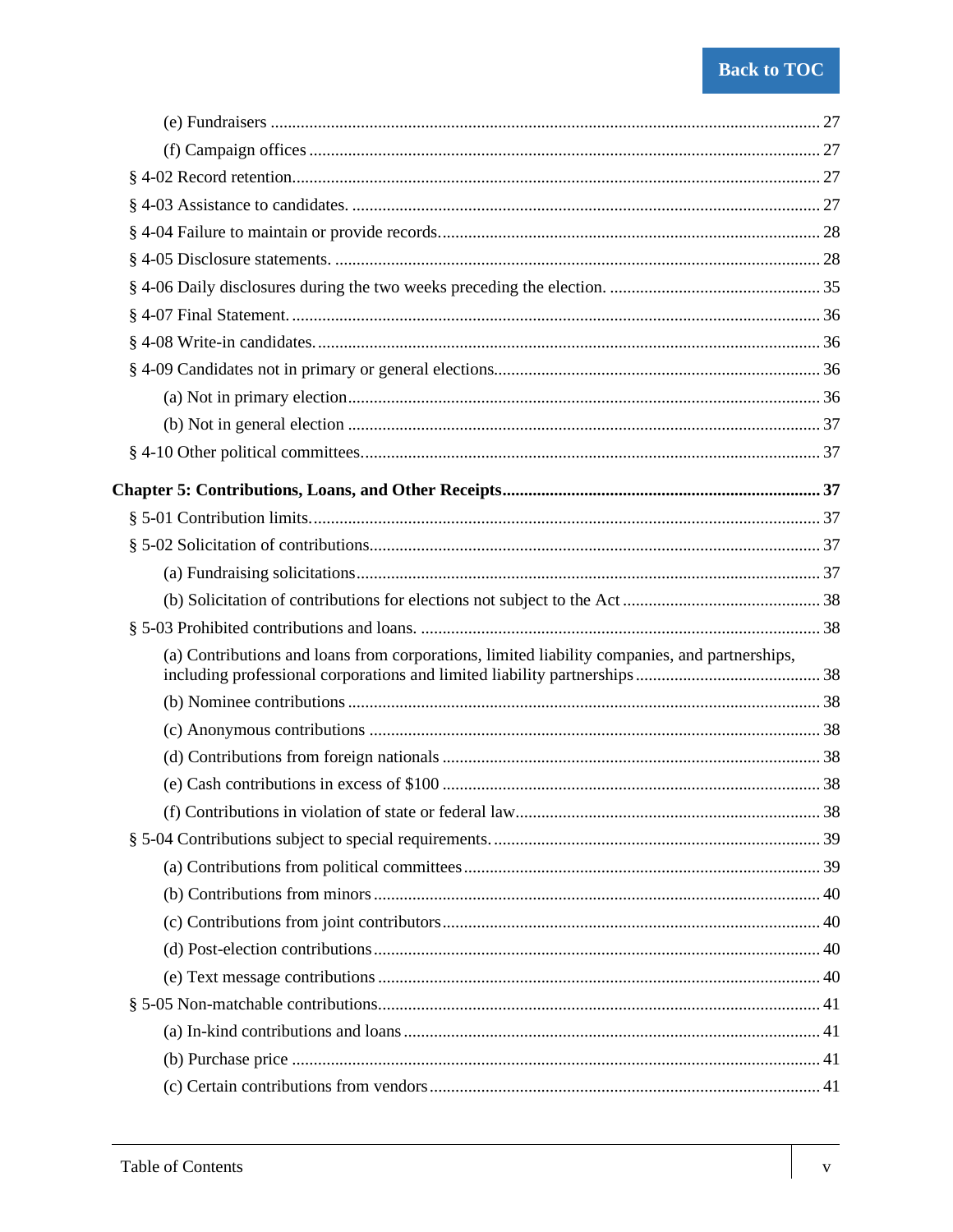| (x) Contributions made with consecutively numbered cashier's checks or money orders  43    |    |
|--------------------------------------------------------------------------------------------|----|
|                                                                                            |    |
|                                                                                            |    |
|                                                                                            |    |
|                                                                                            |    |
|                                                                                            | 43 |
|                                                                                            |    |
|                                                                                            |    |
|                                                                                            |    |
| (d) Extension of credit that is not commercially reasonable is an in-kind contribution  44 |    |
|                                                                                            |    |
|                                                                                            |    |
|                                                                                            |    |
|                                                                                            |    |
|                                                                                            |    |
|                                                                                            |    |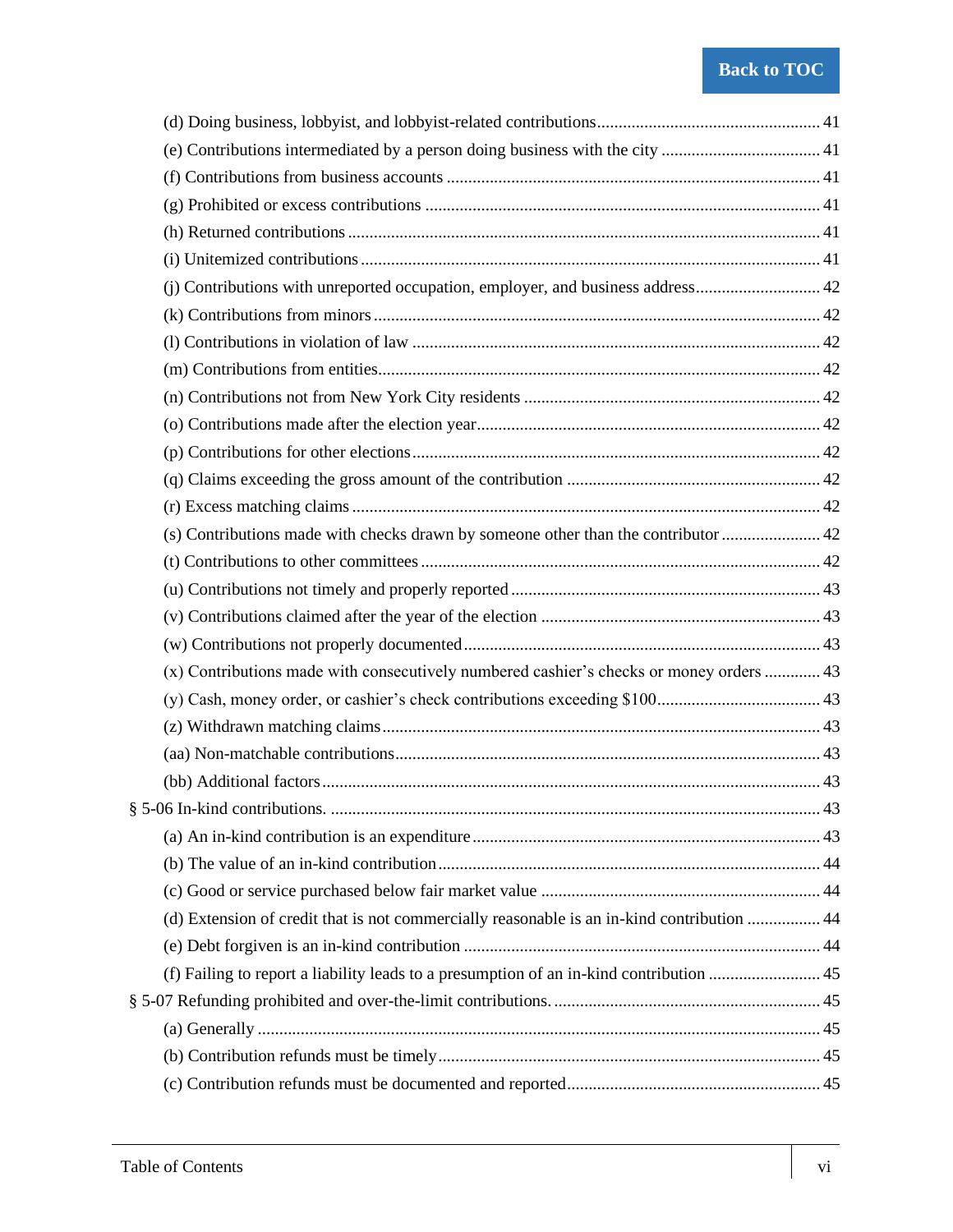| (d) Restrictions on return $\ldots$ $\ldots$ $\ldots$ $\ldots$ $\ldots$ $\ldots$ $\ldots$ $\ldots$ $\ldots$ $\ldots$ $\ldots$ $\ldots$ $\ldots$ $\ldots$ $\ldots$ $\ldots$ $\ldots$ $\ldots$ $\ldots$ $\ldots$ $\ldots$ $\ldots$ $\ldots$ $\ldots$ $\ldots$ $\ldots$ $\ldots$ $\ldots$ $\ldots$ $\ldots$ $\ldots$ $\ldots$ $\$ |  |
|--------------------------------------------------------------------------------------------------------------------------------------------------------------------------------------------------------------------------------------------------------------------------------------------------------------------------------|--|
|                                                                                                                                                                                                                                                                                                                                |  |
| (f) Over-the-limit contributions from contributors doing business with the city 46                                                                                                                                                                                                                                             |  |
|                                                                                                                                                                                                                                                                                                                                |  |
|                                                                                                                                                                                                                                                                                                                                |  |
|                                                                                                                                                                                                                                                                                                                                |  |
|                                                                                                                                                                                                                                                                                                                                |  |
|                                                                                                                                                                                                                                                                                                                                |  |
|                                                                                                                                                                                                                                                                                                                                |  |
|                                                                                                                                                                                                                                                                                                                                |  |
|                                                                                                                                                                                                                                                                                                                                |  |
|                                                                                                                                                                                                                                                                                                                                |  |
|                                                                                                                                                                                                                                                                                                                                |  |
|                                                                                                                                                                                                                                                                                                                                |  |
|                                                                                                                                                                                                                                                                                                                                |  |
|                                                                                                                                                                                                                                                                                                                                |  |
|                                                                                                                                                                                                                                                                                                                                |  |
|                                                                                                                                                                                                                                                                                                                                |  |
|                                                                                                                                                                                                                                                                                                                                |  |
|                                                                                                                                                                                                                                                                                                                                |  |
| (b) Attributing multiple contributions to a single source and contribution limit 50                                                                                                                                                                                                                                            |  |
| (c) Attributing contribution amount for fundraiser ticket or fundraising item51                                                                                                                                                                                                                                                |  |
|                                                                                                                                                                                                                                                                                                                                |  |
|                                                                                                                                                                                                                                                                                                                                |  |
|                                                                                                                                                                                                                                                                                                                                |  |
|                                                                                                                                                                                                                                                                                                                                |  |
|                                                                                                                                                                                                                                                                                                                                |  |
|                                                                                                                                                                                                                                                                                                                                |  |
| (b) Where rerun election is canceled, contributions must be reasonably related to expenditures  53                                                                                                                                                                                                                             |  |
|                                                                                                                                                                                                                                                                                                                                |  |
|                                                                                                                                                                                                                                                                                                                                |  |
|                                                                                                                                                                                                                                                                                                                                |  |
|                                                                                                                                                                                                                                                                                                                                |  |
|                                                                                                                                                                                                                                                                                                                                |  |
|                                                                                                                                                                                                                                                                                                                                |  |
|                                                                                                                                                                                                                                                                                                                                |  |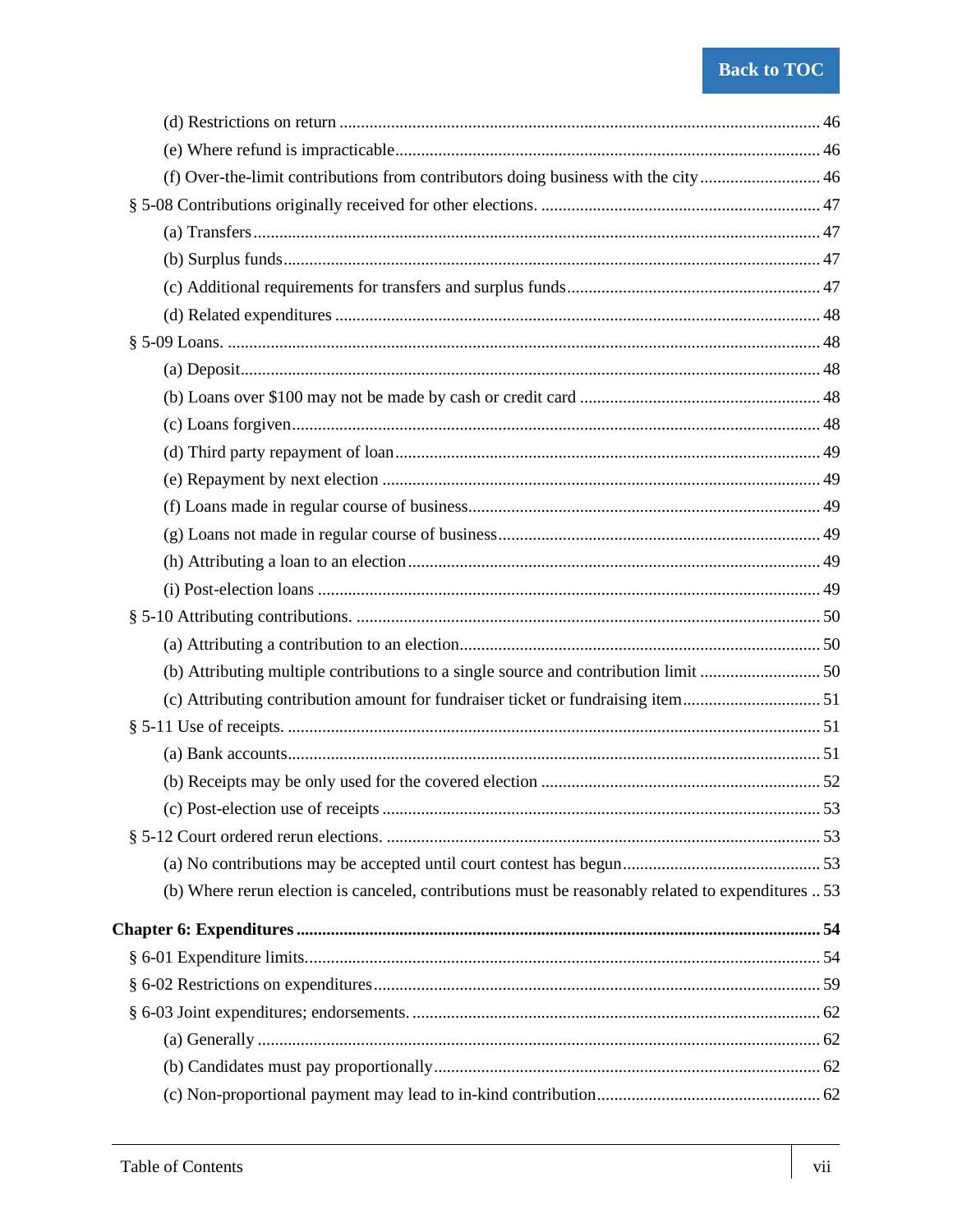| (d) No candidate shall receive more than the maximum public funds payable amount for a single  |  |
|------------------------------------------------------------------------------------------------|--|
| election, pursuant to § 3-705(2)(b) of the Code, any earlier than the day after the day of the |  |
|                                                                                                |  |
|                                                                                                |  |
|                                                                                                |  |
|                                                                                                |  |
|                                                                                                |  |
|                                                                                                |  |
|                                                                                                |  |
|                                                                                                |  |
|                                                                                                |  |
|                                                                                                |  |
|                                                                                                |  |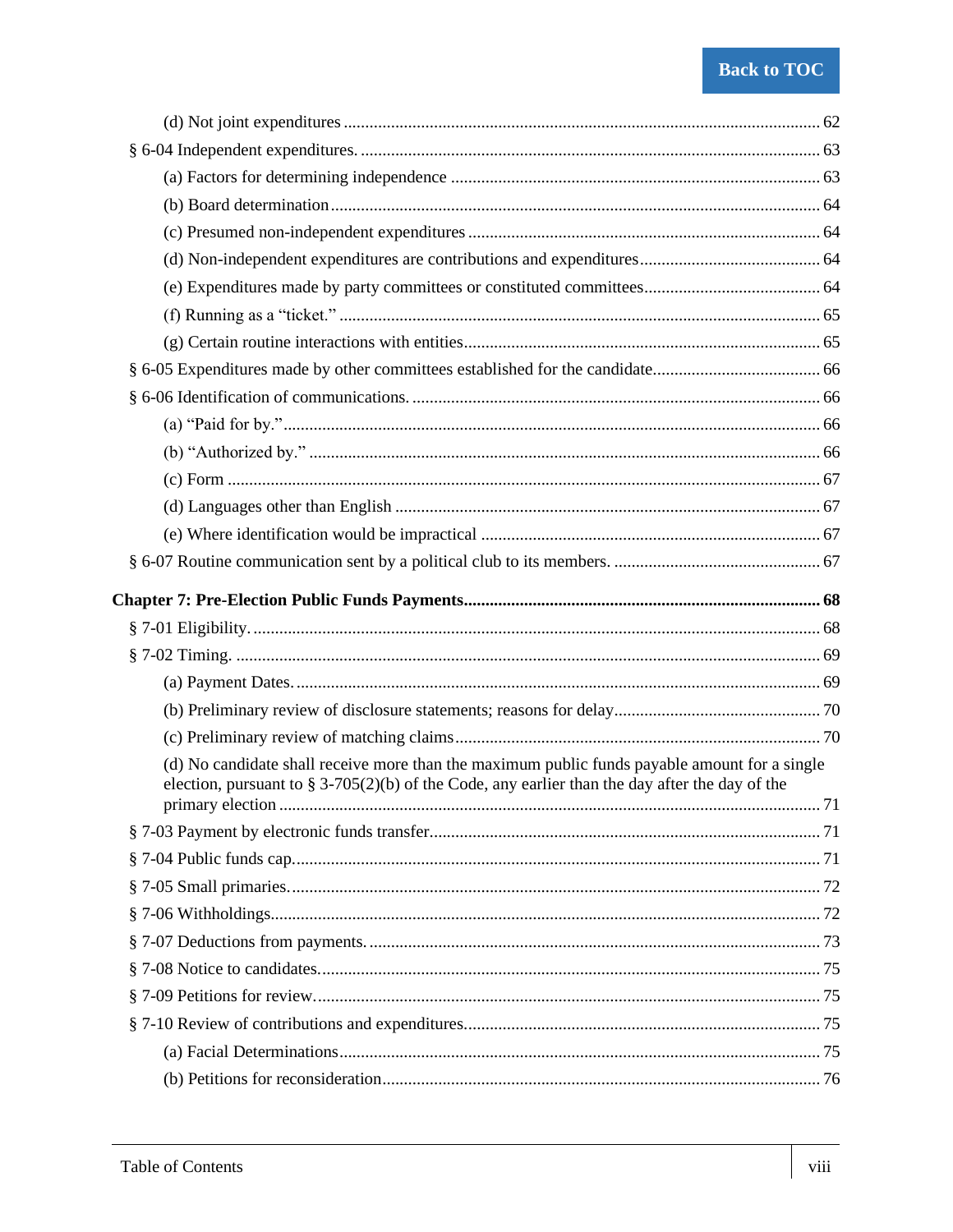| § 10-03 Board determinations concerning violations, infractions, penalties, and repayment of public |  |
|-----------------------------------------------------------------------------------------------------|--|
|                                                                                                     |  |
|                                                                                                     |  |
|                                                                                                     |  |
|                                                                                                     |  |
|                                                                                                     |  |
|                                                                                                     |  |
|                                                                                                     |  |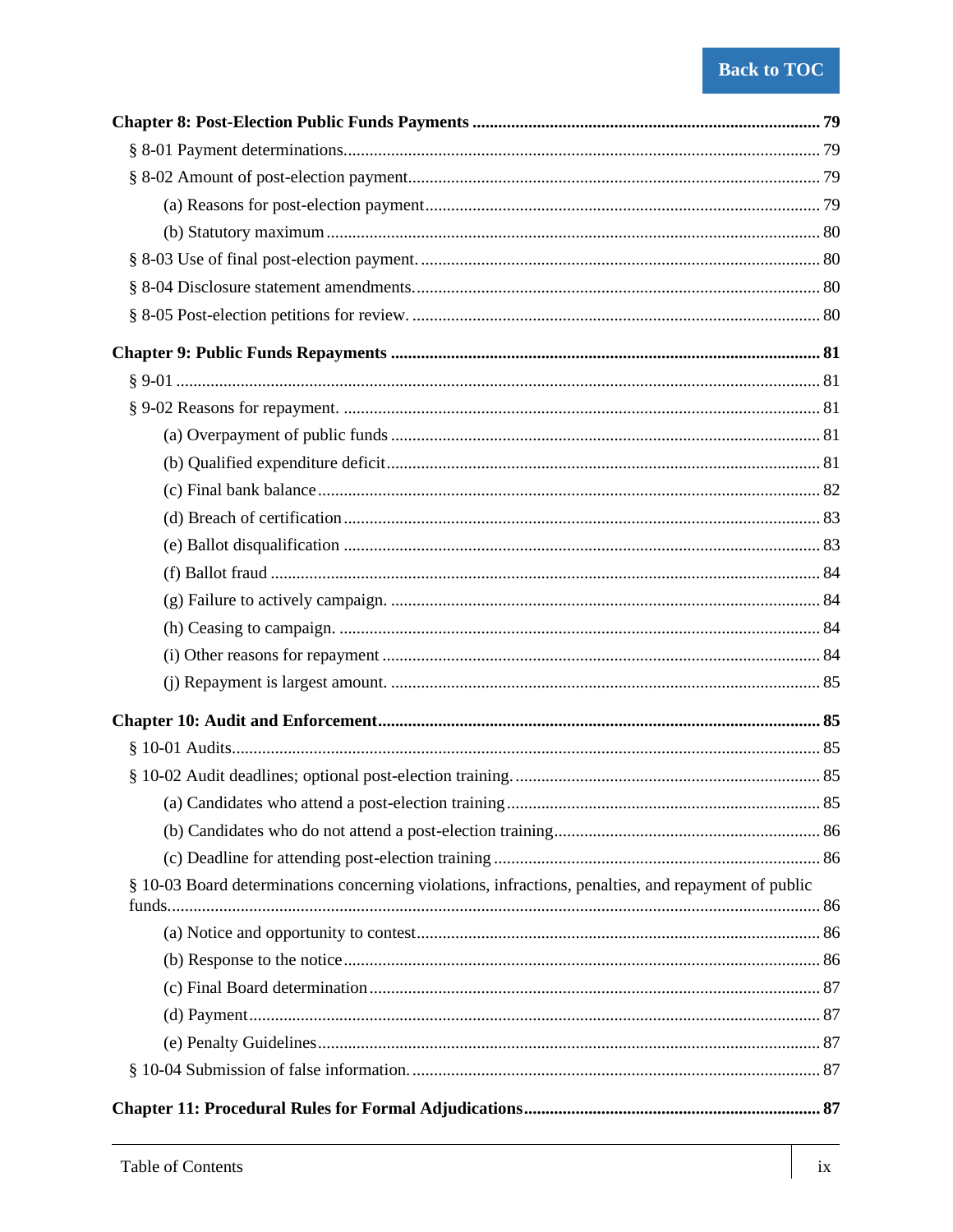| .92 |
|-----|
|     |
|     |
|     |
|     |
|     |
|     |
|     |
|     |
|     |
|     |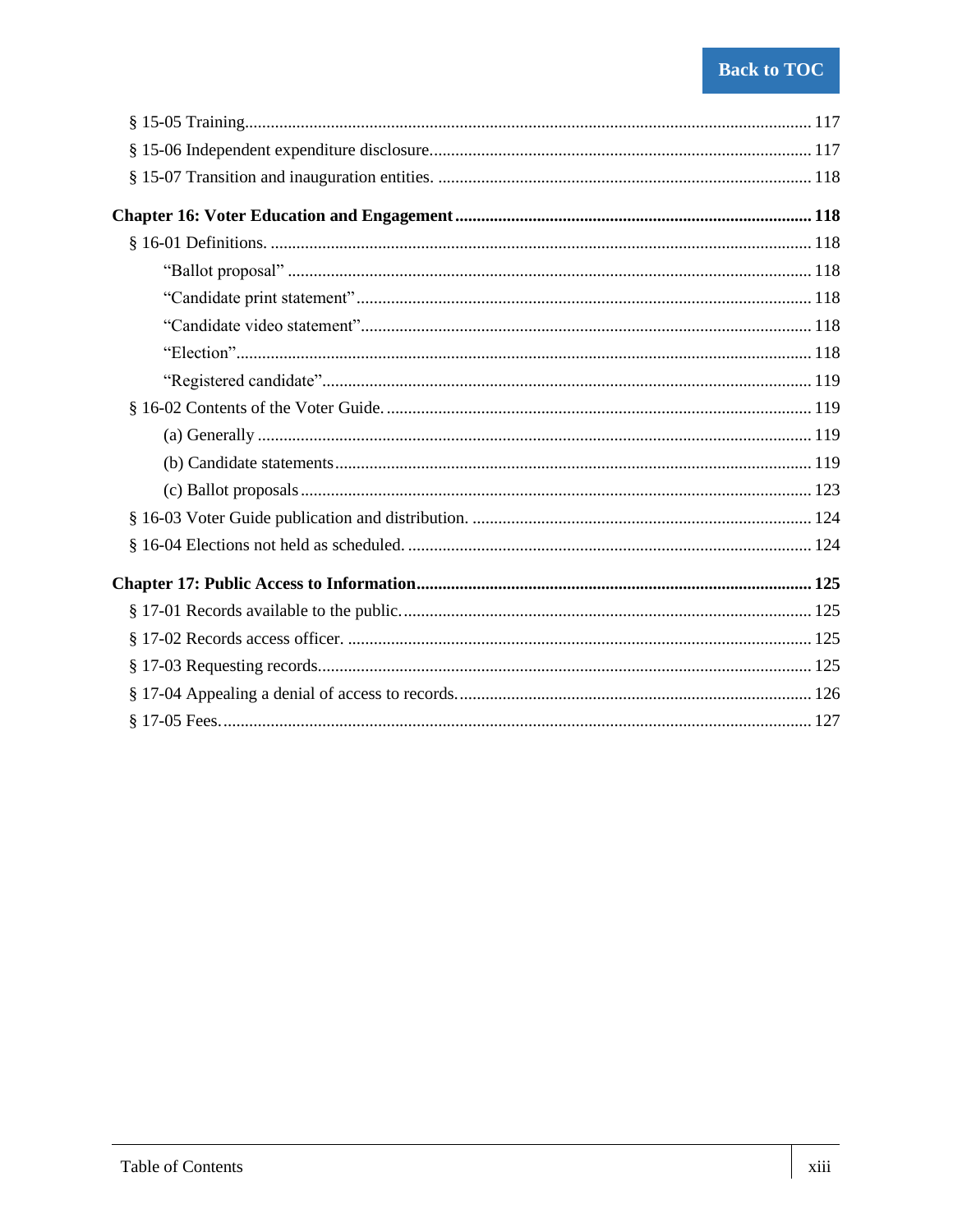# **Chapter 1: Definitions and General Provisions**

#### <span id="page-13-1"></span><span id="page-13-0"></span>**§ 1-01 Scope of Rules.**

**Chapters 1 through 8** contain requirements applicable to candidates seeking nomination or election to the office of mayor, comptroller, public advocate, borough president, or member of the City Council ("Council member") during the pre-election period.

**Chapters 9 through 11** pertain to post-election audit and enforcement of candidates seeking nomination or election to the office of mayor, comptroller, public advocate, borough president, or Council member, as well as independent spenders.

**Chapter 12** pertains to investigations conducted by, and complaints filed with, the Board.

**Chapter 13** contains requirements for transition and inauguration entities ("TIEs"), which apply to all candidates elected to the office of mayor, comptroller, public advocate, borough president, or Council member, regardless of whether the elected candidate is a participant in the voluntary Campaign Finance Program.

**Chapter 14** contains requirements for disclosure of independent expenditures related to candidates seeking nomination or election to the office of mayor, comptroller, public advocate, borough president, or Council member, as well as ballot proposals.

**Chapter 15** contains requirements for special elections for the office of mayor, comptroller, public advocate, borough president, or Council member.

**Chapter 16** pertains to the Voter Guide and voter engagement and applies to candidates seeking nomination or election to the office of mayor, comptroller, public advocate, borough president, or Council member, as well as city ballot proposals or referenda.

**Chapter 17** contains requirements for public access to information as provided by the Freedom of Information Law.

Except as otherwise specified, the requirements of these rules related to authorized committees do not apply to an authorized committee that does not, at any time, aid or otherwise take part in an election in which the candidate is a participant or non-participant. Aiding or otherwise taking part in an election includes accepting contributions, loans, or other receipts, and making expenditures, including expenditures of surplus funds, for such election.

#### <span id="page-13-2"></span>**§ 1-02 Definitions.**

<span id="page-13-3"></span>**"Act"** means the New York City Campaign Finance Act, codified in Chapter 7 of Title 3 of the Code (§ 3-701, et seq.).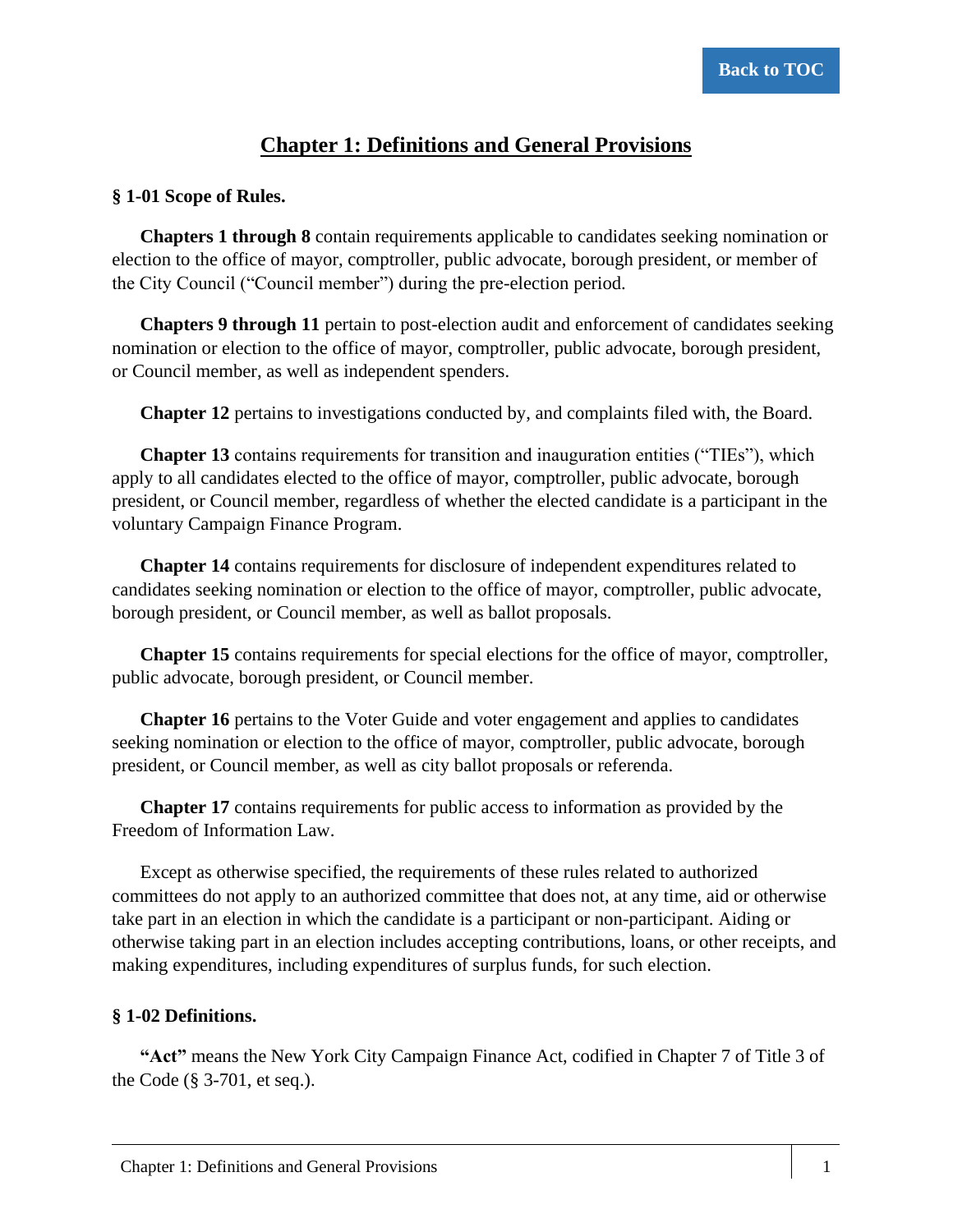<span id="page-14-0"></span>**"Administrative law judge"** means the hearing officer assigned to preside over a case that is referred to the Office of Administrative Trials and Hearings.

<span id="page-14-1"></span>**"Advance"** means a payment for goods or services on behalf of a candidate made with the expectation that the payment will be reimbursed by the candidate.

<span id="page-14-2"></span>**"Authorized committee"** means an authorized committee as defined in the Act.

<span id="page-14-3"></span>**"Board"** means the Campaign Finance Board.

<span id="page-14-4"></span>**"Board of Elections"** means the New York City Board of Elections, unless otherwise specified as the New York State ("State") Board of Elections.

<span id="page-14-5"></span>**"Business dealings with the city"** means business dealings with the City of New York as defined in the Act.

<span id="page-14-6"></span>**"Candidate"** means a candidate as defined in Article 14 of the New York State Election Law. Except as otherwise provided in these rules, a "candidate" includes every authorized committee of the candidate, the treasurer of each such committee, and any other agent of the candidate.

<span id="page-14-7"></span>**"CAPA"** means the City Administrative Procedure Act, §§ 1041 to 1047 of the Charter.

<span id="page-14-8"></span>**"Certification"** means the submission of the information required pursuant to section 2-02 in order to join the Program.

<span id="page-14-9"></span>**"Charter"** means the New York City Charter.

<span id="page-14-10"></span>**"Code"** means the Administrative Code of the City of New York.

<span id="page-14-11"></span>**"Contribution"** means a contribution as defined in the Act.

<span id="page-14-12"></span>**"Covered election"** means any election for the office of mayor, public advocate, comptroller, borough president, or Council member.

<span id="page-14-13"></span>**"Disclosure statement"** means the campaign finance disclosure statement filed with the Board under Chapter 4 of these rules.

<span id="page-14-14"></span>**"Doing business database"** means the computerized database containing the names of individuals and entities engaged in business dealings with the city as defined in the Act.

<span id="page-14-15"></span>**"Domestic partner"** means a domestic partner as defined in § 1-112(21) of the Code.

<span id="page-14-16"></span>**"Donation"** means a gift, subscription, advance, payment, or deposit of money or any thing of value, made by an individual or entity, in connection with the transition or inauguration expenses of an elected candidate, including but not limited to compensation for the personal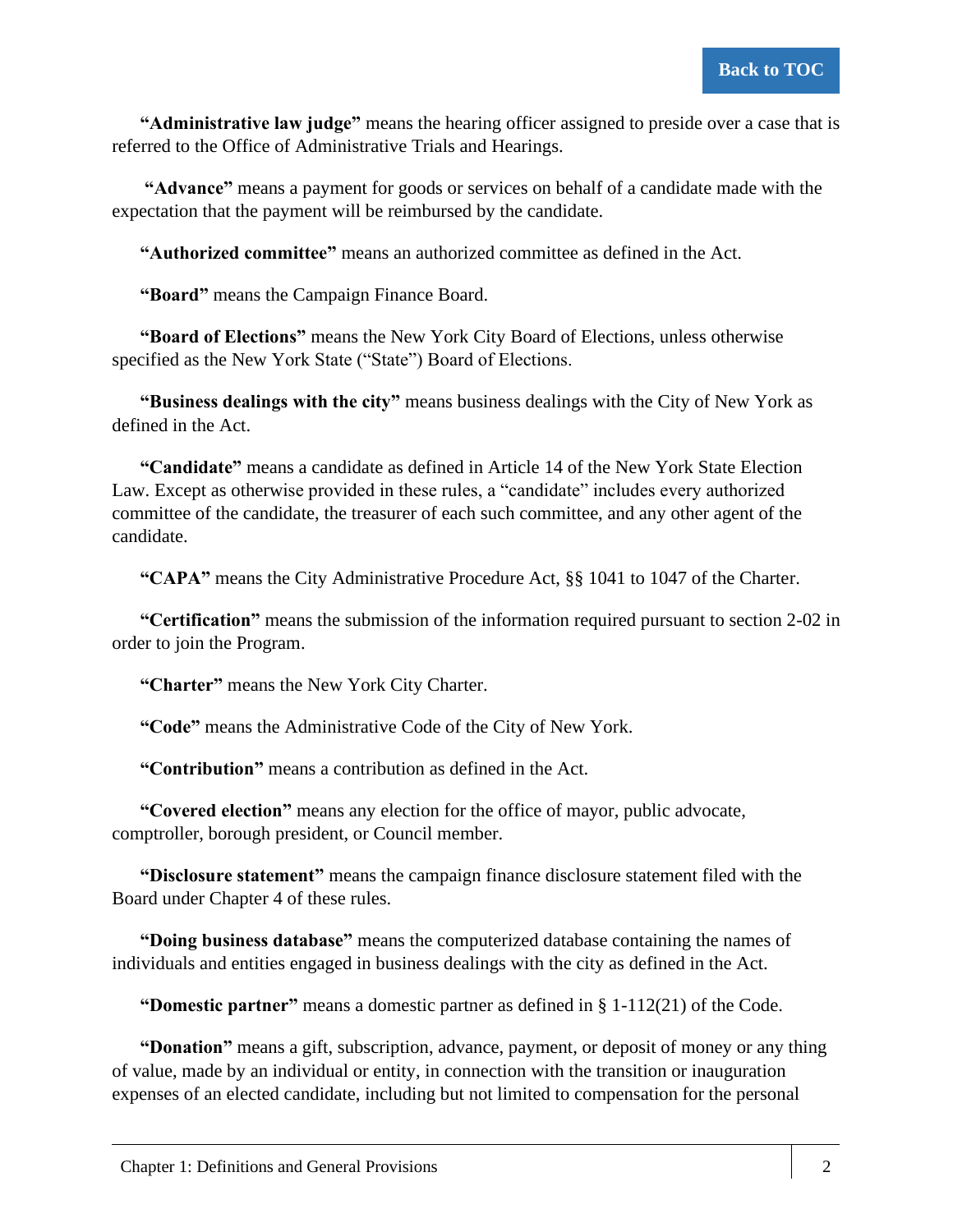services rendered in connection with such transition or inauguration expenses without charge. A loan is deemed to be a donation, subject to the limits and restrictions of the Act, to the extent the loan is not repaid by the date that the elected candidate is sworn into office. The term "donation" shall not include:

(a) The value of personal services provided without compensation by individuals volunteering a portion or all of their time on behalf of a TIE, provided that such an individual may not provide any paid services to a TIE at the same time as such individual serves as a volunteer for that TIE;

(b) The use of real or personal property and the cost of invitations, food, and beverages voluntarily provided by an individual to a TIE on the individual's residential premises for TIE-related activities to the extent such services do not exceed \$500 in value; and

(c) The travel expenses of any individual who, on the individual's own behalf, volunteers personal services to any TIE to the extent such expenses are unreimbursed and do not exceed \$500 in value.

<span id="page-15-0"></span>**"Election"** means any primary, special, or general election for nomination or election.

<span id="page-15-1"></span>**"Election cycle"** means the period beginning on the first January 12 following the most recent general election for the specific office to which a candidate is seeking nomination or election and ending on the first January 11 following the next general election for that office.

<span id="page-15-2"></span>**"Electronic means"** means facsimile transmission, email, or any other electronic manner of communication that shall be prescribed by the Board.

<span id="page-15-3"></span>**"Entity"** means any organization of one or more individuals, and includes any parent, subsidiary, branch, division, department, or local unit thereof.

<span id="page-15-4"></span>**"Expenditure"** means an expenditure as defined in the Act.

<span id="page-15-5"></span>**"Fair market value"** means: (1) for goods, the price of those goods when received in the market in which they ordinarily would have been purchased; and (2) for services, other than those provided by an unpaid volunteer, the hourly or piecework charge for the services at a commercially reasonable rate prevailing when the services were rendered.

<span id="page-15-6"></span>**"Filer Registration"** means the submission of the information required pursuant to section 2-01 prior to the filing of disclosure statements.

<span id="page-15-7"></span>**"Fund"** means the New York City Election Campaign Finance Fund established by the Act.

<span id="page-15-8"></span>**"Fundraising agent"** means any of the following individuals or entities that have accepted or may accept contributions on behalf of the candidate: (1) paid or volunteer full-time campaign workers; or (2) commercial fundraising firms retained by the candidate and the agents thereof.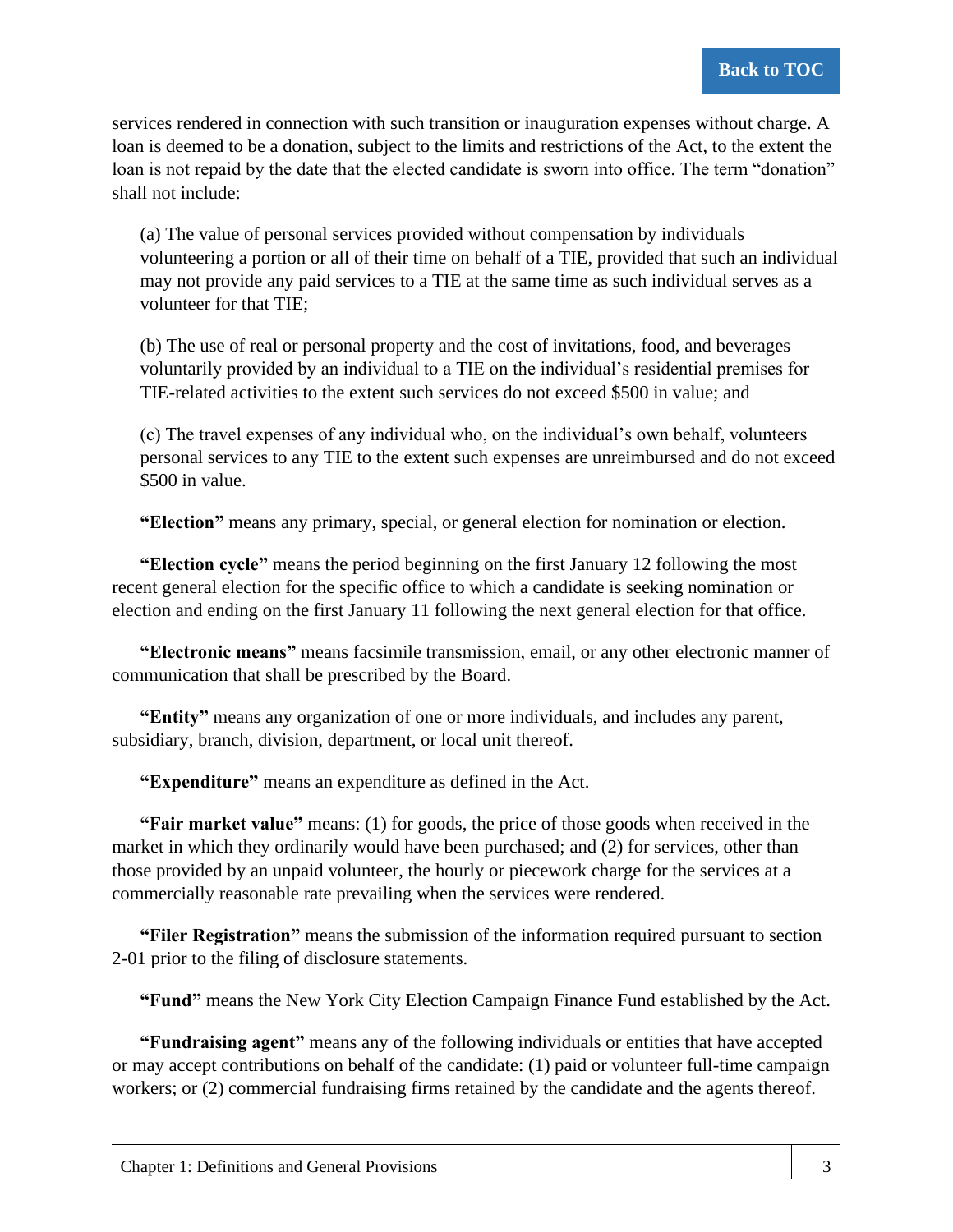<span id="page-16-0"></span>**"Hearing officer"** means the person assigned to preside over a case before OATH.

<span id="page-16-1"></span>**"Inauguration expenses"** means expenses for an inaugural event held within seven days before or 30 days after the elected candidate is officially sworn into office. Factors used by the Board in determining whether an event is an inaugural event include but are not limited to: (1) the celebratory or commemorative nature of the event; (2) the location of the event in relation to the geography of the elected official's district; and (3) the inclusion of non-celebratory and/or commemorative functions, including but not limited to constituent outreach or services. The burden of proving that an event is an inaugural event rests with the TIE.

<span id="page-16-2"></span>**"In-kind contribution"** means: (1) a gift, subscription, loan, advance of, or payment for, any thing of value (other than money) made to or for any candidate; or (2) the payment by any individual or entity other than an authorized committee of compensation for the personal services of another individual or entity which are rendered to the candidate without charge. "In-kind contribution" does not include personal services provided without compensation by individuals volunteering a portion or all of their time on behalf of a candidate.

<span id="page-16-3"></span>**"Intermediary"** means an intermediary as defined in the Act.

<span id="page-16-4"></span>**"Labor organization"** means a labor organization as defined in the Act.

<span id="page-16-5"></span>**"Loan"** means a monetary payment made to an authorized committee with the expectation that the funds will be repaid by such committee.

<span id="page-16-6"></span>**"Matchable contribution"** means a matchable contribution as defined in the Act.

<span id="page-16-7"></span>**"Mobile fundraising vendor"** means any persons or entities that provided services to a candidate related to the processing or receipt of any text message contribution.

<span id="page-16-8"></span>**"Non-participant"** means a candidate for nomination or election to a covered office who has not filed a Certification as a participant. Except as otherwise provided in these rules, a "nonparticipant" includes the candidate, every political committee authorized by the candidate for the covered election, the treasurer of each such committee, and any other agent of the candidate.

<span id="page-16-9"></span>**"OATH"** means the Office of Administrative Trials and Hearings.

<span id="page-16-10"></span>**"On the ballot"** means on the ballot as provided in Article 6 of the New York State Election Law and as recorded on the Board of Elections nomination or designation ledgers or contest lists.

<span id="page-16-11"></span>**"Optional early public funds payment"** means a disbursement of optional public financing occurring prior to two weeks after the last day to file designating petitions for a primary election.

<span id="page-16-12"></span>**"Other receipts"** means payments received by a candidate that are not contributions or loans, such as interest, dividends, proceeds from sales or leases of assets, and any other sources of income.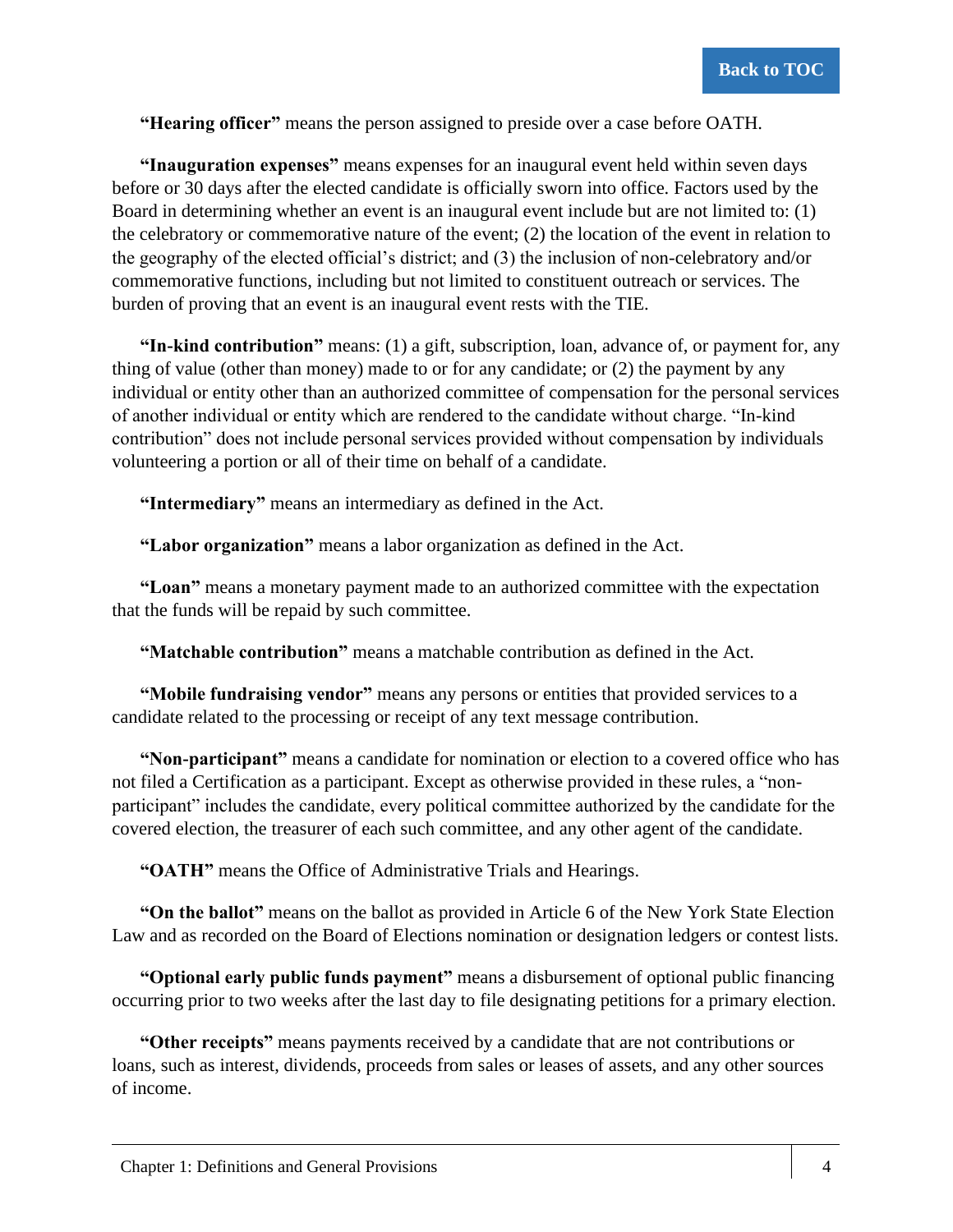<span id="page-17-0"></span>**"Participant"** means a candidate for nomination or election to a covered office who has chosen to join the Program for an election by submitting a Certification pursuant to  $\S 3-703(1)(c)$ of the Code. Except as otherwise provided in these rules, a "participant" includes the candidate, the principal committee authorized by the candidate pursuant to  $\S$  3-703(1)(e) of the Code, the treasurer of such committee, and any other agent of the candidate.

<span id="page-17-1"></span>**"Political committee"** means a political committee as defined in the Act.

<span id="page-17-2"></span>**"Principal committee"** means the principal committee as defined in the Act.

<span id="page-17-3"></span>**"Program"** means the New York City Campaign Finance Program established by the Act.

<span id="page-17-4"></span>**"Public funds"** means monies disbursed from the Fund.

<span id="page-17-5"></span>**"Receipts"** means monetary and in-kind contributions, loans, and any other payment received by a candidate.

<span id="page-17-6"></span>**"Registered user"** means the individual registered with the wireless carrier to use the specific mobile device from which a contribution made via text message was initiated.

<span id="page-17-7"></span>**"Reporting period"** means a time period covered by a disclosure statement, as described in section 4-05.

<span id="page-17-8"></span>**"Segregated account"** means a bank account that may be established by a participating candidate in accordance with section 7-07(b).

<span id="page-17-9"></span>**"Single source"** means any individual, individuals in combination, entity, or entities in combination that establish, maintain, or control another entity and every entity so established, maintained, or controlled, including every political committee established, maintained, or controlled by the same individual, individuals in combination, entity, or entities in combination.

<span id="page-17-10"></span>**"Text message contribution"** means a text message contribution as defined in the Act.

<span id="page-17-11"></span>**"Transfer"** means any exchange of funds or any other thing of value between political committees, other than multicandidate committees, authorized by the same candidate pursuant to § 14-112 of the New York State Election Law.

<span id="page-17-12"></span>**"Transition and inauguration entity" or "TIE"** means an entity established by an elected candidate to raise and spend private funds for transition or inauguration expenses.

<span id="page-17-13"></span>**"Transition expenses"** means expenses relating to an elected candidate's transition into office for goods and services received, used, or rendered before the elected candidate's date of inauguration. Transition expenses shall be limited to those incurred solely for the purpose of preparing to take office, such as those listed in section 13-03(b)(i), and may not be incurred after January 31 in the year after the year of the election, or, in the case of a special election, 30 days after inauguration. Incumbent elected candidates shall not incur transition expenses.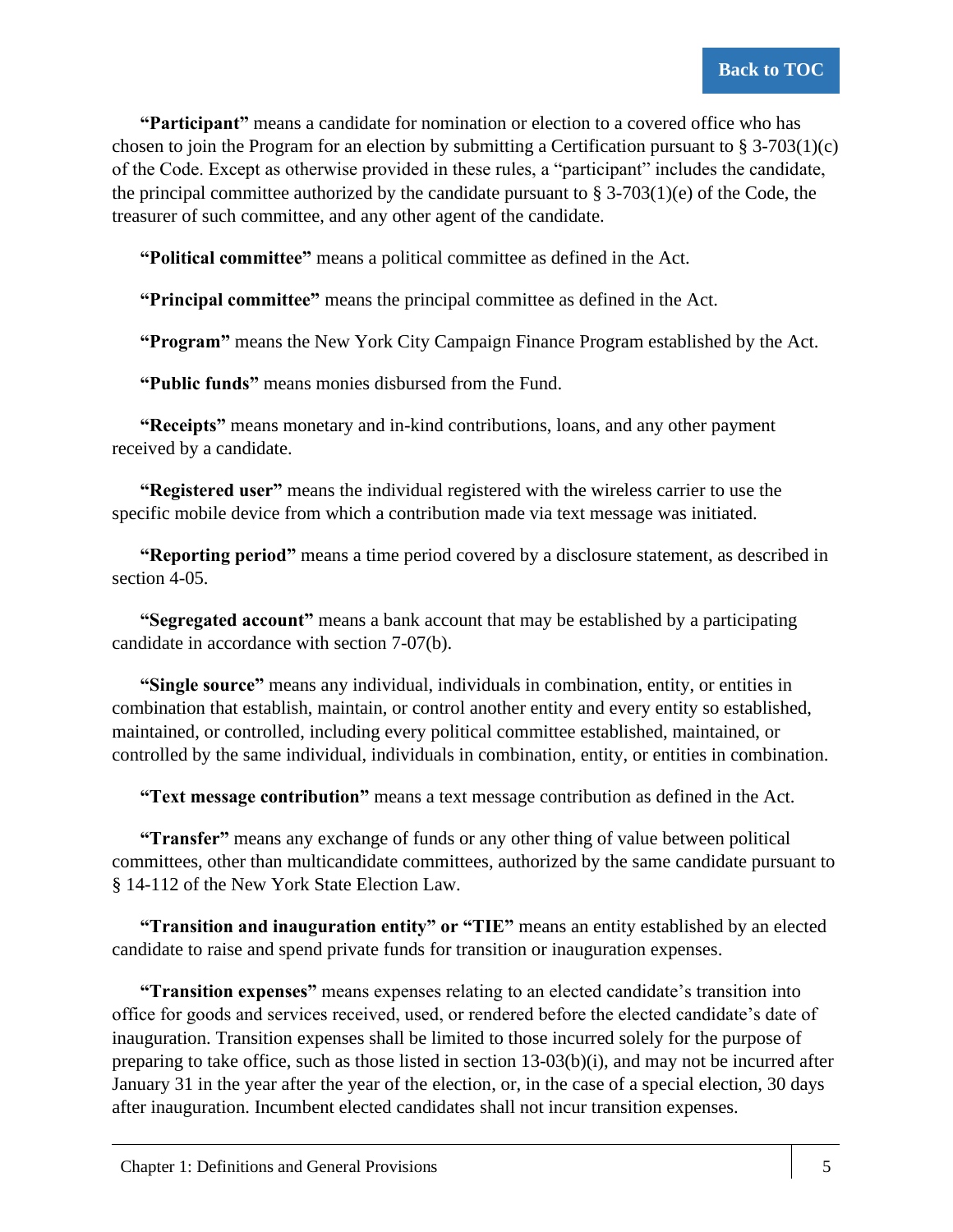<span id="page-18-0"></span>**"Treasurer"** means the treasurer of any authorized committee involved in a covered election, except as otherwise provided in these rules.

### <span id="page-18-1"></span>**§ 1-03 The Board.**

- <span id="page-18-2"></span>(a) The Board is nonpartisan.
	- (i) Pursuant to § 3-708 of the Code, the Board consists of five members.

(A) Two Board members are appointed by the Speaker of the City Council ("Speaker"). No more than one of them shall be enrolled in any one political party.

(B) Two Board members are appointed by the Mayor. No more than one of them shall be enrolled in any one political party.

(C) The chair of the Board is appointed by the Mayor in consultation with the Speaker.

(ii) The Board shall conduct all its activities in a strictly nonpartisan manner.

<span id="page-18-3"></span>(b) Board members and staff are governed by ethical standards.

(i) The Act and the Charter. Board members and staff are subject to the standards set forth in the Act and in Chapter 46 of the Charter.

(ii) Ethical guidelines. The Board shall establish and publish ethical guidelines governing the conduct of its members and staff.

(iii) Additional city ethical guidelines. Board members and staff are subject to the standards set forth in Chapter 68 of the Charter.

<span id="page-18-4"></span>(c) Board administration of the Fund. To safeguard the administration of the Fund and assure candidates that sufficient public funds will be available to make all payments required by the Act in upcoming elections, the Board shall:

(i) make budget requests for the Fund sufficient to cover all anticipated Fund obligations in the upcoming fiscal year and to maintain a reserve for contingencies;

(ii) when it has determined that monies in the Fund are insufficient or likely to be insufficient for payments to candidates, report this determination to the Commissioner of Finance and provide its estimate of the additional amount which will be necessary to make such payments pursuant to the Act (together with a detailed statement of the assumptions and methodologies on which the estimate is based), as required by § 1052(a)(10) of the Charter, not more than four days after which the Commissioner of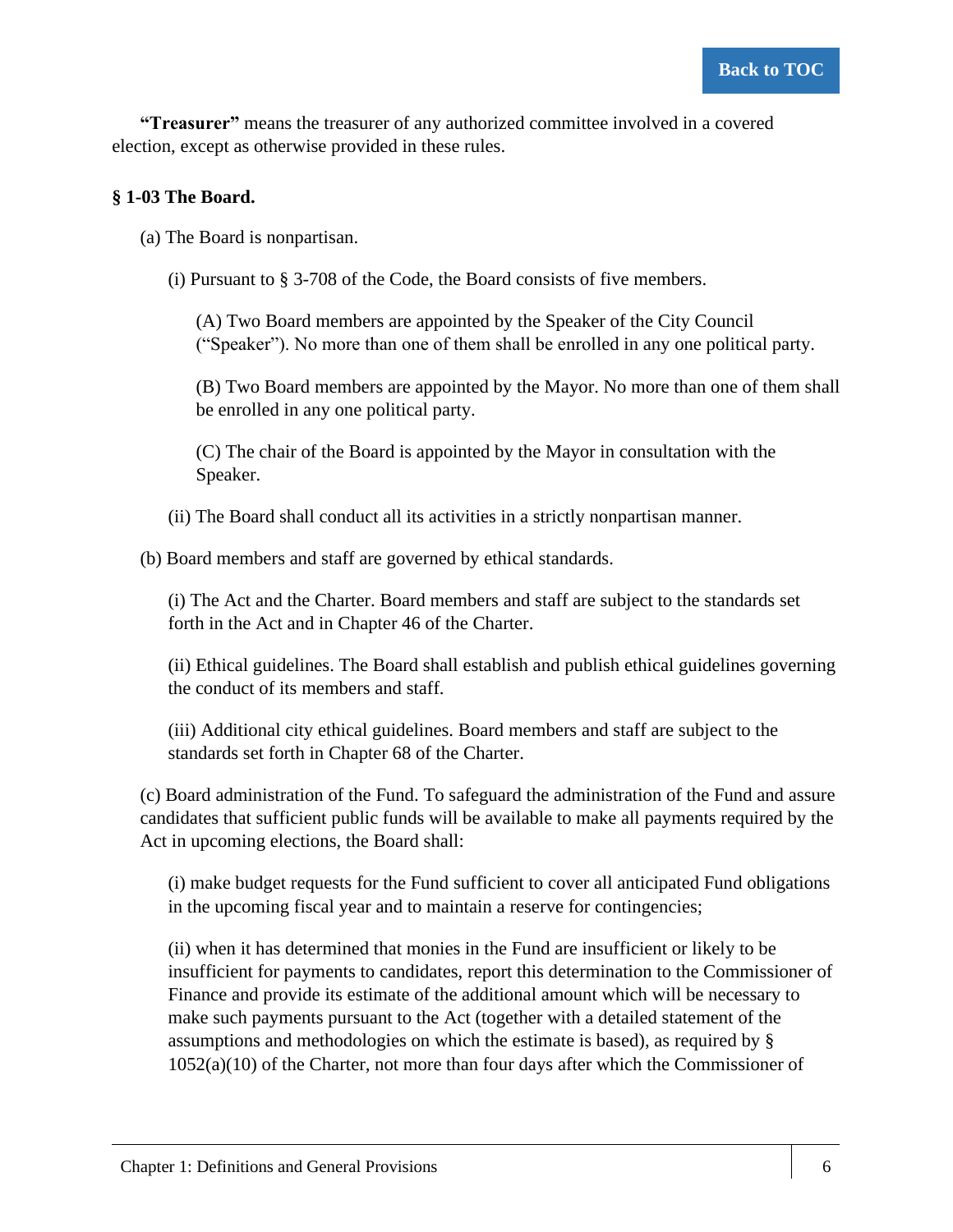Finance is required by  $\S 1052(a)(10)$  of the Charter to transfer an amount equal to the Board's estimate from the city's general fund to the Fund;

(iii) take steps to ensure that the Fund is maintained in a separate account, credited with all sums appropriated therefor and all earnings accruing thereon, in the custody of the comptroller on behalf of the Board, as required by  $\S 1052(a)(10)$  of the Charter;

(iv) take steps to ensure that the Fund and its administration are insulated from the risk of improper action by any city official or agency or any agent or contractor thereof;

(v) subject the Fund to periodic audits by independent outside auditors; and

(vi) take such other actions as are necessary and proper to ensure the integrity of the Fund.

<span id="page-19-0"></span>**(d) Advisory opinions.** Upon the written request of a candidate or any other individual or entity, the Board shall issue an advisory opinion interpreting the Act and these rules, or otherwise respond in writing to the request, within 30 days of receipt of such request, or within 10 business days of receipt if such request is received less than 30 days before a covered election, to the extent practicable. At its discretion, the Board may issue advisory opinions in the absence of a request. The Board shall make public its advisory opinions and the questions of interpretation for which advisory opinions will be considered by the Board, including by publication on its website.

<span id="page-19-1"></span>(e) Public petitions for rulemaking.

(i) Procedures for submitting petitions.

(A) Any individual or entity may petition the Board to consider the adoption of a rule. The request must be sent to the Executive Director and contain the following information:

(1) the rule to be considered, with proposed language for adoption;

(2) a statement of the Board's authority to promulgate the rule and its purpose;

(3) arguments in support of adoption of the rule;

(4) the period of time the rule should be in effect; and

(5) the name, address, telephone number, and signature of the petitioner or the petitioner's authorized representative.

(B) Any change in the information provided pursuant to clause (5) of subparagraph (A) must be communicated promptly in writing to the Executive Director.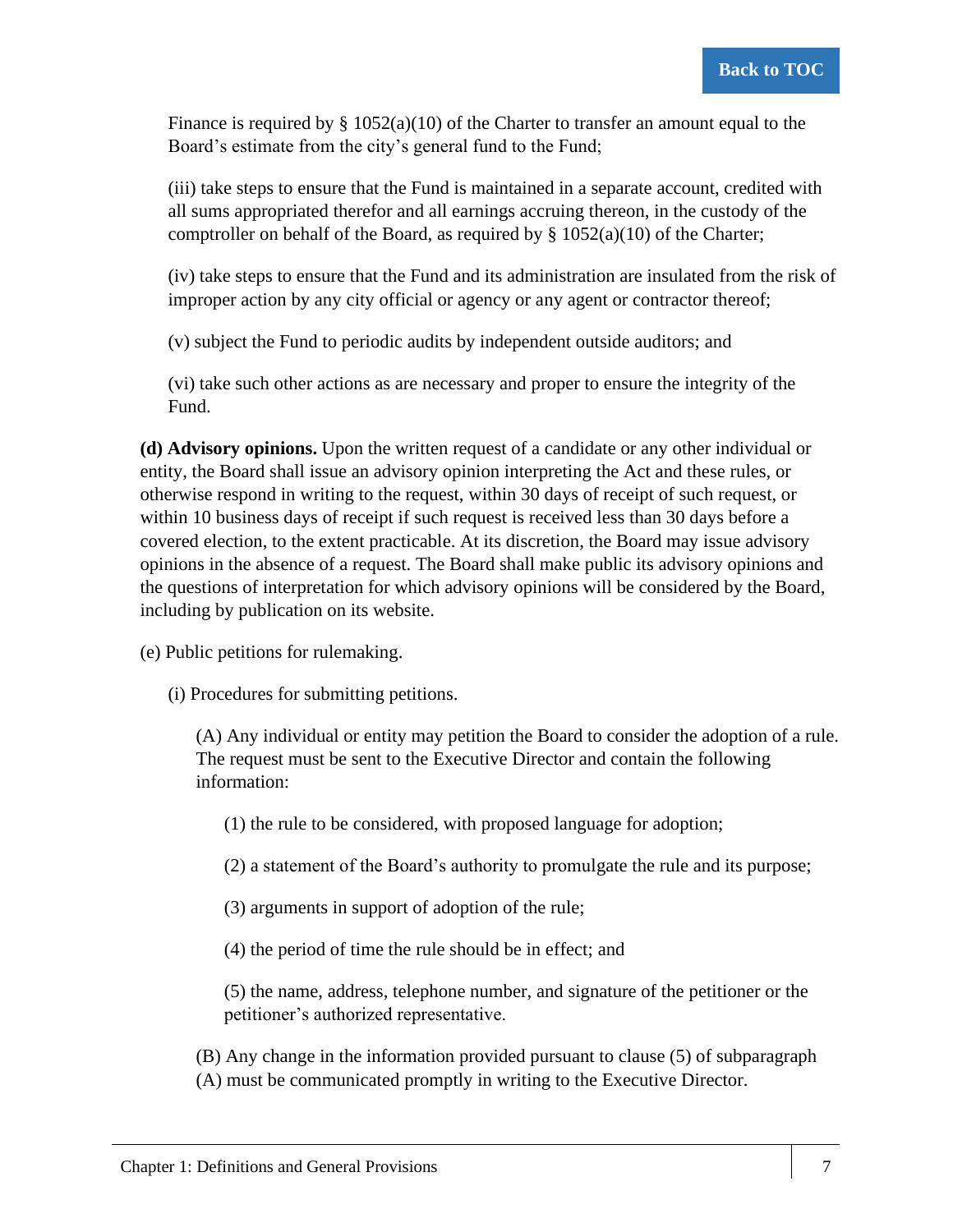(C) All requests should be typewritten or submitted electronically, if possible, but handwritten petitions will be accepted, provided they are legible.

**(ii) Responses to petitions.** Within 60 days from the date the petition was received, the Board shall either deny such petition in a written statement containing the reasons for denial, or shall state in writing the Board's intention to grant the petition and to initiate rulemaking by a specified date. In proceeding with such rulemaking, the Board shall not be bound by the language proposed by petitioner, but may amend or modify such proposed language at the Board's discretion. The Board's decision to grant or deny a petition is final.

#### <span id="page-20-0"></span>**§ 1-04 Deadlines.**

<span id="page-20-1"></span>(a) Computation of days.

**(i) Counting calendar days.** Where a number of days is specified as a period from a certain day, the days will be counted as the number of calendar days except for the first day of the counting period.

**(ii) Where holiday falls within two-day counting period.** If the counting period is two days in duration, then Saturday, Sunday, or a legal holiday must be excluded if it falls on the first or last day of the counting period.

**(iii) Weekends and holidays.** If the scheduled date of a public funds payment, or the deadline for submitting a Certification or for filing a disclosure statement, other than a daily pre-election disclosure statement, falls on a Saturday, Sunday, or legal holiday, the next business day becomes the deadline or scheduled payment date.

<span id="page-20-2"></span>(b) Meeting Board deadlines.

**(i) Submission in person.** Submissions filed in person on weekdays between the hours of 9:00 a.m. and 5:00 p.m. at the offices of the Board, unless otherwise provided, are deemed submitted upon receipt, subject to review and acceptance.

(ii) Submission by electronic means, non-electronic mail or common carrier.

**(A) Electronic submissions.** A submission sent electronically shall be deemed filed when received by the Board, subject to review and acceptance.

(B) Non-electronic submissions.

**(1) With postmark.** A submission sent by non-electronic mail or common carrier shall be deemed to have been received, subject to review and acceptance, on the date it was postmarked or date stamped by the carrier.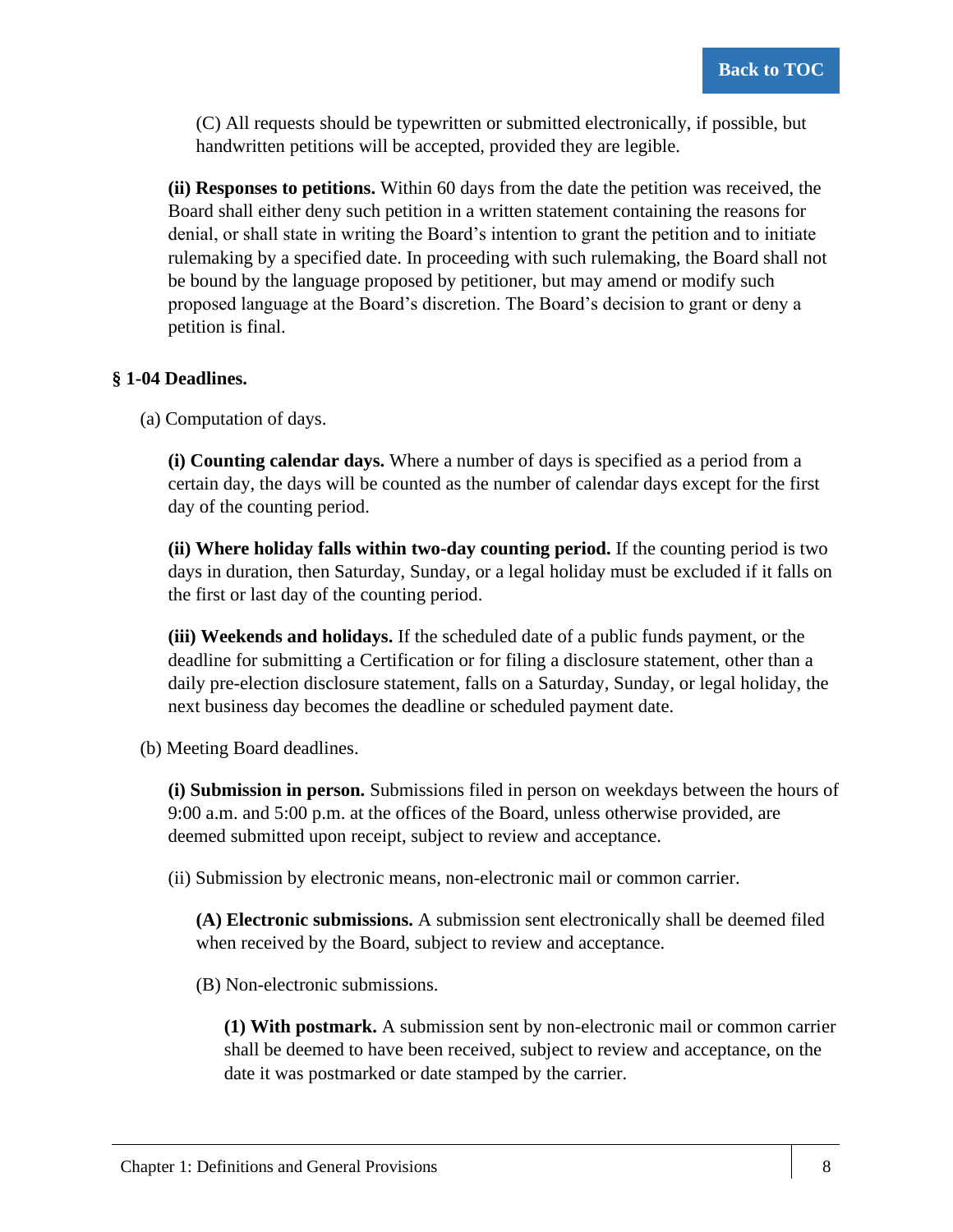**(2) Without postmark.** Submissions sent by non-electronic mail in an envelope without a postmark will be presumed to have been sent three days prior to receipt, subject to review and acceptance, unless evidence presented to the Board, such as a post office receipt with a date stamp indicating when the submission was sent, demonstrates otherwise.

**(iii) Board evaluation of submissions that arrive after the deadline.** Submissions of disclosure statement documentation that arrive after 5:00 p.m. on the date of the deadline, even if submitted on or before 11:59 p.m. on such date, may prevent the Board from making a timely determination regarding payment of public funds. The Board shall make such a determination at such time as is practicable.

#### <span id="page-21-0"></span>**§ 1-05 Legibility of submissions.**

The Board will not accept any electronic disclosure statement or other document, or any part thereof, that is infected with a virus, damaged, blank, improperly formatted, or otherwise unreadable or illegible.

#### <span id="page-21-1"></span>**§ 1-06 Severability.**

(a) If any provision of these rules or portion thereof is adjudged invalid by a court of competent jurisdiction, such determination shall not affect or impair the validity of the remainder of these rules.

(b) If the application of any provision of these rules or portion thereof to any individual, entity, or circumstances is adjudged invalid by a court of competent jurisdiction, such determination shall not affect or impair the application thereof to other individuals, entities, and circumstances.

# **Chapter 2: Registration and Certification**

### <span id="page-21-3"></span><span id="page-21-2"></span>**§ 2-01 Filer Registration.**

A candidate must submit a Filer Registration, prior to filing disclosure statements, in the form and manner required by the Board, unless such candidate has previously submitted a Certification for the same election.

<span id="page-21-4"></span>**(a) Not a statement of intent.** The submission of a Filer Registration shall not be construed as a statement of intent to join the Program.

<span id="page-21-5"></span>**(b) Applicable requirements.** Because the requirements of the Act and these rules apply to financial transactions that take place before a candidate joins the Program, the Board advises candidates to begin compliance with all applicable requirements set forth in the Act and these rules prior to joining the Program.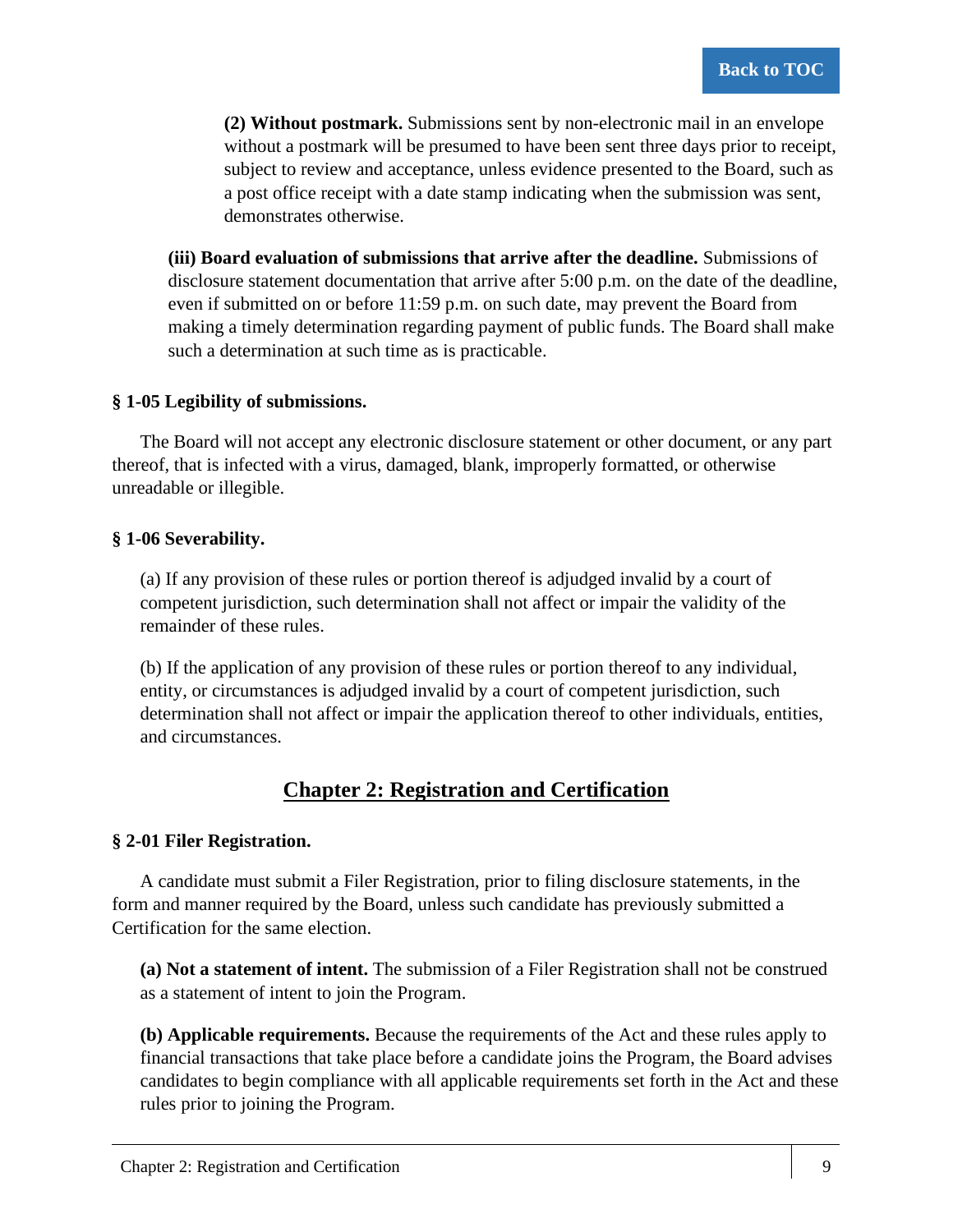<span id="page-22-0"></span>**(c) Deadline.** A candidate must submit a complete Filer Registration no later than the day that the candidate files the first disclosure statement for an election.

<span id="page-22-1"></span>**(d) Form.** The Filer Registration must contain any signatures and notarizations as may be required by the Board.

<span id="page-22-2"></span>**(e) Contents.** The Filer Registration must include:

(i) the candidate's name, residential address information and telephone numbers, email address, and employment information;

(ii) a sworn statement from the candidate authorizing the committee to make, on the candidate's behalf, any filings as may be required by the Board to disclose all financial activity, including that of the candidate, related to the candidate's campaign;

(iii) the name and mailing address, and treasurer name, treasurer residential address information and telephone numbers, treasurer email address, and treasurer employment information, of every political committee authorized by the candidate that has not been terminated, and, in the case of a participant or limited participant, an indication of which such committee is the principal committee, and a sworn statement from the treasurer of such committee that the candidate has authorized the committee to aid or take part in this election;

(iv) the name, mailing address, email address, and telephone number of any person designated by the candidate to act as liaison with the Board for each committee filing disclosure statements;

(v) by the earlier of the candidate's first required disclosure statement filing or 15 business days following submission of the Filer Registration, identification of all bank accounts and other depository accounts, including merchant and payment processor accounts, into which receipts have been, or will be, deposited, and all bank accounts used for the purpose of repaying debt from a previous election; all bank accounts used for the purpose of repaying debt from a previous election;

(vi) the specific office to which the candidate is seeking nomination or election; and

(vii) other information as required by the Board.

### <span id="page-22-3"></span>**(f) Small campaign registration.**

(i) If neither the expected total cumulative receipts nor the expected total cumulative expenditures of a campaign, including expenditures made with the candidate's personal funds, exceeds an amount equal to the amount applicable to qualify for the exception provided in § 14-124(4) of the New York State Election Law, the candidate may, instead of submitting a Filer Registration, submit a small campaign registration form, which must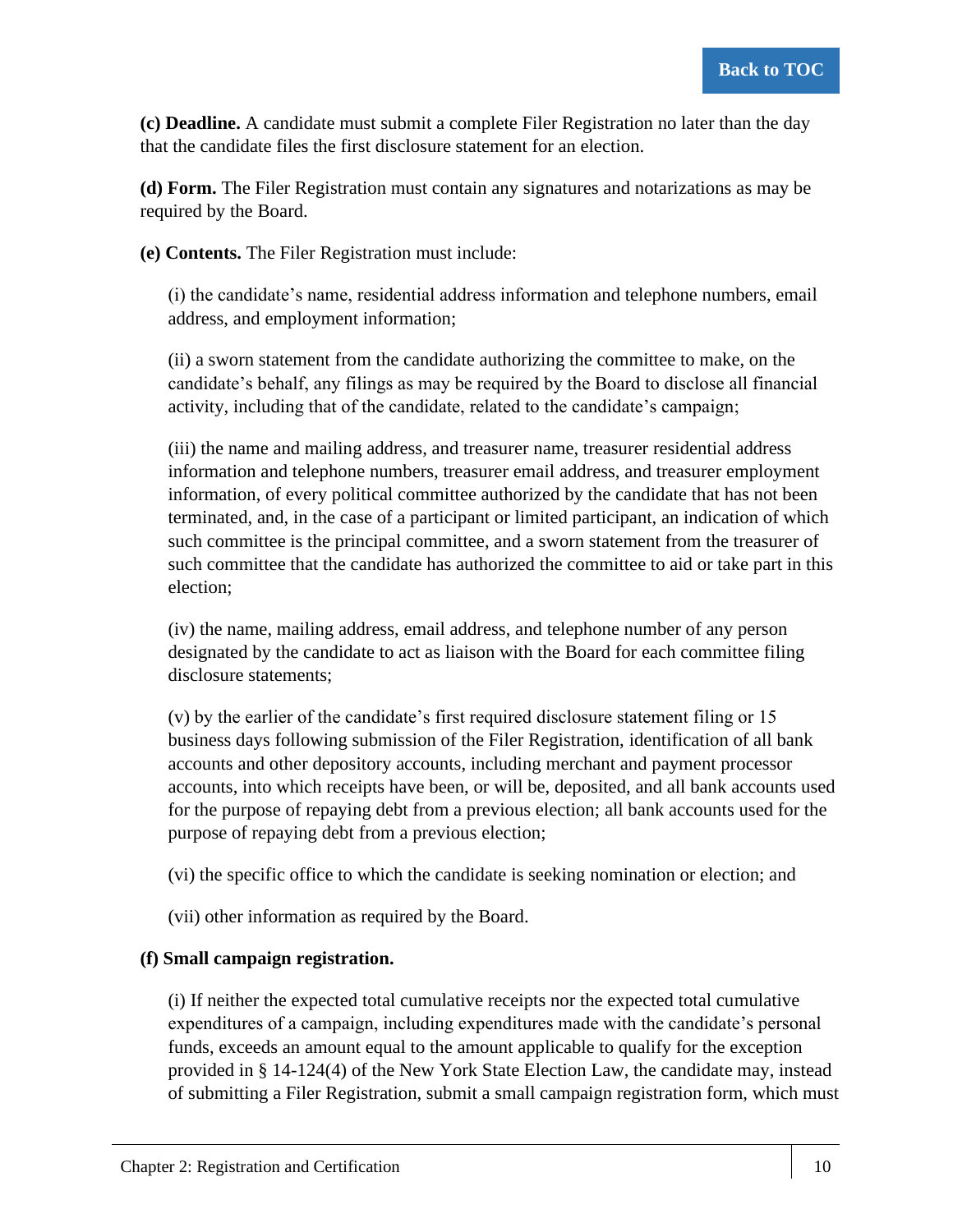contain such information as may be required by the Board. The small campaign registration form must also include an affirmation stating that neither the total cumulative receipts nor the total cumulative expenditures of the campaign, including expenditures made with the candidate's personal funds, will exceed the amount applicable to qualify for the exception provided in § 14-124(4) of the New York State Election Law, and that if such amount is exceeded, beginning on or before the deadline to file the next disclosure statement, the candidate will submit a Filer Registration and all subsequent required disclosure statements, which must include all prior financial activity beginning at the inception of the campaign.

(ii) A candidate who has filed a small campaign registration form pursuant to this section need not submit disclosure statements. If a candidate who has filed a small campaign registration form raises or spends an amount exceeding the amount necessary to qualify for the exception provided in § 14-124(4) of the New York State Election Law, the candidate must submit a Filer Registration and all subsequent required disclosure statements, beginning on or before the deadline to file the next disclosure statement. The first such statement filed must include all prior financial activity beginning at the inception of the campaign.

#### <span id="page-23-0"></span>**§ 2-02 Certification.**

To join the Program, a candidate must submit a Certification by the deadline as provided in §§ 3-703(1)(c) and 3-705(4) of the Code. A candidate may submit a Certification, instead of the Filer Registration, before filing disclosure statements.

<span id="page-23-1"></span>**(a) Applicability.** The Certification applies to all covered elections that are held in the same calendar year or to a special election to fill a vacancy in an office covered by the Act. A candidate only needs to file one Certification for the primary and general elections. Special elections and all other elections require separate Certifications.

#### <span id="page-23-2"></span>**(b) Deadlines.**

(i) For primary and general elections, the deadline for filing a Certification is the later of the ninth Monday preceding the primary election or the thirtieth day after a special election is held to fill a vacancy for the office sought by the candidate. To be eligible to receive an optional early public funds payment, candidates must file a Certification no less than fifteen business days before the date on which the payment is scheduled to be made.

(ii) If the Board declares an extraordinary circumstance, the deadline for filing a Certification will be the seventh day following the declaration.

<span id="page-23-3"></span>**(c) Failure to timely certify.** A candidate who does not file a timely Certification is a nonparticipant.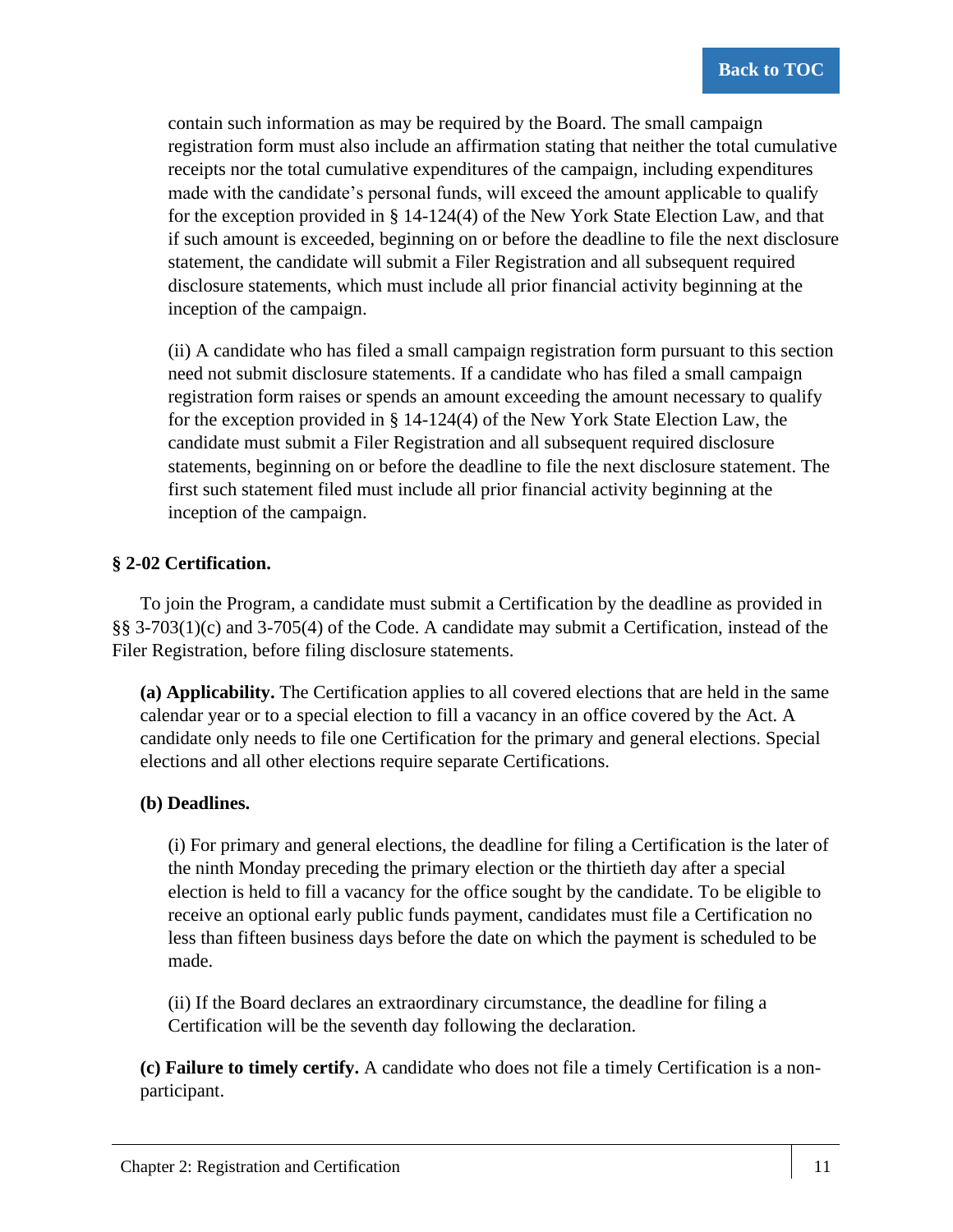<span id="page-24-0"></span>**(d) Rescission.** A candidate who files a Certification prior to the deadline may rescind the Certification by submitting a Certification rescission form on or before the deadline or prior to receiving public funds, whichever happens first. A candidate who timely rescinds a Certification is a non-participant and may not submit an additional Certification for the same election cycle.

<span id="page-24-1"></span>**(e) Form.** The Certification must contain any signatures and notarizations required by the Board. Certifications submitted non-electronically must contain original notarized signatures from both the candidate and the principal committee treasurer.

<span id="page-24-2"></span>**(f) Contents.** The Certification must include all filer registration information required by section 2-01 and such other information as required by the Board, including all information necessary to receive payment by electronic funds transfer. In the Certification, the candidate shall designate a principal committee.

<span id="page-24-3"></span>**(g) Legal effect.** The candidate must comply fully with Program requirements in all elections for which the Certification is submitted, regardless of the office sought and regardless of whether the candidate: (1) meets all the requirements of law to have such candidate's name on the ballot in the election; (2) meets the Act's threshold for eligibility for public funds; (3) accepts public funds; or (4) is otherwise eligible to receive public funds in the election.

#### <span id="page-24-4"></span>**§ 2-03 Amendments to Filer Registration or Certification.**

(a) The candidate must notify the Board of any material change in the information required to be listed on the candidate's Filer Registration or Certification, including any new information or any change to any required information, concerning any political committee, bank account, merchant or payment processor account, candidate or treasurer employment, address, telephone number, or email address, in such manner as may be provided by the Board, if such change occurs prior to the covered election or within a period of five years from the filing of a final statement showing satisfaction of all liabilities and disposition of all assets arising from the covered election, including payment of any penalties or repayment of public funds owed to the Board. Such notification must be submitted no later than the next deadline for filing a disclosure statement, or, in the case of changes that occur after the deadline for the last disclosure statement required to be filed, no later than 30 days after the date of the change.

(b) A candidate may amend the Certification with regard to the specific office sought on or before the certification deadline or prior to receiving public funds, whichever happens first.

(i) A candidate may amend the Certification with regard to the specific office sought if the Board declares an extraordinary circumstance pursuant to  $\S$  3-703(1)(c)(iii) of the Code, provided that such declaration pertains to the election for either the candidate's original office sought or the candidate's new office sought. The candidate must refund the excess portion of any contributions that exceed the limits applicable to the new office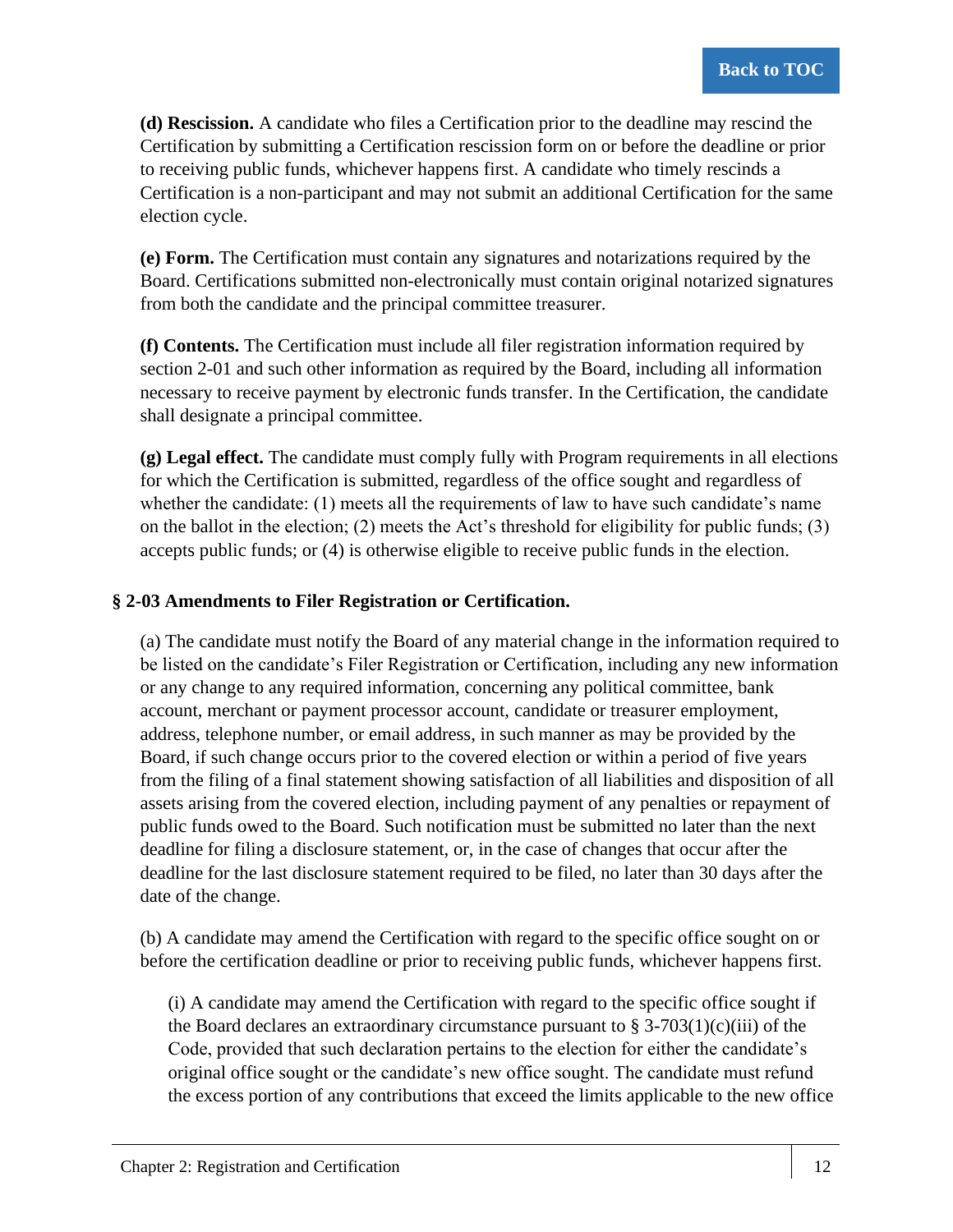sought, raise additional funds required to meet the threshold applicable to the new office sought, and repay any amount of public funds previously received that exceeds the amount the candidate is eligible to receive for the new office sought. A candidate who fails to promptly satisfy the requirements of this paragraph may be required to repay all public funds previously received for the covered election.

(ii) Absent a declaration of an extraordinary circumstance, a candidate who amends the Certification with regard to the specific office sought after receiving public funds shall remain a participant, but shall be ineligible to receive additional public funds for the covered election and shall be required to repay all public funds previously received for that election.

(c) If the treasurer of a candidate's principal committee resigns or is removed, the Board will consider the candidate to be the treasurer of the principal committee until the candidate submits an amended Filer Registration or Certification that designates a new treasurer.

#### <span id="page-25-0"></span>**§ 2-04 Non-participants.**

A non-participant is not eligible to receive public funds pursuant to § 3-705 of the Code and shall not be subject to the expenditure limitations provided in § 3-706 of the Code. A nonparticipant is not subject to the contribution limitations set forth in §§ 3-703(1)(f) and (1-a) of the Code when such contributions are made from the non-participant's personal funds or personal property, including funds or property jointly held with the non-participant's spouse, domestic partner, or unemancipated children. A non-participant is subject to the contribution and disclosure requirements provided in § 3-718 of the Code, and may be subject to penalties pursuant to §§ 3-710.5 and 3-711 of the Code for violations of the Act and of these rules.

#### <span id="page-25-1"></span>**§ 2-05 Petition for extraordinary circumstances**

(a) Pursuant to § 3-703(1)(c) of the Code, a Certification may be filed on or before the seventh day after the occurrence of an extraordinary circumstance in a covered election. A candidate in such election may file a petition setting forth facts alleged to constitute an extraordinary circumstance within seven days of the date on which the candidate reasonably believes that the extraordinary circumstance occurred. The Board, following review of the petition, or on its own initiative, may declare an extraordinary circumstance.

(b) An "extraordinary circumstance" includes: (i) the death of a candidate in an election, (ii) the resignation or removal of the person holding the office sought, and (iii) the submission to the Board of a written declaration, sworn to or affirmed by the holder of the office sought, terminating such officeholder's campaign for reelection (which may be submitted together with a petition under subdivision (a)).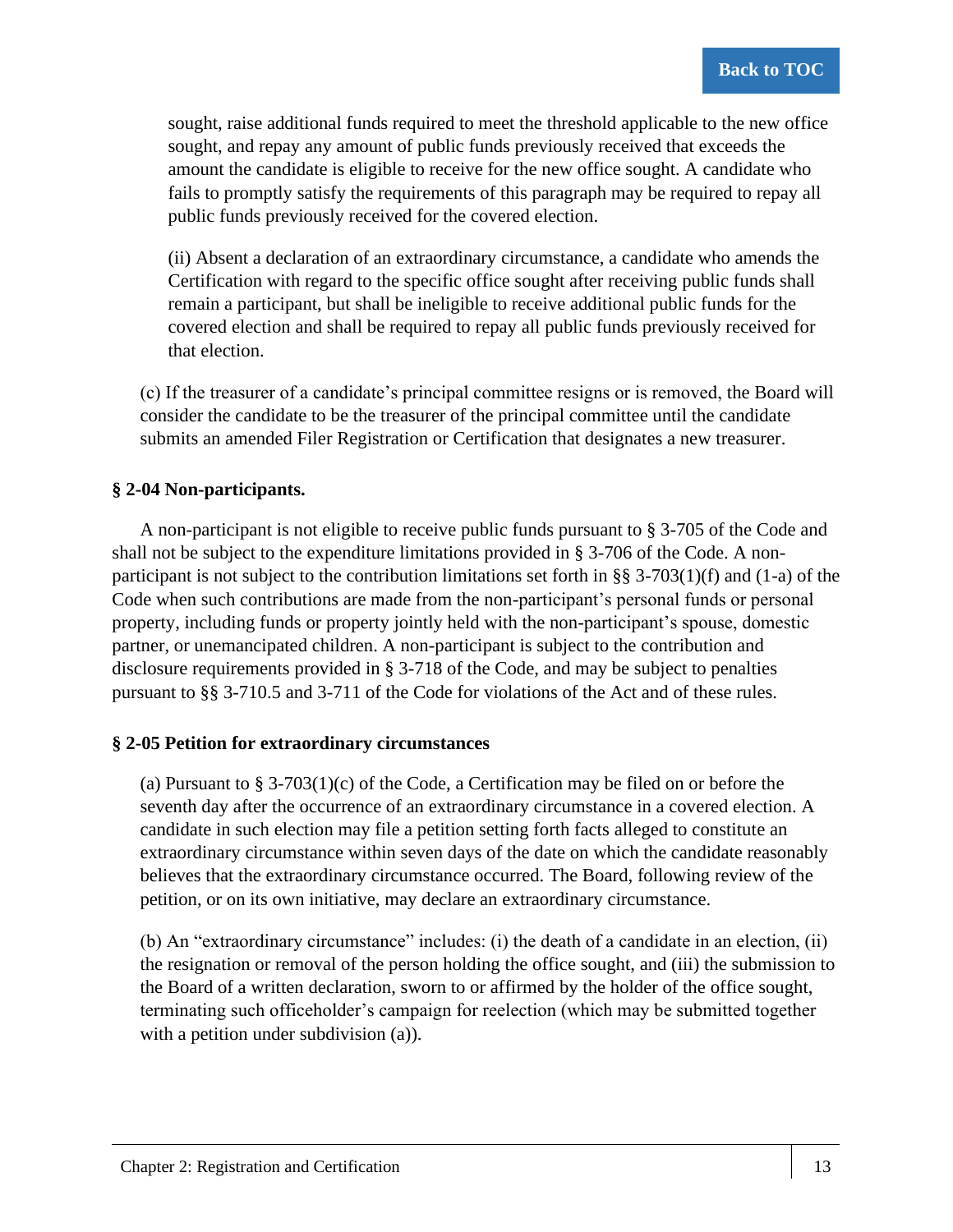#### <span id="page-26-0"></span>**§ 2-06 Training.**

A candidate or the candidate's representative must attend a training provided by the Board concerning compliance with the requirements of the Program and use of the disclosure software. The training must be completed on or before the final day of the 32-day pre-primary election disclosure period; provided, however, that for the candidate to be eligible to receive a public funds payment, such training must be completed on or before the final day of the 32-day preprimary election disclosure period or the 15th business day before the payment is scheduled to be made, whichever is earlier. The individual attending the training may be the candidate, the candidate's campaign manager or treasurer, or another individual with significant managerial control over the campaign. For this section, campaign consultants are not individuals with significant managerial control over the campaign. The training attendee must be listed on the candidate's Filer Registration or Certification.

### **Chapter 3: Eligibility to Receive Public Funds**

#### <span id="page-26-2"></span><span id="page-26-1"></span>**§ 3-01 Candidates must demonstrate eligibility.**

(a) No payments from the Fund shall be made to a candidate unless the Board has determined that such candidate has demonstrated that such candidate has met all eligibility requirements set forth in the Act and these rules, including the threshold for eligibility pursuant to § 3- 703(2) of the Code.

**(b) Ballot status.** In order to be eligible to receive public funds, a candidate in a covered election must meet all of the requirements to appear on the ballot as provided in Article 6 of the New York State Election Law, and be opposed by at least one other candidate on the ballot, or, for an optional early public funds payment, certify that the candidate intends to meet all the requirements of law to have such candidate's name on the ballot for the primary or general election.

**(c) Preliminary determinations.** Throughout the audit process or as a result of an investigation, the Board may make a preliminary determination that a candidate is ineligible to receive public funds. In the event of a preliminary determination of ineligibility, the Board will send written notification to the candidate and the candidate may request reconsideration of such determination pursuant to section 7-09.

(d) Basis for ineligibility determination.

**(i) Pre-election.** The Board may determine that a pre-election public funds payment will not be paid to a candidate if:

(A) the candidate fails to submit a disclosure statement required by these rules;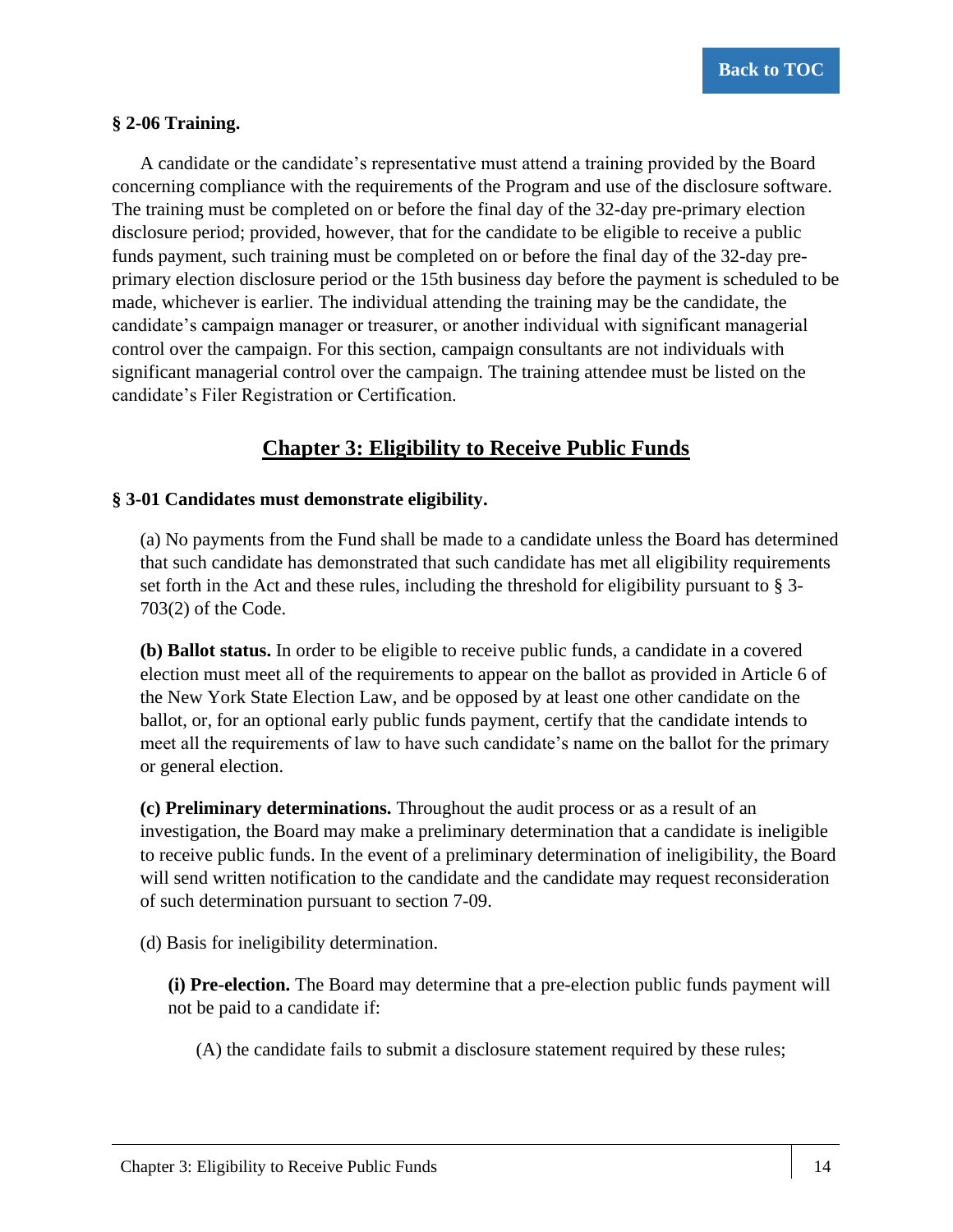(B) the candidate fails to provide to the Board, upon its request, documents or records required by Chapter 4 of these rules, or other information that verifies campaign activity;

(C) the difference between the candidate's reported receipts and documented receipts, or between the candidate's reported expenditures and documented expenditures, exceeds a maximum threshold percentage. The threshold percentage for each election cycle will be determined and publicized by the Board on or before July 11 in the year before the year of the election;

(D) the number of matching claims for which a candidate has failed to provide complete and accurate documentation exceeds a maximum threshold percentage of such candidate's total matching claims. The threshold percentage for each election cycle will be determined and publicized by the Board on or before July 11 in the year before the year of the election;

(E) the number of contributions for which a candidate has failed to report employer information as required by section  $4-05(c)(ii)(A)$  exceeds a maximum threshold percentage of the total number of contributions exceeding \$99 received by such candidate. The threshold percentage for each election cycle will be determined and publicized by the Board on or before July 11 in the year before the year of the election;

(F) the candidate or such candidate's representative fails to attend a compliance training by the deadline provided in section 2-06; or

(G) there is reason to believe that the candidate has committed a violation of the Act or these rules not otherwise enumerated in paragraph (ii) of this subdivision, and which is not a basis for withholding pursuant to section 7-06.

**(ii) Pre-election or post-election.** The Board may determine that neither a pre-election nor a post-election public funds payment shall be paid to a candidate if:

(A) the candidate has failed to meet one of the eligibility criteria of the Act or these rules;

(B) the candidate is required to repay public funds previously received, as described in sections 9-01 and 9-02, or the candidate has failed to pay any outstanding claim of the Board for the payment of civil penalties or the repayment of public funds against such candidate or such candidate's authorized committee or an authorized committee of such candidate from a prior covered election, provided that the candidate has received written notice of the potential payment obligation and potential ineligibility determination in advance of the certification deadline for the current covered election and an opportunity to present reasons for such candidate's eligibility for public funds to the Board;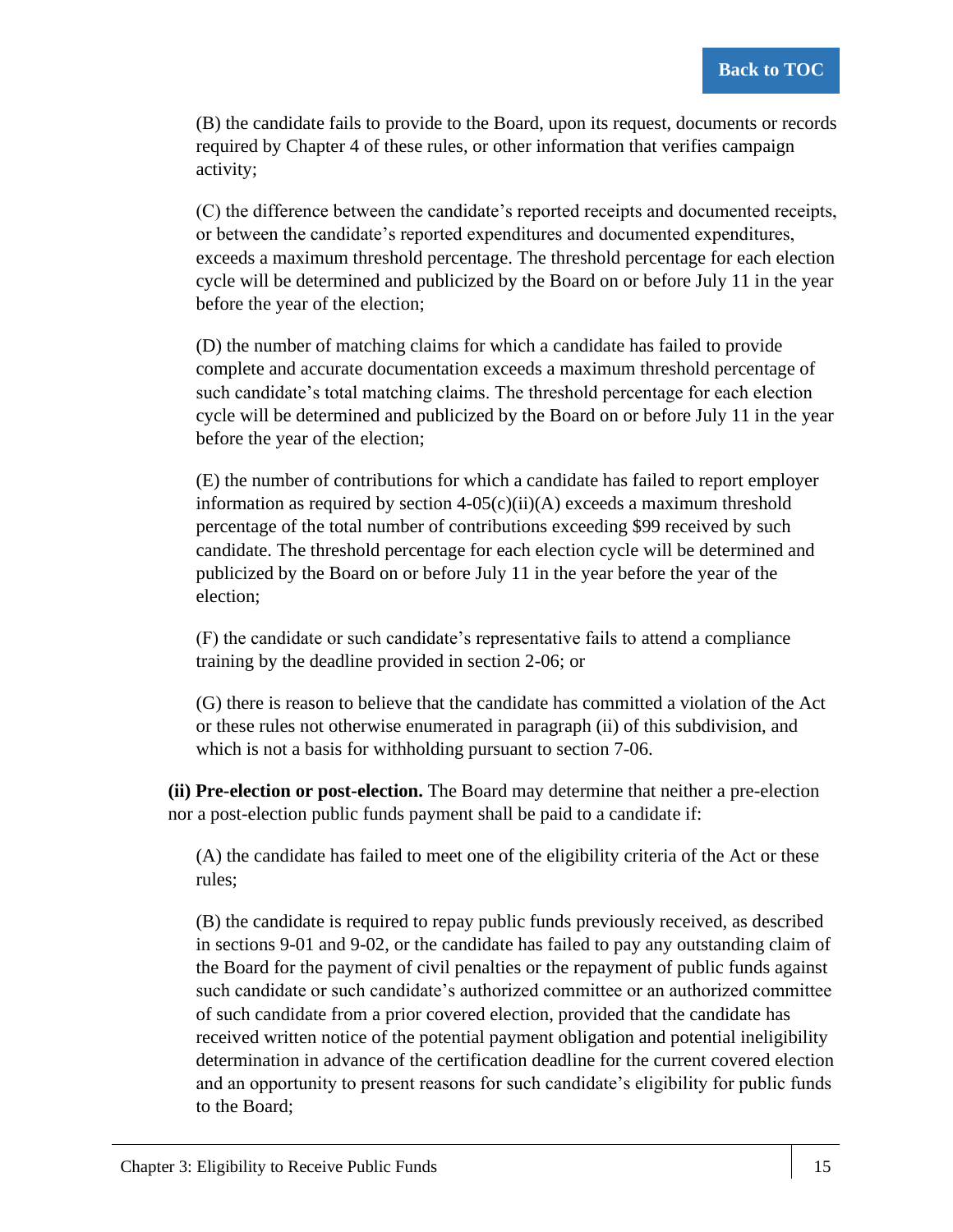(C) previous public funds payments to the candidate for the election equal the maximum permitted by the Act;

(D) the candidate fails to demonstrate compliance with  $\S$  12-110 of the Code, as required pursuant to  $\S 3-703(1)(m)$  of the Code and section 3-05;

(E) the candidate endorses or publicly supports such candidate's opponent for election pursuant to § 3-705(9) of the Code;

(F) the candidate loses in the primary election but remains on the ballot for the general election and fails to certify to the Board, as required by § 3-705(10) of the Code, that such candidate will actively campaign for office in the general election, provided that such certification must be complete on or before the 32-day pre-general election disclosure statement deadline; or the candidate certifies to the Board that such candidate will actively campaign for office in the general election but thereafter fails to engage in campaign activity that shall include but not be limited to, raising and spending funds, and broadly soliciting votes;

(G) the candidate has exceeded the applicable expenditure limits provided in § 3-706 of the Code;

(H) the candidate has been found by the Board, in the course of Program participation, to have committed fraud or material misrepresentation or to be in breach of certification pursuant to section 3-01(e); or

(I) there is reason to believe that, in the course of Program participation, the candidate has engaged in conduct detrimental to the Program that is in violation of any other applicable law.

#### **(e) Breach of certification.**

(i) The Board considers any of the following to be a fundamental breach of a candidate's certification:

(A) the submission to the Board of documentation or information that the candidate knew or should have known was false or fictitious in whole or in part, including a disclosure statement which the candidate knew or should have known includes substantial fraudulent matchable contribution claims;

(B) the misrepresentation of a material fact in any submission of such documentation or information to the Board;

(C) the falsifying or concealment of any such documentation or information;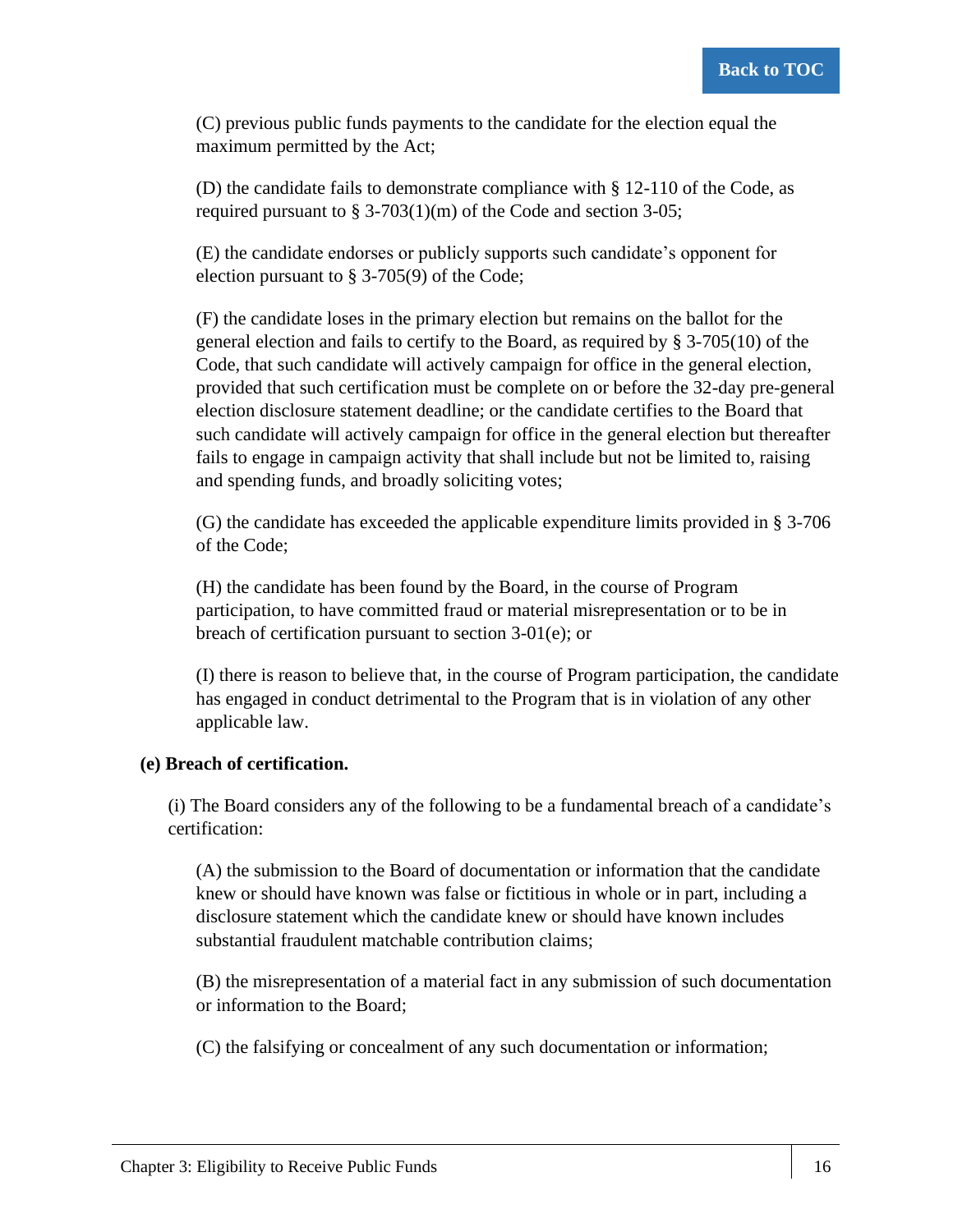(D) the use of public funds to make or reimburse substantial campaign expenditures that the candidate knew or should have known were fraudulent;

(E) coordination in alleged independent expenditures, whereby material or activity that directly or indirectly assists or benefits a candidate's nomination or election, which is purported to be paid by independent expenditures, was in fact authorized, requested, suggested, fostered, or cooperated in by the candidate; and

(F) the use of a political committee or other entity over which a candidate exercises authority to conceal from the Board expenditures that directly or indirectly assist or benefit the candidate's nomination or election.

(ii) In the event of a fundamental breach of a candidate's certification, the candidate will be deemed by the Board to be ineligible for public funds for the covered election and to have forfeited all public funds previously received for the elections covered by the Certification. Additionally, the candidate will be subject to such civil and criminal sanctions as are applicable under § 3-711 of the Code and other applicable law.

(iii) This section is not intended to be an enumeration of all circumstances that may constitute a fundamental breach of a candidate's certification, as may be determined by the Board.

#### <span id="page-29-0"></span>**§ 3-02 Disqualification from ballot.**

<span id="page-29-1"></span>**(a) Notice of appeal.** The candidate must notify the Board immediately, in writing, if the disqualified candidate is seeking to appeal or otherwise remedy a disqualification. This notice must say whether a judicial appeal is being taken as of right or by permission and the specific nature of any judicial remedy sought.

<span id="page-29-2"></span>**(b) Disqualification reversed.** The candidate must immediately inform the Board, in writing, if the disqualification of the candidate or the opponent is reversed by a court.

#### <span id="page-29-3"></span>**§ 3-03 Write-in candidates.**

A candidate who is seeking nomination or election to a covered office as a write-in candidate must promptly notify the Board in writing.

#### <span id="page-29-4"></span>**§ 3-04 Termination of candidacies.**

(a) The Board may send a notice to a candidate that such candidate's candidacy has been deemed terminated if such candidate is not on the ballot for that election.

(b) If the terminated candidate is seeking nomination or election as a write-in candidate, or, in the case of a participant, intends to submit a petition for public funds pursuant to section 7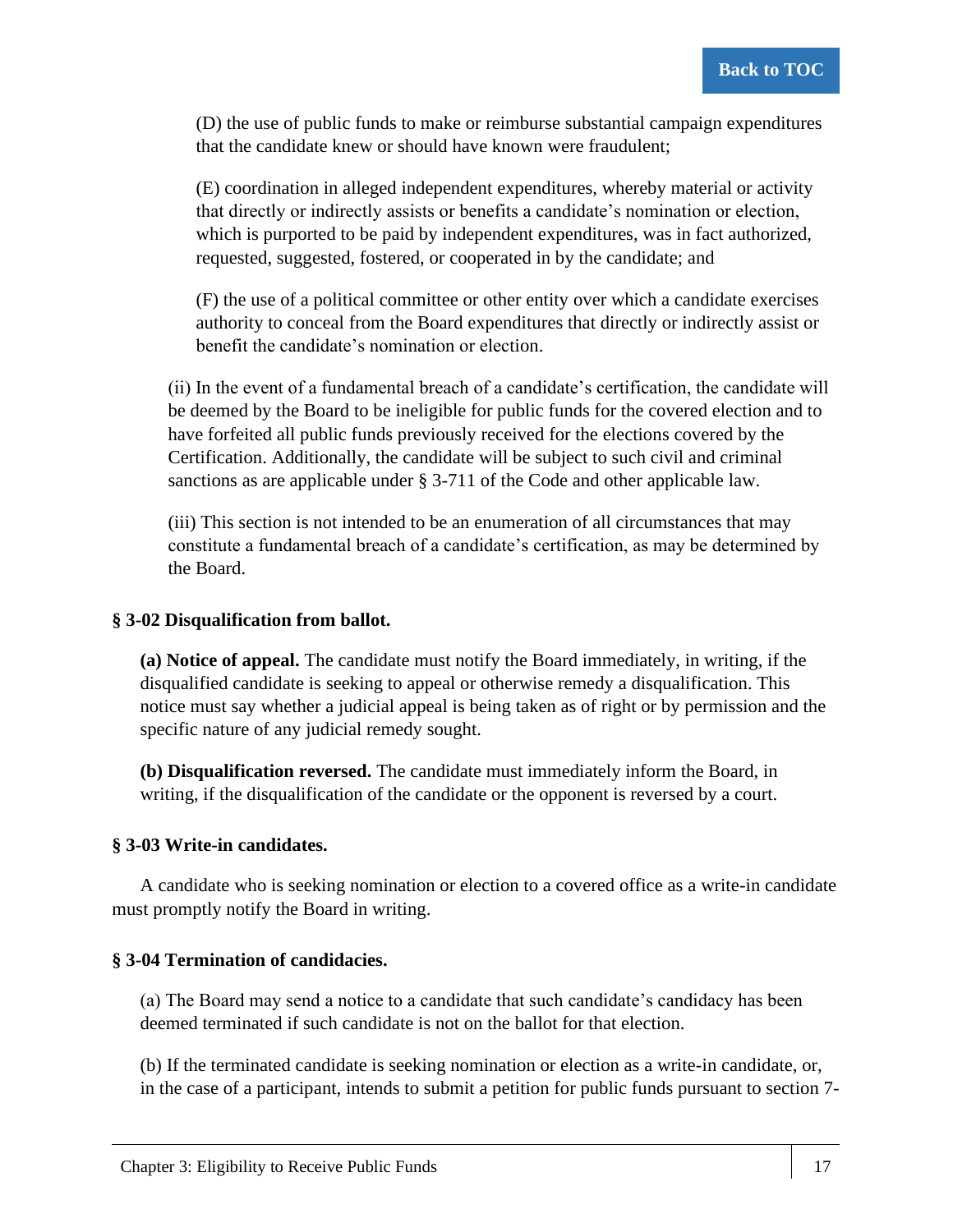$01(e)(ii)$ , the candidate must notify the Board within five business days after receiving the notice of termination, in which case the Board may reverse the termination.

(c) A candidate may also request that the Board deem such candidate's candidacy terminated because such candidate has ceased campaigning and has verified that fact in a written request for termination submitted in the form and manner required by the Board.

(d) Terminated candidates are required to abide by Program obligations, such as maintaining requisite records, submitting documentation or information in response to requests by the Board, and paying penalties for violations of the Act and these rules. Terminated candidates must continue to file all required disclosure statements.

#### <span id="page-30-0"></span>**§ 3-05 Proof of filing with the Conflicts of Interest Board; payment of penalties.**

<span id="page-30-1"></span>**(a) Requirements.** In order to be eligible to receive public funds, a candidate must comply with the requirements in § 12-110 of the Code, including payment of any penalties assessed by the conflicts of interest board. The Board may confirm the candidate's compliance with the conflicts of interest board. The failure of a candidate to demonstrate compliance by the deadline established pursuant to  $\S$ § 3-703(1)(m) and 12-110 of the Code may result in a delay of any payment by the Board.

<span id="page-30-2"></span>**(b) Due dates.** A candidate may submit proof of compliance to the Board. Proof is timely if it is submitted to the Board on or before the deadline to file a Certification for the covered election, except as provided by subdivision (a).

### **Chapter 4: Records and Reporting**

#### <span id="page-30-4"></span><span id="page-30-3"></span>**§ 4-01 Records to be kept.**

#### <span id="page-30-5"></span>**(a) Generally.**

(i) Candidates must keep records that enable the Board to verify the accuracy of disclosure statements, substantiate that expenditures were made in furtherance of the campaign, were qualified expenditures, or were permissible post-election expenditures, and confirm any matchable contributions claimed. Candidates must maintain and may be required to produce originals and copies of checks, bills, or other documentation to verify contributions, expenditures, or other transactions reported in their disclosure statements. Candidates must maintain clear and accurate records sufficient to show an audit trail that demonstrates compliance with the Act and these rules. The records must be made and maintained contemporaneously with the transactions recorded, and maintained and organized in a manner that facilitates expeditious review by the Board. Nothing in this chapter shall be construed to modify the requirements of § 14-118 of the New York State Election Law. The records maintained for each campaign finance transaction, whether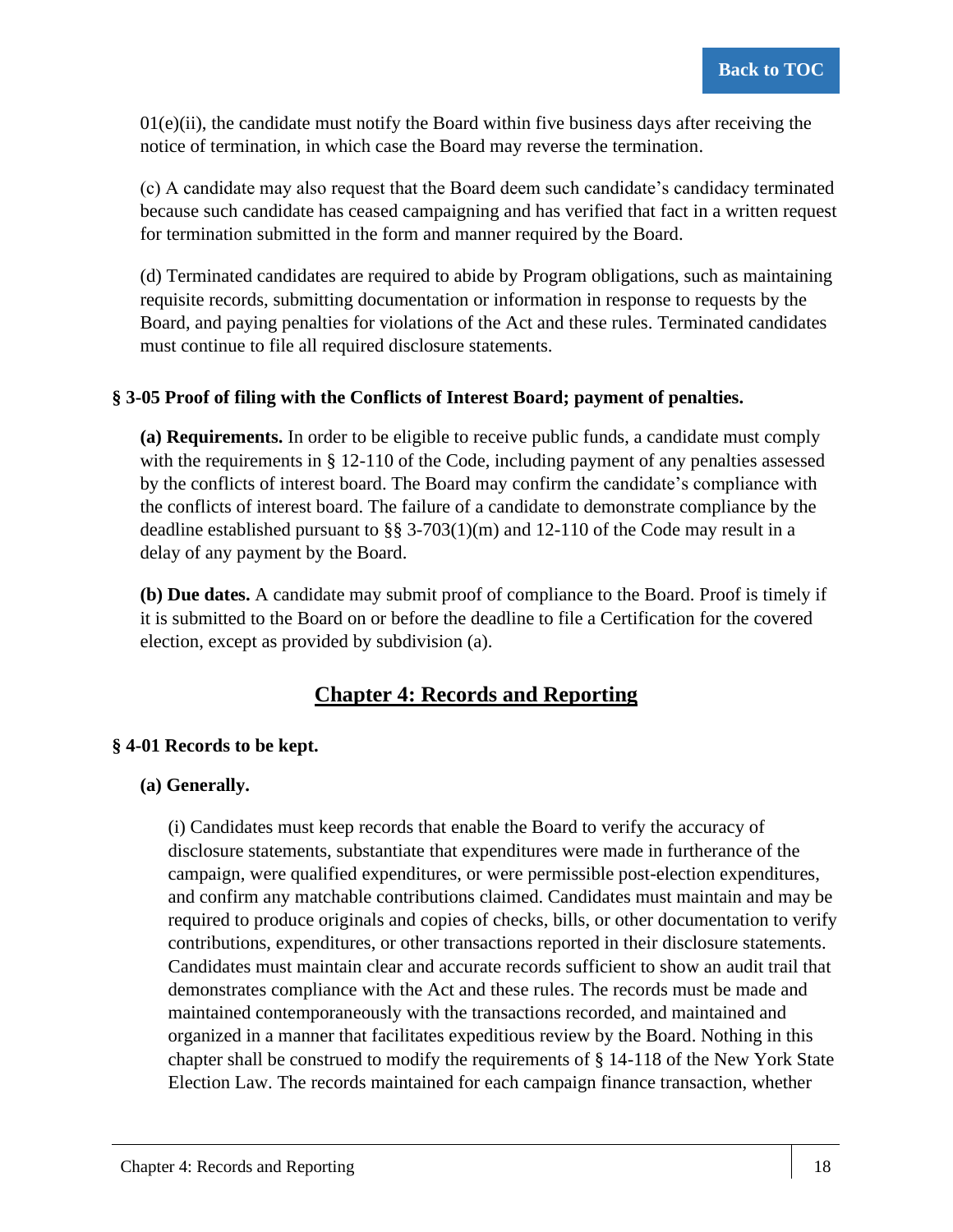maintained on paper or electronically, must be accurate and, if necessary, modified promptly to ensure continuing accuracy.

(ii) If at any time a candidate becomes aware that a record of an expenditure is missing or incomplete, the candidate may create a new record or modify an existing record, provided that the record so created or modified is clearly identified by the candidate as such, and provided that the candidate also creates a record, in the form of a signed, dated, and notarized statement by the candidate, treasurer, or other campaign representative having first-hand knowledge of the matter, explaining the reasons for and the circumstances of the creation or modification of the missing or incomplete record. If the missing or incomplete record is an invoice or contract from a vendor, the candidate must in the first instance attempt to get a duplicate or more complete record directly from such vendor. The Board reserves the right not to accept such non-contemporaneous record created or modified pursuant to this paragraph if it deems that the record is not sufficient to document the actual transaction.

#### <span id="page-31-0"></span>**(b) Receipts.**

**(i) Deposit slips.** Candidates must maintain copies of all deposit slips. The deposit slips must be grouped together with the monetary instruments representing the receipts deposited into the bank or other depository accounts held by the candidate for an election. Where the bank or depository does not provide itemized deposit slips, candidates must make a contemporaneous written record of each deposit. Such written record must indicate the date of the deposit, the amount of each item deposited, whether each item deposited was a check, a cashier's check, a money order, or cash, and the total amount deposited.

#### **(ii) Contribution and loan records.**

**(A) Generally.** For each contribution received, all candidates must maintain records demonstrating the source and details of the contribution as described herein. All records required to be maintained must be provided to the Board upon request.

**(1) Cash contributions.** For each contribution received from an individual contributor via cash, the record must be in the form of a contribution card.

#### **(2) Money order and cashier's check contributions.**

(I) For each contribution received via cashier's check or money order, the record must include a copy of the cashier's check or money order made out to the authorized committee.

(II) The candidate must also maintain a contribution card, if the contributor's name and residential address are not printed on the cashier's check or money order by the issuer.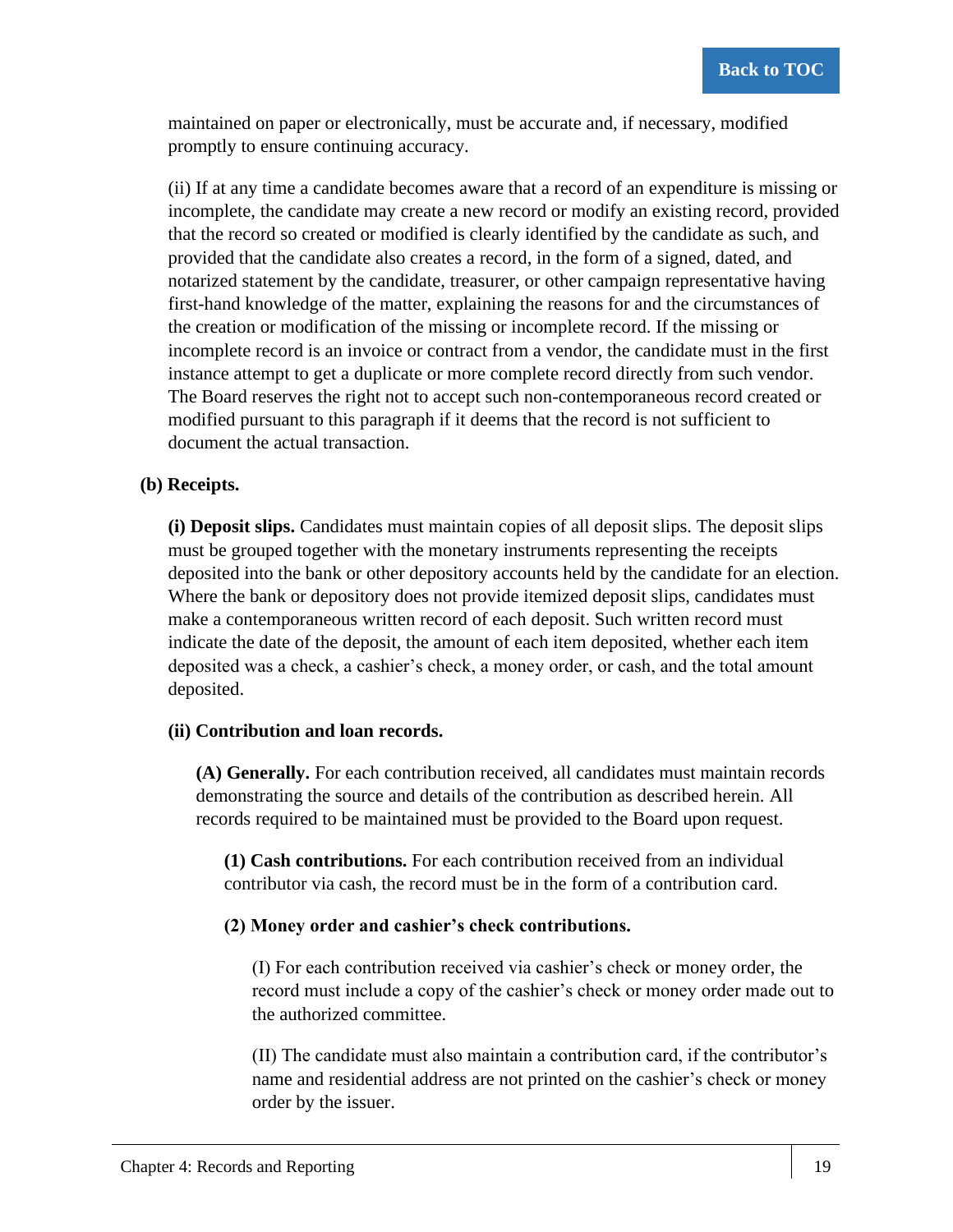#### **(3) Check contributions.**

(I) For each contribution received via check, the record must include a copy of the check made out to the authorized committee and signed by the contributor.

(II) For each contribution received from an individual contributor via check, the candidate must also maintain a contribution card, if the check used to make the contribution is not signed by the contributor.

#### **(4) Credit card contributions.**

(I) For each contribution received via credit card, including contributions received over the internet, the record must have been provided by the merchant or processor and must contain: the contributor's name, residential address, credit card account type, credit card account number, credit card expiration date, the amount of the contribution, and an indicator showing that the contribution was charged to the contributor's account and processed. In the case of credit card contributions made over the internet, the contributor must actively agree online to an affirmation statement, as required by subparagraph  $(C)(1)$  of this paragraph, and the candidate must maintain a copy of all website content concerning the solicitation and processing of credit card contributions.

(II) The candidate must also maintain copies of the merchant account or payment processor agreement, all merchant account statements, credit card processing company statements and correspondence, transaction reports, or other records demonstrating that the credit card used to process the transaction is that of the individual contributor (including proof of approval by the credit card processor for each contribution and proof of real time address verification), the account's fee schedule, and the opening and closing dates of the account. Merchant account statements must be provided in such form as may be required by the Board.

**(5) Text message contributions.** For each contribution received via text message, the record must have been provided by the mobile fundraising vendor and must contain: the contributor's name, residential address, and phone number; the amount of the contribution; and the name, residential address, and phone number of the registered user of the specific mobile device used to initiate the contribution, to the extent that such information may be reasonably obtained under law. The candidate must also maintain the following records for each text message contribution received:

(I) copies of all relevant third-party vendor agreements between the candidate and mobile fundraising vendor, copies of records maintained by a mobile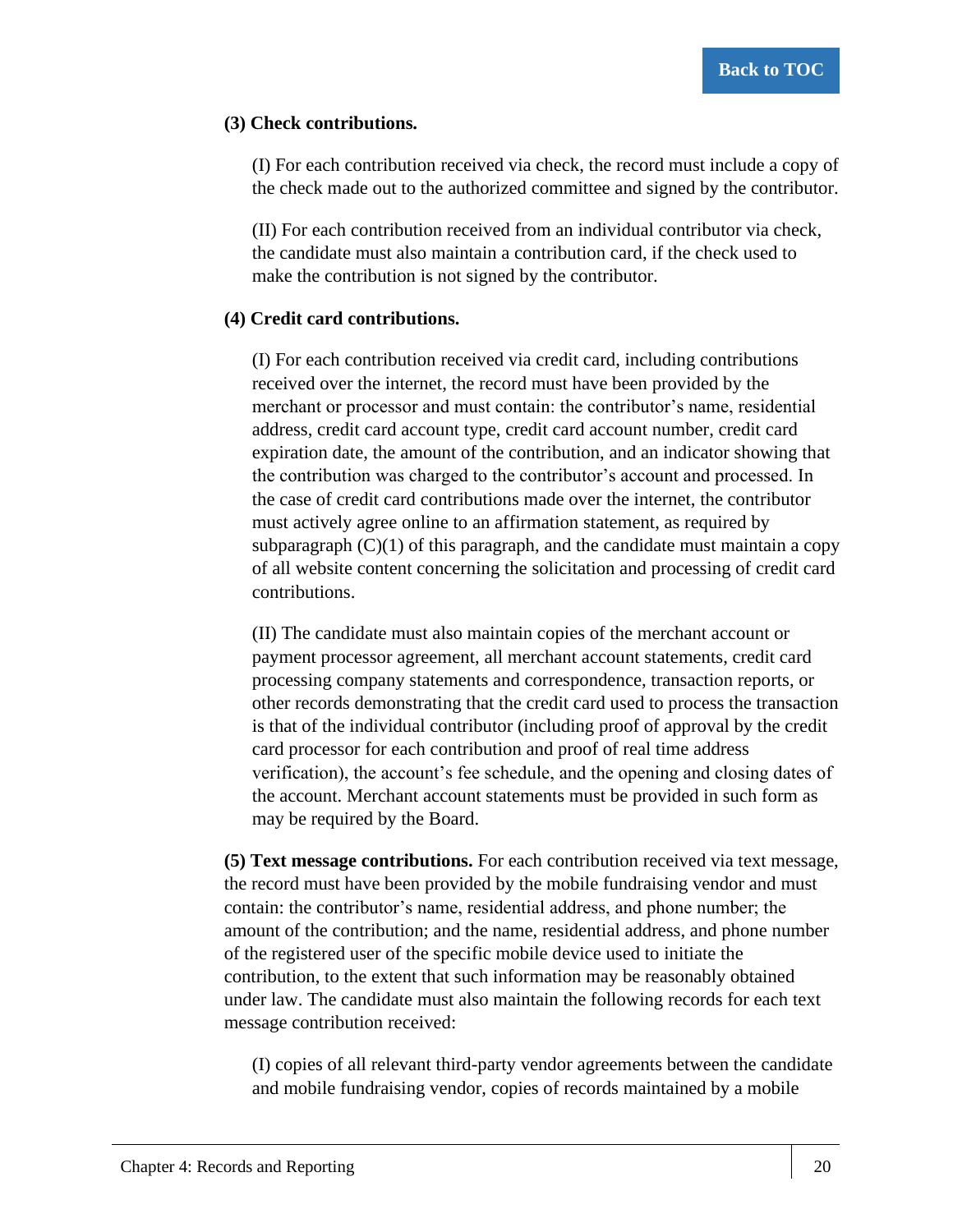fundraising vendor listing contributors and amounts pledged and paid, receipts indicating fees paid by the candidate to a mobile fundraising vendor and fees deducted by such vendor, and similar records relating to the solicitation or receipt of text message contributions;

(II) copies of any content used by the candidate to solicit text message contributions; and

(III) copies of any templates or scripts used by a mobile fundraising vendor to communicate with a contributor in facilitating and processing a text message contribution.

#### **(6) Segregated account documentation.**

(I) Segregated account contribution cards. For each contribution from an individual contributor that the candidate deposits into a segregated bank account pursuant to section 7-07(b), the record must be in the form of a contribution card.

(II) Segregated account bank statements, contribution cards, and checks. Candidates seeking to comply with the exception contained in section 7-07(b) must submit segregated account contribution cards and copies of segregated account bank statements and checks to the Board in the manner and to the extent provided by section 7-07 with each disclosure statement filing.

**(7) Intermediaries.** For each contribution accepted from an intermediary, including any contributions delivered to a fundraising agent, or solicited by an intermediary where such solicitation is known to the candidate, the candidate must maintain a separate record in the form of an intermediary statement. The intermediary statement must contain: the intermediary's name, residential address, employer and business address; the names of the contributors; and the amounts contributed. This record must be signed by the intermediary, or if the intermediary is unable to sign such intermediary's name, marked with an "X" by the intermediary and signed by a witness. Adjacent to the signature or mark, the intermediary must write the date on which such intermediary signed or marked the form.

#### **(B) Contribution cards.**

(1) Contribution cards must contain the contributor's name and residential address, the amount of the contribution, the authorized committee's name, and the contributor's selection of an instrument code corresponding to the instrument used to make the contribution. Credit card contribution cards must also contain the credit card account type, account number, and expiration date.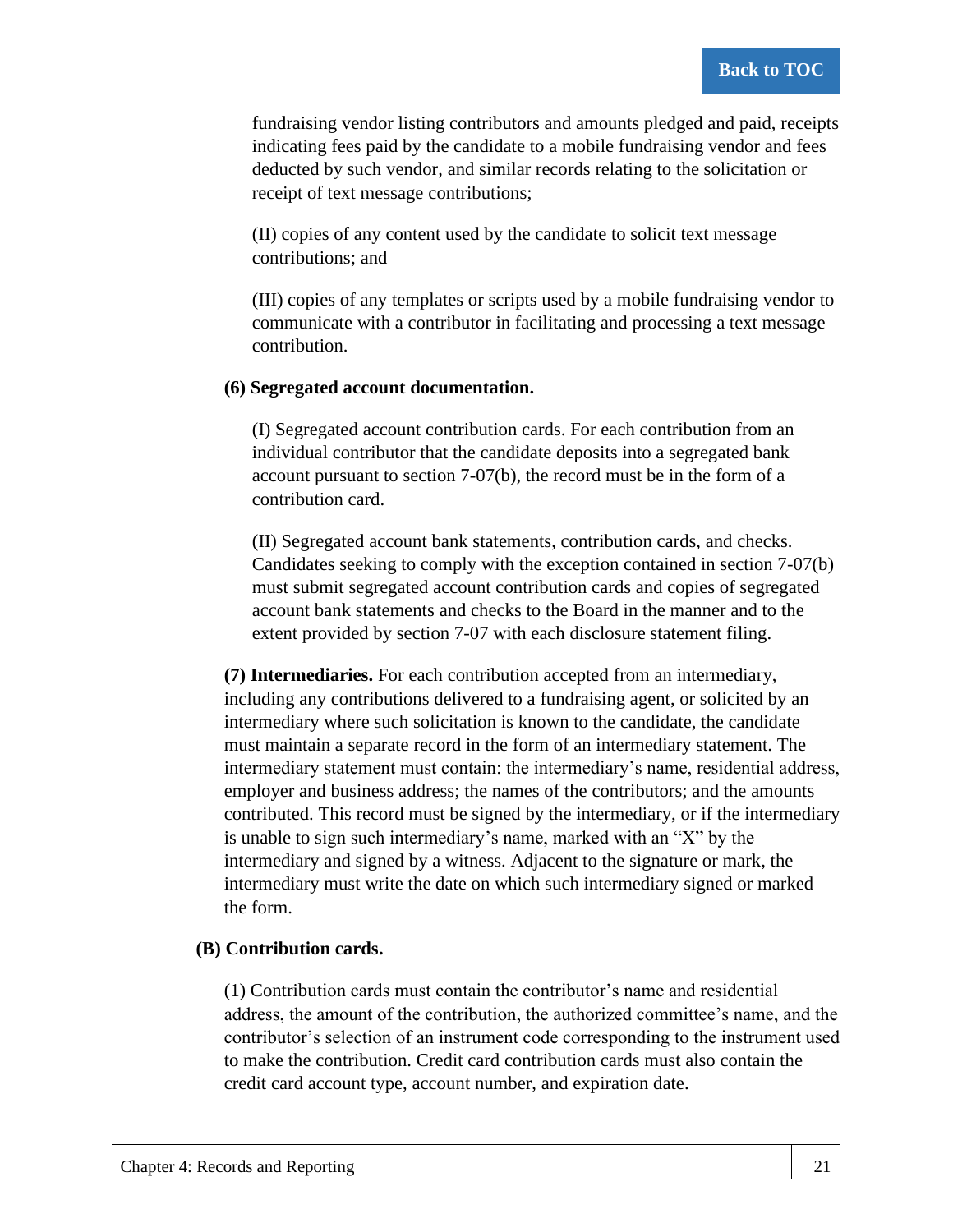(2) Contribution cards must be signed by the contributor or, if the contributor is unable to sign such contributor's name, marked with an "X" by the contributor and signed by a witness to the contribution. Adjacent to the signature or mark, the contributor must write the date on which such contributor signed or marked the contribution card.

(3) After a contribution card has been signed, it may not be corrected, modified, or altered by anyone other than the contributor.

(4) The Board shall provide a template of all contribution cards required to be maintained pursuant to this subparagraph.

(5) A contribution card that contains any additional information and signatures required by section 7-07(b) must also satisfy the requirements of that section.

#### **(C) Affirmation statements.**

(1) Unless otherwise specified herein, above the line for the contributor's signature, contribution cards must state: "I understand that State law requires that a contribution be in my name and be from my own funds. I hereby affirm that I was not, nor, to my knowledge, was anyone else, reimbursed in any manner for this contribution; that this contribution is not being made as a loan; and that this contribution is being made from my personal funds or my personal account, which has no corporate or business affiliation."

(2) For text message contributions, the candidate must maintain records demonstrating that the contributor has certified via text message the following statement: "I certify I am the registered user of this phone and will pay the amount specified from my personal funds."

(3) Segregated account contribution cards must state, above the line for the contributor's signature: "I understand that this entire contribution will be used only (i) to pay expenses or debt from a previous election; (ii) by the candidate for an election other than the election for which this contribution is made; or (iii) to support candidates other than the candidate to whose campaign this contribution is made, political party committees, or political clubs. I further understand that this contribution will not be matched with public funds. I understand that State law requires that a contribution be in my name and be from my own funds. I hereby affirm that I was not, nor, to my knowledge, was anyone else, reimbursed in any manner for this contribution; that this contribution is not being made as a loan; and that this contribution is being made from my personal funds or my personal account, which has no corporate affiliation."

(4) Intermediary statements must state, above the line for the intermediary's signature: "I hereby affirm that I did not, nor, to my knowledge, did anyone else,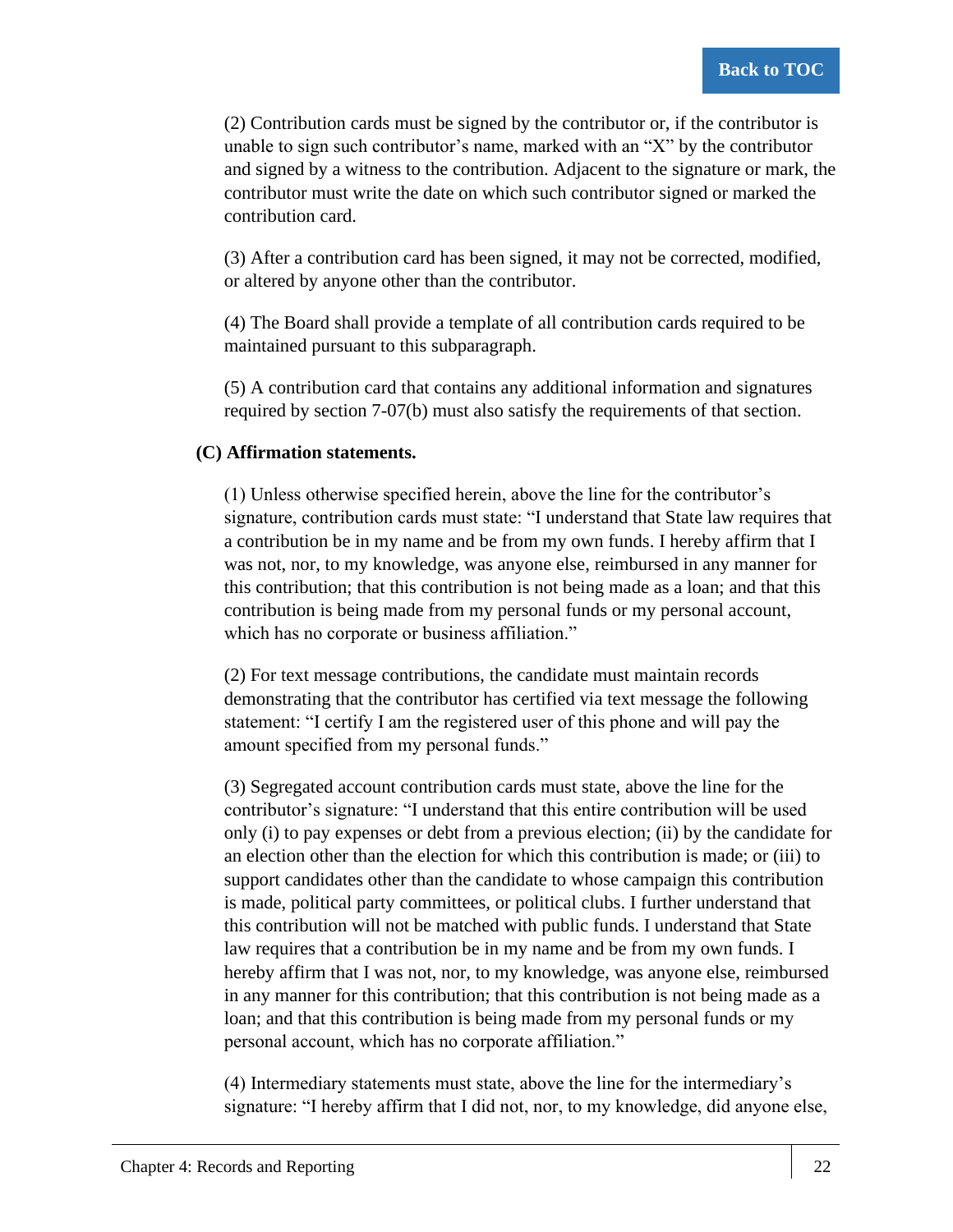reimburse any contributor in any manner for a contribution, and that none of the submitted contributions were made by the contributor as a loan. The making of false statements in this document, which will be submitted to the Campaign Finance Board, is punishable as a class E felony pursuant to § 175.35 of the Penal Law or a Class A misdemeanor pursuant to  $\S 210.45$  of the Penal Law."

**(D) Transfers.** Candidates must maintain all records specified by the Board regarding transfers. In the case of a transfer to an authorized committee from a committee not otherwise involved in the covered election, unless the transferring committee is another authorized committee of the same candidate that has filed contemporaneous disclosure statements with the Board in a timely manner, the candidate must maintain records demonstrating that the funds underlying the transfer derive from contributions intended for the committee receiving the transfer. Such records must include, for each contribution to be transferred, a record indicating the contributor's intent to designate the contribution for the covered election. The record must be obtained prior to receipt of the transfer and must be signed by the contributor, or, if the contributor is unable to sign such contributor's own name, marked with an "X" and signed by a witness. Adjacent to the signature or mark, the contributor must write the date of the contribution. Above the line for the contributor's signature, the record must state: "I understand that this contribution will be used by the candidate for an election other than that for which the contribution was originally made. I further understand that State law requires that a contribution be in my name and be from my own funds. I hereby affirm that I was not, nor, to my knowledge, was anyone else, reimbursed in any manner for this contribution; that this contribution is not being made as a loan; and that this contribution is being made from my personal funds or my personal account, which has no corporate or business affiliation."

**(E) In-kind contributions.** For each in-kind contribution, candidates must maintain a written record that provides the date the contribution was made, the name and residential address of the contributor, a detailed description of the goods or services provided, the fair market value of the contribution, and such further information and documentation necessary to show how the fair market value of the contribution was determined. The Board shall provide a specimen of such a record.

**(F) Loans.** For each loan received, including loans made by the candidate, candidates must maintain a loan agreement, documentation of each loan repayment, and, if applicable, documentation that shows that the loan has been forgiven. The loan agreement must be contemporaneous and in writing, must be signed and dated by both parties, and must provide all terms and conditions of the loan, including the amount and term of the loan and whether interest is being charged. The candidate must retain copies of loan and loan repayment checks and records of electronic transactions showing the source of the funds.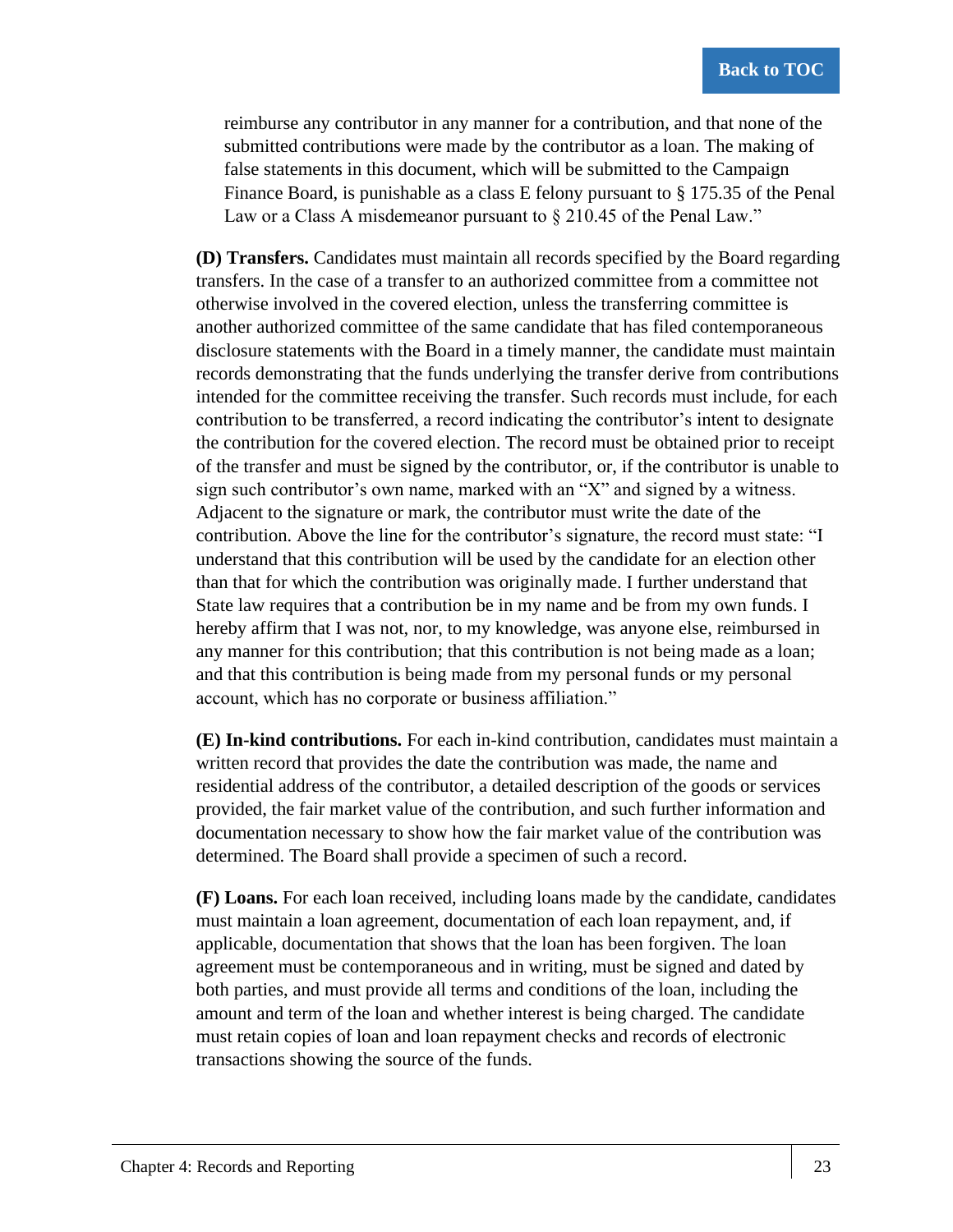**(G) Business dealings with the city.** For each individual or entity making a contribution, loan, guarantee or other security for such loan in excess of the amounts set forth in § 3-703(1-a) of the Code, candidates must maintain all records specified by the Board concerning whether such individual or entity has business dealings with the city.

**(iii) Photocopies of checks and other monetary instruments.** Candidates must maintain a photocopy of each check or other monetary instrument, other than cash, representing a contribution or other monetary receipt. In order for a contribution in the form of a check signed by an authorized agent of the contributor to be matchable, candidates must maintain:

(A) a copy of the check upon which is printed the name of the actual contributor; and

- (B) a document, signed by the contributor, which indicates:
	- (1) that the person signing the check is authorized to do so;
	- (2) the date and amount of the contribution; and
	- (3) the principal committee's name.

#### **(c) Disbursements.**

**(i) By check or debit.** Candidates must make all disbursements by check or debit from the committee bank account, except for petty cash.

**(ii) Petty cash.** Candidates may maintain a petty cash fund of no more than \$500 out of which they may make disbursements not in excess of \$100 to any individual or entity per purchase or transaction. If a petty cash fund is maintained, the candidate must maintain a petty cash journal in C-SMART including the name of every individual or entity to whom any disbursement is made, as well as the date, amount, and purpose of the disbursement.

**(iii) Credit card purchases.** Candidates must maintain a monthly billing statement and customer receipt for each disbursement from a committee credit card showing the underlying purchases, including the vendor for each charge.

**(iv) Bills.**

(A) Candidates must maintain bills for disbursements for goods or services provided.

(B) Documentation for goods or services must be contemporaneous and must provide the date the vendor was retained or the date the goods or services were provided, the vendor's name and address, the amount of the expenditures, and a detailed description of the goods and services provided. If the invoice supplied by the vendor does not meet these requirements, the vendor may provide an additional, more detailed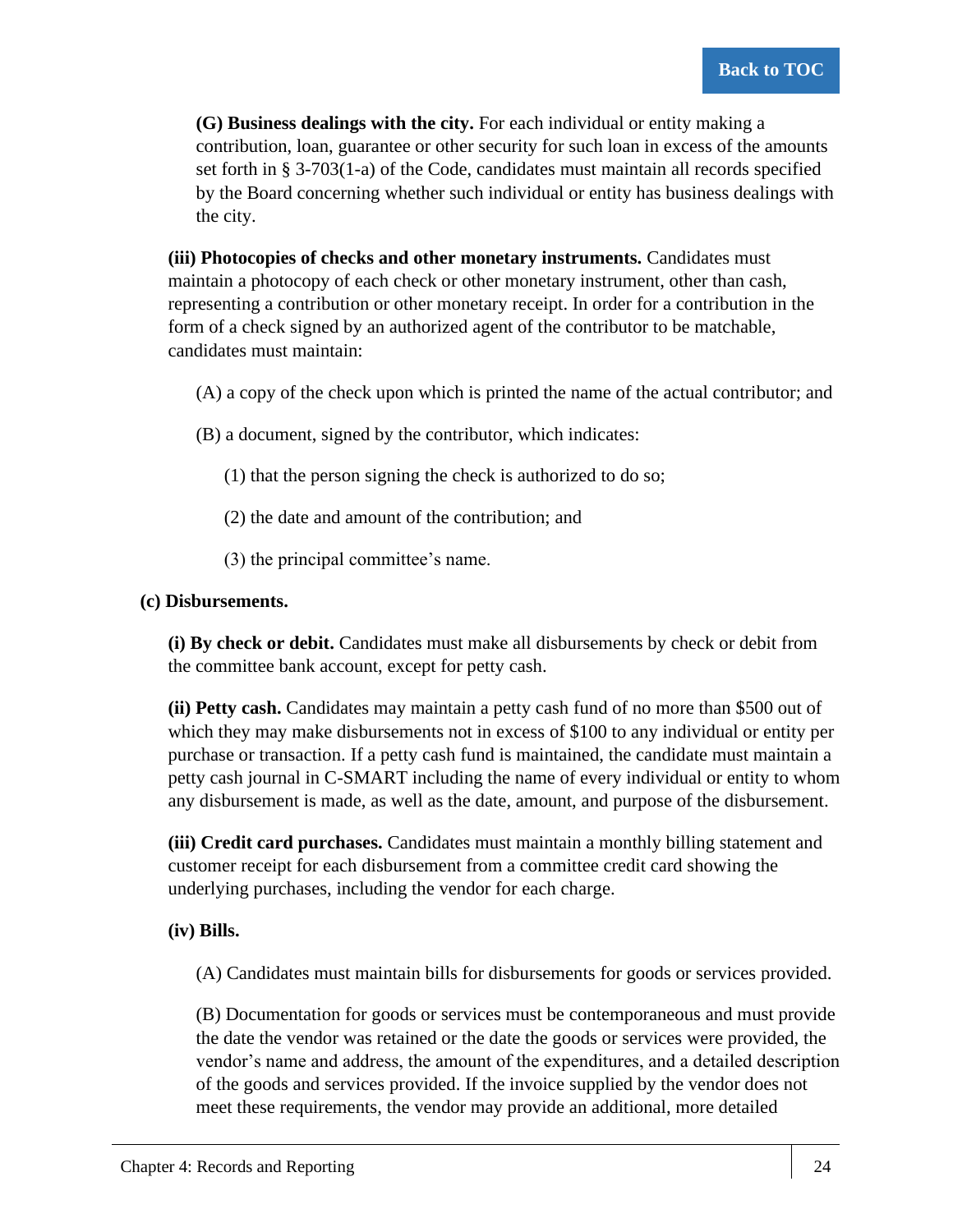document or replacement document with sufficient detail. If the vendor does not provide such a document, the candidate must create an additional record containing the necessary information, and such record must be signed by the candidate, treasurer, or other representative of the candidate. The newly created record must satisfy the requirements of section 4-01(a).

(C) For wages, salaries, and consulting fees, candidates must maintain a contemporaneous record, signed by the employee or consultant and the candidate, and dated, providing the name and address of the employee or consultant, a detailed description of the services, the amount of the wages, salary or consulting fees, the date(s) on which the work was performed, the period for which the individual was retained, and, if applicable, a detailed breakdown of the number of hours worked. The Board shall provide specimens of records for employees and consultants, including timesheets for election day workers and consultant agreements.

(D) Candidates must maintain written documentation showing that a bill has been forgiven or settled for a lesser amount.

**(v) Vendors.** In addition to obtaining and keeping contemporaneous documentation (such as bills) for all goods and services provided by vendors, including campaign consultants and attorneys, and employees, when a candidate retains or otherwise authorizes an individual or entity (including an employee) to provide goods or services to the campaign, and the candidate knows or has reason to believe that the goods or services to be provided directly or indirectly by this vendor will exceed \$1,000 in value during the campaign, the candidate must:

(A) keep a copy of the contemporaneously written contract with the vendor, which must, at a minimum, provide the name and address of the vendor, be signed and dated by both parties, state the terms of the contract including the terms of payment and a detailed description of the goods or services to be provided, and must include, if the contract was at any time amended, a contemporaneously written amendment, signed and dated by both parties and describing in detail the changes to the terms and conditions of the contract, or

(B) if no contemporaneously written contract has been entered into, keep a contemporaneously written record that includes the date the vendor is retained or otherwise authorized by the candidate, the name and address of the vendor, and the terms of the agreement or understanding between the candidate and the vendor including the terms of payment and a detailed description of the goods or services the vendor is expected to provide. If the agreement or understanding was at any time amended, the candidate must create and maintain a contemporaneously written record describing in detail the changes to the terms and conditions of the agreement or understanding.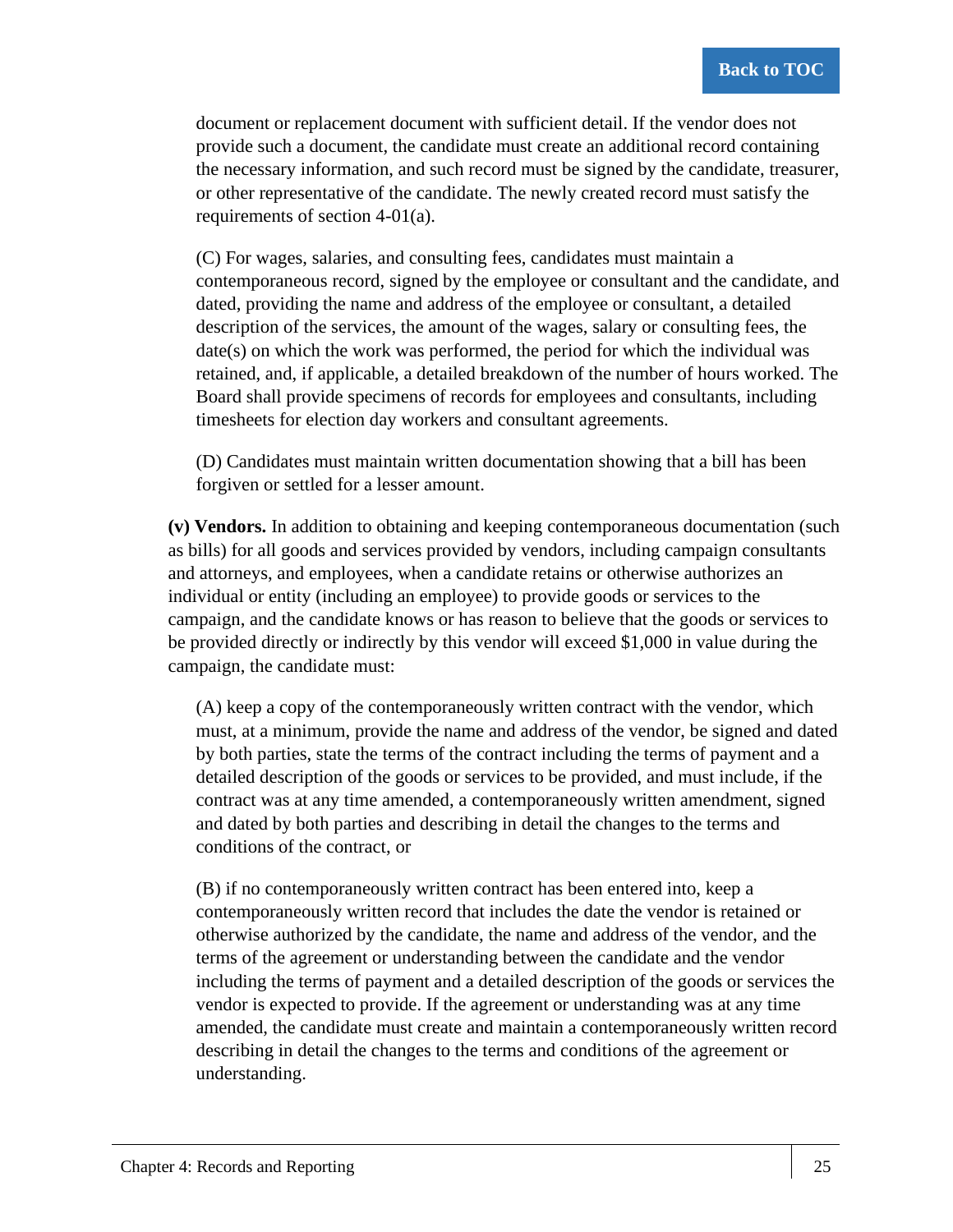(C) In addition to the records to be kept pursuant to subparagraphs (A) or (B) above, the candidate must keep evidence sufficient to demonstrate that the work described in the contract was in fact performed and completed. Such evidence may include samples or copies of work product, emails, time records, phone records, and photographs or other documentary evidence. Where such evidence is nonexistent or unavailable, the candidate must maintain affidavits signed by the vendor and either the candidate, treasurer, or other campaign representative having first-hand knowledge, describing the goods or services provided and the reason(s) why documentary evidence is nonexistent or unavailable.

**(vi) Advance purchases and reimbursement of advances.** Candidates must maintain records of advances, which must include the name and address of each individual or entity that made an advance on behalf of the campaign, the amount so advanced, the date of the advance, the name and address of the payee to whom advanced funds were paid, the amount paid, the purpose of the payment, and the manner of payment, including check number, credit card name, or cash. The record of the advance must be signed by the individual making the advance purchase. A receipt, bill, or invoice from the vendor must be attached to the record.

**(vii) Subcontracted goods and services.** Candidates required to itemize the cost of subcontracted goods and services pursuant to section  $4-05(c)(iv)(D)$  must obtain and maintain documentation from the vendor, consultant, or other individual or entity who or which subcontracts, containing all information required to be disclosed pursuant to that section.

**(viii) Political advertisements and literature.** Pursuant to § 14-106 of the New York State Election Law, candidates must maintain copies of all broadcast, cable, or satellite schedules and scripts; paid internet or digital, print, and other types of advertisements; pamphlets, circulars, flyers, brochures, letterheads and other printed matter purchased or produced; and reproductions of statements or information published to 500 or more members of a general public audience by computer or other electronic device, including but not limited to electronic mail or text message.

**(ix) Travel.** Candidates must obtain and maintain copies of all checks, bills, or other documentation to verify campaign-related travel transactions reported in disclosure statements. In addition to the above, for all travel candidates must create and maintain a contemporaneous record describing the campaign-related purpose of the travel, the complete travel itinerary, the dates of the travel, and the names of all individuals who participated in the travel; provided, however, that such records shall not be required for travel by public transportation within New York City, with the exception of unlimiteduse MetroCards, for which candidates must create and maintain a contemporaneous record containing the dates on which each such card was purchased and, if a card is assigned to a single individual, the name of each such individual. For travel by private car, candidates must create and maintain a contemporaneous travel log providing, for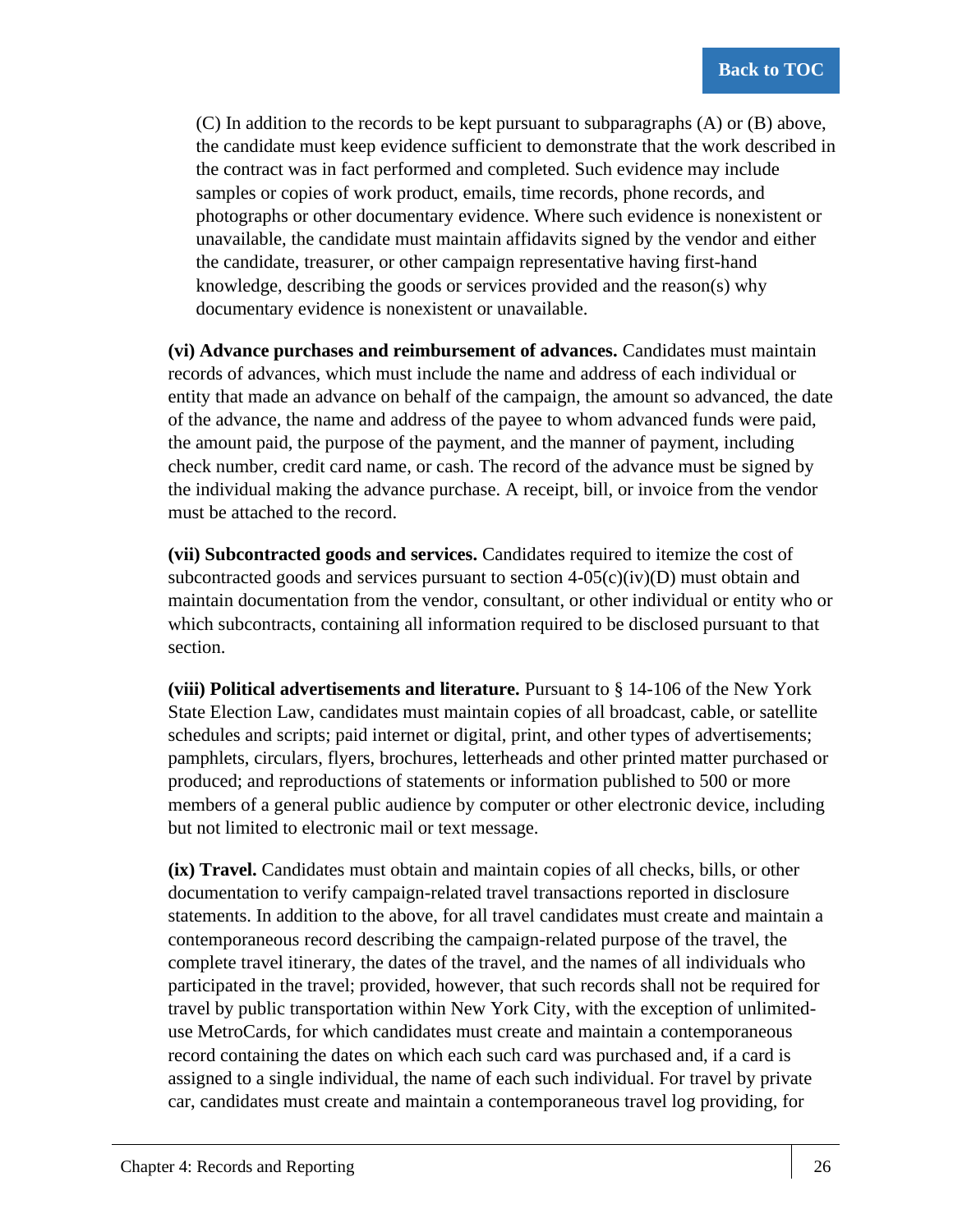each trip and each vehicle, the names of the driver and passengers, the date(s) and purpose of each trip, the itinerary, including all the locations of any campaign events and other stops, the beginning and ending mileage, and the total mileage. Travel between two stops is considered an individual trip for logging purposes even if the stops are part of a multi-stop itinerary. For the purposes of reporting and reimbursing campaign expenditures, candidates must calculate expenditures for travel by private car based on mileage according to the provisions of Directive Six of the New York City Comptroller.

**(d) Bank records.** Candidates must maintain the following records received from or in connection with banks and other depositories relating to accounts, and must submit with each disclosure statement a copy of all such records not previously provided:

(i) all periodic bank or other depository statements in chronological order, maintained with any other related correspondence received with those statements, such as credit and debit memos, deposit slips, and contribution checks returned because of insufficient funds; and

(ii) the front and back of all returned and cancelled disbursement checks, including substitute checks which may be returned by the bank in lieu of cancelled checks.

**(e) Fundraisers.** Candidates must maintain records for all fundraising events, which must contain: the date and location of the event; the individual(s) or organization(s), other than the candidate's authorized committee, hosting the event; an itemized list of all expenses incurred in connection with the event, including all expenses whether or not paid or incurred by the authorized committee; and the contributor name and amount of each contribution received at or in connection with the event. This subdivision does not apply to activities at an individual's residential premises, including house parties, to the extent that the total costs of such activities do not exceed \$500 and are not contributions pursuant to  $\S 3-702(8)(ii)$  of the Code.

**(f) Campaign offices.** Candidates shall maintain a list identifying the address of each campaign office.

# **§ 4-02 Record retention.**

The candidate must retain all records and documents required to be kept under section 4-01 for five years from the filing of a final statement showing satisfaction of all liabilities and disposition of all assets resulting from the applicable election including payment of any penalties or repayment of public funds owed to the Board.

### **§ 4-03 Assistance to candidates.**

In order to promote compliance with the requirements of the Act and these rules, the Board's staff shall offer assistance to candidates in developing campaign procedures for gathering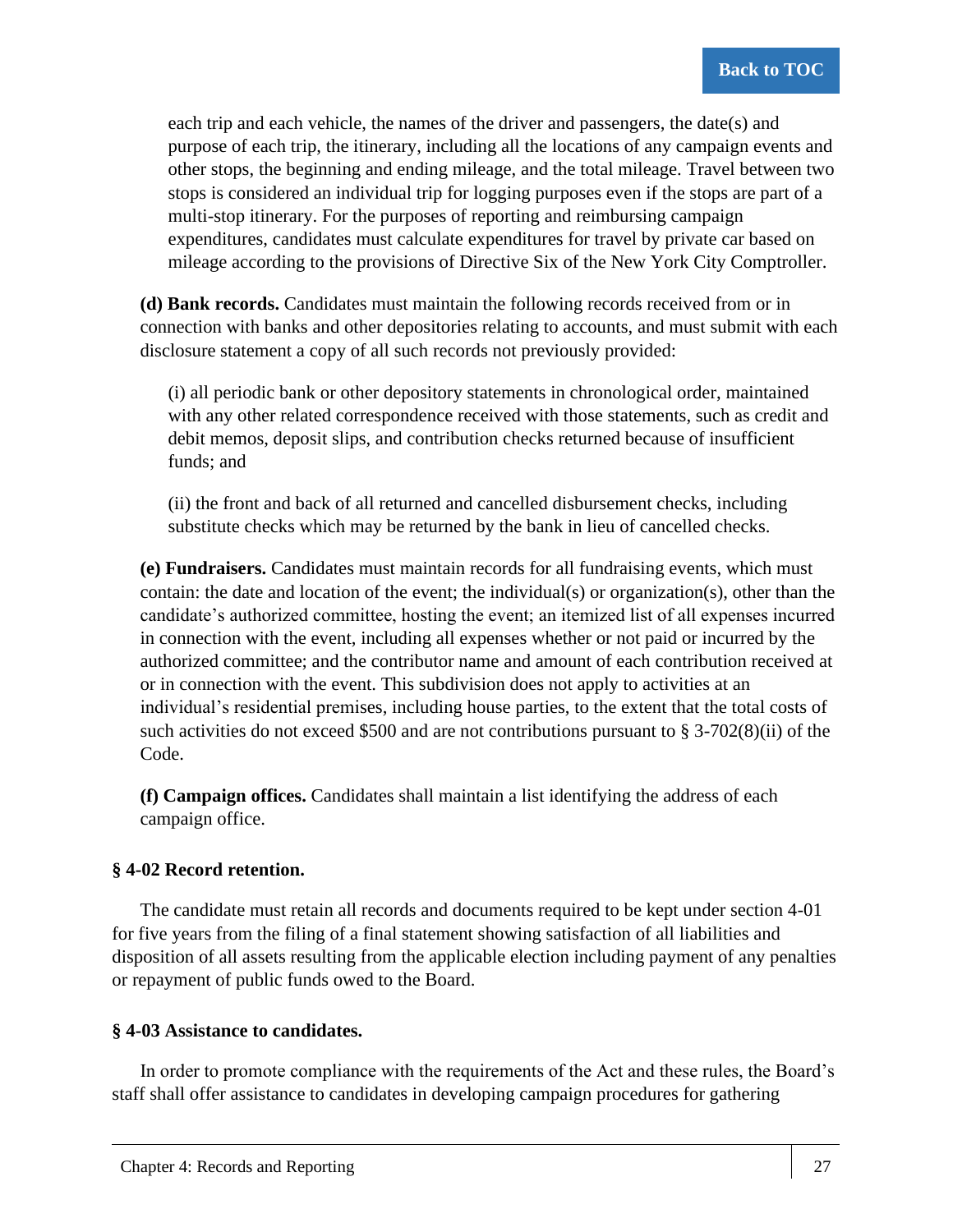campaign finance information and keeping records and shall, to the extent feasible, provide model recordkeeping forms and templates.

### **§ 4-04 Failure to maintain or provide records.**

A candidate's failure to keep or provide records or other information to the Board, upon its request or as required by these rules, may result in a determination that matchable contribution claims are invalid; a determination that the candidate must repay public funds to the Board; the withholding of all or a portion of a public funds payment; and the assessment of penalties.

### **§ 4-05 Disclosure statements.**

**(a) Form.** Disclosure statements must be generated by C-SMART, and such statements, as well as all supporting documentation, including bank statements, must be submitted using C-SMART. Daily pre-election disclosure statements must be submitted using C-SMART within 24 hours after a contribution, loan, or expenditure that meets the pre-election daily disclosure requirement has been accepted or made.

**(i) Deficient submissions.** A submission is deficient and may be rejected or deemed incomplete if: (1) it is not submitted in a format or manner authorized by the Board; (2) it is not submitted with the backup documentation substantiating each matchable contribution claimed within the particular statement, or said records are not accessible or legible; or (3) it is not submitted with all of the committee's bank statements from the applicable disclosure period. Any document that is illegible, improperly annotated, damaged, blank, improperly formatted, or otherwise unreadable by the Board, shall be deemed not to have been submitted.

**(ii) C-SMART upgrades.** The Board may issue upgrades or system improvements of C-SMART or its user instructions. To the extent reasonably practicable, the Board shall provide candidates with reasonable advance notice of such upgrades.

**(iii) Verification.** The candidate or treasurer must verify that the submission is true and complete to the best of such candidate's or treasurer's knowledge, information, or belief. The disclosure statement must contain such signatures as may be required by the Board.

**(iv) Exceptions.** Any candidate who seeks to submit disclosure statements, or a portion thereof, in any format or manner other than that permitted by this section, including but not limited to non-electronic formats and electronic formats not generated by C-SMART, must submit a written request for authorization to the Board no later than four weeks before the filing date for the first disclosure statement for which the candidate desires an exception from such requirements, or in the case of a special election, as soon as possible but no later than seven days before such disclosure statement filing date. Such written request must be in a form and manner as prescribed by the Board. Candidates who demonstrate that submission of disclosure statements in an electronic format would pose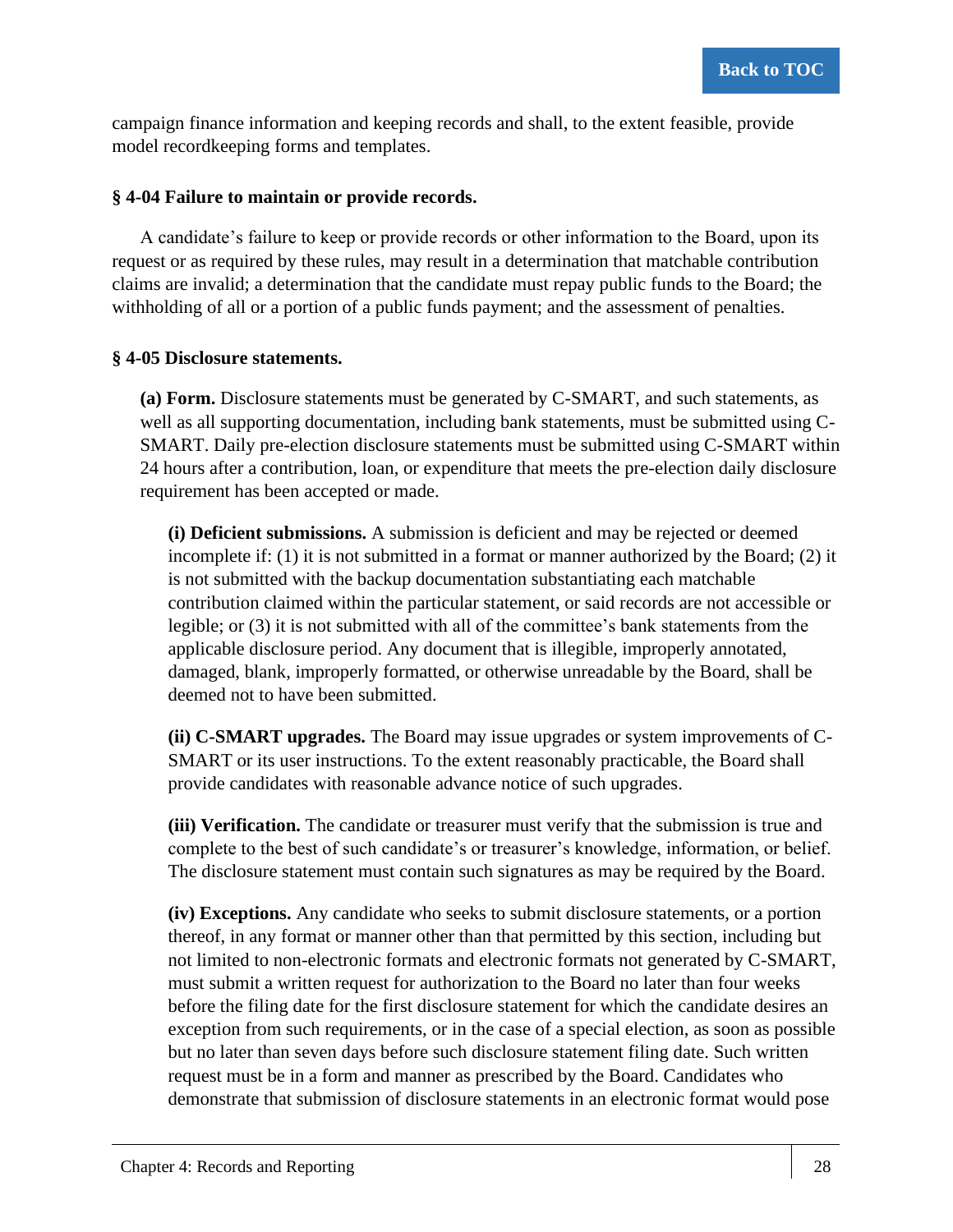a substantial hardship shall be permitted, upon request, to submit disclosure statements to the Board in non-electronic formats. Board authorization shall be in writing and shall apply only to the candidate, paper forms, and electronic submission form and manner specified therein. The authorization shall indicate whether it applies to one or more disclosure statements.

(b) Timing of submissions.

(i) Disclosure statements must be received by the Board no later than 11:59 p.m. on the due date.

**(ii) Filing dates.** The Board will publish a schedule of disclosure statement filing dates on its website on or before March 1 in the first year of each election cycle, or as soon as is practicable after the State Board of Elections has published its schedule.

(A) Semi-annual disclosure statements are due on January 15 and July 15 in each year of the election cycle and each year thereafter, until a campaign submits a final statement showing satisfaction of all liabilities and disposition of all assets.

(B) Pre-election disclosure statements are due:

(i) 32 and 11 days before the election; and

(ii) at the Board's discretion, on March 15 and the fourth Friday in August in the year of the election.

(C) Post-election disclosure statements are due 10 days after a primary election and 27 days after a general election.

**(D) Weekends and holidays.** The Board's published schedule of disclosure statement filing dates will reflect that if a disclosure statement deadline falls on a Saturday, Sunday, or legal holiday, the next business day becomes the deadline.

(E) As provided pursuant to New York State Election Law, if the filing date of any disclosure statement scheduled pursuant to subparagraphs (B) or (C) otherwise falls within five days of a semi-annual disclosure statement scheduled pursuant to subparagraph (A), candidates may file a single combined disclosure statement on the date on which the latter of the two disclosure statements is due.

**(iii) Reporting period.** The Board shall publish a schedule of the reporting periods for each disclosure statement.

**(A) First disclosure statement.** The reporting period for a candidate's first disclosure statement shall begin on the day the candidate first raises or spends funds in furtherance of the candidate's election for a covered office.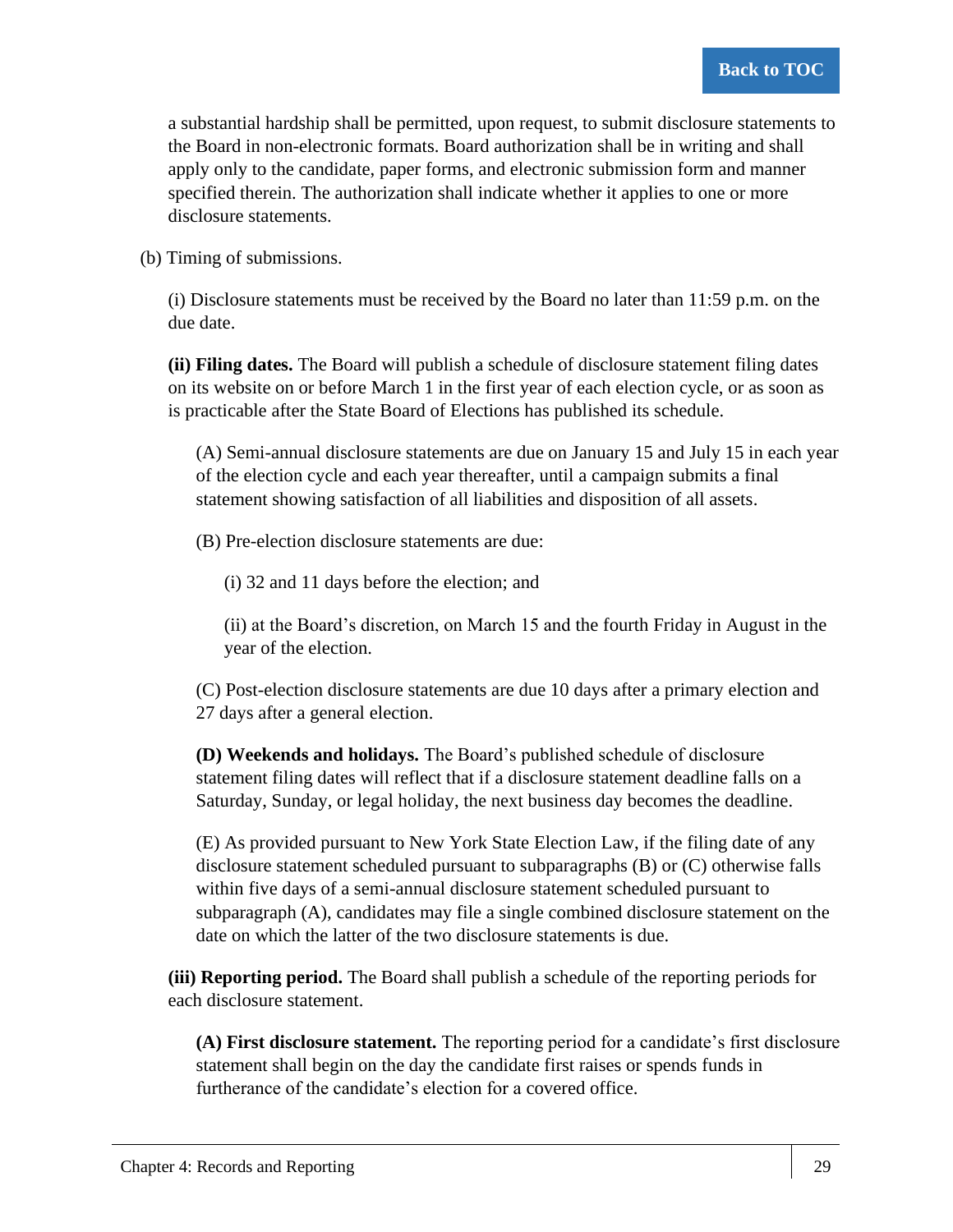**(B) All subsequent disclosure statements.** The reporting period for each disclosure statement shall: (i) begin on the third day before the deadline for the submission of the candidate's preceding disclosure statement; and (ii) conclude on and include the fourth day before the deadline for the submission of that disclosure statement.

### **(c) Content.**

**(i) Summary information.** Each disclosure statement must include the following information about the committee involved in the election: (A) the cash balance at the beginning and end of the reporting period; (B) total itemized and unitemized contributions, loans, and other receipts accepted during the reporting period; and (C) total itemized and unitemized expenditures made during the reporting period. A separate disclosure statement must be submitted for each committee involved in the election. All data reported in disclosure statements and amendments must be accurate as of the last day of the reporting period.

### **(ii) Contributions.**

**(A) Reporting requirements.** To fully report a contribution accepted during the reporting period, the candidate must report, for each contribution:

(1) the contributor's and intermediary's (if any) full name, residential address, occupation, employer, and business address;

(2) the date the contribution was received by the candidate;

(3) the amount of the contribution;

(4) the form of the contribution (cash, check, cashier's check, money order, credit card, text, or other);

(5) the number of the check, cashier's check, or money order, if applicable;

(6) the date and amount of each contribution returned to a contributor, the account from which the funds used to make the return originated, and, if applicable, the number of the check used to issue the return of funds;

(7) each previously reported contribution for which the check was returned unpaid;

(8) whether the contribution was accepted for a rerun election in accordance with section 5-12:

(9) whether the contribution was accepted to be deposited into a segregated bank account in accordance with section 7-07(b); and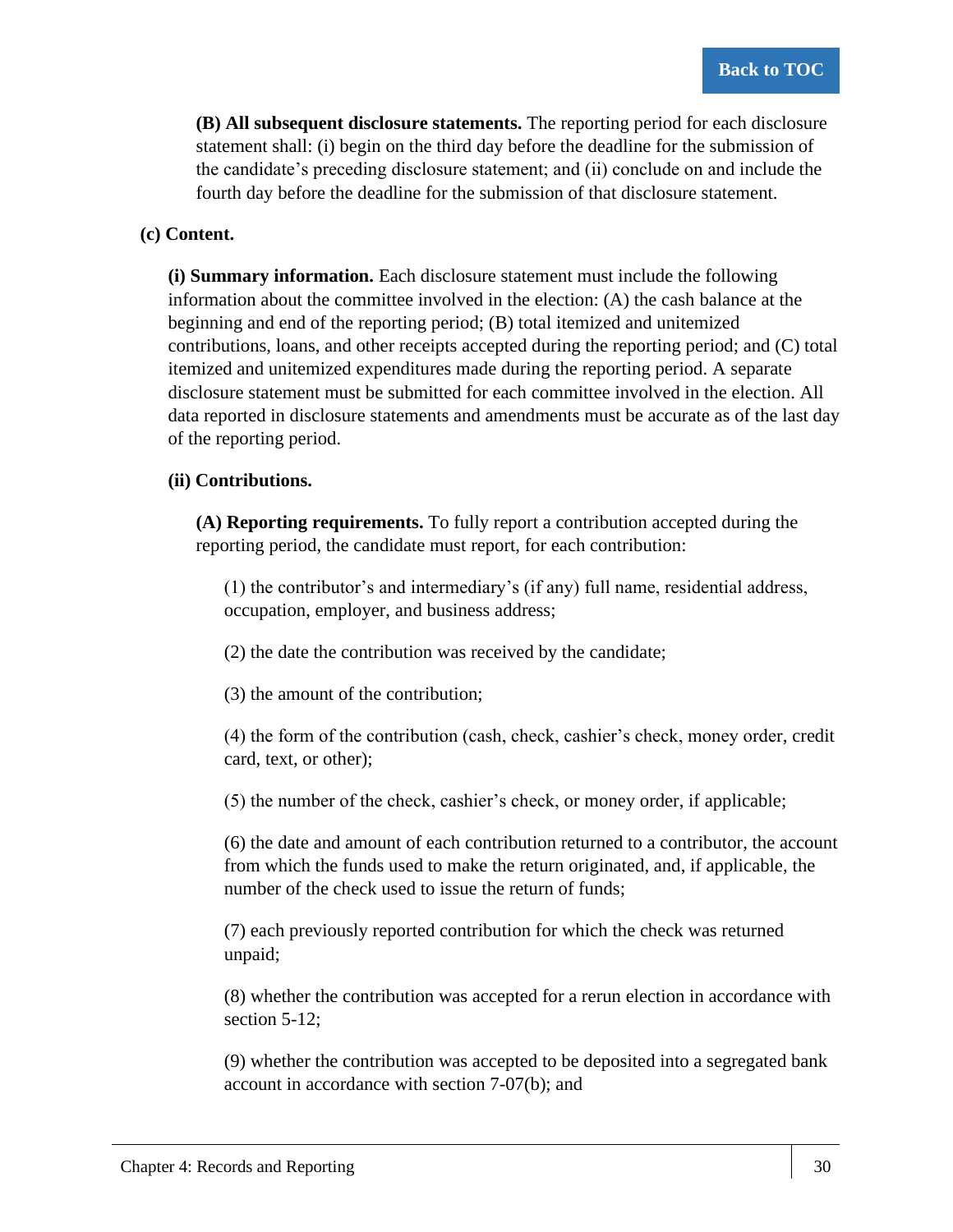(10) such other information as the Board may require.

#### **(B) Matchable contribution claims.**

(1) Contemporaneous reporting. Matchable contributions must be reported in the disclosure statement covering the reporting period in which they were received. The candidate's disclosure statement must state the amount of matchable contributions claimed in a reporting period, and must indicate which contributions are claimed for match.

(2) Backup documentation. For each matchable contribution claimed in the disclosure statement, candidates must submit a copy of the records required to be maintained pursuant to section 4-01(b).

**(C) Contributions totaling \$99 or less from a single source.** Contributions totaling \$99 or less from a single source need not be separately itemized in a disclosure statement, unless such contributor is an employee of the candidate or of the spouse, or domestic partner of such candidate or of a business entity in which such candidate, spouse, or domestic partner has an ownership interest of 10% or more or in which such candidate, spouse or domestic partner holds a management position, such as the position of officer, director, or trustee.

**(D) Must itemize all contributions from a single source that exceeds \$99.** If a candidate has accepted contributions totaling more than \$99 from a single source, all contributions comprising the total (including previously unitemized contributions) must be fully reported (i.e., itemized) in the same disclosure statement. All subsequent contributions from that single source must be fully reported as well.

**(E) Affiliated contributors.** Affiliated contributors considered to be a "single source" under sections 1-02 and 5-10(b) must be reported.

**(iii) Other receipts.** To fully report other receipts accepted during the reporting period, the candidate must report, for each receipt:

(A) the date of receipt;

- (B) the amount of the receipt;
- (C) the type of receipt; and

(D) such other information as the Board may require.

#### **(iv) Expenditures.**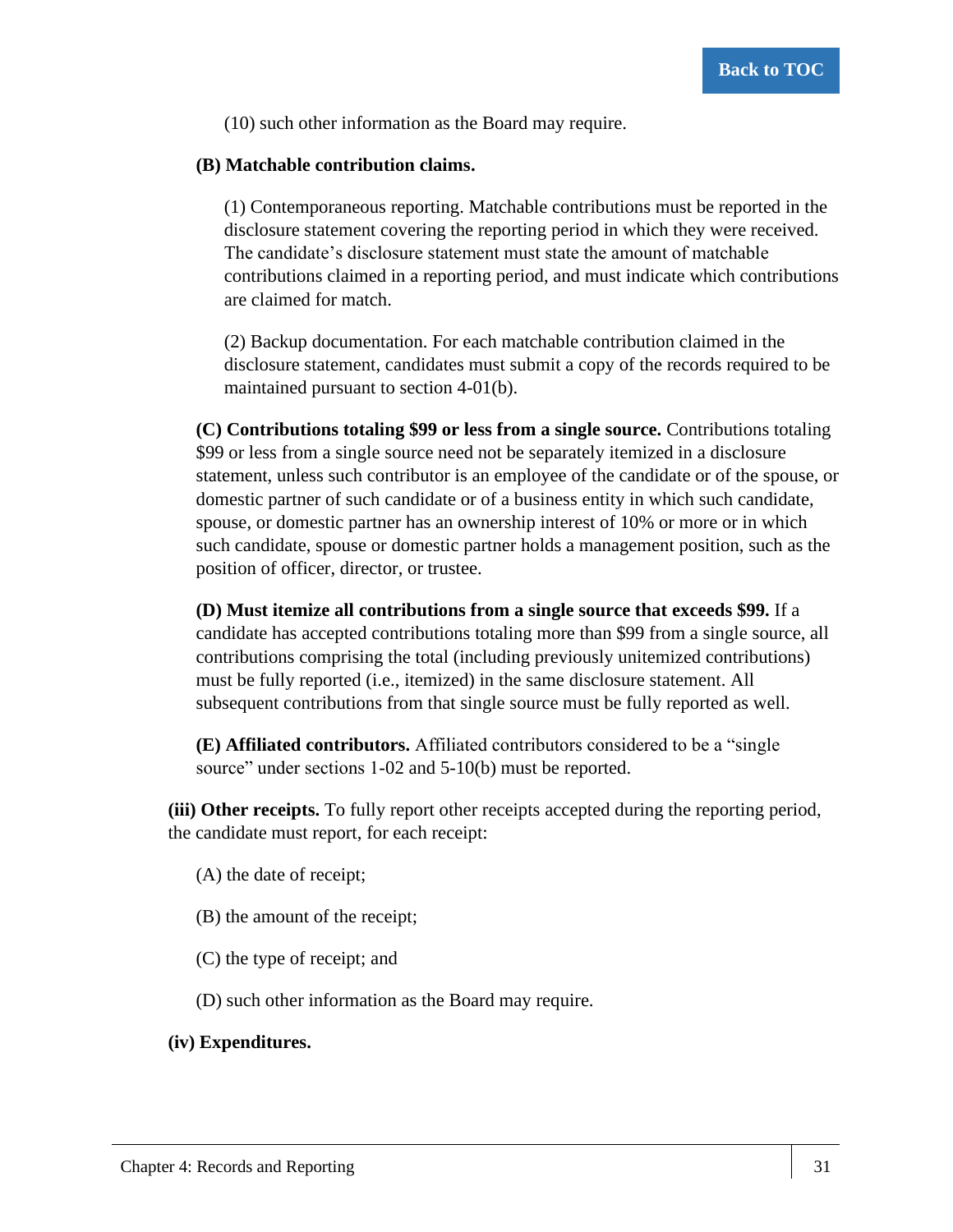**(A) Reporting requirements.** To fully report expenditures, including outstanding liabilities, made by the candidate during the reporting period, the disclosure statement must be itemized to include the following information:

- (1) the name and address of each vendor or payee;
- (2) the bill or invoice date and amount;
- (3) the purpose code and explanation of each expenditure;
- (4) the exempt code, if any; and
- (5) such other information as the Board may require.

**(B)** In addition to the information required in subparagraph (A), candidates must provide the following information concerning each payment:

(1) the date and amount of each payment, including exempt amount, if any;

(2) the payment method, including check number and committee bank account; and

(3) the amount of remaining outstanding liability to the vendor or payee; and

(4) such other information as the Board may require.

**(C) Expenditures of less than \$50.** Expenditures of less than \$50 do not need to be separately itemized in a disclosure statement; however, public funds may not be used to pay for unitemized expenditures.

#### **(D) Subcontractors.**

(1) In addition to reporting any expenditures to the vendor, if aggregate payments by the vendor to a subcontractor exceed \$5,000, the candidate must report:

(I) the name and address of that subcontractor;

(II) the amount(s) expended to the subcontractor; and

(III) the purpose code(s) of the subcontracted goods or services.

(2) Disclosure must occur either beginning in the reporting period in which such cost first exceeds \$5,000 or in the first post-election disclosure statement for the election to which the expenditure relates.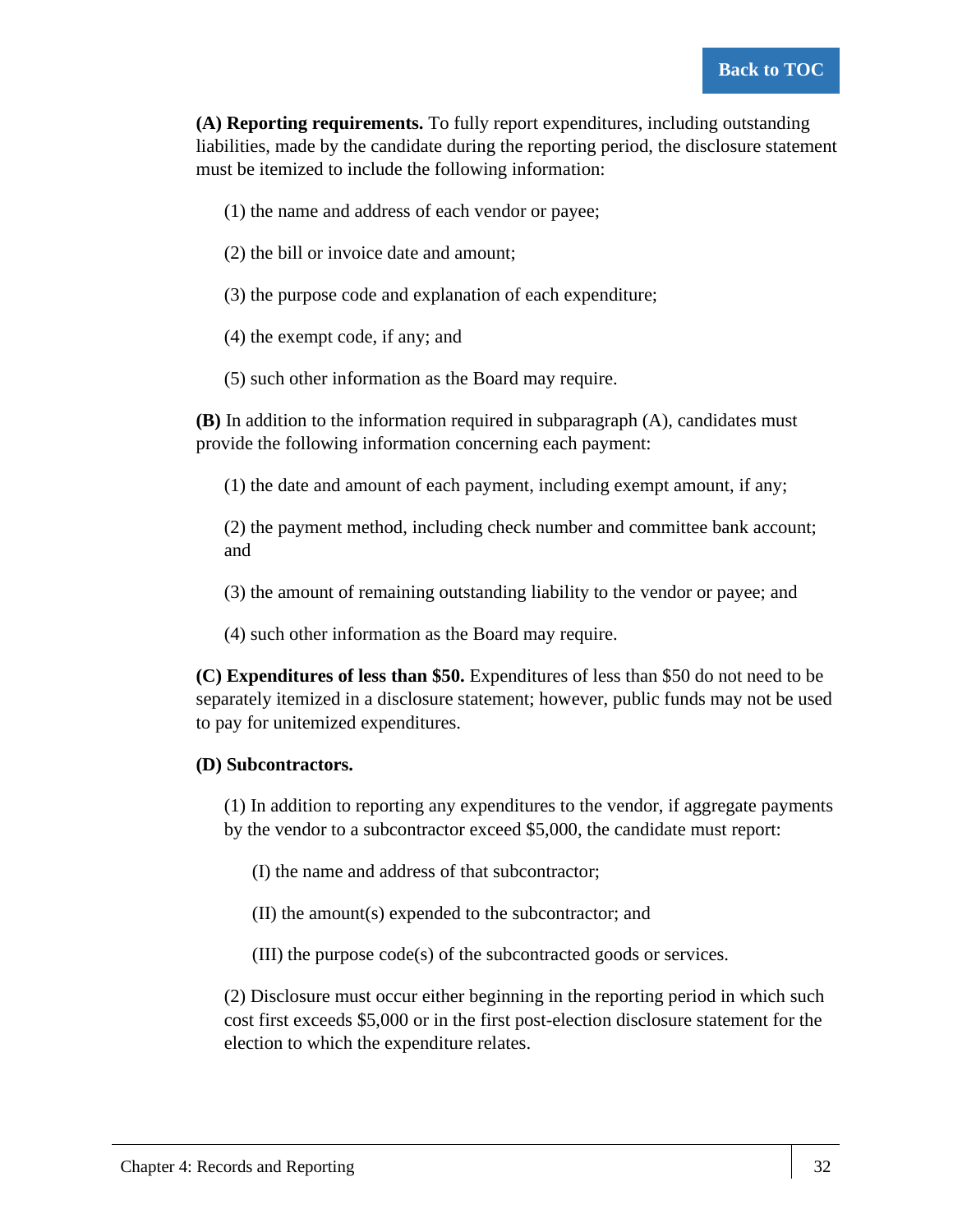**(E) Credit card purchases.** For expenditures paid with a credit card, the candidate must report the vendor and purchase price of any goods or services purchased. Disbursements to credit card accounts must not be itemized as such.

**(F) Contributions to political committees.** Contributions to political committees that support or oppose candidates in New York City (except political committees of other candidates), including state party committees, that are made by a candidate with the candidate's personal funds and that, in the aggregate for any single political committee, exceed \$1,000, are presumed to be expenditures in furtherance of the candidate's campaign and contributions from the candidate to the candidate's campaign and must be reported to the Board. The candidate may rebut this presumption by providing evidence that the contributions were not in furtherance of the candidate's campaign. These contributions are subject to all applicable expenditure and contribution limits, except that contributions made to committees registered with the State Board of Elections or the Federal Election Commission as independent expenditure committees are not subject to such limits. Candidates must create and maintain records of such contributions. Contributions made with a candidate's personal funds as provided in this subparagraph are not a basis for a deduction from the candidate's public funds payment pursuant to section 7-07(a).

**(G) Expenditure refunds.** For expenditures of which all or a portion was refunded to the candidate by the vendor, the candidate must report the refund and provide an amended invoice or other documentation from the vendor specifying the amount, date, and reason for the refund, as well as proof of receipt of the refund in the form of a check, bank statement, or other financial documentation.

**(v) Intermediaries.** In addition to fully reporting contributions, candidates must fully report any intermediary that solicited or delivered a contribution as provided in paragraph (ii) of this subdivision.

### **(A) Exceptions.**

(1) The candidate need not report an intermediary for aggregate contributions of \$500 or less collected from a contributor in connection with an event held at an individual's residence, unless the expenses related to such event exceed \$500.

(2) The candidate need not report an intermediary for contributions collected at an event organized by a candidate to raise funds for such candidate and paid for in whole or in part by such candidate's authorized committee.

(3) The candidate need not report an intermediary who is a spouse, domestic partner, parent, child, or sibling of the candidate.

**(B) Contributions collected at a non-campaign sponsored fundraising event with multiple hosts.** In the case of contributions collected at a fundraising event neither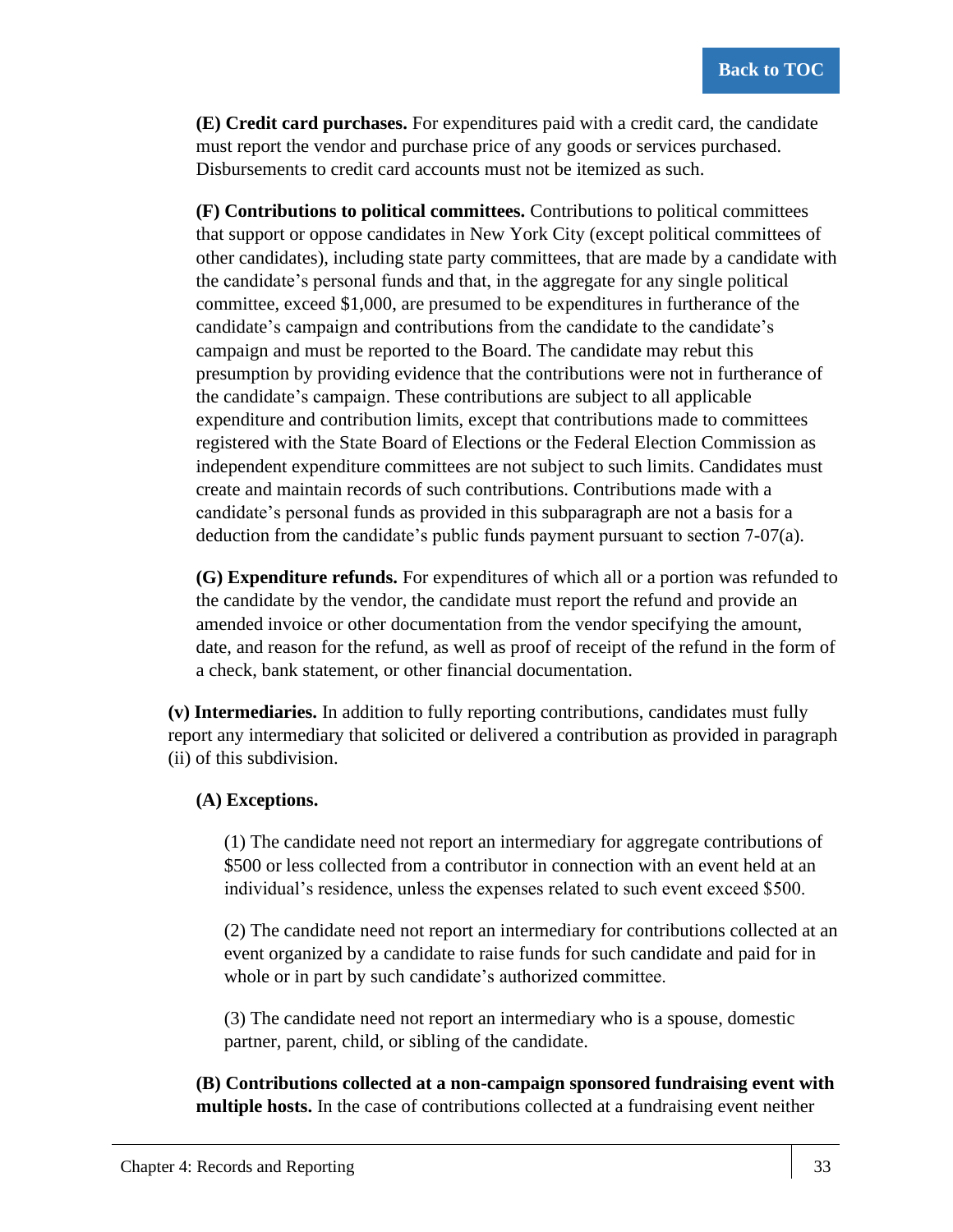organized by the candidate nor paid for in whole or in part by such candidate's authorized committee, where there are multiple hosts, the hosts must designate one host who must be reported by the candidate as the intermediary for all such contributions.

**(C) Contributions delivered by an intermediary's agent.** The candidate must report as the intermediary an individual who solicits contribution(s) and directs such individual's agent to deliver them to the candidate or fundraising agent. The candidate must not report the agent as an intermediary.

#### **(vi) Transfers.**

(A) Candidates must report contemporaneously: (1) the aggregate amount of each transfer to an authorized committee from a committee not otherwise involved in the covered election, and, unless the transferring committee is another authorized committee of the same candidate that has filed contemporaneous disclosure statements with the Board in a timely matter, (2) each contribution the transfer consists of (using a last-in/first out attribution), including the name and residential address of the contributor and the amount and date of the contribution.

(B) In the case of a transfer to an authorized committee from a committee not otherwise involved in the covered election, unless the transferring committee is another authorized committee of the same candidate that has filed contemporaneous disclosure statements with the Board in a timely manner, participants must (1) report to the Board, in the same disclosure statement in which the transfer is reported, any expenditures incurred by the transferor committee in connection with raising or administering the transferred contributions, regardless of when the expenditures were incurred, and (2) upon request by the Board, disclose all expenditures made by the transferor committee during the covered election cycle for purposes other than raising or administering the transferred contributions. Candidates must also contemporaneously submit the records required to be maintained pursuant to section  $4-01(b)(ii)(D)$ .

#### **(vii) Advances and reimbursements.**

(A) For advance payments, the candidate must report in each disclosure statement:

(1) the name and address of each individual or entity, including the candidate, that has made purchases on behalf of the committee during the reporting period with the expectation of being reimbursed by the committee;

(2) the date and amount of each purchase;

(3) the name and address of the individual or entity from whom the purchase has been made;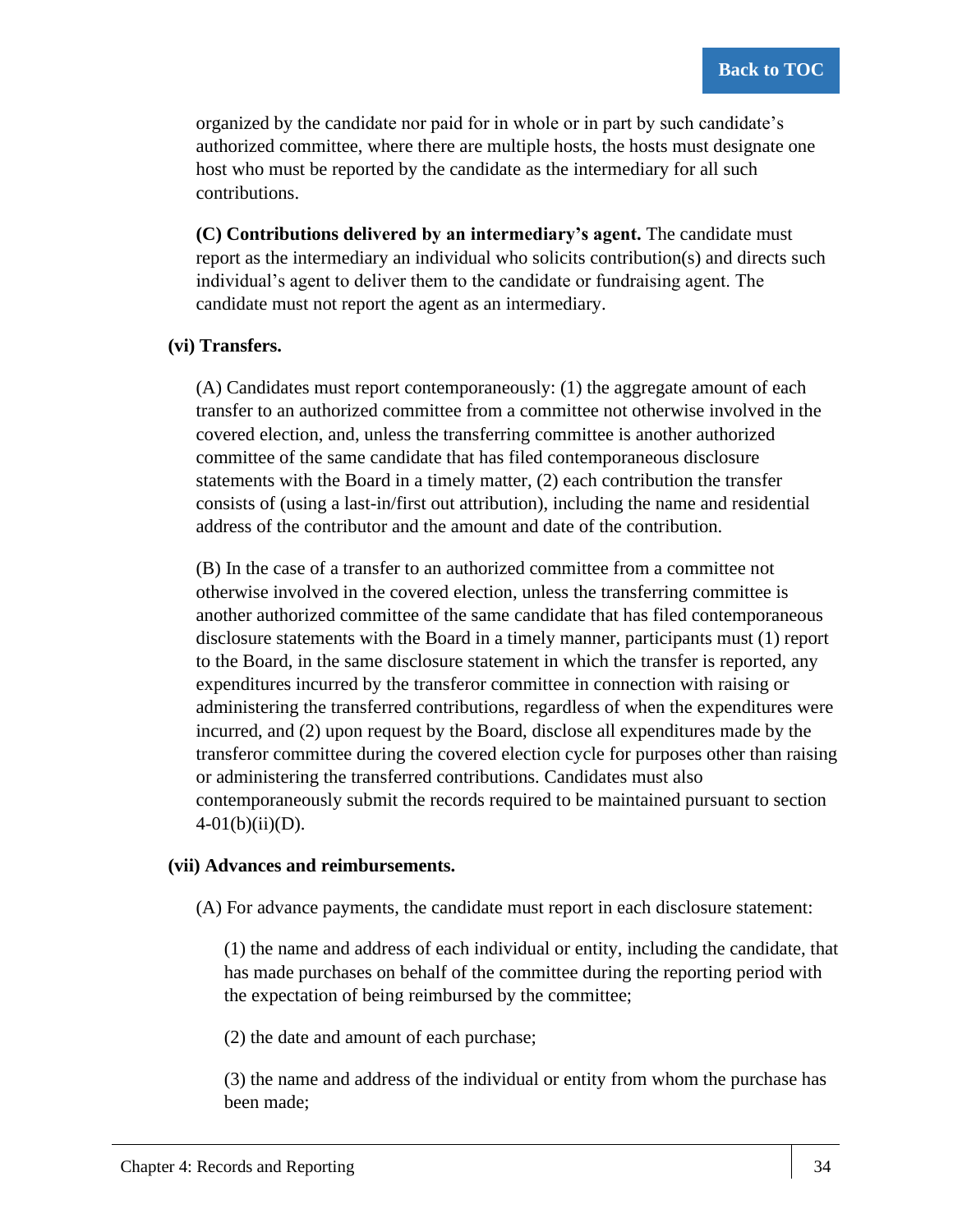(4) the payment method;

(5) the purpose code and explanation of the purchase; and

(6) such other information as the Board may require.

(B) For advance reimbursements, the candidate must report in each disclosure statement:

(1) the name of each individual or entity, including the candidate, whom the candidate reimbursed for purchases made on behalf of the committee during the reporting period;

(2) the date and amount of each reimbursement;

(3) the payment method of each reimbursement, provided that, if the reimbursement is done by check, the candidate must also report the bank account and check number from which the check was issued; and

(4) such other information as the Board may require.

**(viii) Loans.** Each disclosure statement shall include the following information about loans accepted, forgiven, or repaid by the candidate during the reporting period:

(A) for each loan accepted, the lender's, guarantor's or other obligor's full name, residential address, occupation, employer, and business address;

(B) the date and amount of each loan, guarantee, or other security for a loan accepted;

(C) for each loan repayment made, the date, amount, check number, name of bank account or credit card, and name of any third party payor; and

(D) the date and amount of any portion of a loan which has been forgiven.

**(ix) Documentation.** Together with each disclosure statement, the candidate must submit documentation to verify the accuracy of the data reported, including all bank records and deposit slips required to be maintained pursuant to sections  $4-01(b)(i)$  and  $4-01(d)(i)$  not previously submitted.

(d) Amendments to disclosure statements are prohibited unless expressly authorized or requested by the Board.

### **§ 4-06 Daily disclosures during the two weeks preceding the election.**

If a candidate, during the 14 days preceding an election, accepts aggregate contributions and/or loans from a single source in excess of \$1,000 or makes aggregate expenditures to a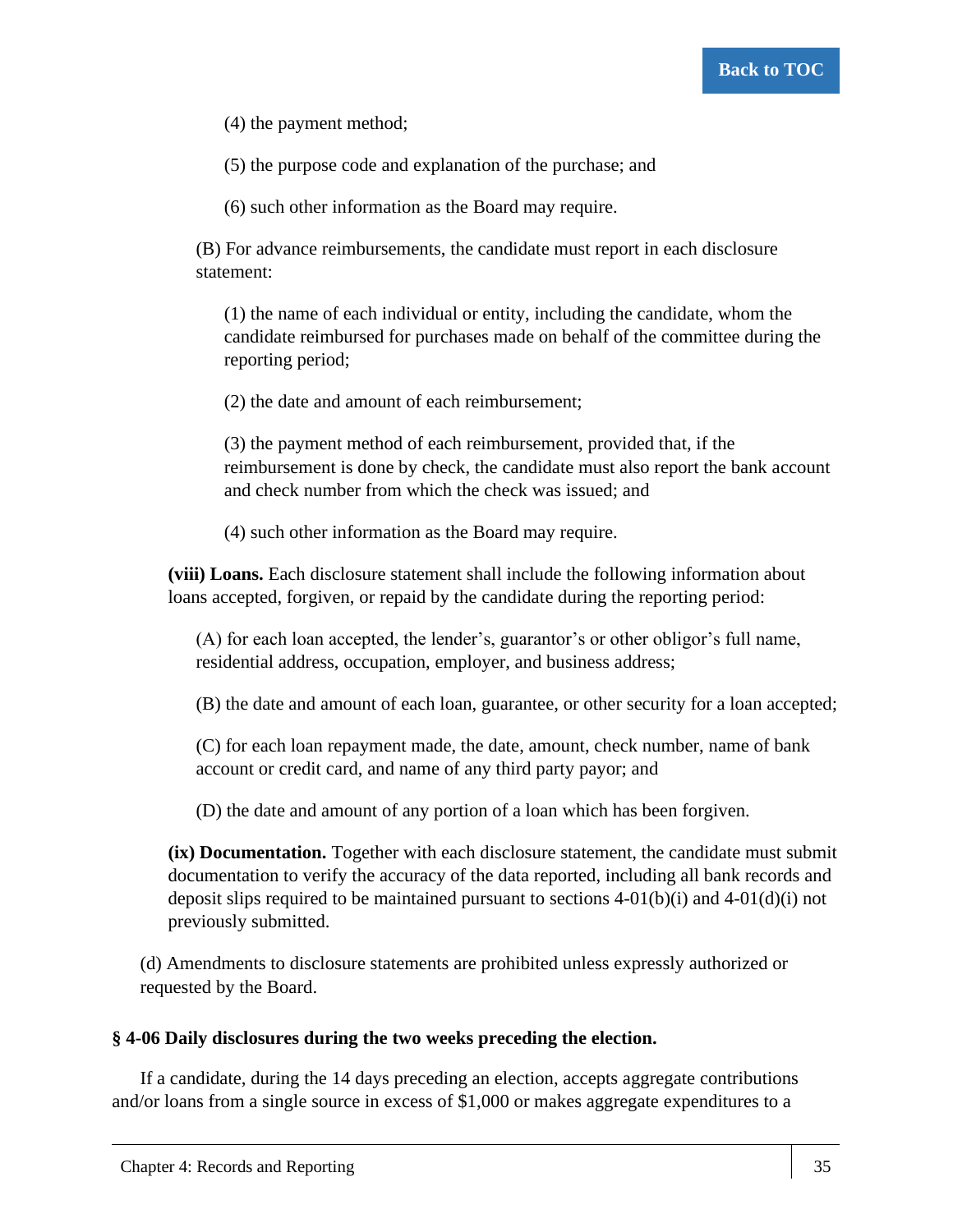single vendor in excess of \$20,000, the candidate must report, in a disclosure to the Board, all contributions and loans accepted from such source or expenditures made to such vendor during that 14-day period. The first such disclosure must be received by the Board within 24 hours after the contribution or loan that causes the total to exceed \$1,000 is accepted or the expenditure that causes the total to exceed \$20,000 is made. Each subsequent disclosure must be received by the Board within 24 hours after any additional contribution or loan is accepted or expenditure is made. Information reported in these disclosures must also be included in the candidate's next post-election disclosure statement.

### **§ 4-07 Final Statement.**

(a) A candidate must file all disclosure statements required under section 4-05(b) until such time as the candidate files a final statement demonstrating the disposition of all committee assets and satisfaction of all committee liabilities, including the payment of any penalties or repayment of public funds owed to the Board.

(b) A candidate whose candidacy has been deemed terminated, as described in section 3- 04(a), must continue to file all required disclosure statements; provided, however, that the Board may deem a candidate who has not received public funds for the current election cycle and is not seeking reconsideration of a public funds determination exempt from such filing requirements upon the filing of a signed, notarized statement from the candidate and treasurer indicating that the candidate has ceased campaigning and does not intend to raise or spend additional funds in connection with the covered election. Candidates who receive such an exemption are nevertheless required to abide by all other Program obligations, including maintaining records, submitting documentation or information in response to requests by the Board, and paying penalties for violations of the Act and Rules. If a candidate who has received an exemption under this subdivision resumes raising or spending funds in connection with the covered election, the candidate must immediately notify the Board in writing and such candidate will be subject to all requirements applicable to a candidate whose candidacy has been terminated, as described in section 3-04.

### **§ 4-08 Write-in candidates.**

Any candidate who is seeking nomination or election as a write-in candidate must file all disclosure statements for the election as required by section 4-05(b).

### **§ 4-09 Candidates not in primary or general elections.**

**(a) Not in primary election.** A candidate need not submit the two pre-primary and the 10 day post-primary election disclosure statements if the candidate is not a candidate in a primary election unless the candidate is a participant claiming that expenditures are subject to a primary election spending limit, pursuant to section  $6-01(h)(iii)(A)$  or  $6-01(h)(iv)$ . If the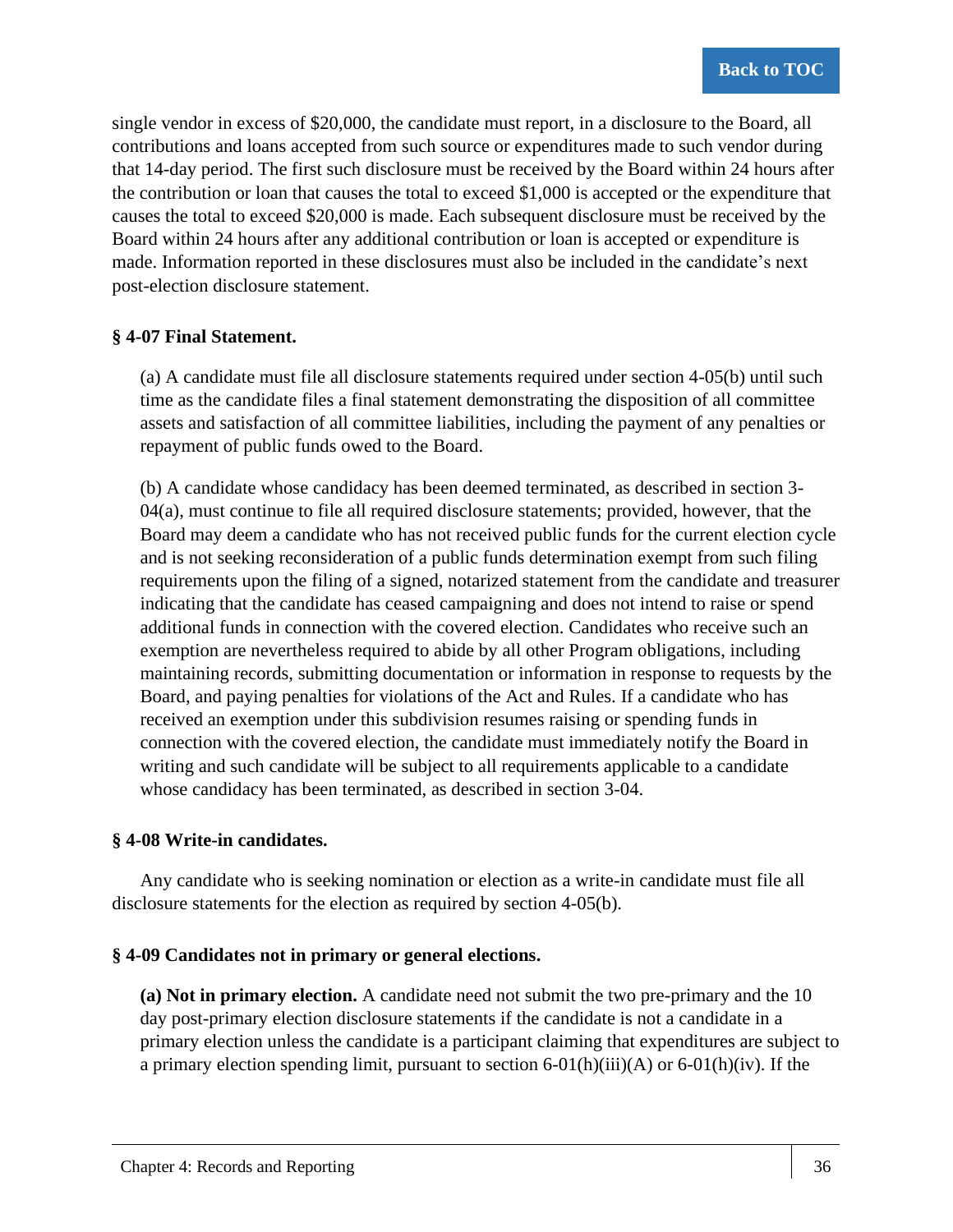candidate is not a candidate in the primary, daily disclosures during the two weeks preceding the primary need not be submitted.

**(b) Not in general election.** A candidate need not submit the two pre-general election and 27 day post-general election disclosure statements or daily disclosures during the two weeks preceding the general election, if the candidate is not a candidate in the general election.

### **§ 4-10 Other political committees.**

The financial records of any committees of a candidate are subject to Board review for purposes of monitoring the candidate's compliance with the requirements of the Act and these rules and must be made available to the Board upon its request.

# **Chapter 5: Contributions, Loans, and Other Receipts**

### **§ 5-01 Contribution limits.**

(a) Candidates may not accept contributions from a single source in excess of the limits set forth in  $\S$  3-703(1)(f) of the Code.

**(b) Adjustment.** Pursuant to § 3-703(7) of the Code, not later than the first day of March in the year 2022, and every fourth year thereafter, the Board will adjust the contribution limits. The adjustment will follow changes in the consumer price index for the metropolitan New York-New Jersey region published by the United States Bureau of Labor Statistics. The adjustment is the difference between the average consumer price index over the 12 months preceding the calendar year of such adjustment, and either (a) the calendar year preceding the year of the last such adjustment or (b) such other calendar year as may be appropriate pursuant to any amendment to the Act.

**(c) Contributions received prior to January 12, 2019.** For candidates in covered elections held before the year 2022 who choose Option A, as defined in § 3-720(e)(1) of the Code, the contribution limits as stated in §  $3-703(1)(f)$  of the Code will apply to all contributions received during the 2021 election cycle, regardless of when they are received. Such candidates shall refund the portion of any contribution that exceeds the limits, as provided in section 5-07 of this chapter, even if the contribution was received before January 12, 2019. Failure to timely issue required refunds will be considered a violation of the Act and these rules.

### **§ 5-02 Solicitation of contributions.**

**(a) Fundraising solicitations.** Each written solicitation of contributions (including, but not limited to, letters, contribution cards, flyers, and other invitations to contribute or attend events) by or on behalf of a candidate, whether in paper or electronic format, must include the following statement, written in a conspicuous and clearly recognizable manner: "State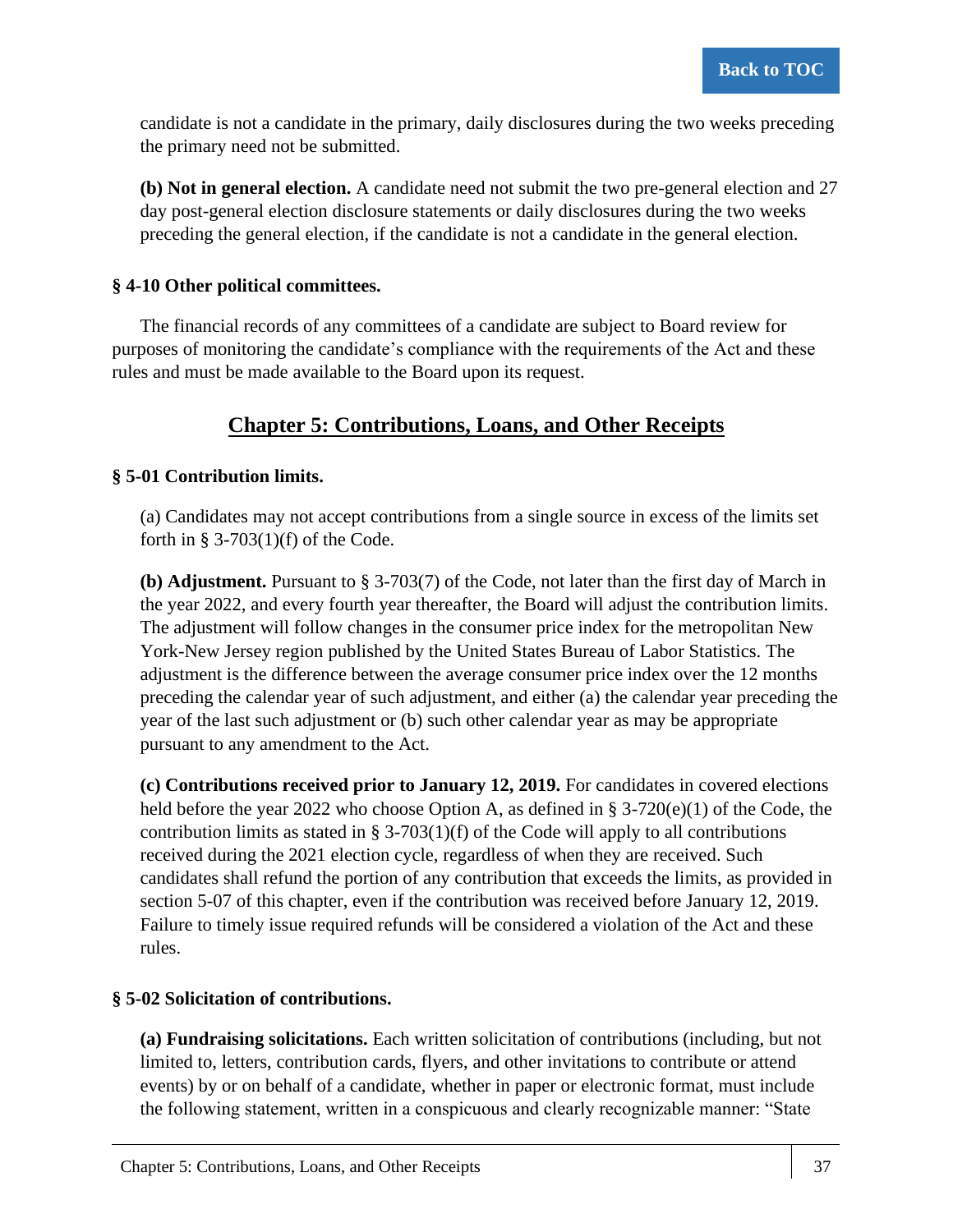law prohibits making a contribution in someone else's name, reimbursing someone for a contribution made in your name, being reimbursed for a contribution made in your name, or claiming to have made a contribution when a loan is made." If the solicitation is written in a language other than English, the statement must be written in the same language as the solicitation.

**(b) Solicitation of contributions for elections not subject to the Act.** If a candidate makes a solicitation for a contribution for an election not subject to the requirements of the Act, the solicitation must specify that the contribution is being solicited for an election that is not subject to the requirements of the Act.

### **§ 5-03 Prohibited contributions and loans.**

**(a) Contributions and loans from corporations, limited liability companies, and partnerships, including professional corporations and limited liability partnerships.**

(i) A candidate may not accept a contribution from a prohibited organization, i.e., a corporation, limited liability company, or partnership, including professional corporations and limited liability partnerships.

(ii) A candidate may not accept a loan from a prohibited organization unless the loan is made in the regular course of the lender's business.

(iii) A candidate may not accept a guarantee or other security for a loan from a prohibited organization.

(iv) This prohibition does not apply to contributions by political committees.

**(b) Nominee contributions.** A candidate may not accept a contribution made in the name of an individual or entity for which the source of the funds is a different individual or entity.

**(c) Anonymous contributions.** A candidate may not accept a contribution from an unidentified source.

**(d) Contributions from foreign nationals.** A candidate may not accept a contribution from a person who is not a naturalized U.S. citizen or a holder of a green card.

**(e) Cash contributions in excess of \$100.** A candidate may not accept cash receipts aggregating in excess of \$100 from a single source.

**(f) Contributions in violation of state or federal law.** A candidate may not accept a contribution that was made, received, solicited, or otherwise obtained in violation of any local, state, or federal law.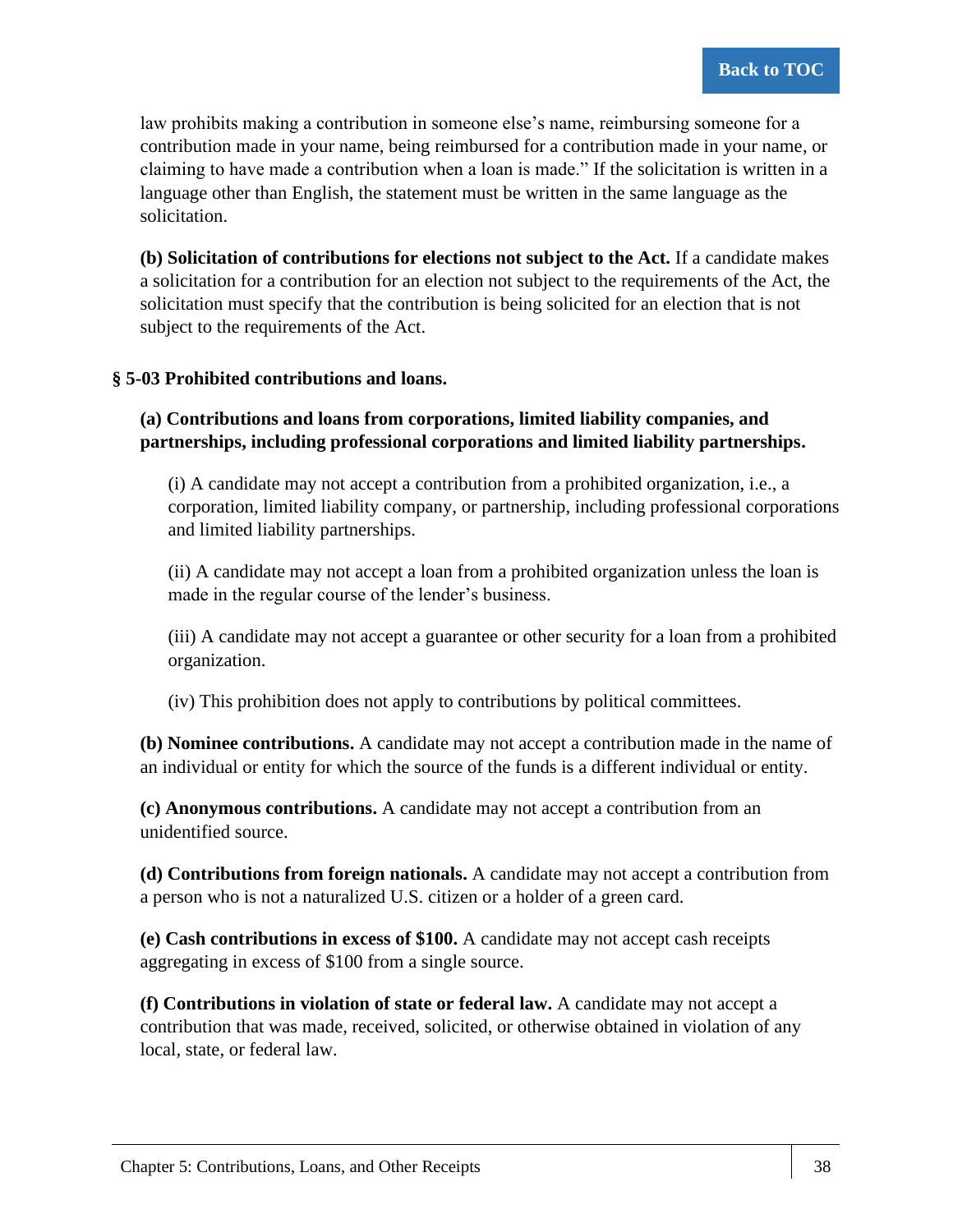### **§ 5-04 Contributions subject to special requirements.**

### **(a) Contributions from political committees.**

(i) A candidate may accept a contribution from a political committee, provided that the political committee:

(A) was registered with the Board for the period that includes the candidate's next covered election at the time the contribution was received; or

(B) registers with the Board within 10 days of receipt of the contribution.

(ii) A political committee must register in such form and manner as shall be determined by the Board. Such registration shall include but is not limited to:

(A) the name and address of the committee, and the name, address, and employer of the chairperson, treasurer, and liaison of the committee;

(B) an indication whether the committee is a political action committee, a candidate committee (and if so, identification of the candidates supported by the committee), or another kind of political committee;

(C) identification of the governmental agency or agencies with which the committee files disclosure statements;

(D) an indication whether the committee makes monetary contributions, in-kind contributions, or independent expenditures, and the name, address, and employer of each individual or entity with the authority to determine the candidates for whom the committee makes contributions or independent expenditures; and

(E) an indication whether the committee accepts contributions from corporations, limited liability companies, or partnerships, and an agreement not to use funds from such entities for contributions to candidates.

(iii) A list of registered political committees for each election cycle will be maintained on the Board's website. Candidates have the burden to check the list of registered political committees published by the Board to ensure that each political committee contribution accepted is from a registered committee.

(iv) The registration shall remain in effect through the end of the election cycle, unless there has been a material change in the information included in the registration.

(v) Political committees that do not submit the information required by the Board, or any required signatures or notarizations, will not be considered to be registered.

### **(vi) Earmarked contributions from political committees.**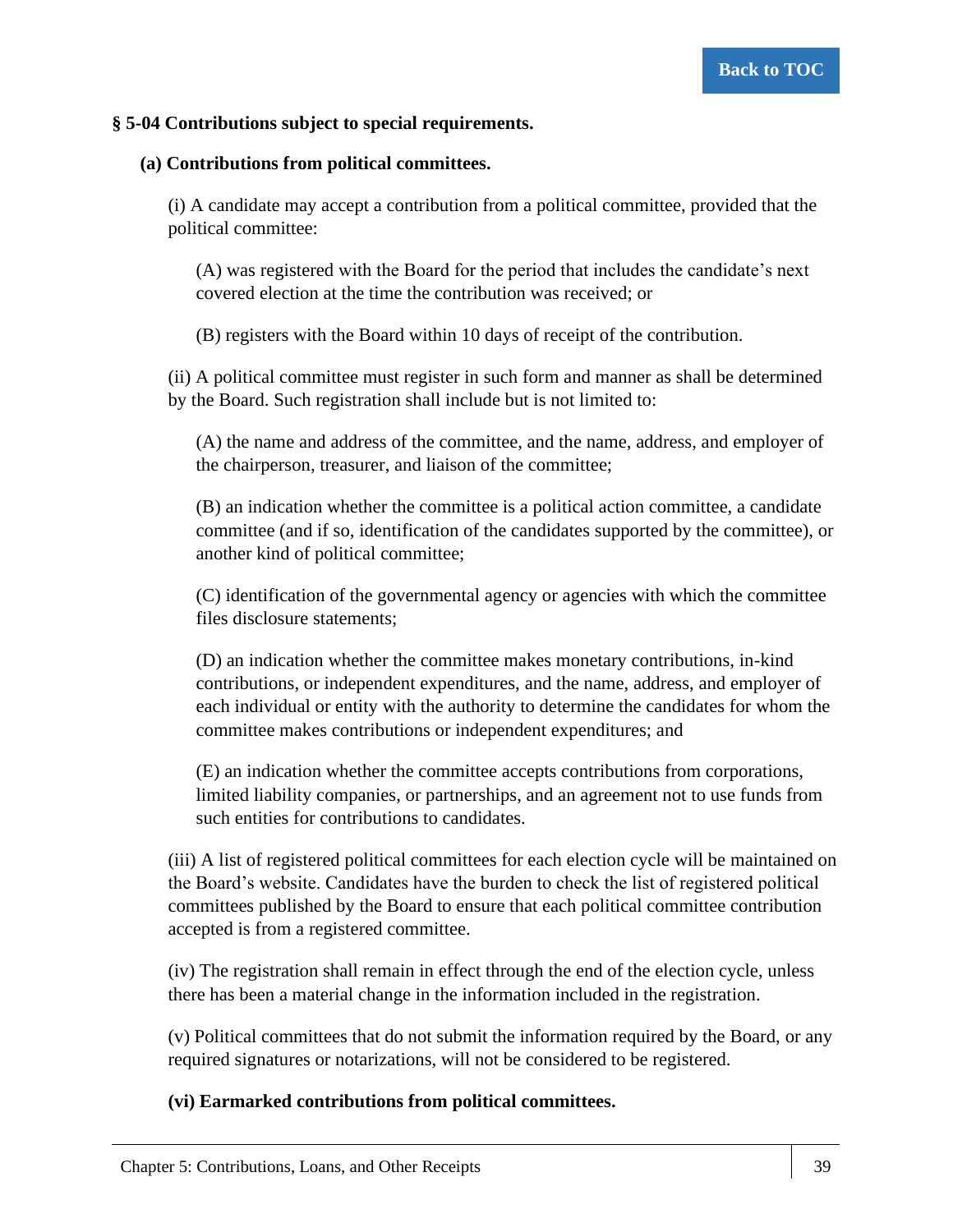(A) A candidate may accept a contribution given to a political committee by a contributor who limited the committee's choice or directed the selection of the recipient, but the contribution shall be considered to be from both the original contributor and from the political committee.

(B) A contribution that a political committee has received solely because of its actions as an intermediary as defined in these rules is not an earmarked contribution.

(C) A nominee contribution is not an earmarked contribution.

**(b) Contributions from minors.** A candidate may accept a contribution from an individual under 18 years of age, provided that:

(i) the decision to contribute was made knowingly and voluntarily by the minor;

(ii) the funds, goods, or services contributed were owned and controlled exclusively by the minor, such as income earned by the minor, or a bank account opened and maintained exclusively in the minor's name; and

(iii) the contribution was not made from the proceeds of a gift, the purpose of which was to provide funds to be contributed.

### **(c) Contributions from joint contributors.**

(i) A candidate may accept a single contribution made jointly by two or more individuals or entities, provided that the contribution check or monetary instrument includes the signature and pre-printed information of each individual making the contribution or, in the case of an entity contribution, the signature of each authorized individual.

(ii) If a check or other monetary instrument representing a joint contribution, or a contribution card or other contemporaneous document related to the contribution, does not indicate the amount to be attributed to each contributor, the contribution shall be attributed equally to each contributor.

**(d) Post-election contributions.** Contributions accepted after an election may be used to pay liabilities incurred in that election, subject to the applicable contribution limit and prohibitions, only if deposited in and disbursed from an account established and maintained for that election, as provided in sections  $5-11(a)(iii)$  and (iv).

**(e) Text message contributions.** A text message contribution is received on the date it is delivered to the candidate, after payment of the contributor's wireless bill, by a wireless carrier or other mobile fundraising vendor.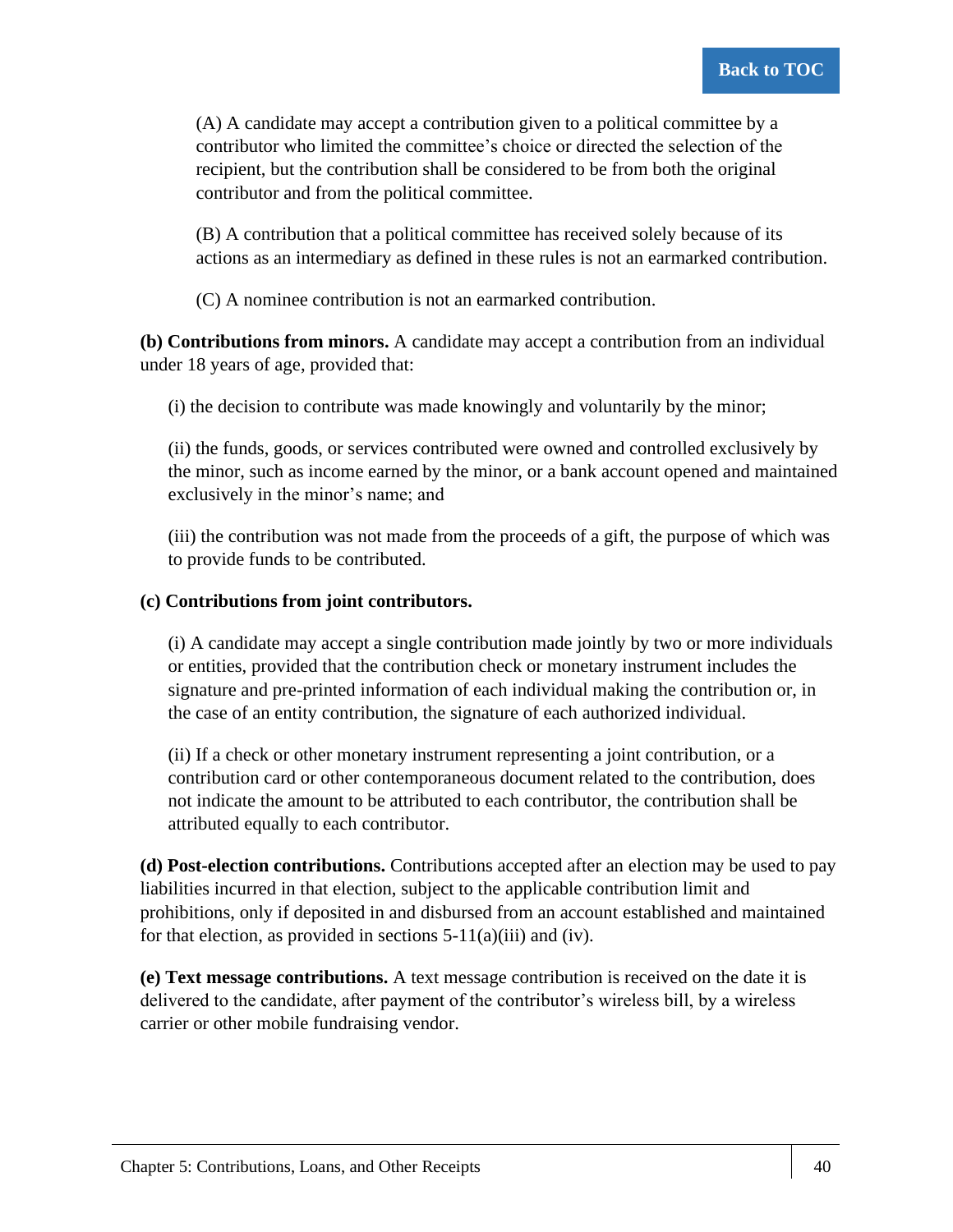### **§ 5-05 Non-matchable contributions.**

The following are not matchable:

**(a) In-kind contributions and loans.** In-kind contributions and loans, regardless of whether such loans are considered contributions pursuant to  $\S 3-702(8)$  of the Code.

**(b) Purchase price.** Contributions in the form of the purchase price paid for an item with significant intrinsic and enduring value, or paid for or otherwise induced by a chance to participate in a raffle, lottery, or a similar drawing for valuable prizes.

**(c) Certain contributions from vendors.** Contributions from individuals, other than employees of the candidate's principal committee, who are vendors to the committee or individuals who have an interest in a vendor to the committee, unless the expenditure to the vendor is reimbursement for an advance. For the purposes of this subdivision, "individuals who have an interest in a vendor" means individuals having an ownership interest of 10% or more in a vendor or control over the vendor. An individual shall be deemed to have control over the vendor firm if the individual holds a management position, such as the position of officer, director or trustee.

**(d) Doing business, lobbyist, and lobbyist-related contributions.** Contributions from individuals having business dealings with the city as defined in  $\S 3-702(18)$  of the Code, and contributions from lobbyists as defined in § 3-211 of the Code, or persons required to be included in a statement of registration filed pursuant to  $\S$ § 3-213(c)(1) or 3-213(d) of the Code.

**(e) Contributions intermediated by a person doing business with the city.** Contributions for which any individual or entity listed in the doing business database at the time of the contribution acted as an intermediary.

**(f) Contributions from business accounts.** Contribution checks drawn on business accounts, or accounts that bear indicia of being business accounts, such as the contributor's professional title.

**(g) Prohibited or excess contributions.** Contributions from contributors subject to the prohibitions of §§ 3-703(1)(k) or (1) of the Code or that are otherwise prohibited by these rules, or that, in the aggregate for a given contributor, exceed the contribution limits applicable under the Act.

**(h) Returned contributions.** Contributions that are returned or refunded to, or not paid by, the contributor.

**(i) Unitemized contributions.** Contributions for which required information is missing from or illegible in a disclosure statement.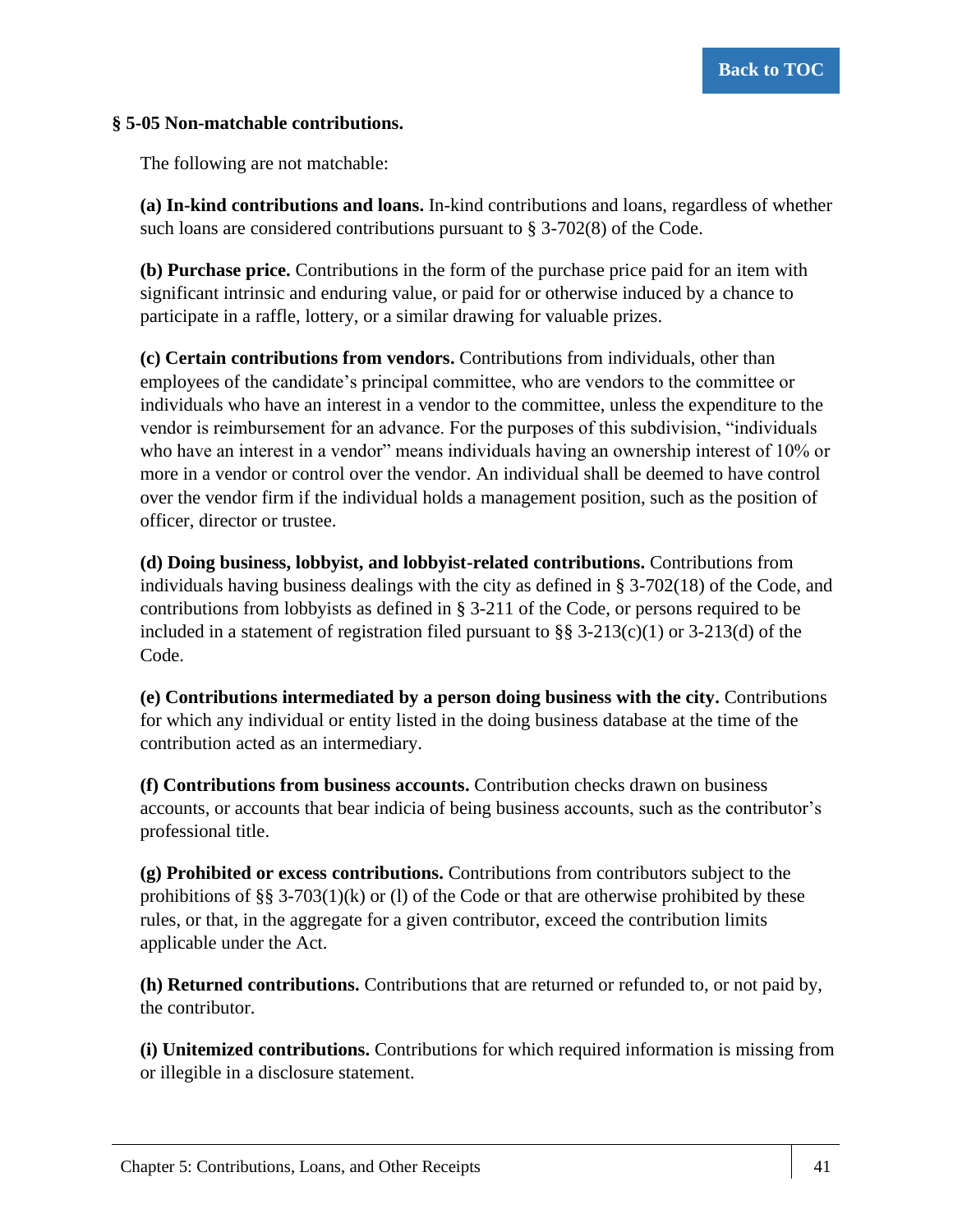### **(j) Contributions with unreported occupation, employer, and business address.**

Contributions for which the candidate has not reported the contributor's occupation, employer, and business address, where such contributions: (i) total more than \$99; or (ii) total \$99 or less, and the contributor is an employee of the candidate, of the spouse or domestic partner of such candidate, or of a business entity in which such candidate, spouse, or domestic partner has an ownership interest of 10% or more or in which such candidate, spouse, or domestic partner holds a management position, such as the position of officer, director, or trustee.

**(k) Contributions from minors.** Contributions from individuals under 18 years of age.

**(l) Contributions in violation of law.** Contributions that were made, received, solicited, or otherwise obtained in violation of any federal, state, or local law, including the Act and these rules.

**(m) Contributions from entities.** Contributions received from entities other than individuals, including political committees.

**(n) Contributions not from New York City residents.** Contributions from contributors whose residential addresses are not within New York City, or for whom other indicia exist that the contributor is not an individual New York City resident.

**(o) Contributions made after the election year.** Contributions made later than December 31 of the year of the covered election in which the participant is a candidate.

**(p) Contributions for other elections.** Contributions originally received for elections other than the election in which the participant is currently a candidate, as described in section 5- 08.

**(q) Claims exceeding the gross amount of the contribution.** Matchable contribution claims that exceed the gross amount of the contribution.

**(r) Excess matching claims.** Matchable contribution claims that would yield more than the maximum public funds payment per contributor as provided in  $\S$  3-705(2)(a) of the Code.

**(s) Contributions made with checks drawn by someone other than the contributor.** Checks drawn by an individual or entity other than the contributor, except for checks signed by a contributor's authorized agent, where the documentation required under sections 4-  $01(b)(ii)(A)(3)$  and  $4-01(b)(iii)$  has been maintained and provided.

**(t) Contributions to other committees.** Contributions made payable to, or originally received by, entities other than the principal committee, including committees not otherwise involved in the covered election;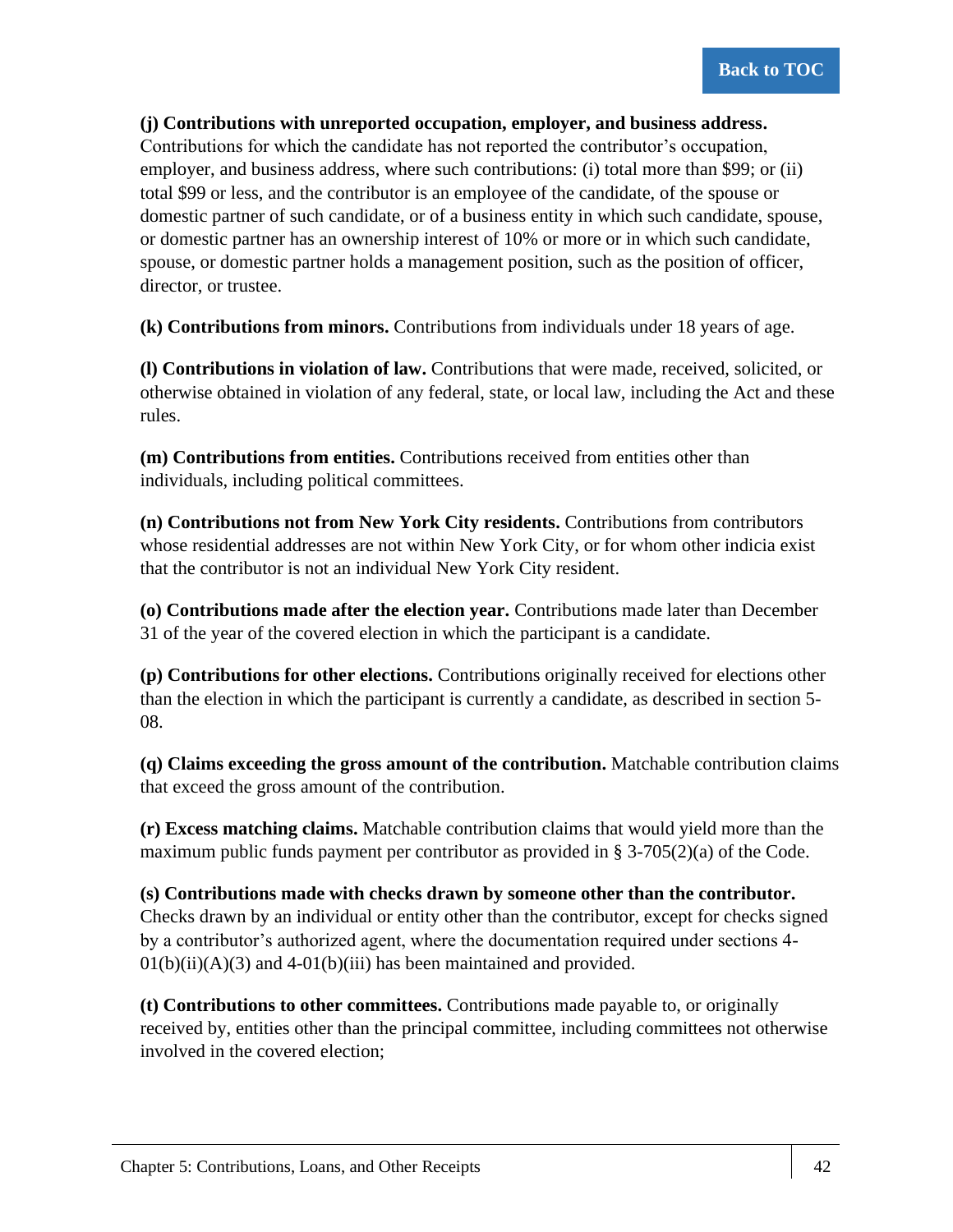**(u) Contributions not timely and properly reported.** Contributions that were not timely reported and itemized in disclosure statements, or that were reported for the first time in an amendment to a disclosure statement.

**(v) Contributions claimed after the year of the election.** Contributions not claimed as matchable on or before January 15 in the year after the year of the election.

**(w) Contributions not properly documented.** Contributions for which a record required under Chapter 4 was not kept or provided upon request, for which complete supporting documentation required by section  $4-05(c)(ii)(B)(2)$  has not been submitted, or for which the information on such documentation is not consistent with the information reported in the disclosure statement.

**(x) Contributions made with consecutively numbered cashier's checks or money orders.** Contributions purportedly from different contributors that were made by cashier's checks or money orders bearing consecutive serial numbers, or other indicia that they were purchased simultaneously.

**(y) Cash, money order, or cashier's check contributions exceeding \$100.** Cash, money order, or cashier's check contributions from any one contributor that are greater than \$100 in the aggregate.

**(z) Withdrawn matching claims.** Contributions for which a matching claim was previously withdrawn by the candidate.

**(aa) Non-matchable contributions.** Contributions that are otherwise not matchable contributions within the meaning of the Act.

**(bb) Additional factors.** In addition, the Board will consider the following factors in determining whether matchable contribution claims are invalid and in projecting a rate of invalid matchable contribution claims:

(i) any information that suggests that a contribution has not been processed or reported in accordance with Program requirements;

(ii) any other information that suggests that matchable contribution claims may be invalid; and

(iii) calculation errors in totals reported.

# **§ 5-06 In-kind contributions.**

**(a) An in-kind contribution is an expenditure.** An in-kind contribution to a candidate's authorized committee is also considered an expenditure made by such committee, and the amount of the in-kind contribution thus counts toward the candidate's contribution and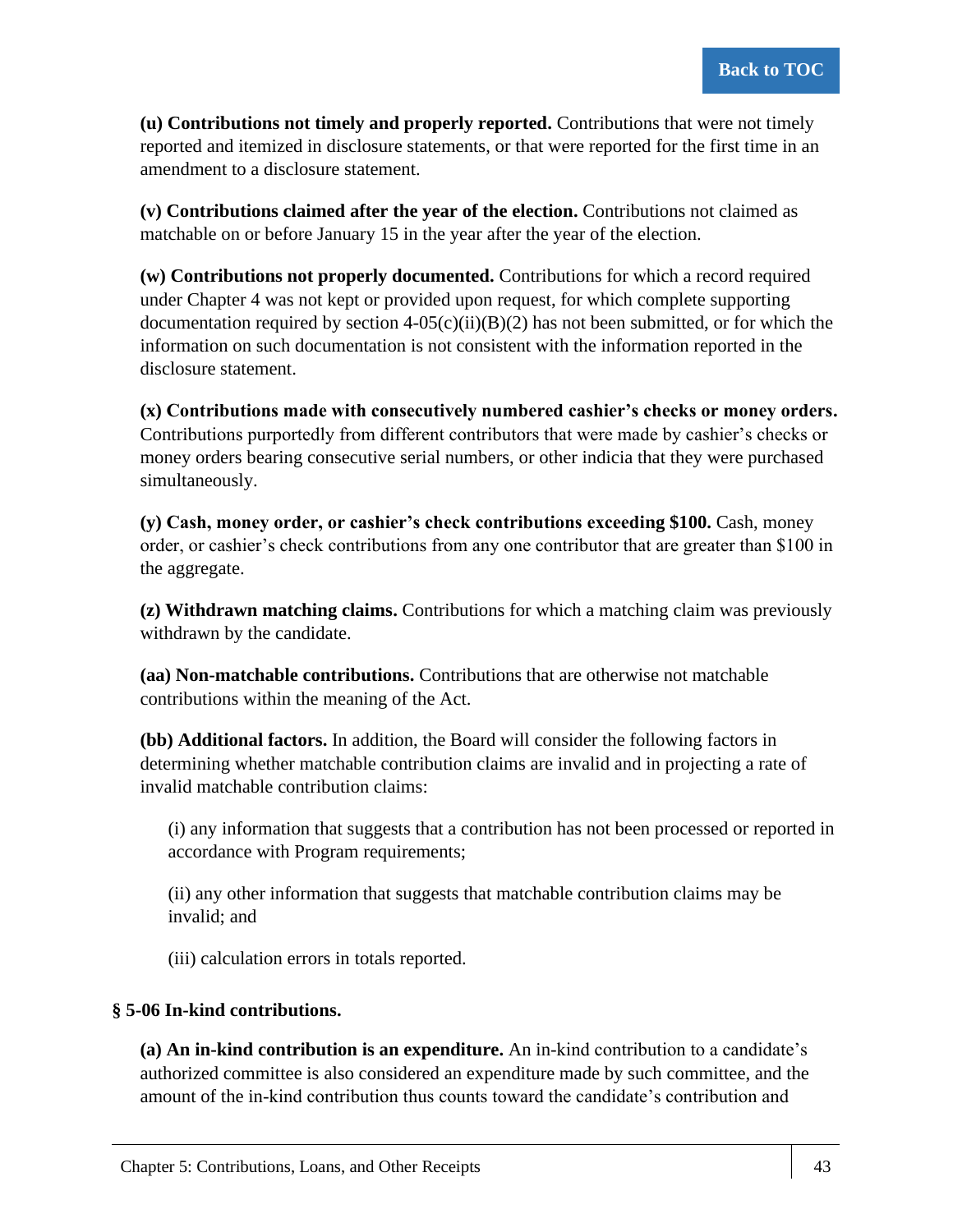expenditure limits. An in-kind contribution is received on the date the goods or services are received or rendered, which is presumed to be the date of the associated expenditure, unless the candidate provides evidence to demonstrate that the contribution should be deemed received on a different date.

### **(b) The value of an in-kind contribution.**

(i) Candidates must maintain invoices or other written records supporting the valuation of all in-kind contributions.

(ii) If no invoice is available and obtaining an invoice is not practicable, a candidate must use a reasonable estimate of value in documenting the fair market value of an in-kind contribution.

(A) The fair market value of goods is the price of those goods in the market from which they ordinarily would have been purchased when the goods were received.

(B) The fair market value of services is the hourly or piecework charge for the services at a commercially reasonable rate prevailing when the services were rendered.

**(c) Good or service purchased below fair market value.** Where goods or services are purchased by a candidate for less than fair market value, the difference between the fair market value when they were received, including any applicable tax, and the amount charged to the candidate is an in-kind contribution.

### **(d) Extension of credit that is not commercially reasonable is an in-kind contribution.**

**(i) Generally.** A creditor that extends credit to a candidate for a period beyond 90 days has made a contribution equal in value to the credit extended, unless the creditor is making a commercially reasonable attempt to collect the debt.

**(ii) Prohibited in-kind contribution.** Extension of credit by a corporation, limited liability company, or partnership that is not commercially reasonable and is not made in the regular course of business is presumed to be a prohibited in-kind contribution.

# **(e) Debt forgiven is an in-kind contribution.**

**(i) Generally.** A debt owed by a candidate, which is forgiven or settled for less than the amount owed, is an in-kind contribution, unless the debt was forgiven or settled by the creditor in a commercially reasonable manner.

**(ii) Commercially reasonable treatment of debts.** The Board will consider as evidence of commercially reasonable treatment that: (A) all commercially reasonable efforts have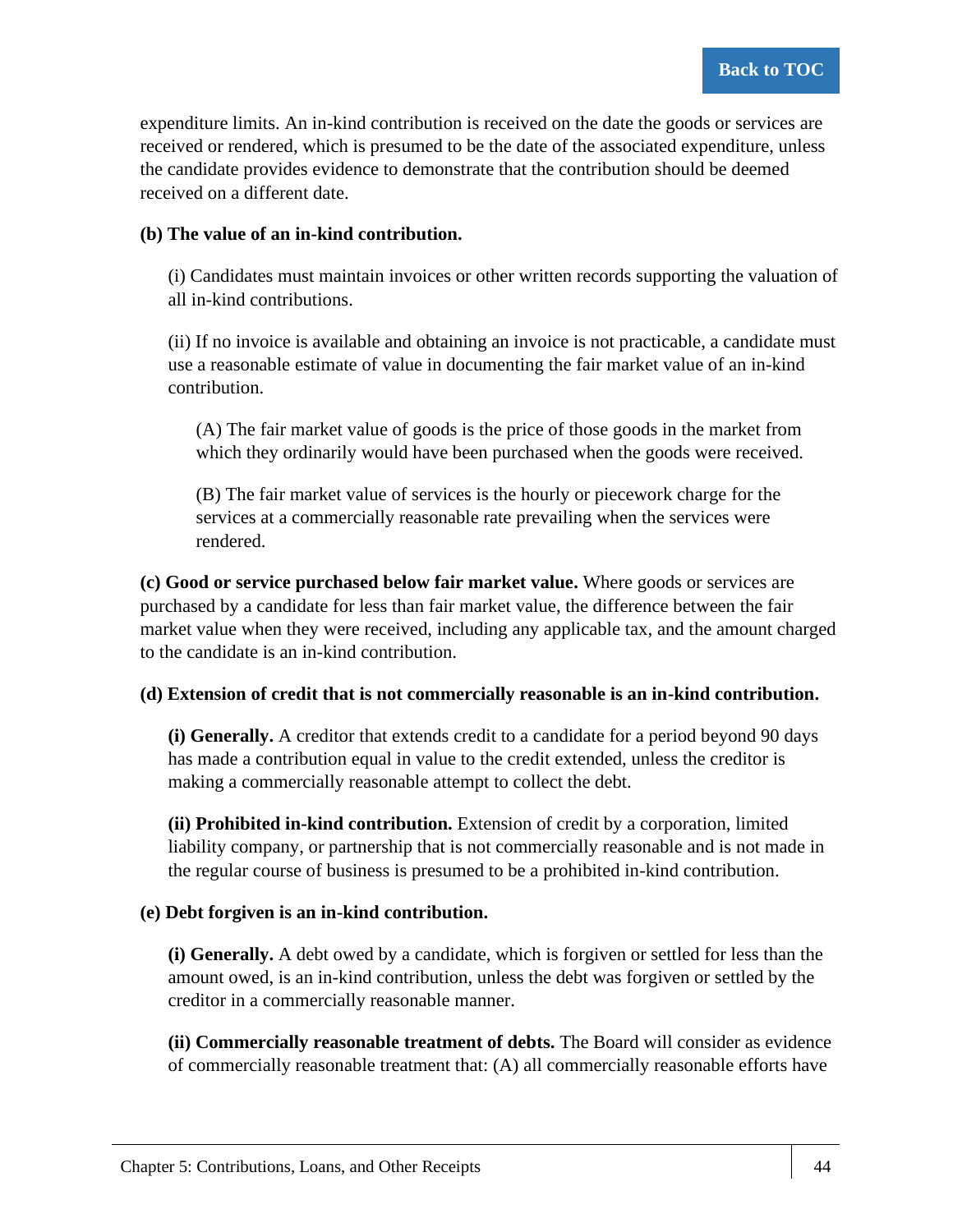been taken to satisfy the outstanding debt; and (B) the creditor has pursued its remedies in the same manner as that customarily employed by creditors of other debtors.

**(iii) Advances.** An advance is considered to be an in-kind contribution from the individual or entity making the advance until it has been reimbursed by the candidate, and a candidate may not accept an advance from a prohibited source.

**(f) Failing to report a liability leads to a presumption of an in-kind contribution.** An outstanding liability not contemporaneously reported as outstanding by a candidate may be presumed to be an in-kind contribution to the candidate, if other indicia of a contribution exist.

### **§ 5-07 Refunding prohibited and over-the-limit contributions.**

**(a) Generally.** When a candidate knows or has reason to know that the candidate has accepted a contribution or aggregate contributions from a single source in excess of the applicable contribution limit, including a contribution or contributions from a contributor having business dealings with the city, or from a source prohibited by the Act or the Charter or by state or federal law, the candidate must promptly refund the excess portion or prohibited contribution to the contributor or to the Fund. When a candidate knows or has reason to know that the candidate has accepted a nominee or anonymous contribution, the candidate must promptly disgorge the contribution to the comptroller of the state of New York for deposit in the general treasury of the state.

### **(b) Contribution refunds must be timely.**

(i) When a candidate knows or has reason to know that the candidate has accepted a prohibited or over-the-limit contribution, the candidate must return or refund the contribution, or the over-the-limit portion, on or before the next disclosure statement filing deadline or the deadline set by the Board.

(ii) When a candidate is notified by the Board that the candidate has accepted a prohibited or over-the-limit contribution, the candidate must return the contribution or the over-the-limit portion by the date specified in the notice sent by the Board.

(iii) A contribution refund is made on the date on which the funds cleared the committee account.

**(c) Contribution refunds must be documented and reported.** If a candidate issues a refund for a contribution after it has been deposited in the committee's account, the contribution and corresponding refund must be documented and reported to the Board. The documentation must demonstrate that the refund cleared the committee account and was cashed or deposited by the reported contributor.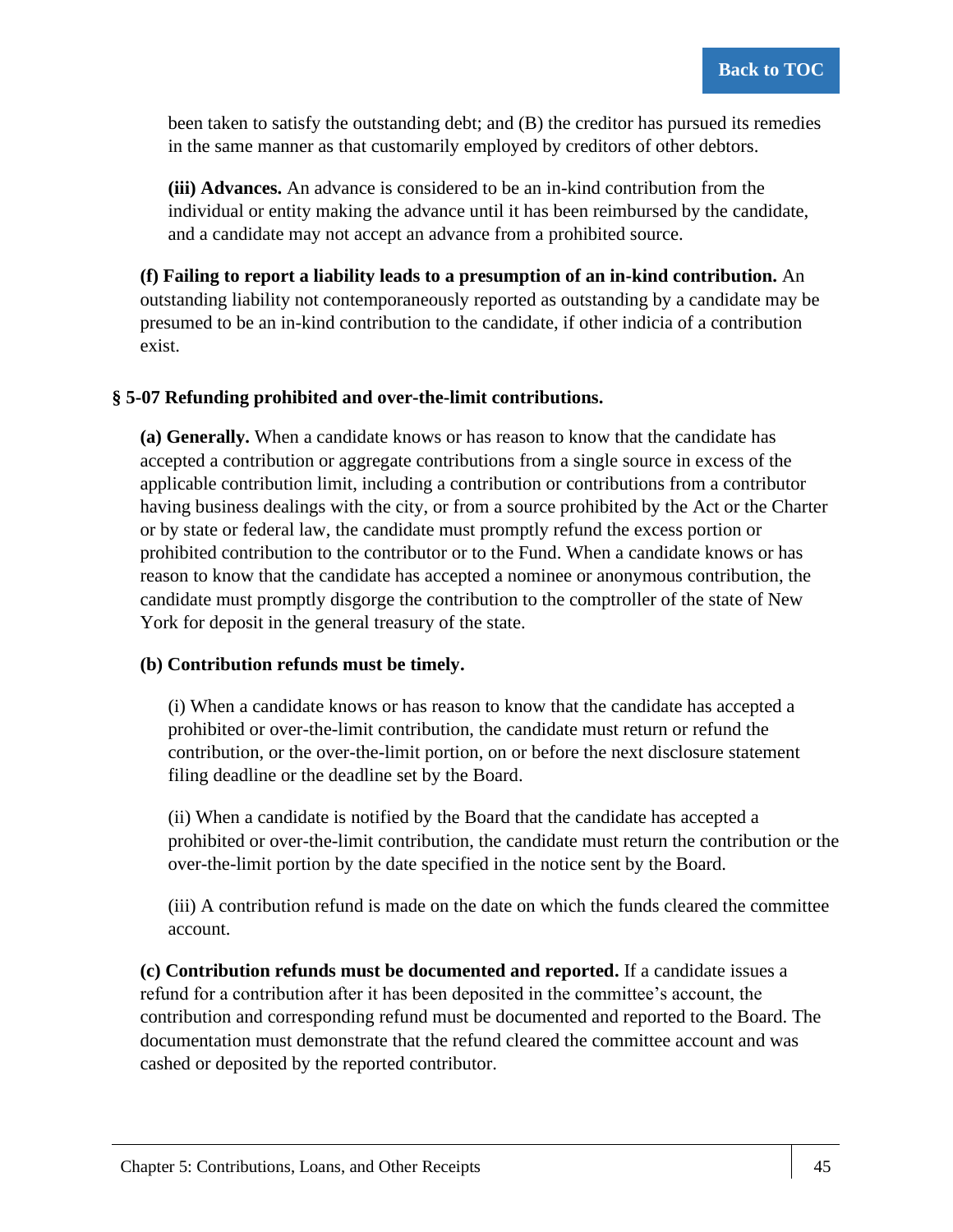**(d) Restrictions on return.** Unless directed to do so by the Board, a candidate may not return a contribution after receiving public funds for an election until any required repayments to the Fund have been made. A contribution may be returned if it: (i) exceeds the contribution limit, including the limit applicable to contributors having business dealings with the city, (ii) is otherwise illegal, or (iii) is returned because of the candidate's reputational interest in light of the particular source or intermediary involved.

**(e) Where refund is impracticable.** If a timely refund of a contribution to the contributor is impracticable, the candidate may pay the Fund an amount equal to the amount of the refund.

### **(f) Over-the-limit contributions from contributors doing business with the city.**

(i) When a candidate reports an over-the-limit contribution from a contributor having business dealings with the city:

(A) The Board will provide such notification to the candidate within 20 days of the reporting of the contribution; provided, however, that if such twentieth day is a Saturday, Sunday, or legal holiday, notification by the Board on the next business day shall be considered timely. In the case of a contribution reported during the six weeks preceding the candidate's next covered election, the Board shall provide such notification within three business days.

(B) The candidate must:

(1) refund the excess portion of the contribution within 20 days of the date of the notice; or

(2) demonstrate to the Board, within 20 days of notification, that the contributor identified by the Board as having business dealings with the city has applied to the Mayor's Office of Contract Services for removal from the doing business database and that such application is pending.

(C) For purposes of calculating compliance with the limits applicable to contributors having business dealings with the city, contributions accepted from a contributor who appears on the doing business database shall be aggregated with all other contributions accepted from such contributor during the same election cycle; provided, however, that contributions accepted while the contributor did not appear on such database shall not be required to be refunded pursuant to this section.

(ii) Where a contributor has made an application for removal from the doing business database, the candidate may retain any contribution received from the contributor until the Board notifies the candidate that the Mayor's Office of Contract Services has denied the application for removal, in which case the candidate shall have 20 days from the date of such second notice to refund the excess portion of the contribution.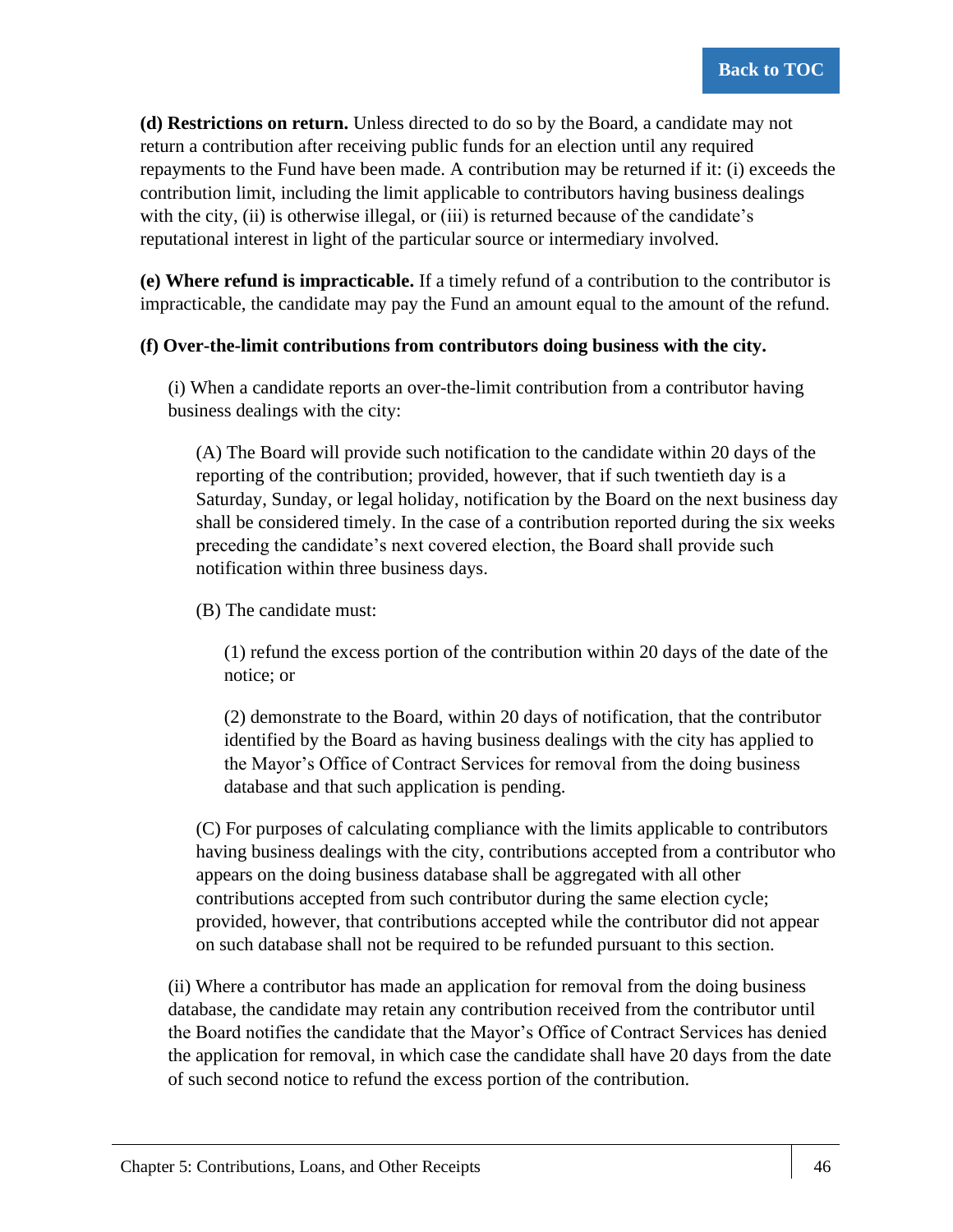(iii) Contributions from or intermediated by individuals who have applied for removal from the doing business database shall not be considered matchable unless and until the contributor or intermediary is removed from the doing business database.

### **§ 5-08 Contributions originally received for other elections.**

### **(a) Transfers.**

**(i) Generally.** Notwithstanding section 5-11(a), participants may transfer funds previously received for another election to the principal committee. Additionally, participants may transfer funds from the principal committee to another authorized committee, after all excess funds have been returned to the Board as provided by sections  $5-11(c)$ (ii) and  $9-02(c)$ .

**(ii) Segregated accounts.** Notwithstanding paragraph (i) of this subdivision, if a candidate has funds remaining in a segregated account after the election for which the account was established, such funds must be refunded to the contributors or paid to the Fund, or used to pay outstanding liabilities related to such election. Such funds may not be transferred into any other account or used for any future election.

**(b) Surplus funds.** The cash balance reported in a non-participant's first semi-annual Board disclosure statement at the beginning of the first reporting period for an election is the total amount of surplus funds the committee had from a previous election; except that the amount deemed to be surplus funds may be reduced by the following:

(i) the total amount of debts and obligations outstanding at the beginning of the reporting period;

(ii) the total amount subsequently transferred to a political committee that is not involved in a covered election; and

(iii) if the candidate was a participant in the previous election, the total amount of public funds subsequently repaid.

### **(c) Additional requirements for transfers and surplus funds.**

(i) Candidates have the burden of demonstrating that surplus funds and transfers of funds from a committee not otherwise involved in the covered election, other than another authorized committee of the same candidate that has filed contemporaneous disclosure statements with the Board in a timely manner, do not derive from:

(A) contributions in excess of the Act's contribution limits, including contributions that would exceed the Act's contribution limits when aggregated with other contributions accepted from the same source; or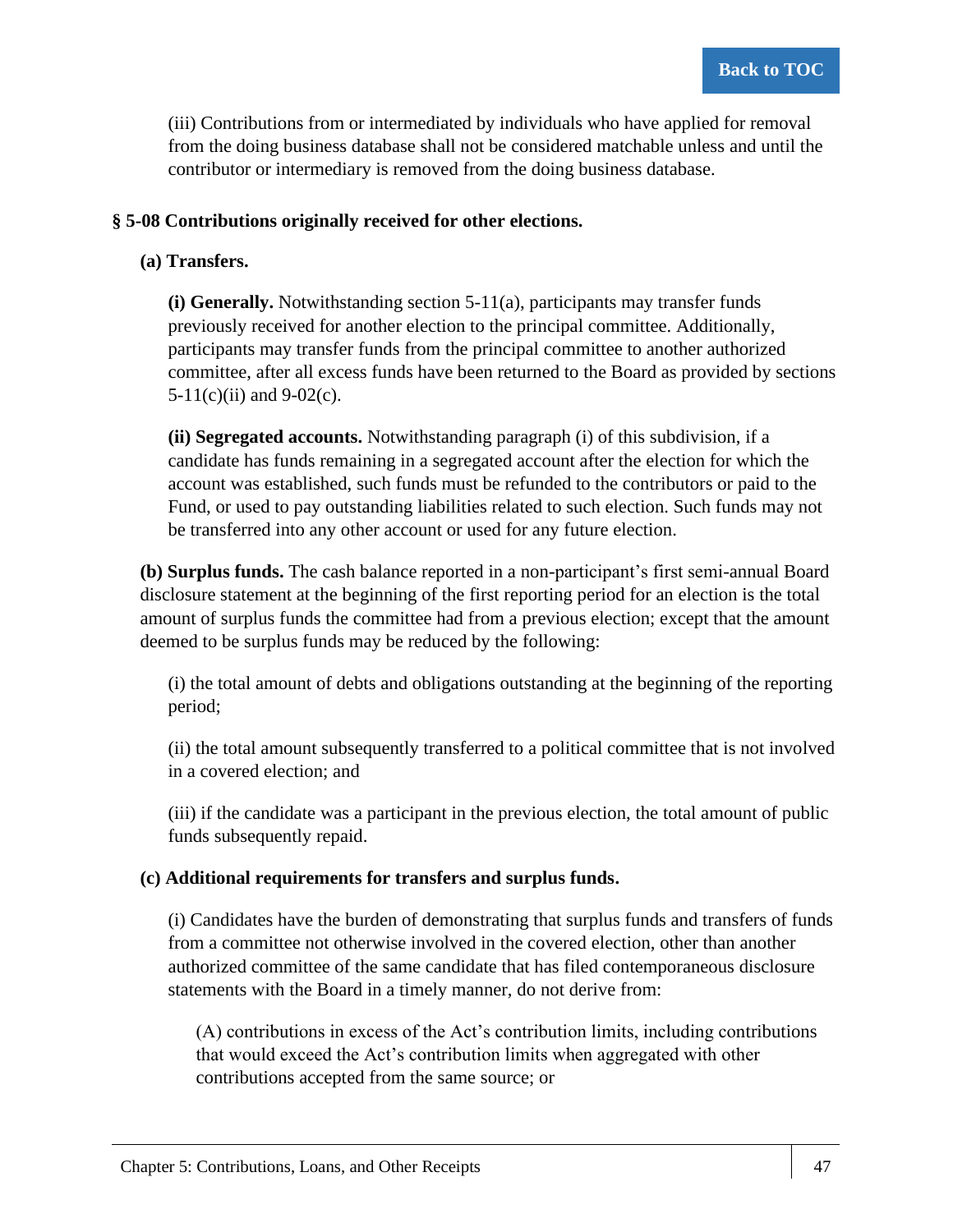(B) contributions from sources prohibited by the Act, the Charter, or state or federal law.

(ii) Participants have the burden of demonstrating that funds transferred from a committee, other than another authorized committee of the same candidate that has filed contemporaneous disclosure statements with the Board in a timely manner, derive solely from contributions for which records demonstrating the contributors' intent to designate the contributions for the covered election have been submitted and maintained as required pursuant to sections  $4-05(c)(vi)$  and  $4-01(b)(ii)(D)$ , respectively.

(iii) For purposes of enforcing the contribution limit and contribution prohibitions, the Board shall attribute surplus funds and such transfers to the last monetary contributions, loans, and other receipts received by:

- (A) the candidate on or before the date of the cash balance described in subdivision (b), in the case of surplus funds; or
- (B) the transferor committee before making the transfer.

(iv) For any prohibited or over-the-limit contribution, the candidate must either:

(A) promptly refund the excess portion or amount of the prohibited contribution, or

(B) keep the excess portion or amount of the prohibited contribution in the transferor committee bank account, not to be used in a covered election.

(d) Related expenditures. Expenditures incurred in connection with raising or administering funds transferred from a committee not otherwise involved in a covered election, other than from another principal committee of the same candidate, are presumed to be subject to the expenditure limits of the Act. Participants have the burden of demonstrating that any such expenditures are not subject to the expenditure limits of the Act, as provided in section 6-  $01(i)$ .

# **§ 5-09 Loans.**

**(a) Deposit.** All loans must be accepted and deposited, or rejected and returned, within 10 business days after receipt.

(b) Loans over \$100 may not be made by cash or credit card.

**(c) Loans forgiven.** Any portion of a loan that is forgiven is a monetary contribution from the source of the loan, subject to the contribution limits and prohibitions.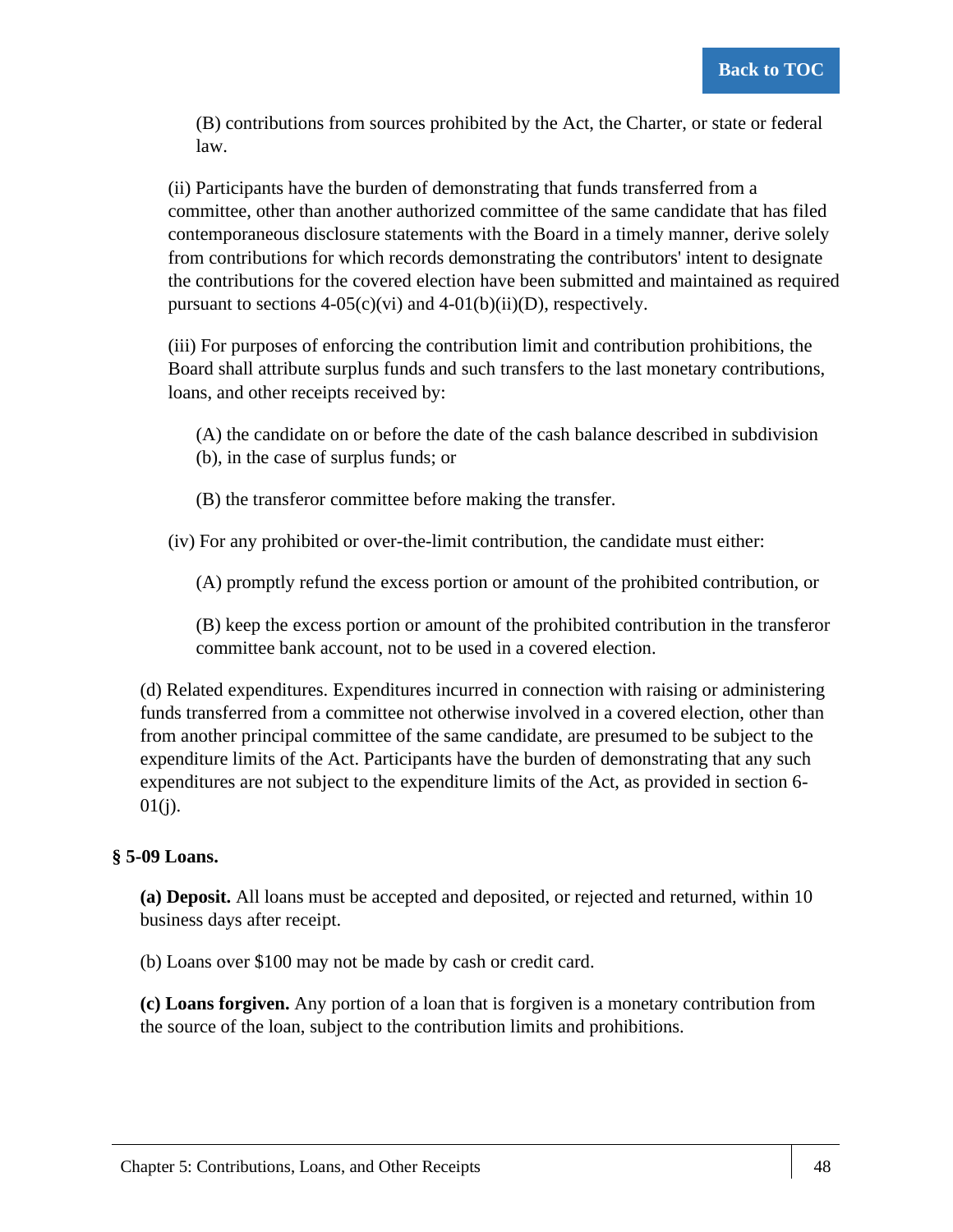**(d) Third party repayment of loan.** If any portion of a loan is repaid by an individual or entity other than the committee that received the loan, the portion thus repaid is a contribution by that individual or entity.

**(e) Repayment by next election.** If a loan is not repaid by the date of the next election in which the candidate appears on the ballot, the loan, guarantee, or other security for the loan will be considered a contribution subject to the Act's contribution limits and prohibitions.

**(f) Loans made in regular course of business.** A loan made in the regular course of the lender's business shall be deemed, to the extent not repaid by the date of the next election in which the candidate appears on the ballot, a contribution by the lender and by any other individual or entity endorsing, cosigning, guaranteeing, collateralizing, or otherwise providing security for the loan.

**(g) Loans not made in regular course of business.** A loan not made in the regular course of the lender's business shall be deemed, to the extent not repaid by the date of the next election in which the candidate appears on the ballot, a contribution by the lender.

**(h) Attributing a loan to an election.** A loan is presumed to be accepted for the next election in which the candidate seeks nomination or election following the day that the loan is received, except as otherwise provided in section 5-09(i), and except that:

(i) in the case of a state or local election, loans received before the first January 12 after an election will be presumed to be accepted for that election; and

(ii) in the case of a federal election, loans received before the first January 1 after the election will be presumed to be accepted for that election, except as may otherwise be provided under federal law and regulations.

# **(i) Post-election loans.**

(i) Loans received after an election are considered contributions attributed to the previous election, and may be used for such election as provided in this section.

(ii) Loans received after an election must be deposited in the committee bank account for that election.

(iii) A loan to a candidate's principal committee made from such candidate's personal funds, after a final determination of the Board has been issued with respect to such committee, for the purpose of paying penalties or making required repayments to the Fund pursuant to such determination, is not subject to the contribution limit, even if such loan is subsequently forgiven by such candidate.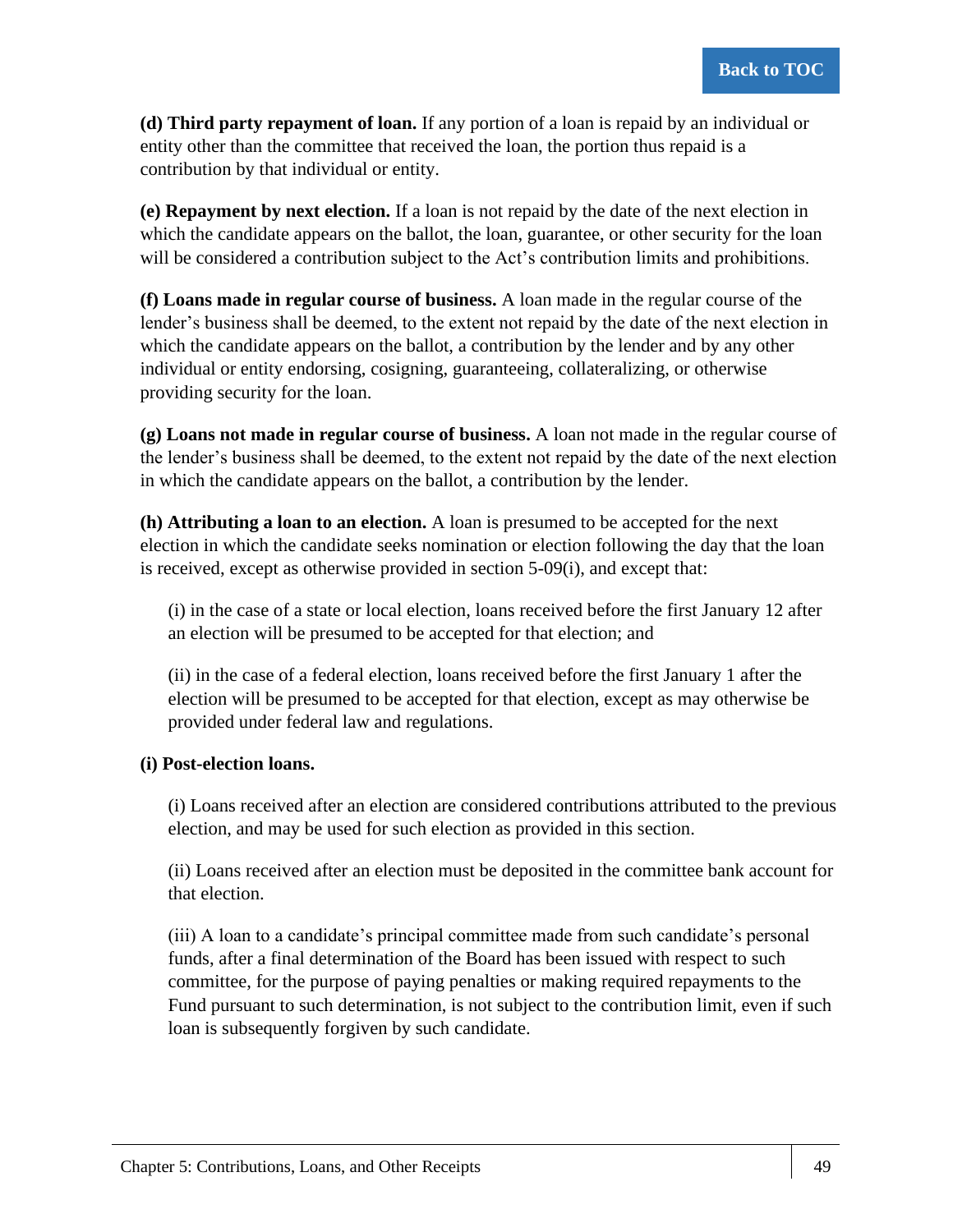### **§ 5-10 Attributing contributions.**

**(a) Attributing a contribution to an election.** A contribution is presumed to be accepted for the first covered election in which the candidate seeks nomination or election following the day that the contribution is received, unless the contribution was properly transferred to the committee from another committee of the candidate for a different election, and except that:

(i) in the case of a state or local election, contributions received before the first January 12 after the election will be presumed to be accepted for that election; and

(ii) in the case of a federal election, contributions received before the first January 1 after the election will be presumed to be accepted for that election, except as may otherwise be provided under federal law and regulations.

### **(b) Attributing multiple contributions to a single source and contribution limit.**

(i) Multiple contributions from a single source will be totaled to determine the candidate's compliance with the applicable contribution limits.

**(ii) General factors for determining a "single source."** Factors for determining whether an individual, individuals in combination, entity, or entities in combination establish, maintain, or control another entity include, but are not limited to:

(A) whether the persons or entities make decisions or establish policy for the other entity, including determinations of the recipients of its contributions and the purposes of its expenditures;

(B) whether the persons or entities have the authority to hire, appoint, discipline, discharge, demote, remove, or otherwise influence other persons who make decisions or establish policies for the other entity;

(C) whether contributions made by the persons or entities and the other entity reflect a similar pattern; and

(D) whether the persons or entities know of and have acquiesced in public representations by the other entity that it is acting on their behalf or under their direction.

### **(iii) Attributing single source contributions from labor organizations.**

Notwithstanding paragraph (i), different labor organizations shall not be considered to be a single source for the purpose of compliance with the applicable contribution limit if the candidate demonstrates that the contributors satisfy the four criteria below:

(A) the labor organizations do not share a majority of members of their governing boards;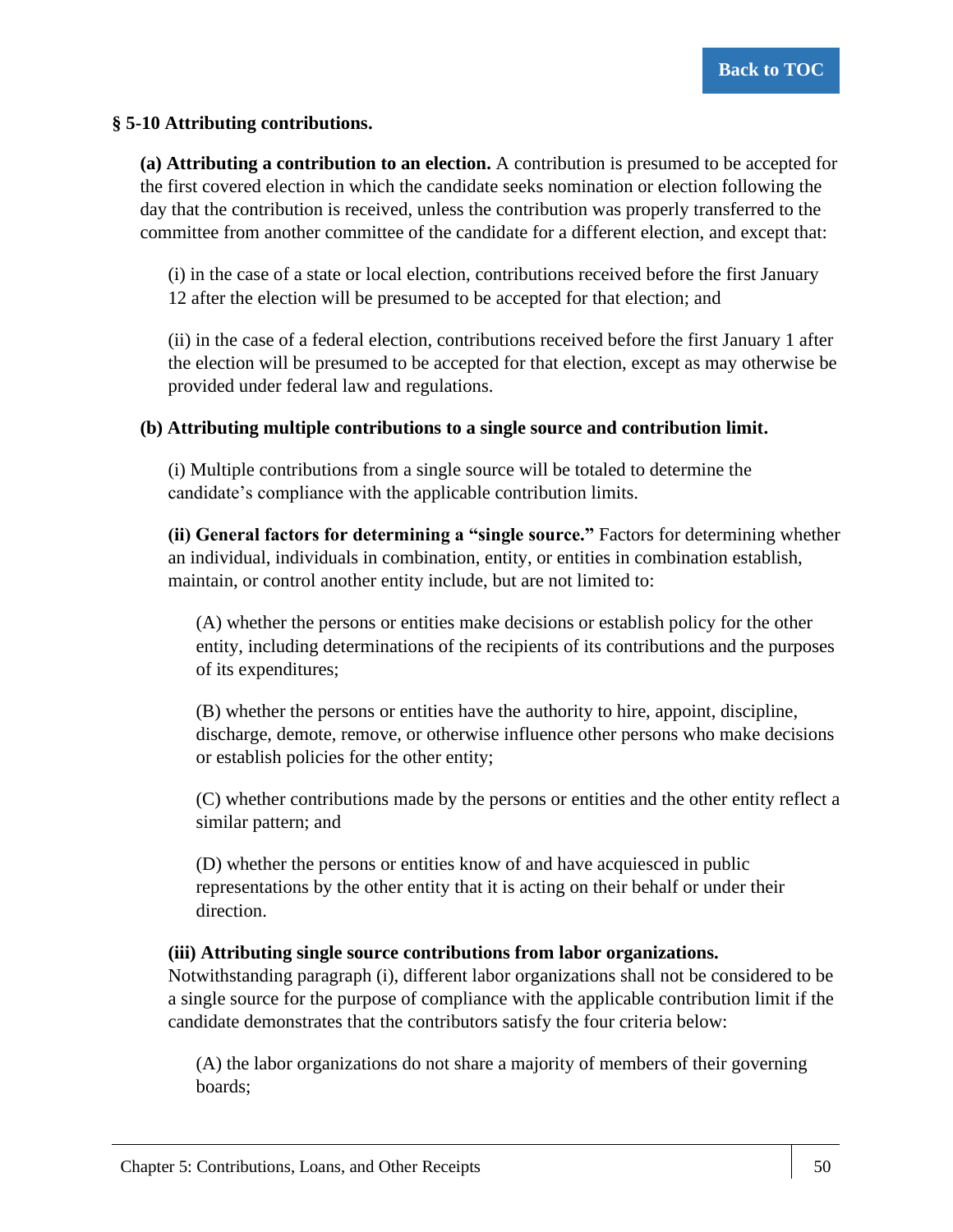(B) the labor organizations do not share a majority of the officers of their governing boards;

(C) the labor organizations maintain separate accounts with different signatories; and

(D) the labor organizations make contributions from separate accounts.

**(iv) Attributing single source "doing business" contributions.** If a candidate accepts multiple contributions from a single source consisting of at least one contribution from an individual having business dealings with the city and one or more contributions from an entity established, maintained, or controlled by that individual, the limit applicable to persons having business dealings with the city shall apply.

**(v) Burden is on the candidate.** If multiple contributions appear to be from a single source in excess of the contribution limit, the candidate has the burden of demonstrating that they are from different sources. Candidates must review the relationship between contributors who appear to constitute a single source before accepting and depositing contributions.

### **(c) Attributing contribution amount for fundraiser ticket or fundraising item.**

**(i) Fundraiser ticket.** When attendees purchase entrance to a fundraiser, the entire amount paid to attend a fundraising event is a contribution.

**(ii) Fundraising item.** When an individual buys an item sold by a candidate to raise funds, the entire amount paid as the purchase price for such item is a contribution.

# **§ 5-11 Use of receipts.**

### **(a) Bank accounts.**

(i) Candidates must maintain a committee account with check writing privileges. Checks issued from such account must be signed by the candidate or an individual so authorized by the candidate.

(ii) Candidates must maintain a bank account in the name of the principal or authorized committee. Such bank account:

(A) must be used for the deposit of receipts, including public funds, and the making of expenditures, for the covered election;

(B) must be used exclusively for the purpose of furthering the candidate's nomination or election in the covered election, and for post-election expenditures as provided in subdivision (c) of this section; and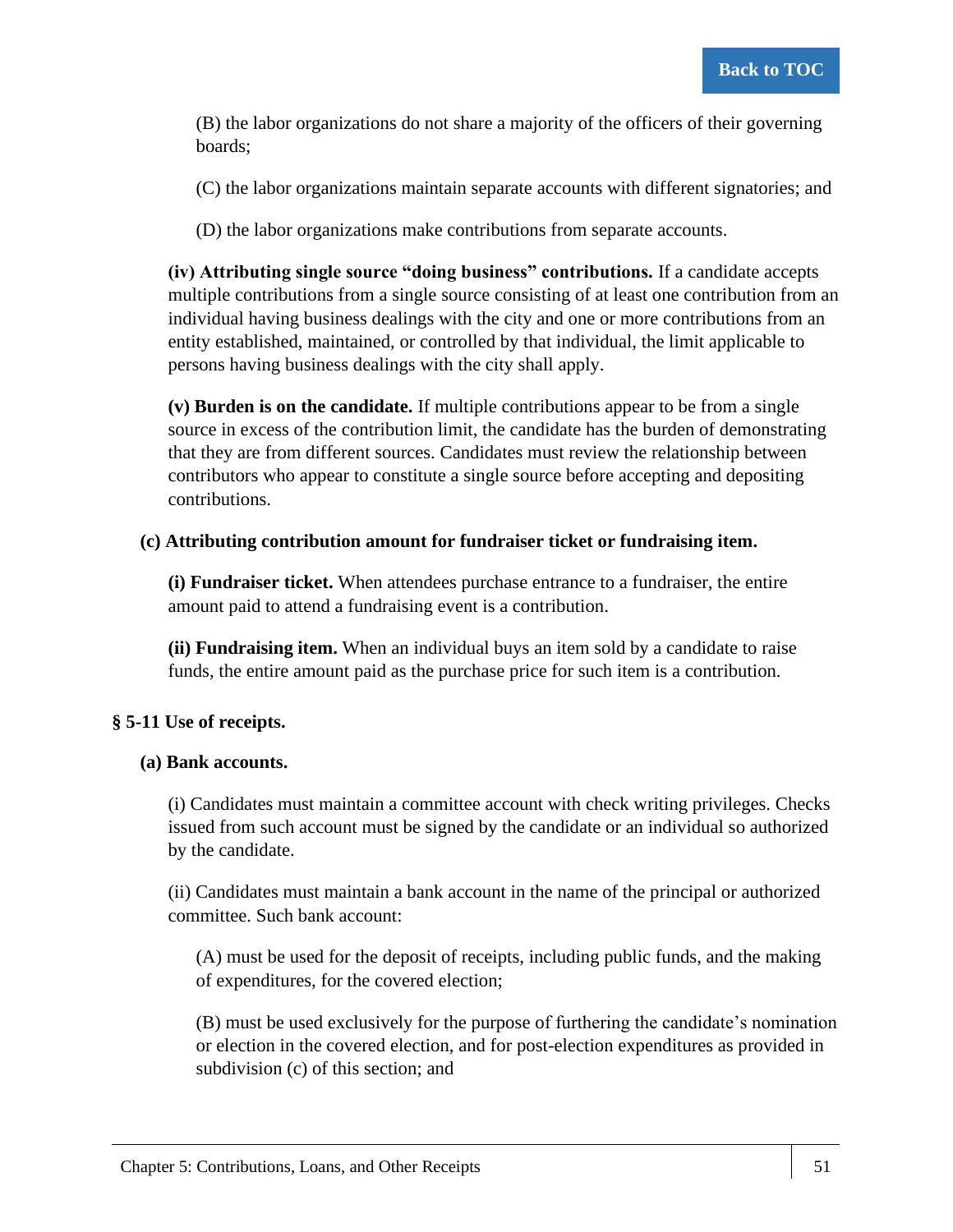(C) must not contain personal, business, or other non-campaign funds.

(iii) Receipts accepted by a participant for one election may not be commingled in an account with receipts accepted for another election, with receipts accepted for a TIE, or with personal or business funds. Notwithstanding the foregoing, participants:

(A) may use one account for both the primary and general election in the same calendar year;

(B) may open a segregated account pursuant to section 7-07(b);

(C) must use a court-ordered rerun account for public funds received for a courtordered rerun election; and

(D) must use a merchant account for the purpose of accepting credit card contributions pursuant to section  $4-01(b)(ii)(A)(4)(II)$ .

**(iv) Separate accounts for different elections.** A candidate seeking election both to an office subject to the Act and to a state or federal office may maintain a separate allocation account for shared expenses in accordance with Advisory Opinion No. 1996-2 (July 18, 1996).

**(v) Deposit of receipts.** All monetary contributions must be accepted and deposited into the account(s) listed on the candidate's Filer Registration or Certification and in disclosure statements filed with the Board, or rejected and returned to a contributor, within 20 business days after receipt, except contributions made in the form of cash must be accepted and deposited, or rejected and returned to a contributor, within 10 business days after receipt. All monetary receipts accepted for an election must be deposited into the candidate's authorized committee bank account. A monetary receipt is received on the date it is delivered to the candidate.

**(b) Receipts may be only used for the covered election.** A candidate may use receipts only for the covered election for which that account was established.

**(i) Expenditures not in furtherance of the campaign.** In determining whether or not an expenditure is in furtherance of a candidate's nomination or election, the Board may consider the factors from the following non-exhaustive list:

(A) the timing of the expenditure;

(B) whether the candidate has already purchased duplicative services or equipment;

(C) the nature of the goods or services purchased;

(D) whether an unusually high proportion of funds was spent on a specific category of expenditure;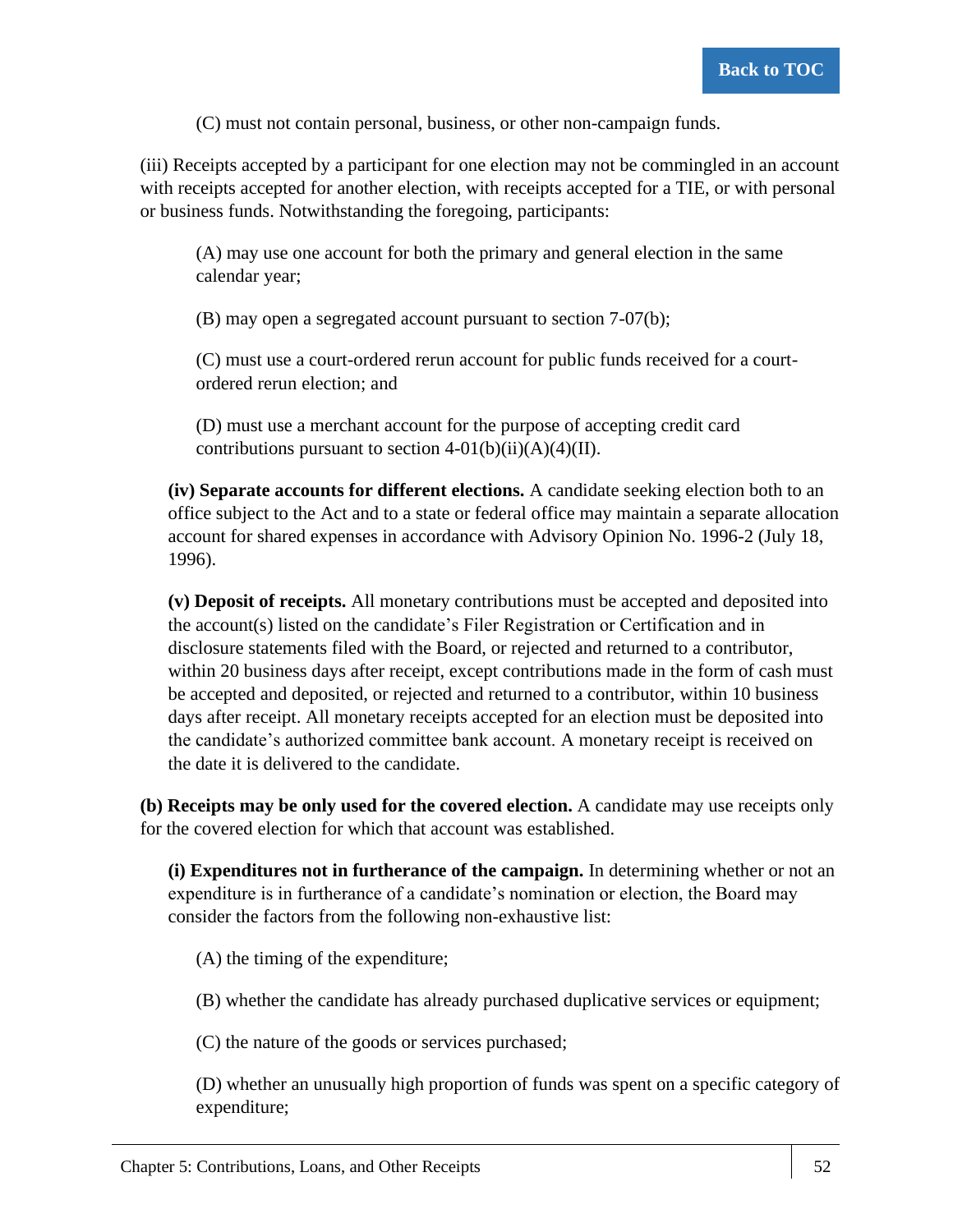(E) whether a high total dollar amount or proportion of payments was made to individuals rather than to entities;

(F) whether the candidate has demonstrated a pattern of making other expenditures not in furtherance of the campaign or impermissible post-election expenditures; and

(G) whether an expenditure made less than one month prior to the election, or after the election, is accompanied by the reporting of a corresponding outstanding liability.

### **(c) Post-election use of receipts.**

(i) After the last day of the final reporting period of a covered election, a candidate in that election may not expend, transfer, or use receipts accepted for another election, unless the receipts have been deposited in and are disbursed from a separate account, as provided in sections  $5-11(a)(iii)$  and (iv). Funds accepted and separately deposited for the previous election may be transferred to this account only after any required repayments to the Fund have been made and any fines or civil penalties assessed pursuant to the Act have been paid. Contributions and loans accepted for the previous election after such election are subject to sections 5-04(d) and 5-09(i).

(ii) A participant may not use receipts for any purpose other than disbursements in the preceding election until all unspent campaign funds have been repaid, except as otherwise provided in subparagraph (i) of this paragraph and section 5-07(d). Notwithstanding the presumption of section 6-01(h)(i), a participant has the burden of demonstrating that a post-election expenditure is for the preceding election.

### **§ 5-12 Court ordered rerun elections.**

**(a) No contributions may be accepted until court contest has begun.** A candidate may not accept contributions for a court-ordered rerun election until a complaint has been filed in a court of competent jurisdiction concerning the canvass of returns or the conduct of the election.

**(b) Where rerun election is canceled, contributions must be reasonably related to expenditures.** If a rerun election is ordered by a court but subsequently canceled, a candidate who would have been on the ballot has the burden of demonstrating that any portion of contributions raised may be reasonably attributed to expenses incurred for the rerun election before its cancellation.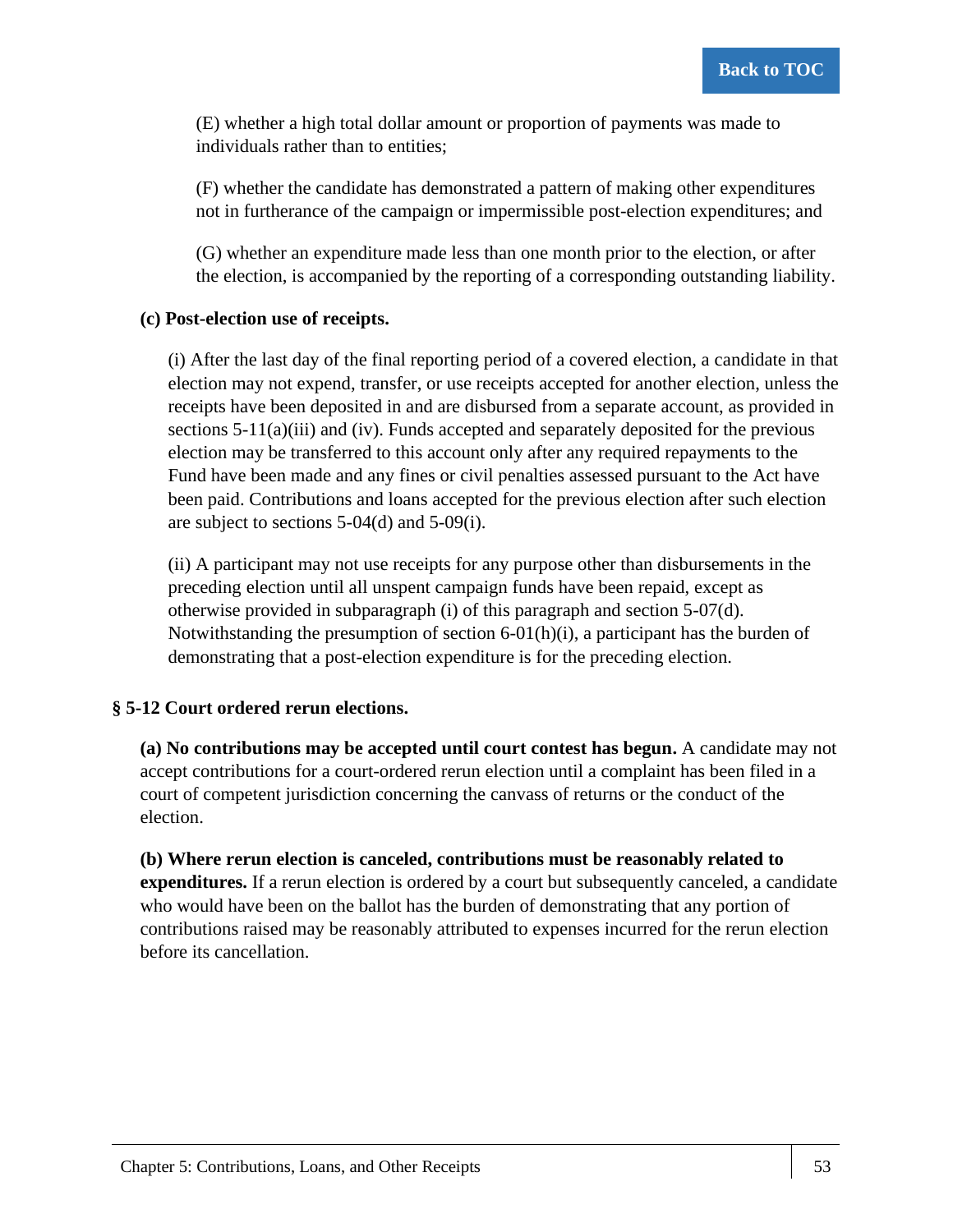# **Chapter 6: Expenditures**

### **§ 6-01 Expenditure limits.**

(a) Participants may not exceed the applicable expenditure limits provided in § 3-706 of the Code.

**(b) Adjustment.** Pursuant to § 3-706(1) of the Code, not later than the first day of March in the year 2010, and every fourth year thereafter, the Board shall adjust the expenditure limits. Such adjustment shall be made in accordance with changes in the consumer price index for the metropolitan New York-New Jersey region published by the United States Bureau of Labor Statistics. The adjustment shall be based on the difference between the average consumer price index over the 12 months preceding the calendar year of such adjustment, and either (a) the calendar year preceding the year of the last such adjustment or (b) such other calendar year as may be appropriate pursuant to any amendment to the Act.

(c) Participants have the burden of monitoring their expenditures to be sure that they do not exceed the limit.

**(d) Applicability.** All expenditures made by a participant to further the participant's nomination or election, including expenditures made for the purpose of furthering or facilitating the defeat of the nomination or election of an opponent or prospective opponent, are subject to the expenditure limit applicable under the Act. All expenditures made by the participant shall be totaled to determine the participant's compliance with the applicable expenditure limit. Expenditures incurred after the last election in an election year in which the participant is a candidate, or a special election, are not subject to the expenditure limits for that election.

### **(e) Expenditures made during the three calendar years preceding the election.**

Expenditures made by a participant during the three calendar years preceding the year of a covered election are subject to the applicable expenditure limit set forth in § 3-706(2) of the Code. A participant is permitted to make expenditure in excess of this limit. However, pursuant to § 3-706(2a)(a), the amount by which the limits of § 3-706(2) are exceeded will be counted against the participant's first election year expenditure limit under § 3-706(1).

**(f) Expenditures made during the year of the election.** Expenditures made on or after the first day of January in the year of a covered election, and expenditures attributed to the year of the election pursuant to paragraph (v) of subdivision (h) of this section, are subject to the applicable expenditure limit set forth in § 3-706(1) of the Code.

**(g) Expenditures for or against a ballot proposal.** Expenditures made by a participant's principal committee for the purpose of advocating a vote for or against a proposal on the ballot in an election that is also a covered election, regardless of whether the expenditures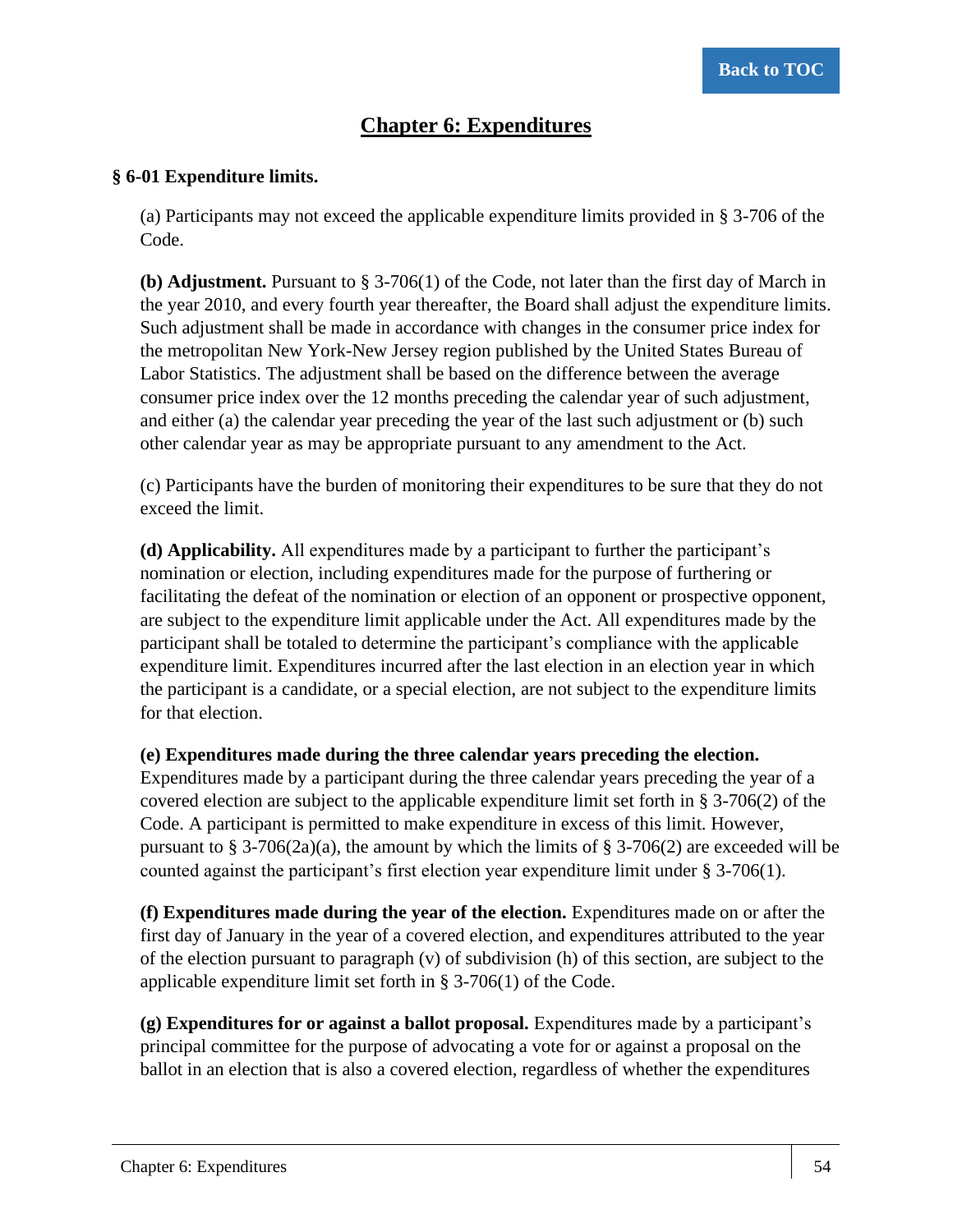were also made to further or facilitate the participant's nomination or election, shall be subject to the contribution and expenditure limits applicable to such covered election.

### **(h) Attributing an expenditure.**

(i) An expenditure is presumed to be made for the first covered election in which the candidate seeks nomination or election following the day that the expenditure is made, except:

(A) expenditures made before the first January 12 after a state or local election will be presumed to be made for that election; and

(B) expenditures made before the first January 1 after a federal election will be presumed to be made for that election, except as may otherwise be provided under federal law and regulations.

**(ii) No contested primary.** If there is no contested primary election in any party for an office, expenditures made by a candidate seeking that office will be entirely attributed to the general election.

### **(iii) Contested primary or write-in primary.**

(A) If there is a contested or write-in primary election in any party for an office, every participant or limited participant seeking that office, regardless of whether the participant or limited participant is in the primary election, may make expenditures subject to the primary election expenditure limit of  $\S$  3-706(1) of the Code, provided the participant or limited participant files the two pre-primary and 10 day postprimary election disclosure statements and daily disclosures pursuant to sections 4-  $05(b)(ii)(B)$ , (C), and 4-06 in a timely manner. In this case, the general election expenditure limit will first apply after the date of the primary election.

(B) Expenditures incurred after the date of the contested or write-in primary election will be attributed to the general election.

(C) Expenditures incurred before the primary election by a candidate in a contested primary election are attributed to the primary election, regardless of whether the candidate also received the nomination of another party without a primary election.

**(iv) Reasonably anticipated primary.** Expenditures may be attributed to a primary election that the Board has determined is reasonably anticipated.

(A) If a participant demonstrates to the Board that for a period preceding the primary election the participant had reasonably anticipated a primary election in any party for the office the participant seeks, the participant may attribute expenditures made before and during that period to the primary election expenditure limit of  $\S 3-706(1)$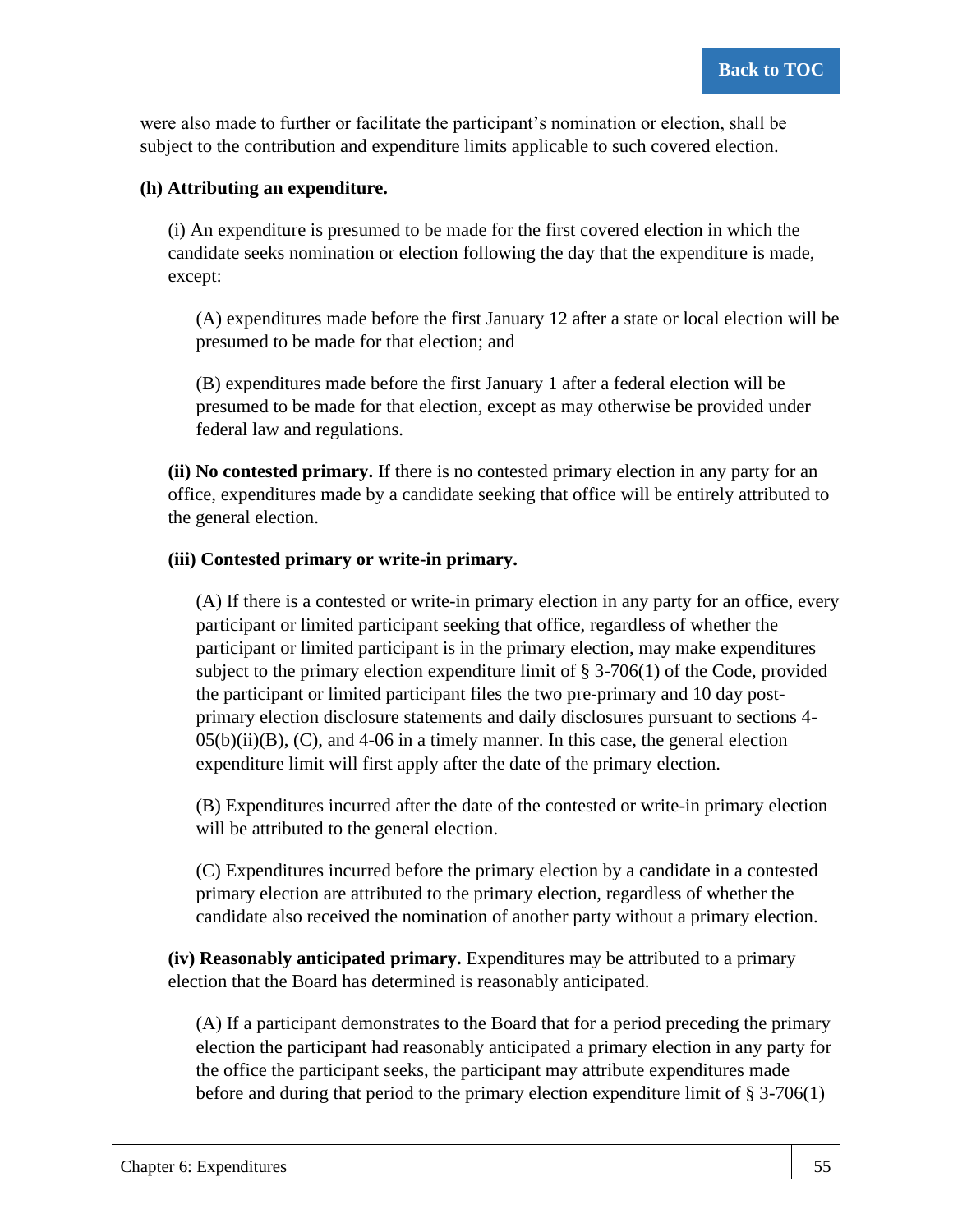of the Code, provided the participant files the two pre-primary and 10 day postprimary election disclosure statements and daily disclosures pursuant to sections 4-  $0.5(b)(ii)(B)$ , (C), and 4-06 in a timely manner. In this case, the general election expenditure limit will first apply after that period.

(B) In order to demonstrate to the Board that for a period preceding the primary election the participant had reasonably anticipated a primary election, the participant must file a petition, consisting of an affidavit with supporting documentation, with the Board no later than 10 business days following the date the last remaining candidate other than the participant was finally disqualified from the ballot as set forth in section  $7-01(e)(i)$ .

(1) The affidavit must:

(I) be sworn to or affirmed by the candidate;

(II) specify the period of time during which it was reasonable to anticipate that a primary election would be held;

(III) identify the prospective candidate(s); and

(IV) provide a factual basis for the participant's belief that a primary election was reasonably anticipated during the specified period of time.

(2) The supporting documentation must demonstrate that the prospective candidate(s) engaged in activities that would lead a reasonable person to believe that such candidate(s) would participate in the primary election. Such activities may include:

(I) authorizing a political committee with the Board for the primary election;

(II) filing a Filer Registration or Certification with the Board;

(III) engaging in petitioning activity, including the filing of petitions with the Board of Elections;

(IV) producing and/or distributing campaign communications related to the primary election; and

(V) campaigning for office or otherwise publicly declaring an intent to participate in the primary election.

(C) Once it is determined that no primary election will be held for nomination to an office, or that such primary election is no longer reasonably anticipated, subsequent expenditures will be subject to the general election expenditure limit.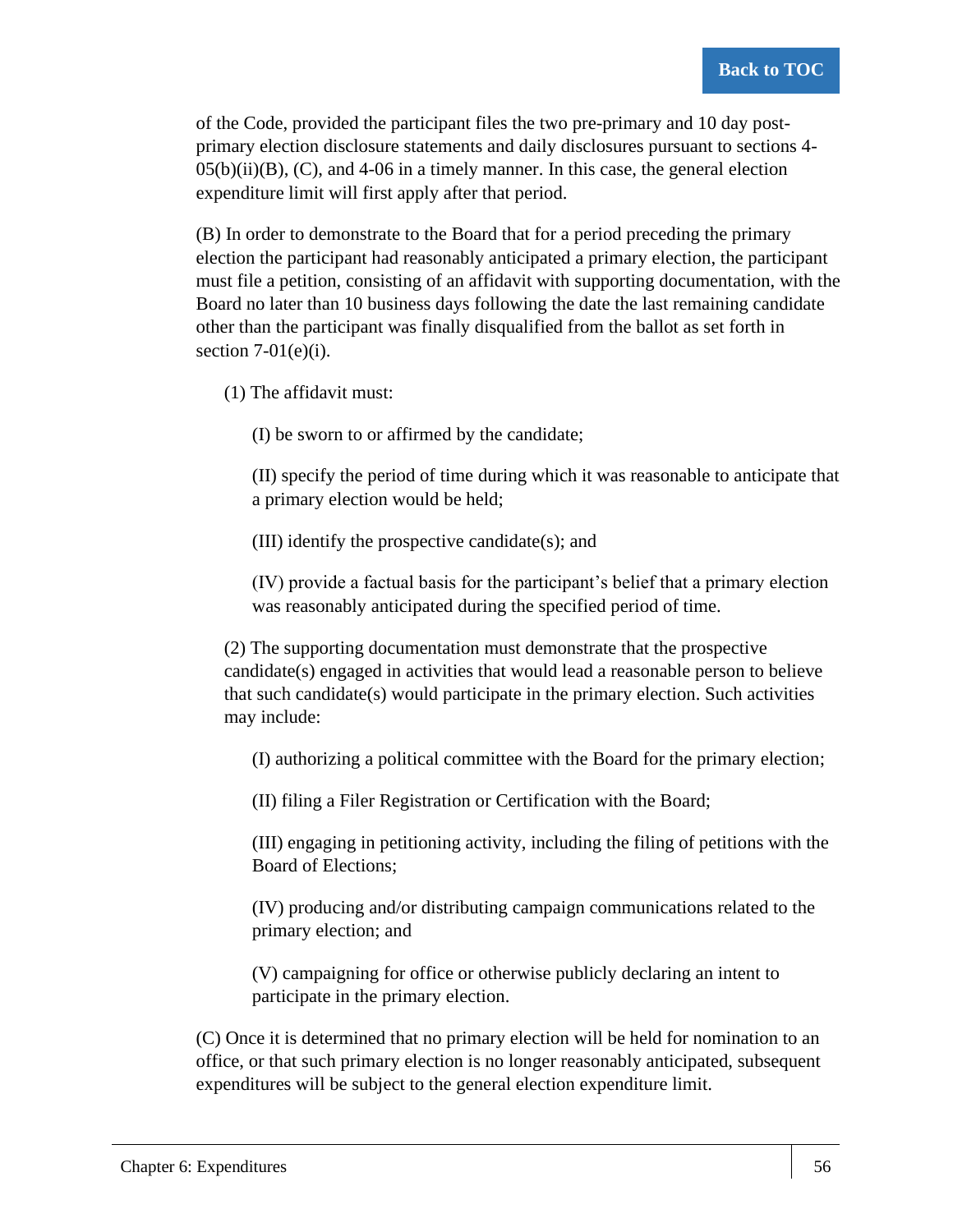**(v) Timing of expenditures.** As provided and described in §§ 3-706 (1) and (2) of the Code, an expenditure for goods or services is made when the goods or services are received, used, or rendered, regardless of when payment is made. Expenditures for goods or services received, used, or rendered in more than one year, including campaign websites, shall be attributed in a reasonable manner to the expenditure limits of § 3- 706(1) or (2) of the Code, as appropriate.

(A) Expenditures for campaign advertising or other campaign communications shall be attributed to the expenditure limit in effect when the advertisement or communication is distributed, broadcast, or published. For the purposes of this paragraph, "campaign advertising or other campaign communications" shall not include a campaign website. A communication that is mailed shall be considered to have been "distributed" on the date on which it was postmarked.

(B) Expenditures for services performed or deliverables provided over a period that includes both the primary and the general elections shall be attributed in a reasonable manner to the expenditure limits of §§ 3-706(1) and (2) of the Code, as appropriate.

(C) Notwithstanding the requirements of this subdivision, the Board may require a candidate to demonstrate that an expenditure should be attributed to the expenditure limit provided in § 3-706(1) or (2) of the Code, as appropriate, based on the timing, nature, and purpose of the expenditure.

### **(i) Exempt expenditures.**

(i) The following shall not be subject to the expenditure limits:

(A) expenses made for the purpose of bringing or responding to any action, proceeding, claim, or suit before any court or arbitrator or administrative agency to determine a candidate's or political committee's compliance with the requirements of this chapter, including eligibility for public funds payments, or pursuant to or with respect to election law or other law or regulation governing candidate or political committee activity or ballot status;

(B) expenses to challenge or defend the validity of petitions of designation or nomination or certificates of nomination, acceptance, authorization, declination or substitution, and expenses related to the canvassing or re-canvassing of election results;

(C) expenses related to the post-election audit, except as provided in paragraph (ii) of this subdivision; and

(D) expenditures for childcare services made pursuant to  $\S 3-702(21)(a)(13)$  of the Code for an aggregate amount of \$20,000 or less.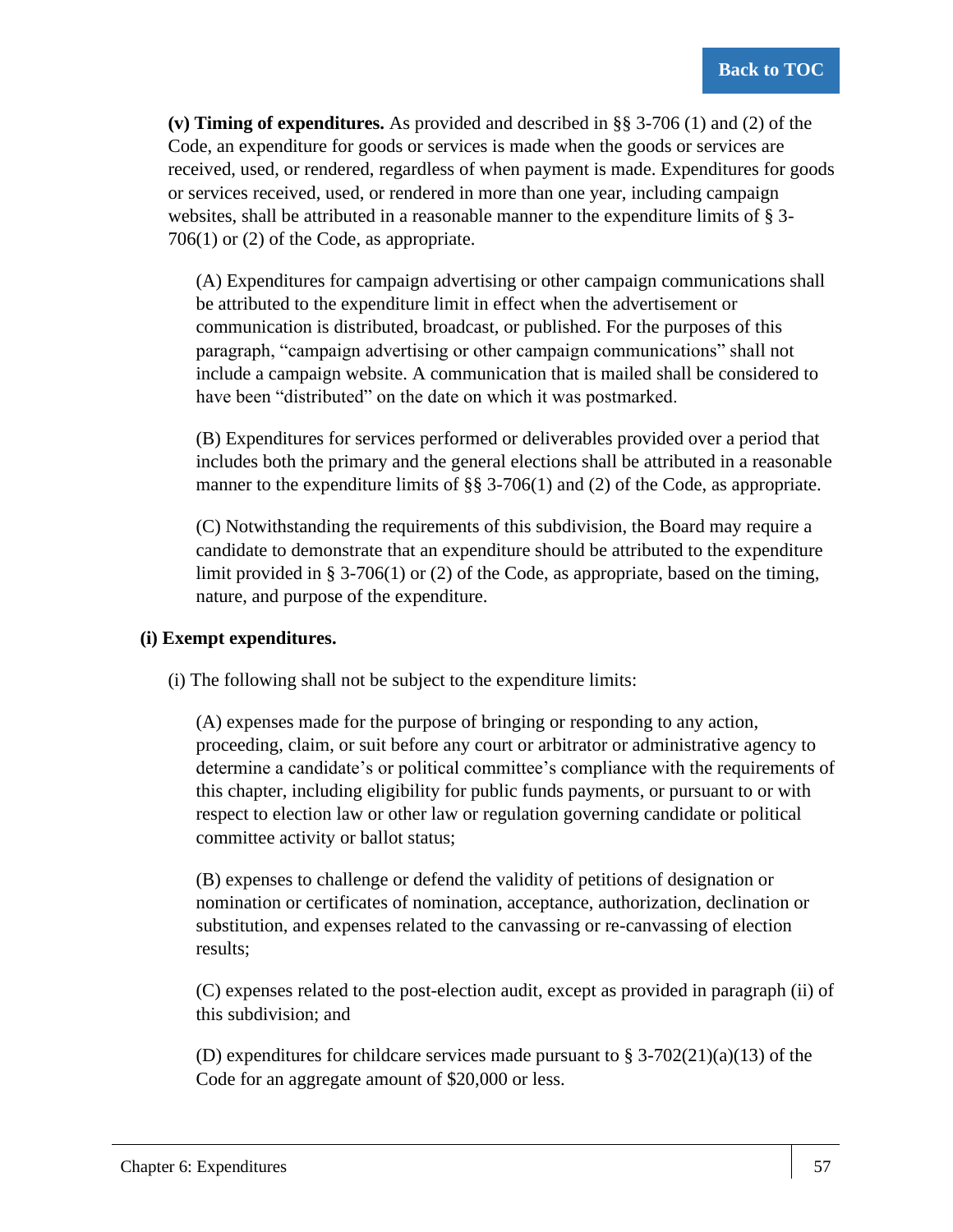(ii) Exempt expenses related to the post-election audit shall include pre-election expenses for organizing and copying existing records in preparation for submission during the post-election audit, but shall not include pre-election expenses for:

(A) Ordinary compliance activities, such as the review of records to identify missing documents, evaluating whether documents meet Board standards, and identifying, preventing, and correcting any potential violation;

(B) Post-election work for which an invoice is issued or paid prior to the election;

(C) Salaries or other payments to campaign managers, finance chairpersons, treasurers, accountants, advisors, or other consultants;

(D) Legal or accounting fees;

(E) Costs associated with record creation and retention;

(F) Costs associated with running an office or business, such as standard bookkeeping, maintaining checkbook registers, petty cash journals, bank records, and loan records;

(G) Bookkeeping for payroll or vendor payments; and

(H) Other standard practices that political committees routinely perform as entities that raise and spend funds.

(iii) Candidates have the burden of demonstrating that expenditures are exempt pursuant to § 3-706(4) of the Code. To meet this burden, a candidate must maintain contemporaneous, detailed records that demonstrate that each individual expenditure is exempt in accordance with the Act and these rules, and submit such documentation as required. Expenditures not demonstrated to be exempt will be included in the expenditure limit calculation.

(iv) Notwithstanding anything otherwise provided for in this subdivision, the reimbursement of an advance shall not be considered an exempt expenditure.

(v) For purposes of this subdivision, in determining whether a participant's total expenditures exceed the expenditure limits of § 3-706(1) or § 3-706(3)(a) of the Code, as appropriate, expenditures made in the first three years of the election cycle, to the extent such expenditures do not exceed the limit applicable under  $\S$  3-706(2) of the Code, shall be excluded.

# **(j) Expenditure limit compliance for a transfer between political committees.**

(i) A committee of a participant that receives a transfer of funds from another political committee, other than another principal committee of the same candidate, must: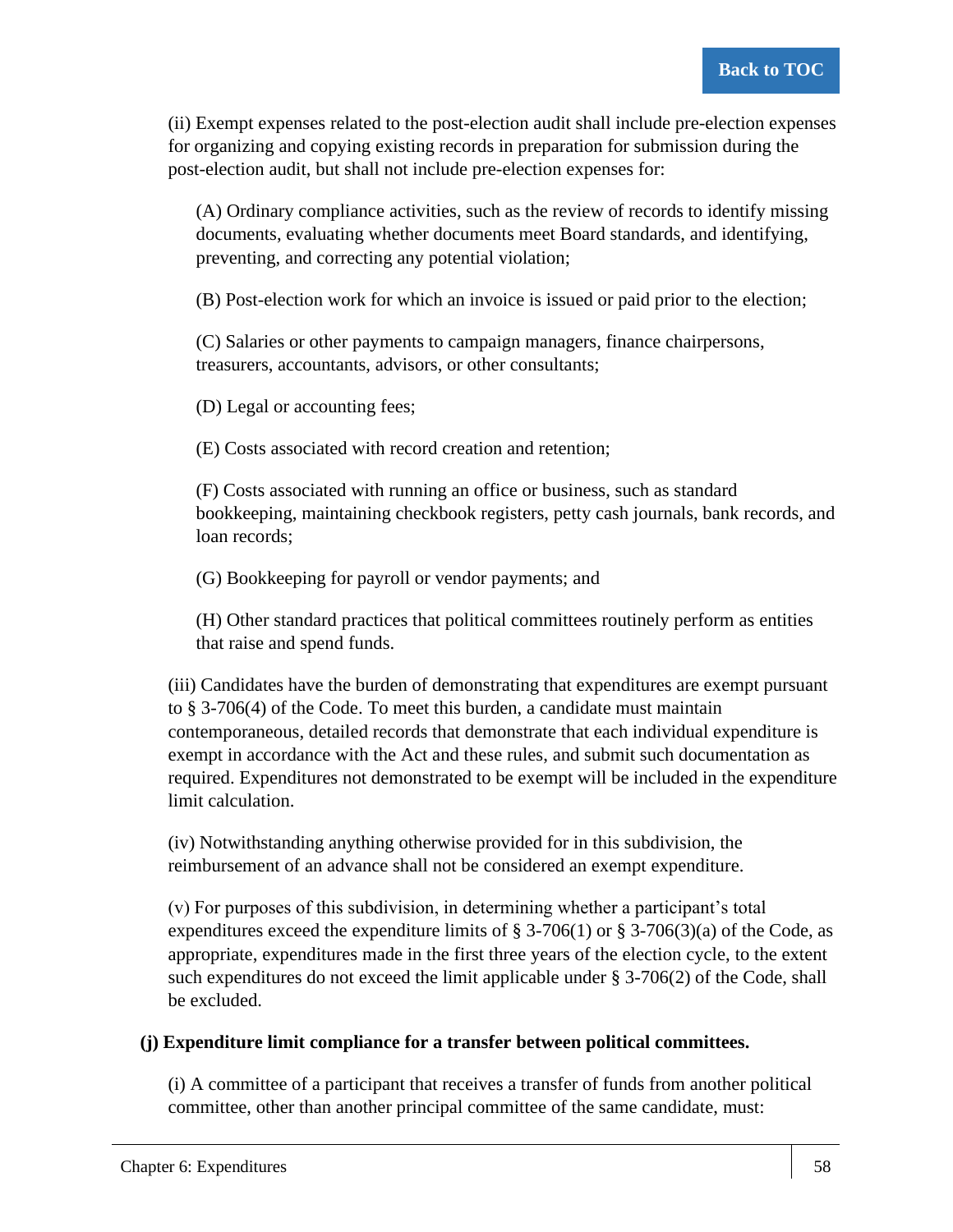(A) allocate to the transferred contributions any expenditures incurred by the transferor committee in connection with raising transferred contributions, and any expenditures incurred by the transferor committee during the covered election cycle in connection with administering transferred contributions; and

(B) upon request, provide documentation related to any such expenditures, including copies of federal forms or disclosure statements filed with the New York State Board of Elections on behalf of the transferor committee.

(ii) Expenditures will be applied towards the expenditure limit in effect at the time of the transfer; provided, however, that in the case of transfers made prior to the covered election cycle, expenditures will be applied towards the expenditure limits of § 3-706(2) of the Code.

(iii) The participant has the burden of demonstrating, for the purpose of compliance with the expenditure limits, that an expenditure made by the transferor committee was not made in connection with raising or administering the transferred contributions.

# **(k) Expenditure limit relief.**

(i) Pursuant to  $\S 3-706(3)(a)$  of the Code, where the Board has determined that a nonparticipating candidate has spent or contracted or become obligated to spend, or received in loans or contributions, an amount which, in the aggregate, exceeds half the applicable expenditure limit pursuant to  $\S 3-706(1)(a)$  of the Code, the expenditure limit applicable to participating candidates in the election for that office will be increased to 150% of the expenditure limit.

(ii) Pursuant to  $\S 3\n-706(3)$ (b) of the Code, where the Board has determined that a nonparticipating candidate has spent or contracted or become obligated to spend, or received in loans or contributions, an amount which, in the aggregate, exceeds three times the applicable expenditure limit pursuant to  $\S 3-706(1)(a)$  of the Code, the expenditure limit will no longer apply to participating candidates in the election for that office.

**(l) Delayed or postponed elections.** The expenditure limit applicable to candidates in an election that is delayed or otherwise postponed shall be increased by 0.5% of the original limit for each day by which the election is delayed or postponed; provided, however, that such increase shall not exceed 30% of the original limit.

### **§ 6-02 Restrictions on expenditures**

### **(a) Spending public funds; qualified expenditures.**

- (i) Public funds may be used only for qualified expenditures.
- (ii) The following are not considered qualified expenditures: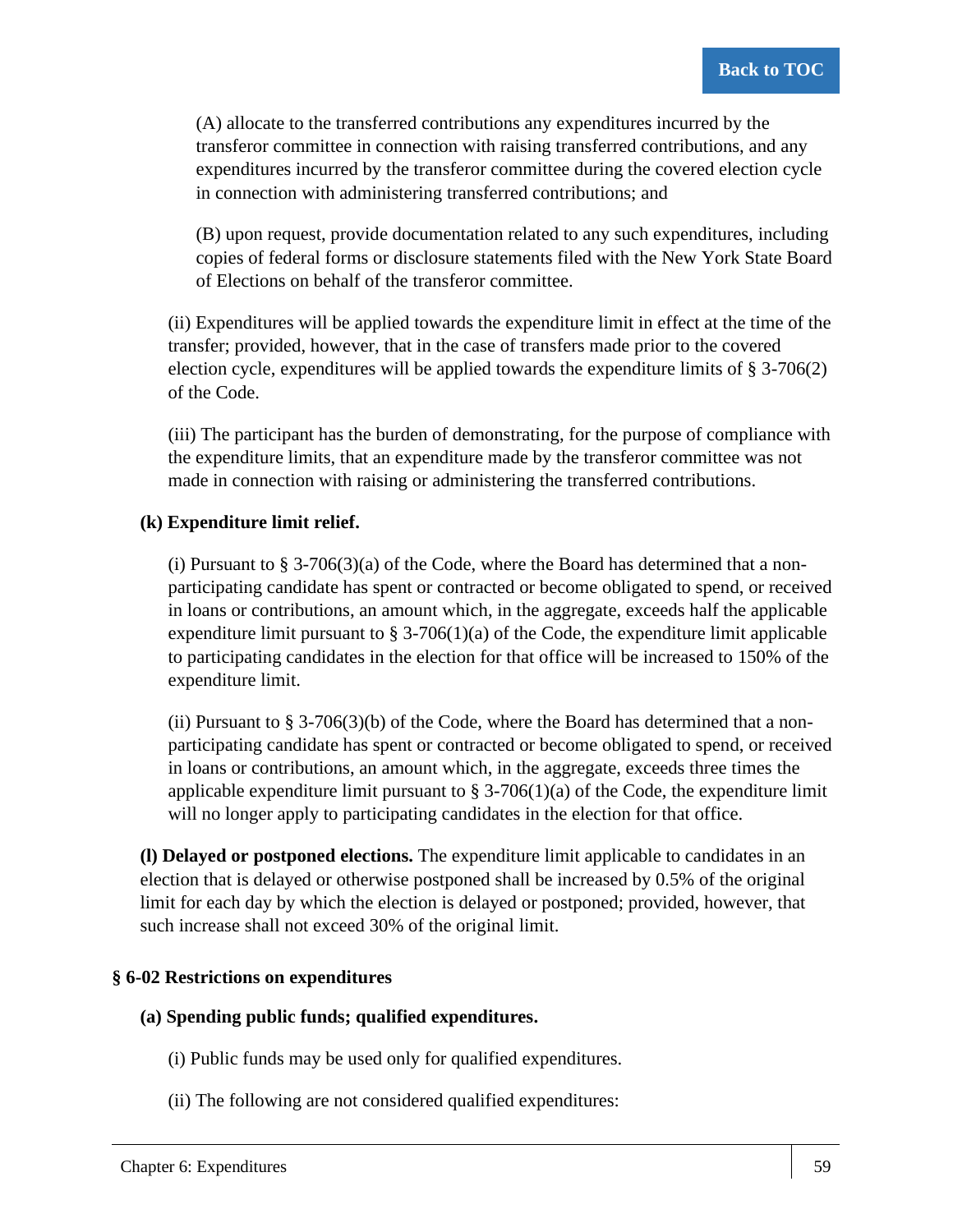(A) expenditures for any purpose other than to further the candidate's nomination or election;

(B) expenditures not incurred between December 15 in the year preceding the year of the election in which the participant is a candidate, and the date of such election;

(C) expenditures in violation of any law;

(D) payments to the candidate or a spouse, domestic partner, child, grandchild, parent, grandparent, brother, or sister of the candidate or spouse or domestic partner of such child, grandchild, parent, grandparent, brother, or sister, or to a business entity in which the candidate or any such person has a 10% or greater ownership interest;

(E) payments in excess of the fair market value of services, materials, facilities, or other things of value received;

(F) expenditures made after the candidate has been finally disqualified or such candidate's petitions have been finally declared invalid by the Board of Elections or a court of competent jurisdiction, except that such expenditures may be made (1) as otherwise permitted pursuant to § 3-709(7) of the Code, or (2) for a different election (other than a special election to fill a vacancy) held later in the same calendar year in which the candidate seeks election for the same office, unless the candidate is seeking election exclusively as a write-in candidate in such later election;

(G) expenditures made after the only remaining opponent of the candidate has been finally disqualified or such opponent's petitions have been finally declared invalid by the Board of Elections or a court of competent jurisdiction, except that such expenditures may be made for a different election (other than a special election to fill a vacancy) held later in the same calendar year in which the candidate seeks election for the same office, unless the candidate is seeking election exclusively as a write-in candidate in such later election;

(H) expenditures made for any other election, if the public funds were originally received for a special election to fill a vacancy;

(I) payments in cash;

(J) contributions, transfers, or loans made to another candidate or political committee;

(K) gifts, except brochures, buttons, signs, and other printed campaign material;

(L) expenditures to challenge the validity of petitions of designation or nomination, or of certificates of nomination, acceptance, authorization, declination, or substitution, and expenses related to the canvassing of election results;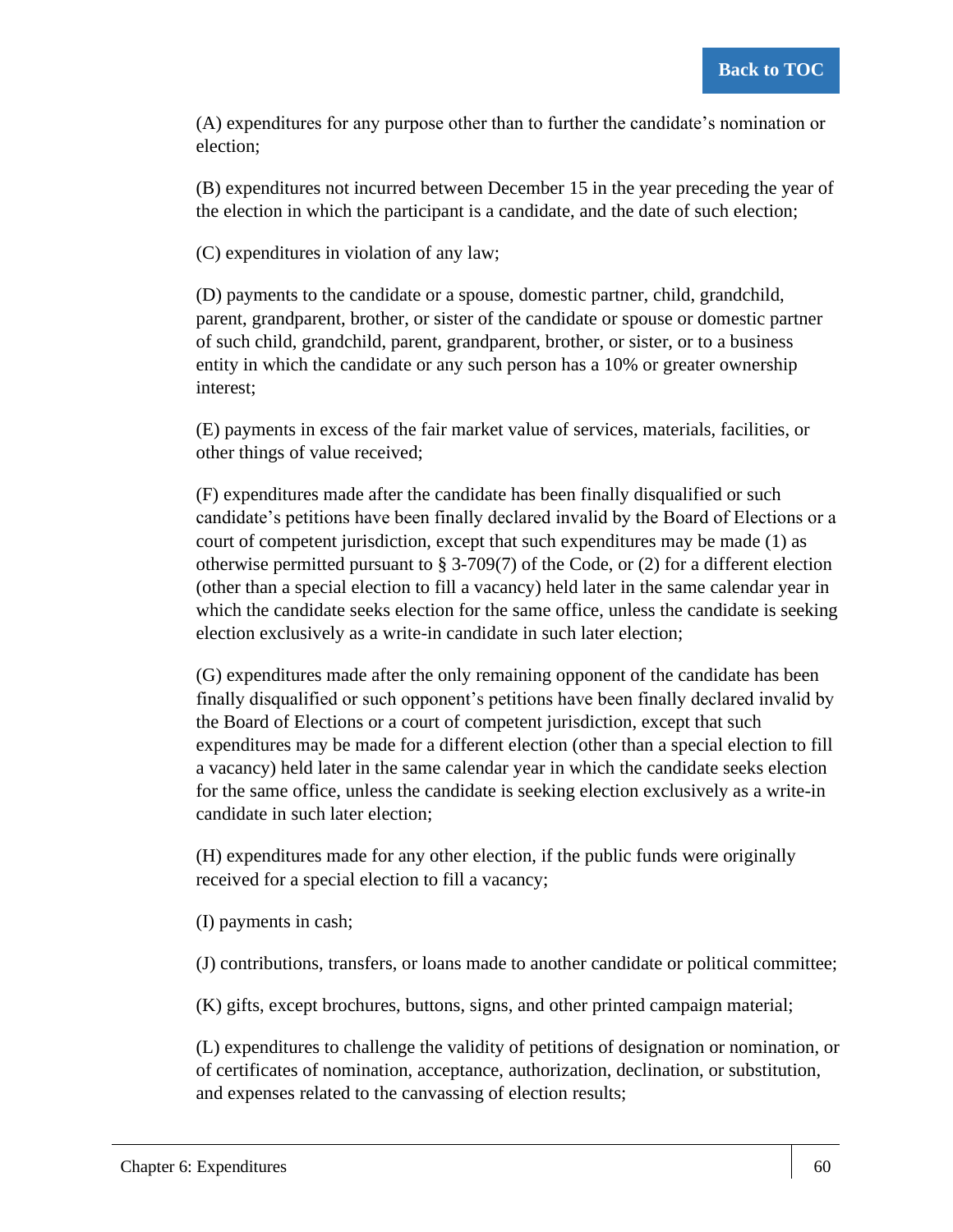(M) expenditures for which records required by section 4-01 are not maintained or obtained by the candidate and submitted to the CFB;

(N) expenditures that are not itemized in a disclosure statement;

(O) payments that are not made or reimbursed from an account disclosed by the candidate pursuant to section 2-01 or 2-02(e);

(P) reimbursement for advances, except in the case of individual purchases in excess of \$250, provided that the individual purchase is not otherwise not a qualified expenditure on the basis of any of the other subparagraphs of paragraph (ii);

(Q) expenditures made in connection with any action, claim, or suit before any court or arbitrator;

(R) expenditures made primarily for the purpose of expressly advocating a vote for or against a ballot proposal, unless such expenditures were also made to further the participating candidate's nomination or election;

(S) payments of any penalty or fine imposed pursuant to federal, state, or local law;

(T) payments for services that were never received, including payments for legal services pursuant to a retainer agreement to the extent payments for such services exceed the value of the services rendered;

(U) expenditures to facilitate, support, or otherwise assist in the execution or performance of the duties of public office;

(V) expenditures related to childcare services;

(W) payments for liabilities that were not reported in the disclosure statement covering the reporting period in which the liability was incurred; or

(X) expenditures in excess of \$5,000 made by a candidate in a small primary election as defined in section 7-05(a).

**(b) Expenditures in cash.** A candidate may not use cash for an expenditure of more than \$100.

**(c) Volunteer services.** Candidates may not pay volunteers for services already performed on a voluntary basis for that election, but may hire them as paid employees or retain them as consultants for future services. Candidates may not accept professional services on a volunteer basis from individuals who previously provided, on a paid basis, services of a similar nature to the same candidate during the same election cycle. Candidates may not accept volunteer services from any entity, or from an individual having an ownership interest of 10% or more in, or control over, any entity that provided paid services to the same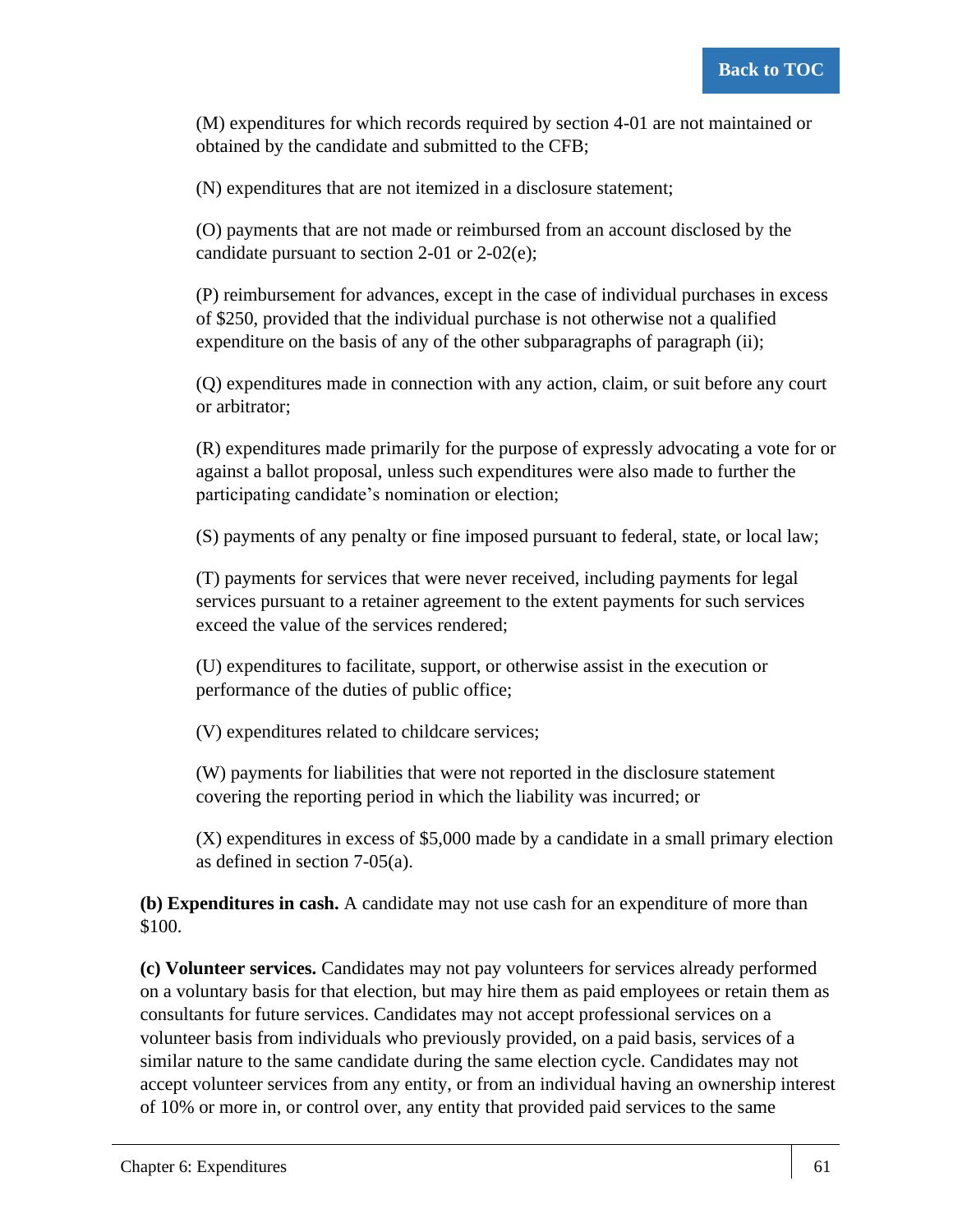candidate during the same election cycle. Notwithstanding the foregoing, after the election, candidates may accept volunteer services from individuals who previously provided paid services.

**(d)** Candidates may not enter into contracts or agreements that provide for payments to vendors or employees that are conditional upon the receipt of public funds.

## **§ 6-03 Joint expenditures; endorsements.**

**(a) Generally.** Candidates may engage in joint campaign activities, including joint fundraising, joint petitioning, and the production of joint campaign literature, subject to applicable expenditure limits.

**(b) Candidates must pay proportionally.** A candidate must pay for the portion of the joint expenditure that is proportionally equivalent to such candidate's campaign's exposure in or benefit from the joint activity, unless the benefit is de minimis.

(i) Candidates and other individuals or entities may present information to the Board establishing such a de minimis benefit pursuant to section 12-02.

**(ii) Factors for proportional payment.** Among the factors the Board will consider in determining whether the benefit to a candidate is proportionally equivalent to its expenditure or is de minimis are:

(A) the geographic distribution or location of the material or activity;

(B) the subject matter of the communication;

(C) the references to the candidate or the candidate's appearances therein;

(D) the relative prominence of a candidate's references or appearances in the communication, including the size and location of references to the candidate and any photographs of the candidate;

- (E) the timing of the communication; and
- (F) other circumstances of the communication.

**(c) Non-proportional payment may lead to in-kind contribution.** To the extent a candidate does not pay for the proportional benefit it receives, the candidate is considered to have received an in-kind contribution from the other candidate. An in-kind contribution is also an expenditure by the candidate receiving the contribution.

**(d) Not joint expenditures.** The following activities, by themselves, are not joint expenditures: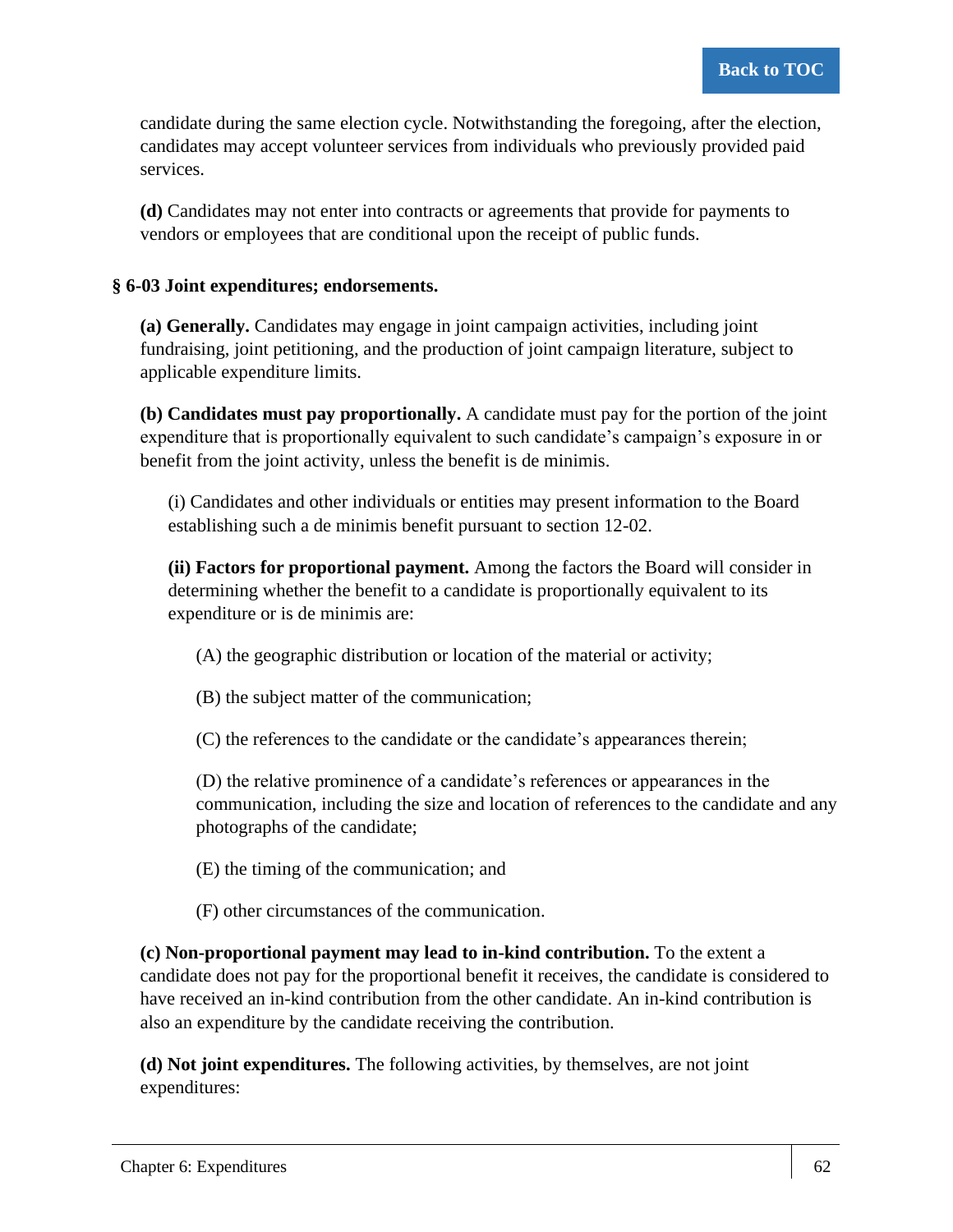(i) the act of appearing with another candidate;

(ii) endorsing a candidate, or communicating about an endorsement or appearance in an insubstantial way, such as where the endorser's name is one of several names appearing on a communication and is of equivalent prominence as the other names; and

(iii) giving fundraising assistance to another candidate in the form of de minimis written communications, such as allowing the use of one's name or signature on a letter soliciting funds for another candidate or on fundraising material where the endorser's name appears alone or with other names and is of equivalent prominence as the other names.

#### **§ 6-04 Independent expenditures.**

**(a) Factors for determining independence.** In determining whether an expenditure is independent, the Board may consider any of the factors from the following non-exhaustive list:

(i) whether the person or entity making the expenditure is also an agent of a candidate;

(ii) whether any person authorized to accept receipts or make expenditures for the person or entity making the expenditure is also an agent of a candidate;

(iii) whether a candidate has authorized, requested, suggested, fostered, or otherwise cooperated in any way in the formation or operation of the person or entity making the expenditure;

(iv) whether the person or entity making the expenditure has been established, financed, maintained, or controlled by any of the same persons or entities as those that have established, financed, maintained, or controlled a political committee authorized by the candidate;

(v) whether the candidate shares or rents space for a campaign-related purpose with or from the person or entity making the expenditure;

(vi) whether the candidate has solicited or collected funds on behalf of the person or entity making the expenditure, during the same election cycle in which the expenditure is made;

(vii) whether the candidate, or any public or private office held or entity controlled by the candidate, including any governmental agency, division, or office, has retained the professional services of the person making the expenditure or a principal member or professional or managerial employee of the entity making the expenditure, during the same election cycle in which the expenditure is made; and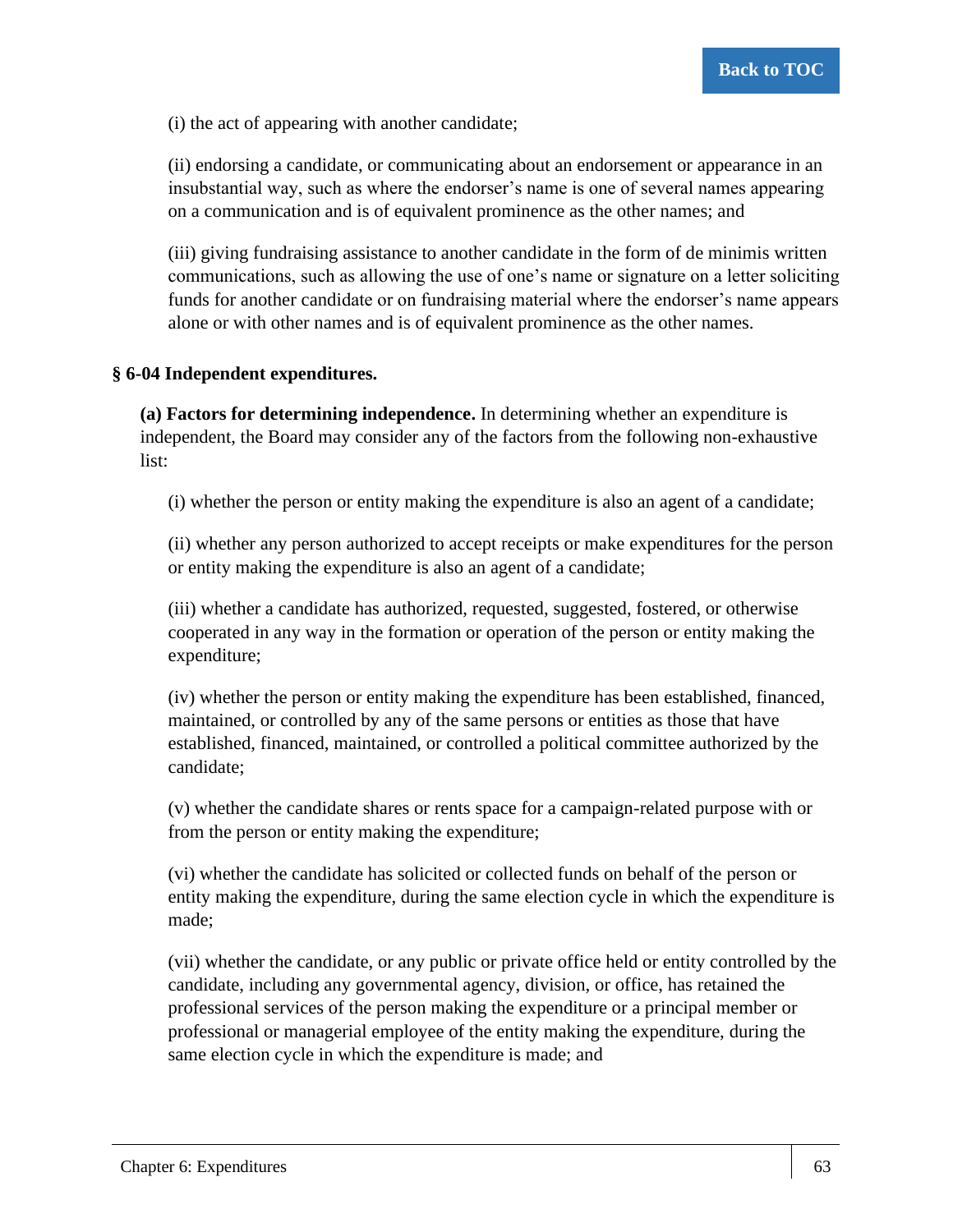(viii) whether the candidate and the person or entity making the expenditure have each consulted or otherwise been in communication with the same third party or parties, if the candidate knew or should have known that the candidate's communication or relationship to the third party or parties would inform or result in expenditures to benefit the candidate.

**(b) Board determination.** Upon consideration of the factors described in subdivision (a), the Board may determine by a preponderance of evidence that an expenditure was not independent. Prior to such determination, the candidate and/or the person or entity making the expenditure shall have an opportunity to provide evidence indicating that such expenditure was independent.

**(c) Presumed non-independent expenditures.** Financing the dissemination, distribution, or republication of any broadcast or any written, graphic, or other form of campaign materials prepared by a candidate is presumed to be a non-independent expenditure, unless the candidate can show that the activity was not in any way undertaken, authorized, requested, suggested, fostered, or otherwise cooperated in by the candidate.

**(d) Non-independent expenditures are contributions and expenditures.** An expenditure for the purpose of furthering or facilitating the nomination or election of a candidate which is determined not to be an independent expenditure, is a contribution to, and an expenditure by, the candidate.

**(e) Expenditures made by party committees or constituted committees.** Communication between, or common agents shared by, parties and their nominees will not require a conclusion that all spending by the party's constituted committees and party committees in an election is an in-kind contribution to the nominee.

(i) The following expenditures made by party committees or constituted committees are not considered in-kind contributions to a candidate unless it is demonstrated that the candidate in some way cooperated in the expenditure and that the expenditure was intended to benefit that candidate:

(A) materials or activities that promote the party, or oppose another party, by name, platform, principles, history, theme, slogans, issues, or philosophy, without reference to particular candidates in an upcoming election subject to the requirements of the Act.

(B) materials or activities in connection with candidates and elections not subject to the requirements of the Act.

(C) training, compensating, or providing materials for poll watchers appointed by the party pursuant to § 8-500 of the New York State Election Law.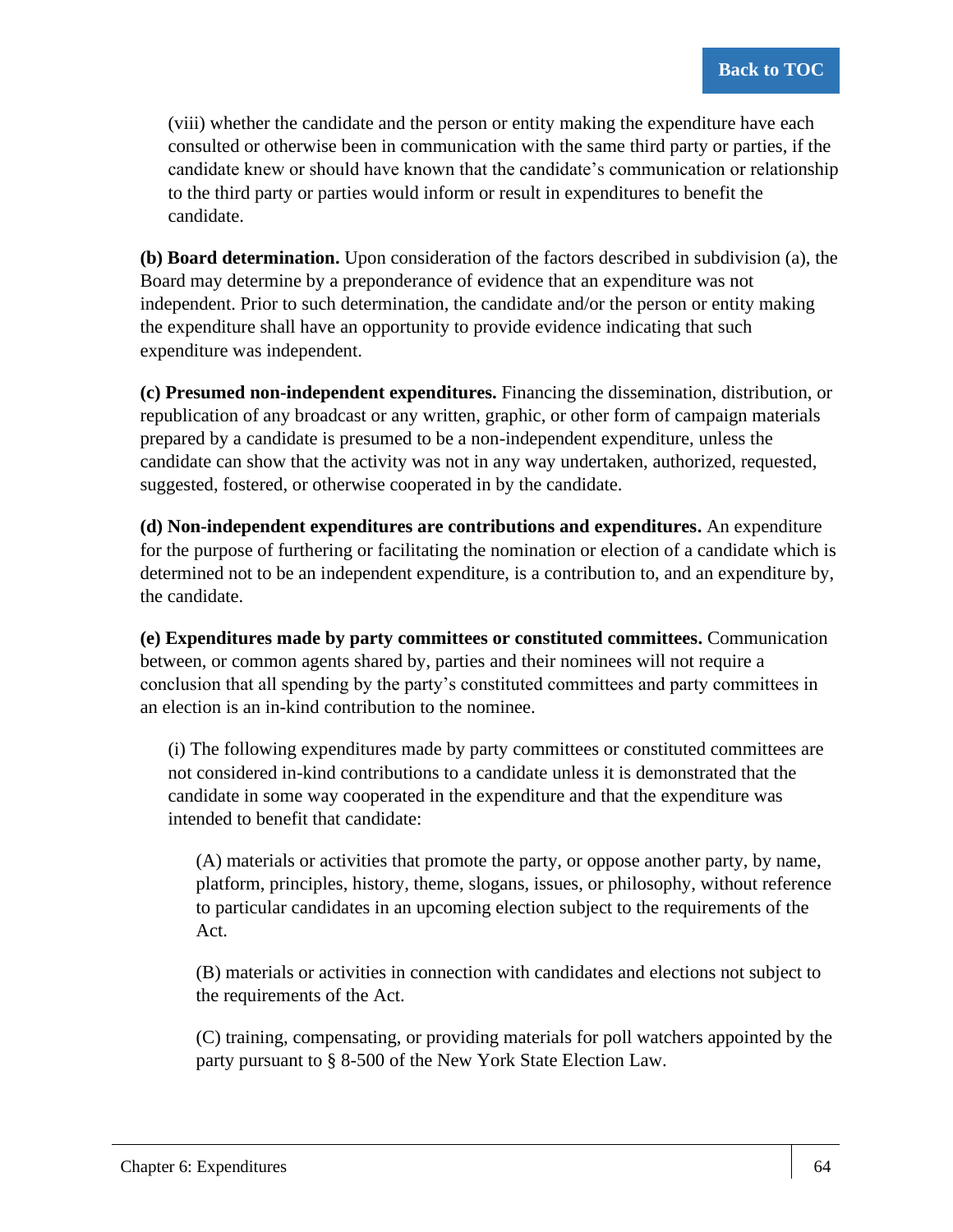(D) promoting party enrollment or voter turnout without reference to particular candidates in an upcoming election subject to Program requirements, including research, polling, recruitment of party employees and volunteers, and development and maintenance of voter and contributor lists.

(E) raising funds for the party without reference to particular candidates in an upcoming election subject to the requirements of the Act.

(F) mailing of absentee ballot applications in a special or general election in which an office not subject to the requirements of the Act is on the ballot.

(ii) The Board may require a candidate to demonstrate that expenditures made by a party committee or constituted committee for the purpose of furthering or facilitating the nomination or election of a candidate, including expenditures for the purpose of furthering or facilitating the defeat of the nomination or election of such candidate's opponent or prospective opponent, are not in-kind contributions to the candidate.

(iii) Where a candidate has, without making public disclosure of an outstanding liability in a timely manner, promised or made reimbursement or other payment to a party committee or constituted committee for an expenditure, such expenditure will be considered an in-kind contribution to the candidate during the time preceding the reimbursement or other payment by the candidate.

**(f) Running as a "ticket."** If candidates announce they are running together as a "ticket" for which they have chosen to join together in a broad spectrum of activities to promote each other's election, the Board will presume that expenditures made by one candidate's campaign for materials or activities that clearly identify the other candidate are in-kind contributions to the second candidate. If the expenditures are in-kind contributions, the expenditures are subject to apportionment requirements as joint expenditures. The following factors would increase the burden a candidate would have in overcoming this presumption:

(i) the campaigns have staff, consultants, office space, or telephone lines in common; and

(ii) other in-kind contributions, expenditure refunds, advances, or joint expenditures have been made between these candidates, or one of the candidates has reported a liability owed to the other candidate(s).

**(g) Certain routine interactions with entities.** Certain routine interactions with entities, absent other indicia of non-independence, will not in themselves lead to a determination of non-independence pursuant to section 6-04(b), including:

(i) Discussions of logistics, including scheduling, regarding a non-fundraising event hosted by the entity;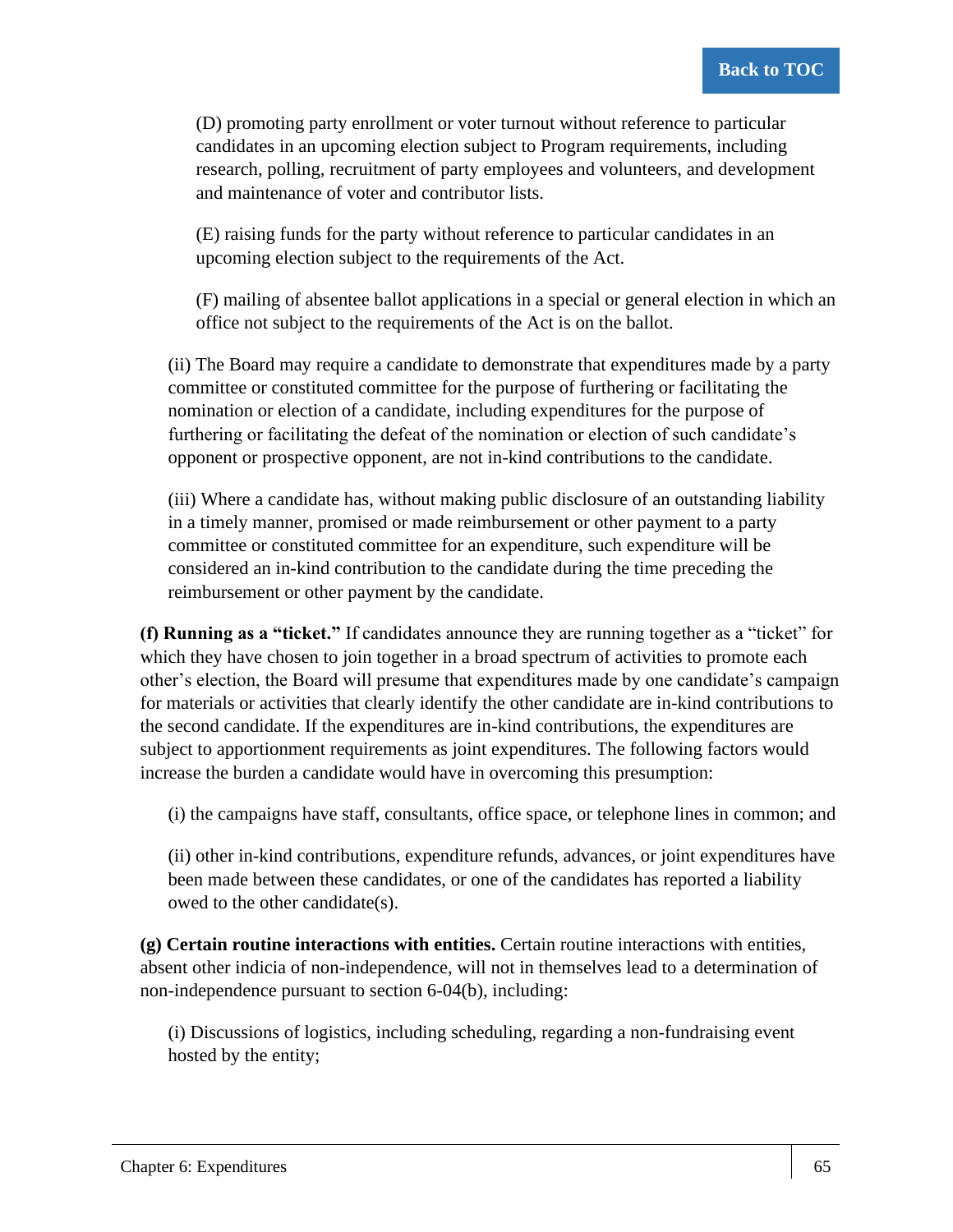(ii) Communications directly related to an entity's endorsement process, including questionnaires and interviews; and

(iii) Requesting, obtaining, or distributing publicly available materials such as a candidate's photograph, biography, position paper, or press release, but not including leaflets, posters, or other similar materials, nor video or audio materials.

## **§ 6-05 Expenditures made by other committees established for the candidate.**

(a) A candidate has the burden of demonstrating that expenditures made by a committee authorized by such candidate for a different election should not be attributed to the covered election.

(b) Failure to meet this burden will result in the application of all Program requirements to these committees for the covered election, including attribution of expenditures to the covered election.

**(c) Expenditures for fundraising for more than one election.** When a candidate makes expenditures for a single event or other activity to raise funds for more than one office, and the next election that will be held is:

(i) a covered election, the full amount of such expenditures is subject to the expenditure limit.

(ii) not a covered election, a portion of such expenditures will be subject to the expenditure limit in the same proportion as the funds raised for the covered election bears to the total funds raised, unless the candidate can demonstrate to the Board that a different apportionment is applicable.

## **§ 6-06 Identification of communications.**

**(a) "Paid for by."** When a candidate makes expenditures for any literature, advertisement, or other communication, the communication must include the words "paid for by" followed by the first and last name of the candidate or the name of the authorized committee that made the expenditures; provided that, if the name of the committee does not include the first or last name of the candidate, the words "paid for by" must be followed by the first and last name of the candidate, either instead of or in addition to the name of the committee.

**(b) "Authorized by."** When a candidate authorizes any individual or entity, other than the candidate, to pay for any literature, advertisement, or other communication in support of or in opposition to any candidate in any covered election, the communication must include the words "authorized by" followed by the first and last name of the candidate or the name of the candidate's authorized committee; provided that, if the name of the committee does not include the first or last name of the candidate, the words "authorized by" must be followed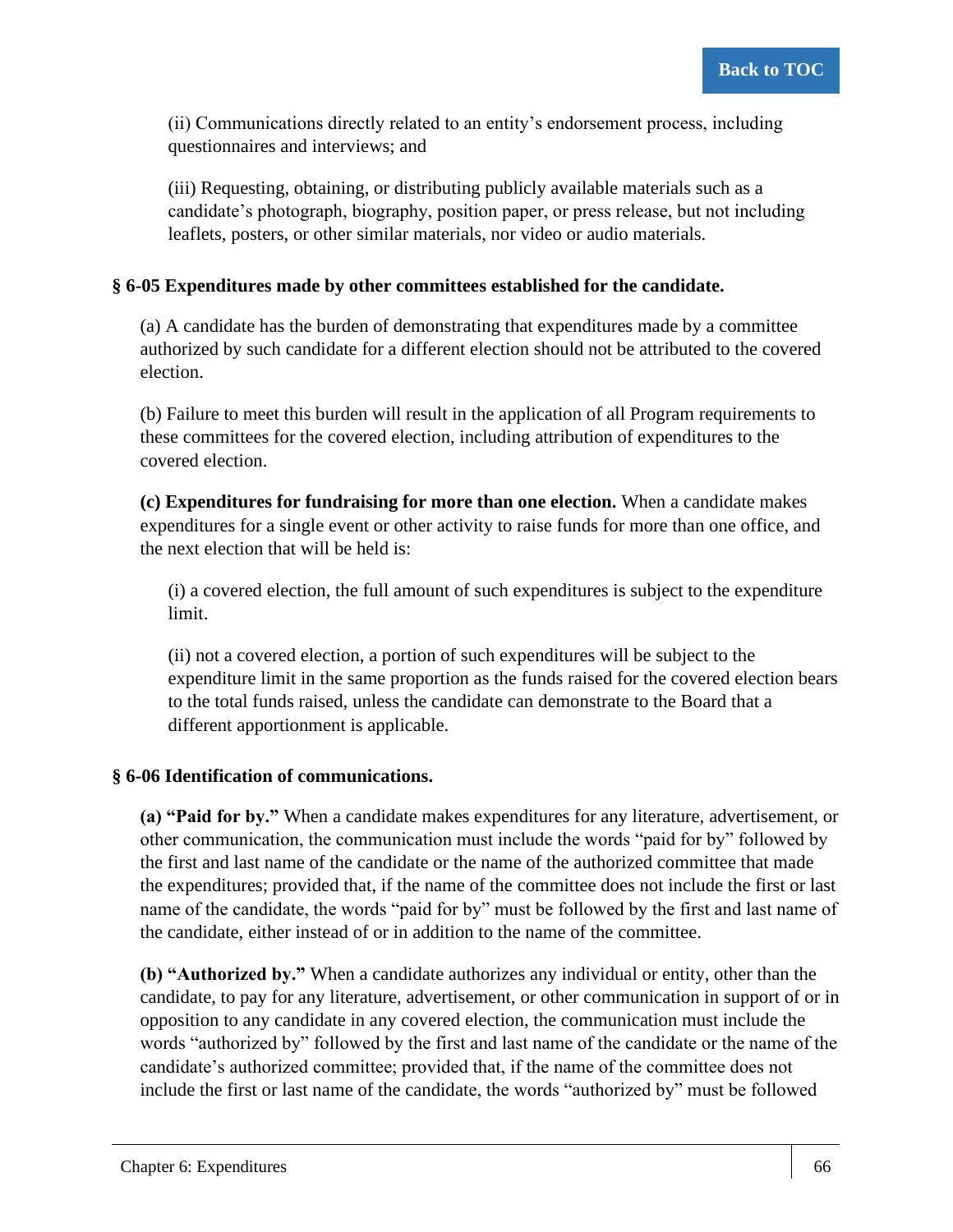by the first and last name of the candidate, either instead of or in addition to the name of the committee.

**(c) Form.** The identification required by subdivision (a) or (b) of this section must be in the following form:

(i) For printed material, an internet text advertisement, or a website, the identification must be written in a font of conspicuous size and style and contained in a box within the borders of the communication.

(ii) For an audio communication broadcast on radio or over the internet, the identification must be clearly spoken at the beginning or end of the communication.

(iii) For a video communication broadcast by television, satellite, cable, internet, or similar medium, the identification must be clearly spoken at the beginning or end of the communication and, simultaneous with the spoken disclosure, written in a font of conspicuous size and style contained in a box within the borders of the communication.

(iv) For a telephone communication, the identification must be clearly spoken at the beginning or end of the communication. If the identification is spoken at the end of the communication, the name of the candidate must also be clearly spoken at the beginning of the call.

(v) For a text message communication, the identification must be written at the beginning or end of the communication. If the identification is written at the end of the communication, the name of the candidate must also be clearly written at the beginning of the communication.

**(d) Languages other than English.** For communications primarily in a language other than English, all required written or spoken identification required by this section must be in such language.

**(e) Where identification would be impractical.** This requirement may be modified by the Board concerning items upon which identification would be impractical.

## **§ 6-07 Routine communication sent by a political club to its members.**

A routine communication sent by a political club to its members that includes the name of a candidate is not an in-kind contribution to such candidate, provided that:

(a) the candidate is already a member of the club;

(b) the club has fewer than 500 members; and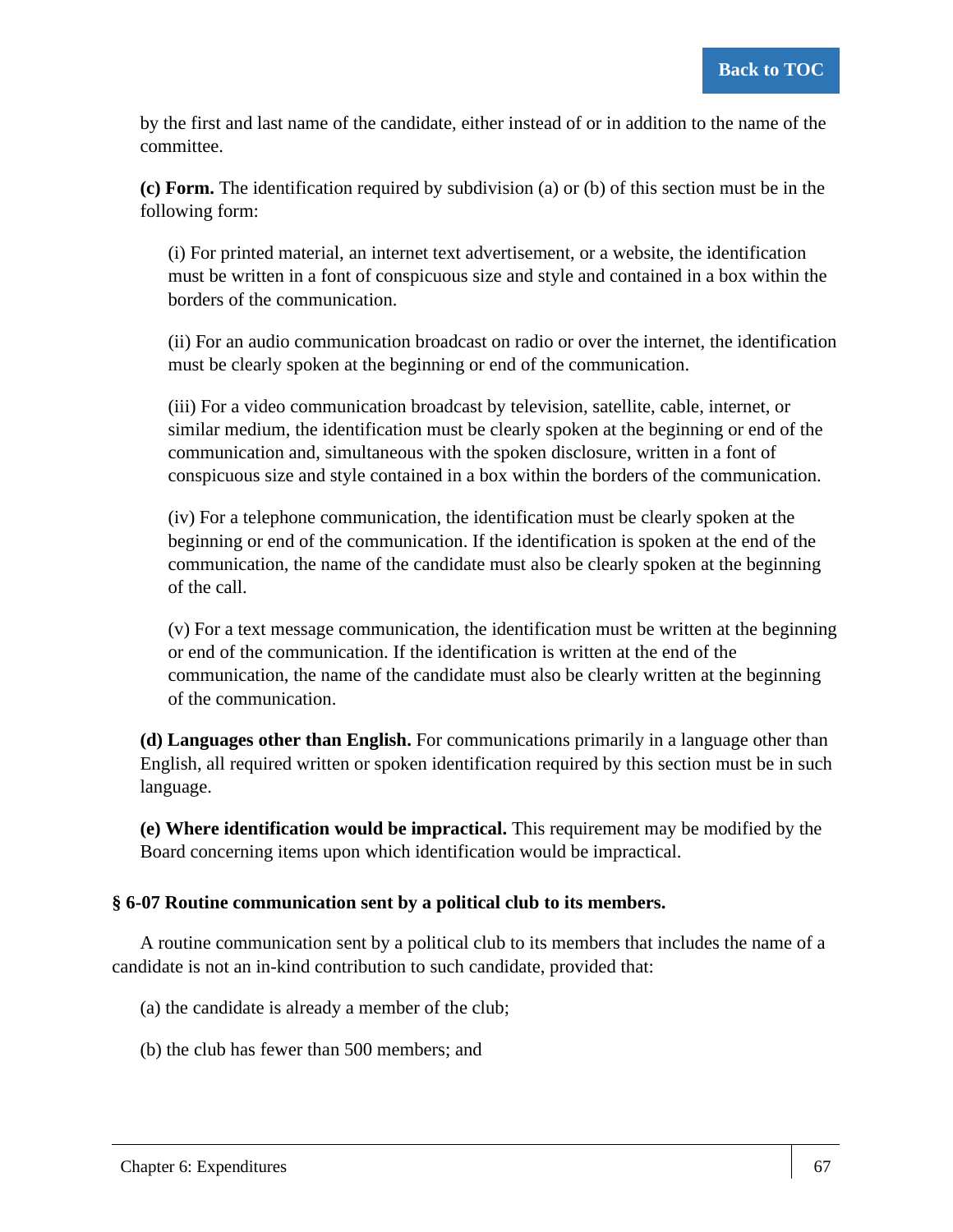(c) the communication does not solicit funds on behalf of or otherwise promote the candidate's campaign for a covered election.

# **Chapter 7: Pre-Election Public Funds Payments**

## **§ 7-01 Eligibility.**

(a) A determination that a candidate has met all eligibility requirements of the Act and these rules, as of the date on which payment is to be made, shall not constitute the Board's final determination of the amount, if any, for which the candidate qualifies. The Board shall provide specific notice of any such final determination.

(b) Failure to respond to a request for audit documentation or information by the Board may be a basis for a non-payment determination.

**(c) Payment amount.** A candidate in any covered primary, general, or special election, having demonstrated eligibility to receive public funds, including by meeting the threshold for eligibility for public funding pursuant to  $\S$  3-703(2) of the Code, may receive public matching funds based on valid matchable contribution claims and the matching rate set forth in § 3-705(2)(a) of the Code, up to the maximum amount set forth in § 3-705(2)(b) or § 3-705(7) of the Code, as applicable. Payments are subject to withholdings and deductions as set forth in the Act and these rules. For an election that is delayed or otherwise postponed, the maximum amount of public funds payable shall be calculated as stated in § 3-720(e) of the Code, provided that the expenditure limit used as the basis for such calculation shall be the increased expenditure limit pursuant to section 6-01(l).

**(d) Approval by Board subject to correction of limited, isolated, and easily corrected compliance issues.** The Board may, at its discretion, approve a public funds payment to a candidate, notwithstanding limited, isolated, and easily corrected compliance issues, conditioned upon a demonstration by the candidate that such candidate has taken the action specified by the Board, by the deadline specified by the Board, to correct the compliance issues. The candidate shall have the burden of demonstrating to the Board that such candidate has taken the action specified by the Board by the applicable deadline.

**(e) Ballot disqualification; unopposed candidates.** Pursuant to §§ 3-703(1)(a) and (5) of the Code, the Board will not pay any candidate disqualified from the ballot by the Board of Elections or by a court, or any candidate for an election in which all other candidates have been disqualified from the ballot by the Board of Elections or by a court, until such candidate or other candidate is restored to the ballot by a court. A candidate who does not appear on the ballot in an election, or who appears as the only candidate on the ballot in an election, is not eligible to receive public funds, notwithstanding any write-in candidates in that election, except as otherwise provided in paragraph (ii) below, and may be required to return any public funds received. Notwithstanding § 3-704(2)(d) of the Code, such a candidate shall be ineligible to receive additional public funds for a later election held in the same calendar year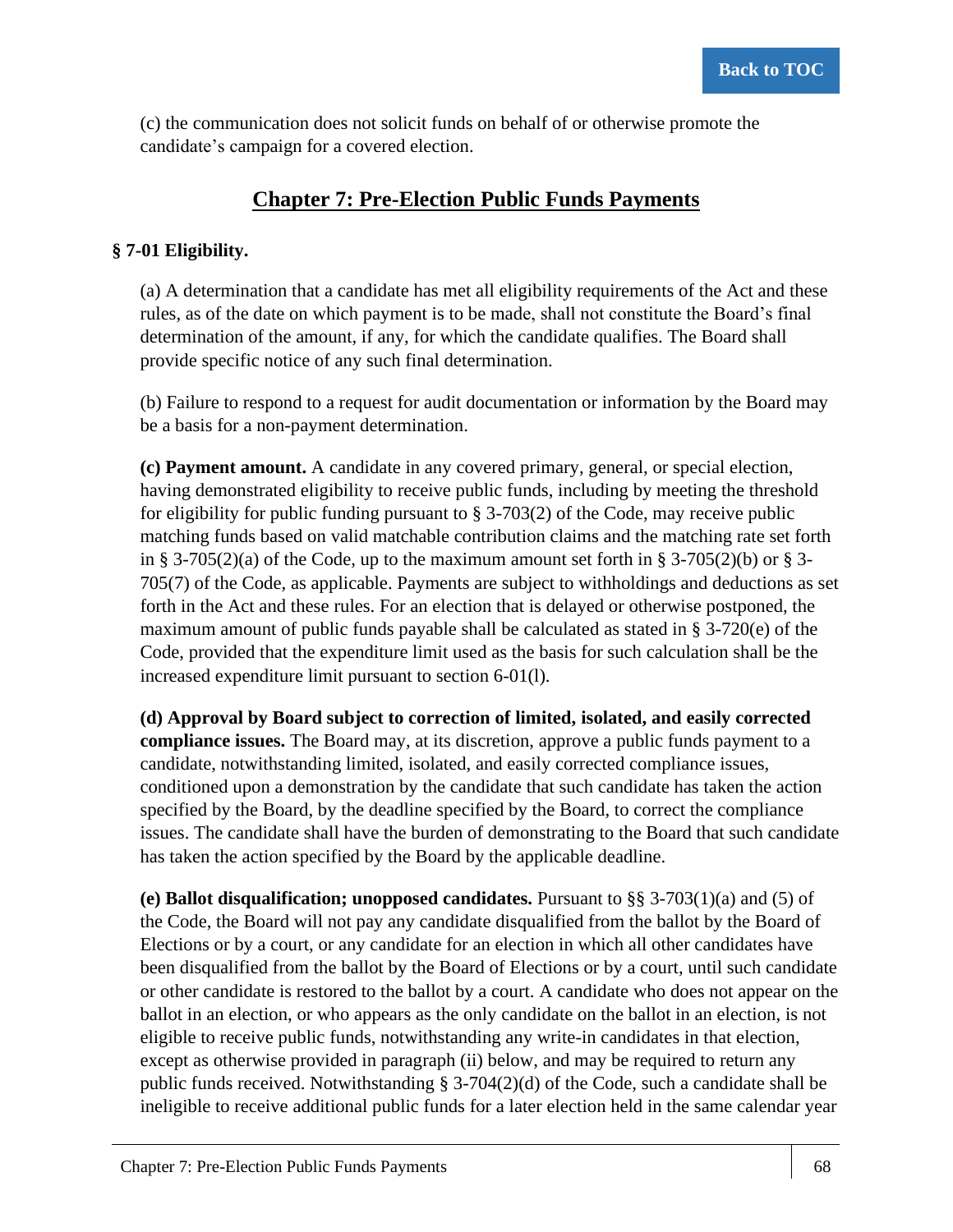unless the candidate demonstrates that they will appear on the ballot in that election. A candidate who appears on the ballot for a single election in an election cycle may not receive public funds exceeding the maximum public funds payable amount for a single election, pursuant to § 3-705(2)(b) of the Code, for that election cycle; provided, however, that a candidate who receives public funds based on a reasonably anticipated primary election that is not held, or for which such candidate does not appear on the ballot, such candidate may receive additional public funds for a different election held later in the same calendar year as provided in section 9-02(i)(iii).

(i) The Board will consider a candidate to be finally disqualified from the ballot on the earlier of the date of an administrative or judicial determination disqualifying the candidate for which there is no appeal as of right (unless the disqualification is reversed on appeal or otherwise) or of the election.

**(ii) Payment petition.** Payment may be made to a candidate who was temporarily on the ballot or opposed in an election, pursuant to a determination of the Board of Elections or a court of competent jurisdiction, but then ultimately disqualified from the ballot or unopposed in that election, only when the Board's audit of the candidate's campaign has been completed and only if the candidate has, within 30 days after the date of the final disqualification, as provided herein, filed a written petition, sworn to or affirmed, and supporting documentation that demonstrates that: (1) liabilities in qualified campaign expenditures incurred before the date of final disqualification remain unpaid; (2) the total amount of cash on hand is insufficient to pay these liabilities; (3) all expenditures made and liabilities incurred after the final disqualification were reasonable and necessary; and (4) the candidate was otherwise eligible and in compliance with all other Program requirements as of the date of final disqualification and has remained in compliance at all times since that date. The petition must also include an undertaking to use all public funds received to extinguish the liabilities enumerated pursuant to subparagraph (1) of this paragraph.

**(f) Write-in candidates.** A candidate who is seeking election exclusively as a write-in candidate, or who is only opposed by a candidate who is seeking election exclusively as a write-in candidate, is not eligible to receive public funds.

(g) Pursuant to §§ 3-703(1)(a) and (5) of the Code, public funds are not payable to a participant who has not met the legal requirements to have the participant's name on the ballot, or, for an optional early public funds payment, who has not certified that the participant intends to meet all the requirements of law to have the participant's name on the ballot and stated the specific office to which the participant is seeking nomination or election.

## **§ 7-02 Timing.**

## **(a) Payment Dates.**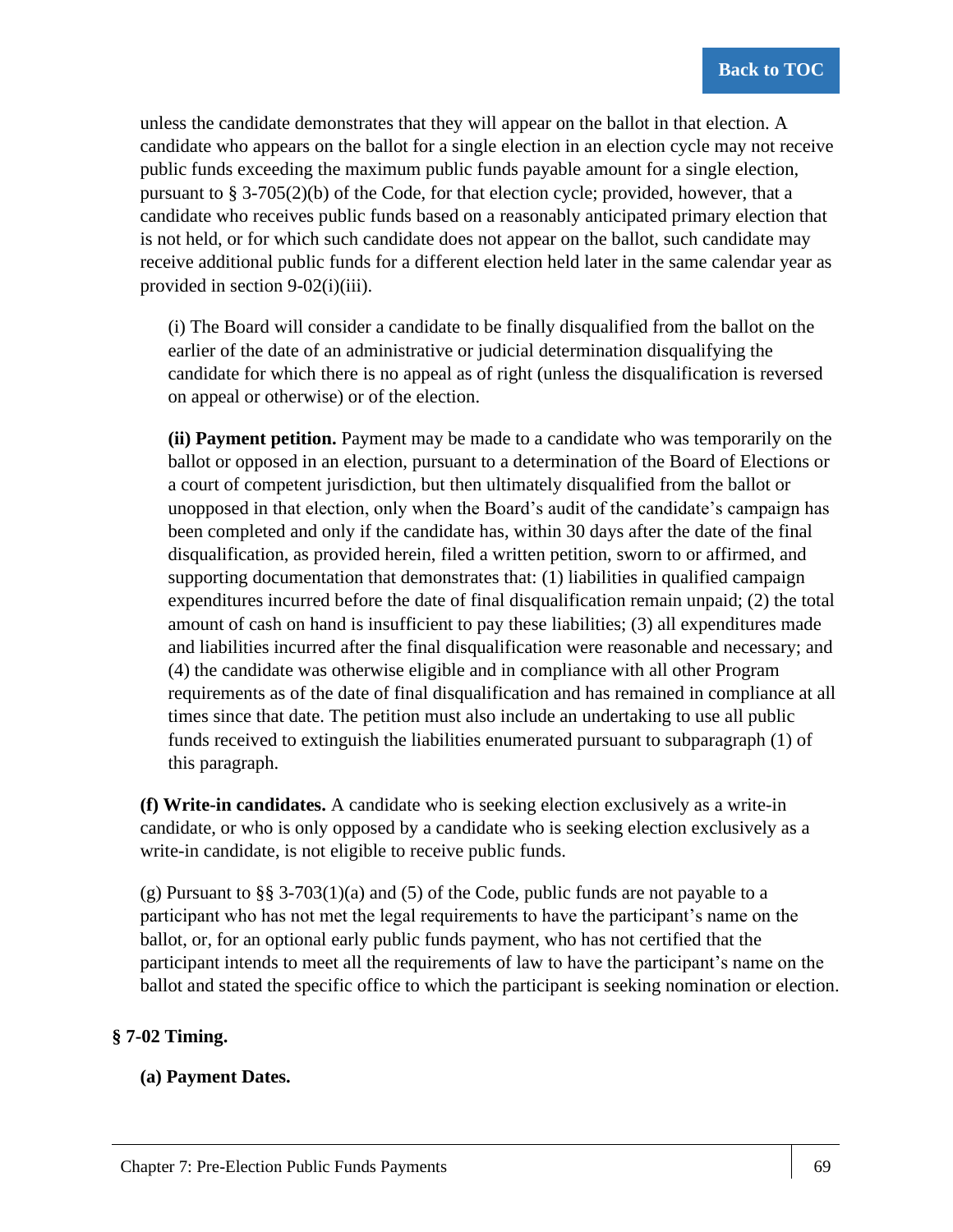(i) The Board will schedule at least three payment dates in the 45 days before a covered primary election and at least four payment dates in the 90 days prior to a covered general election.

(ii) No public funds will be paid to candidates in a primary or general election any earlier than two weeks after the last day to file designating petitions for the primary election, except that optional early public funds payments may be made no earlier than December 15 in the year before the year of the election. For a candidate to receive an optional early public funds payment, the Board must determine that one of the conditions set forth in § 3-705(7)(a)(2) or (3) of the Code is satisfied, or the candidate must submit a certified signed statement attesting to the need for such public funds and demonstrating that at least one of the conditions set forth in § 3-705(7)(a)(1) of the Code is satisfied. The statement must be accompanied by supporting documentation and must be submitted to the Board at least 15 business days before the optional early public funds payment is scheduled to be made.

**(b) Preliminary review of disclosure statements; reasons for delay.** In order to enable payment within four business days after receipt of disclosure statements, or as soon thereafter as is practicable, pursuant to  $\S 3-705(4)$  of the Code, the Board shall conduct a preliminary review of all disclosure statements filed.

(i) If a candidate's complete disclosure statement is not actually received by 5:00 p.m. on the due date, or if the candidate submits a disclosure statement that fails to comply substantially with the requirements of the Act or these rules, the Board may be unable to make payment within four business days, and may review the disclosure statement for possible payment determinations at the next payment date.

(ii) A preliminary review may also be delayed for reasons including, but not limited to, consideration of whether a basis exists for an ineligibility determination. A delayed preliminary review may result in a payment determination being delayed until such time as it is practicable.

## **(c) Preliminary review of matching claims.**

(i) Before making a pre-election payment determination, the Board may issue a report to the candidate indicating any matching claims determined to be invalid based on preliminary review of each disclosure statement and of the matchable contribution claims reported. The candidate may respond to the report by providing information or documentation demonstrating that any of the matching claims should be considered valid. Failure by the candidate to respond to such report by the deadline set by the Board may delay payment of public matching funds.

(ii) Pursuant to  $3-703(12)$ (b) of the Code, the Board will not invalidate a matching claim in a review of any disclosure statement filed after the statement in which such claim was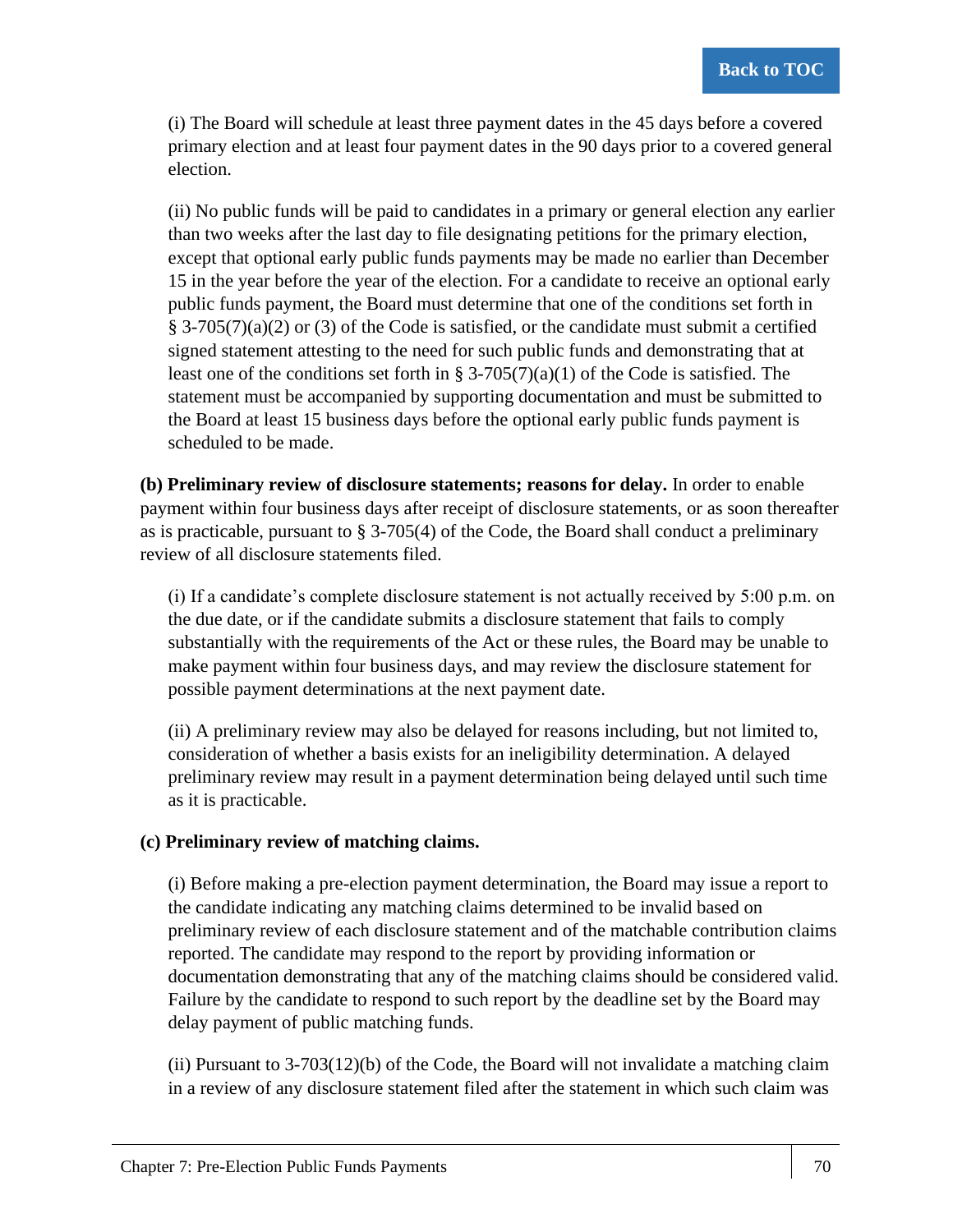submitted, unless the Board learns of new information relevant to the eligibility of the claim that was not available to the Board at the time of the initial review. Such new information may include: (1) information related to the candidate's eligibility to receive public funds generally, including the submission of a Certification as provided in Rule 2-02, where the submission had not been made at the time of the initial review, and (2) information related to the contribution limit applicable to the candidate, including a declaration or change of the office sought by the candidate.

(d) No candidate shall receive more than the maximum public funds payable amount for a single election, pursuant to  $\S 3-705(2)(b)$  of the Code, any earlier than the day after the day of the primary election.

## **§ 7-03 Payment by electronic funds transfer.**

All payments of public funds shall be by electronic funds transfer unless the Board determines, at its sole discretion, to use an alternative payment method. In order to receive prompt payment, the participating candidate must provide the Board with a voided committee check and such additional information as shall be required by the Board.

## **§ 7-04 Public funds cap.**

(a) A candidate shall not be eligible to receive more than one quarter of the applicable maximum pursuant to  $\S 3-705(2)(b)$  of the Code unless the Board determines that one of the conditions set forth in § 3-705(7)(a)(2) or (3) of the Code is satisfied, or the candidate submits a certified signed statement attesting to the need for additional public funds and demonstrating that at least one of the conditions set forth in  $\S3-705(7)(a)(1)$  of the Code is satisfied. The statement must be filed with the Board no later than the due date for the applicable disclosure statements as follows, except that, if the basis for filing the statement arises after the due date, and no basis existed prior to such due date, then the statement shall be due by the deadline for the disclosure statement immediately preceding the next date on which a public funds payment is scheduled to be made:

(i) Candidates in the primary election must file the statement of need no later than the due date for the 32-day pre-primary election disclosure statement.

(ii) Candidates in the general election must file the statement of need no later than the due date for the 32-day pre-general election disclosure statement.

(b) The Board shall verify the truthfulness of any certified signed statement submitted pursuant to  $\S 3-705(7)(a)(1)$  of the Code and determine whether supporting documentation demonstrates the existence of the condition or conditions described in such statement. For the purposes of making a determination pursuant to  $\S$  3-705(7)(a)(1)(A) of the Code, a nonparticipating candidate shall be presumed to have the ability to self-finance when it is demonstrated through supporting documentation that such candidate has readily available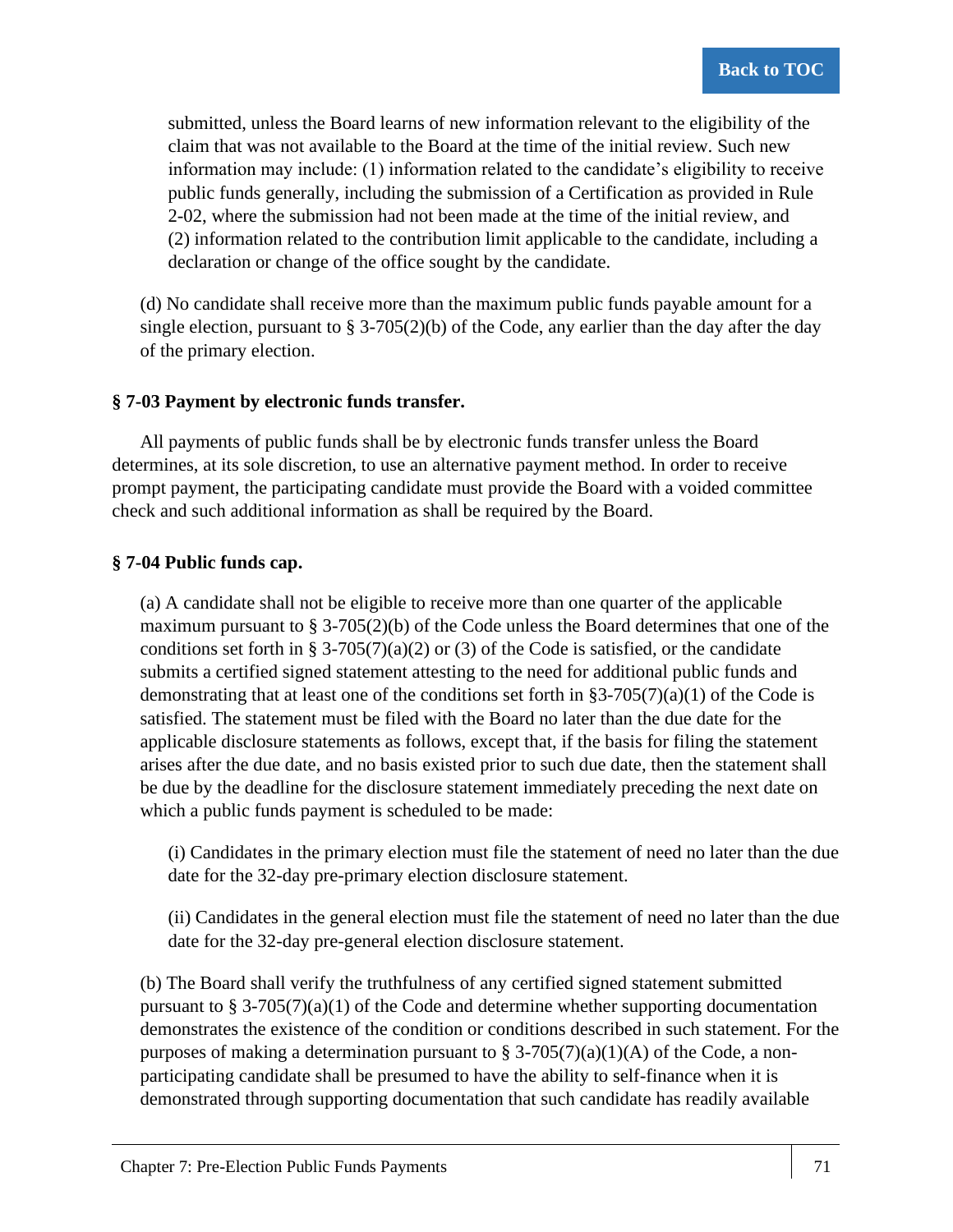funds in excess of one fifth of the applicable expenditure limit and that such candidate can reasonably be expected to spend such funds for such candidate's election.

## **§ 7-05 Small primaries.**

(a) A candidate on the ballot in one or more primary election(s) in which the number of persons eligible to vote for party nominees in each such election totals fewer than 1,000 shall not receive public funds in excess of \$5,000 for qualified campaign expenditures in such election or elections; provided, however, that the foregoing limitation shall not apply to such candidate if the candidate is opposed in a primary election by (i) a participant who is not subject to such limitation or (ii) a non-participant who has spent or contracted or become obligated to spend in excess of \$10,000 for such primary election. The Board shall determine whether a non-participant has exceeded such \$10,000 level pursuant to § 3-705(6) of the Code.

(b) For the purposes of subdivision (a), the number of persons eligible to vote for party nominees in a primary election shall be as determined by the Board of Elections for the calendar year of the primary election pursuant to § 5-604 of the New York State Election Law. If such determination for any primary election is not available from the Board of Elections as of the day before the due date for filing a Certification pursuant to  $\S 3-703(1)(c)$ of the Code, the most recent determination by the Board of Elections of the persons eligible to vote for party nominees for the office for which such primary election is held shall be relied upon.

**(c) Public funds exceeding \$5,000.** If a candidate in a small primary receives public funds payments aggregating in excess of \$5,000 for the covered election, the candidate must return the excess funds to the Board; provided, however, that the candidate may use the excess funds for a different election (other than a special election to fill a vacancy) held later in the same calendar year in which the candidate seeks election for the same office, unless the candidate is seeking election exclusively as a write-in candidate in such later election. The amount of any excess funds used for a later election will be deducted from the total amount of public funds the candidate is eligible to receive for that election.

## **§ 7-06 Withholdings.**

The Board may withhold up to 5% of the amount of public funds payable to a candidate until the final pre-election payment for any election in which the candidate is eligible to receive public funds. In addition, the Board may withhold from pre-election public funds payments: (a) a percentage equal to the projected rate of invalid matching claims; (b) an amount equal to any contributions made, received, solicited, or otherwise obtained in violation of any law, pending disgorgement of such contributions to the Fund or refund to the contributor; and (c) up to an additional 5% if the Board determines that there is reason to believe that the candidate has failed to comply with the Act, including by failing to adequately respond to a Board request for information or documentation. Withholdings shall be subject to post-election audit.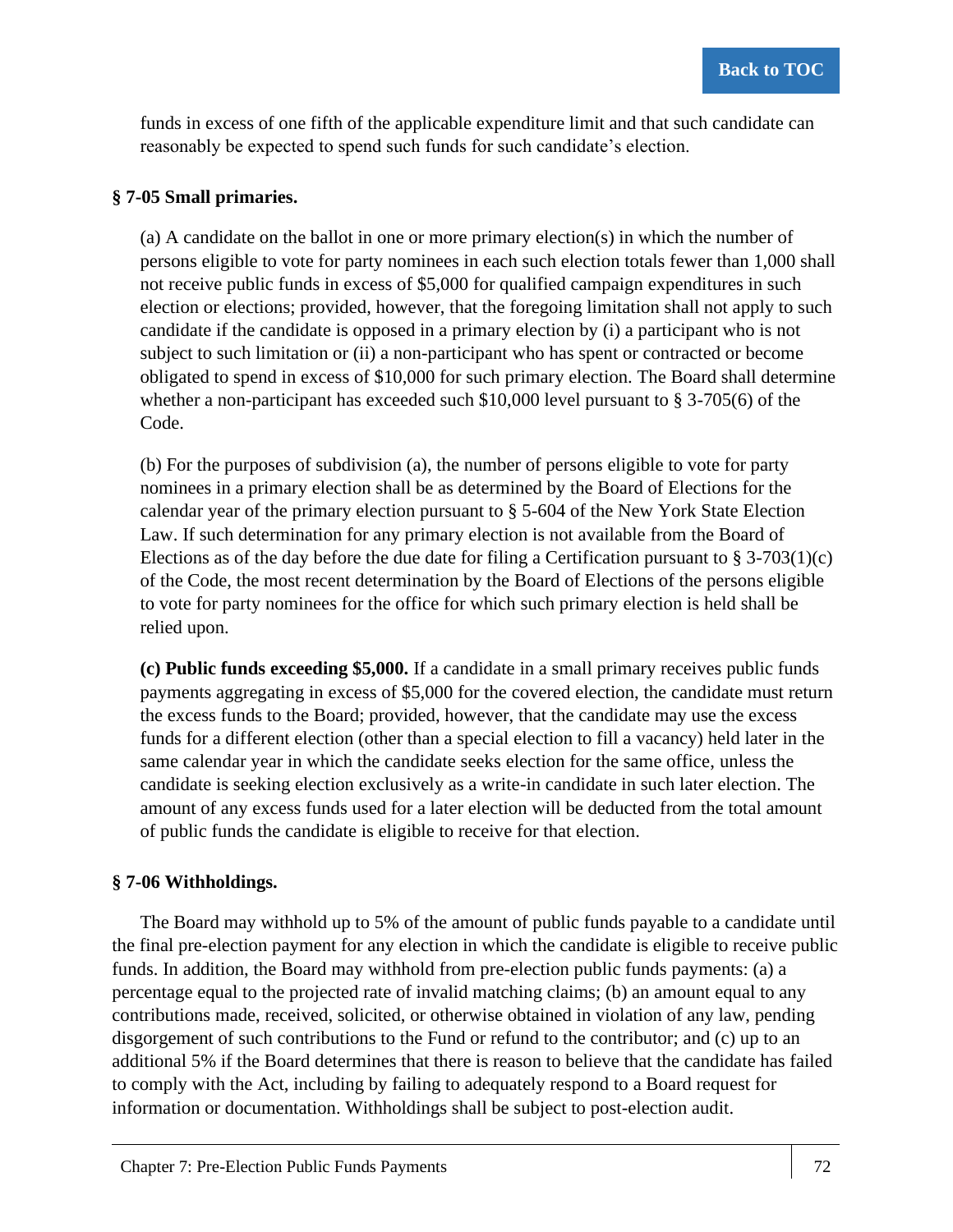## **§ 7-07 Deductions from payments.**

(a) The total amount of public funds payable to a participant for a covered primary, general, or special election shall be reduced by the sum of the following:

(i) the amount of outstanding civil penalties assessed by the Board as a result of the participant's failure to comply with the Act and these rules during the current covered election; and

(ii) the amount of the participant's:

(A) transfers and other disbursements from a political committee that is involved in an election in which the candidate is currently a participant, to a political committee that is not involved in that election;

(B) expenditures made to pay expenses for or debt from a previous election, including repayments of public funds and payment of penalties owed to the Board for a previous election;

(C) contributions to other political committees that do not meet the requirements provided in § 3-705(8) of the Code for contributions that shall not be a basis for reducing public funds payments;

(D) loans to other candidates that are not repaid within 30 days or by the date of the election, whichever is earlier, or spending for other candidates, including joint expenditures, to the extent such expenditures benefit another candidate, and independent expenditures; provided that independent expenditures made by the principal committee of a candidate shall not be a basis for reducing public funds payments to that candidate, where such expenditures do not, in the aggregate, exceed the amount provided in §§ 3-705(8)(i), (ii), or (iii) of the Code, as applicable, for contributions to political committees;

(E) loans to or spending for political party committees and political clubs that are not reimbursed within 30 days or by the date of the election, whichever is earlier, provided that if the candidate demonstrates that the expenditure was for a tangible item that directly promotes the candidate's election, such as an advertisement in a fundraising journal, this subparagraph shall not apply to the fair market value of that item; and

(F) expenditures made for the purpose of furthering the candidate's selection as Speaker of the City Council.

(b) Disbursements that would otherwise result in a deduction pursuant to paragraph (ii) of subdivision (a) of this section shall not result in any such deduction if: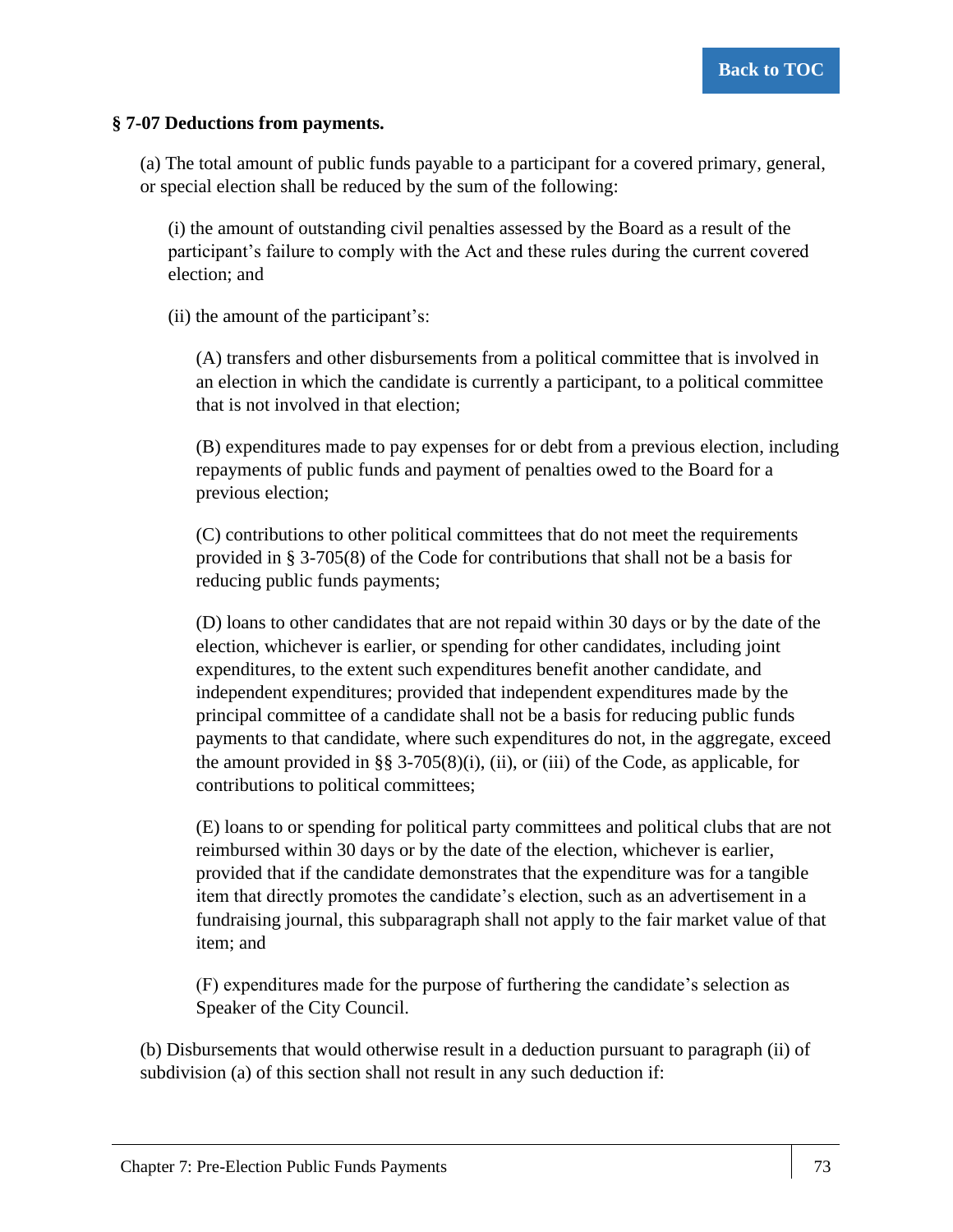(i) such disbursements are made out of a segregated bank account;

(ii) at no time does the segregated bank account contain any funds other than contributions received by the candidate and deposited directly into the account pursuant to this section, and bank interest paid thereon;

(iii) funds deposited into the segregated bank account are not used for any purpose other than disbursements governed by paragraph (ii) of subdivision (a) above or payment of bank fees associated with the segregated bank account;

(iv) contributors whose contributions are deposited into the segregated bank account have confirmed in writing, pursuant to section  $4-01(b)(ii)(B)$ , that they understand that these contributions will only be used for such disbursements and will not be matched with public funds;

(v) copies of such written confirmations are submitted to the Board by the due date for the disclosure statement in which such contributions are required to be reported pursuant to these rules;

(vi) copies of checks for each disbursement out of the segregated bank account are submitted to the Board by the due date for the disclosure statement in which such disbursements are required to be reported pursuant to these rules;

(vii) a copy of each bank statement for the segregated bank account is submitted to the Board by the due date for the next disclosure statement; and

(viii) for each individual contribution deposited into the segregated bank account, and each disbursement out of the segregated bank account, the candidate has complied with all other applicable provisions of the Act and these rules, including but not limited to the record keeping and reporting provisions.

(c) Candidates must deposit the entire amount of a contribution into the segregated bank account provided for in subdivision (b), and may not divide the contribution between different accounts.

(d) Contributions deposited into a segregated bank account pursuant to this section will not be matched with public funds.

(e) Any funds remaining in a segregated bank account after the election must be returned to the contributors whose contributions were deposited into the account, or, if that is impracticable, to the Fund, on or before December 31 in the year following the year of the election; provided, however, that expenditures made for the purpose of furthering the candidate's selection as Speaker of the City Council may be made from a segregated bank account after the election, but no later than the financial disclosure cut-off date of the first semi-annual disclosure statement in the year following the year of the election.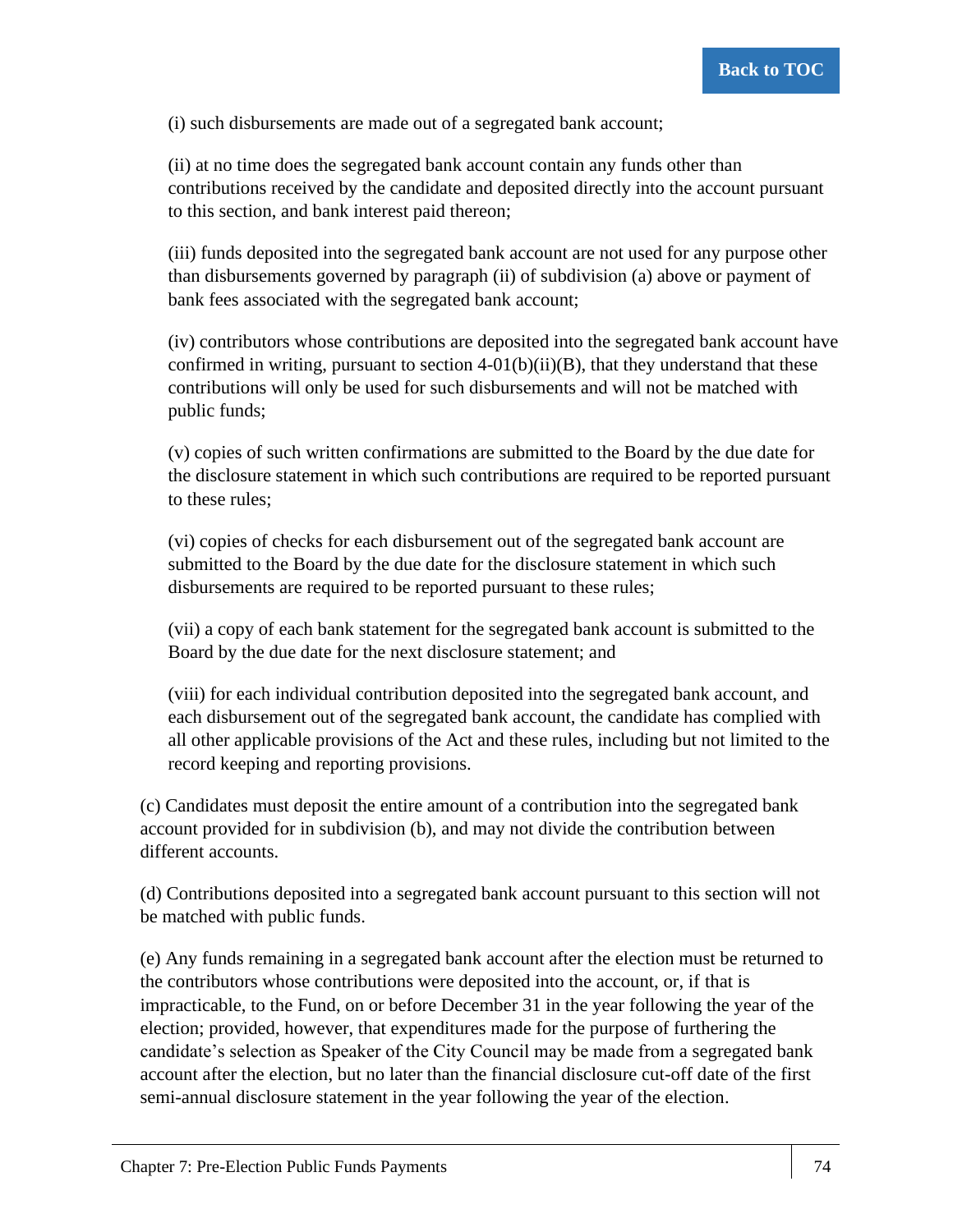(f) A candidate who establishes a segregated bank account pursuant to this section, but fails to comply with any provision of subdivisions  $(b)$ ,  $(c)$ ,  $(d)$ , or  $(e)$  of this section, shall no longer be entitled to the exception from subdivision (a) contained in subdivision (b) of this section.

(g) Funds deposited into, and disbursements made from, a segregated bank account established and maintained in compliance with this section for the purpose of making expenditures to pay expenses for or debt from a previous election, including repayments of public funds owed to the Board, will not be considered to be raised or spent for the current covered election for purposes of the participant's expenditure limit calculation.

## **§ 7-08 Notice to candidates.**

The Board shall notify the candidate in writing of any non-payment determination or of the difference between the amount of public funds claimed and the amount paid.

## **§ 7-09 Petitions for review.**

(a) After the Board provides a candidate a written determination specifying the basis for payment or non-payment of public funds prior to the election, the candidate may petition the Board in writing for reconsideration of such determination. Such petition must state the grounds for reconsideration and must also include either a request to appear before the Board concerning the petition or a statement that the candidate waives such candidate's right to appear. The Board shall review the determination that is the subject of the petition within five business days of the filing of such petition. If the Board is unable to convene within five business days, the Board may delegate to the Chair of the Board or the Chair's designee authority to make a determination regarding the petition.

(b) To be considered by the Board, a petition for review of a pre-election payment or nonpayment determination must not include any documentation or factual information not submitted to the Board prior to the determination under review, unless the participating candidate can demonstrate good cause for the previous failure to submit such documentation or information and for any failure to communicate on a timely basis with the Board.

(c) The Board shall timely issue a written determination on the subject of the petition. If the petition is denied, the determination shall inform the candidate of the right to appeal such determination pursuant to Article 78 of the Civil Practice Law and Rules.

## **§ 7-10 Review of contributions and expenditures.**

**(a) Facial Determinations.** The Board may find that a candidate's registration and financial disclosure submitted to the Board or to the State Board of Elections provide on their face a sufficient basis for a determination of the amount such candidate has spent or contracted or become obligated to spend, or received in loans or contributions. The Board will presume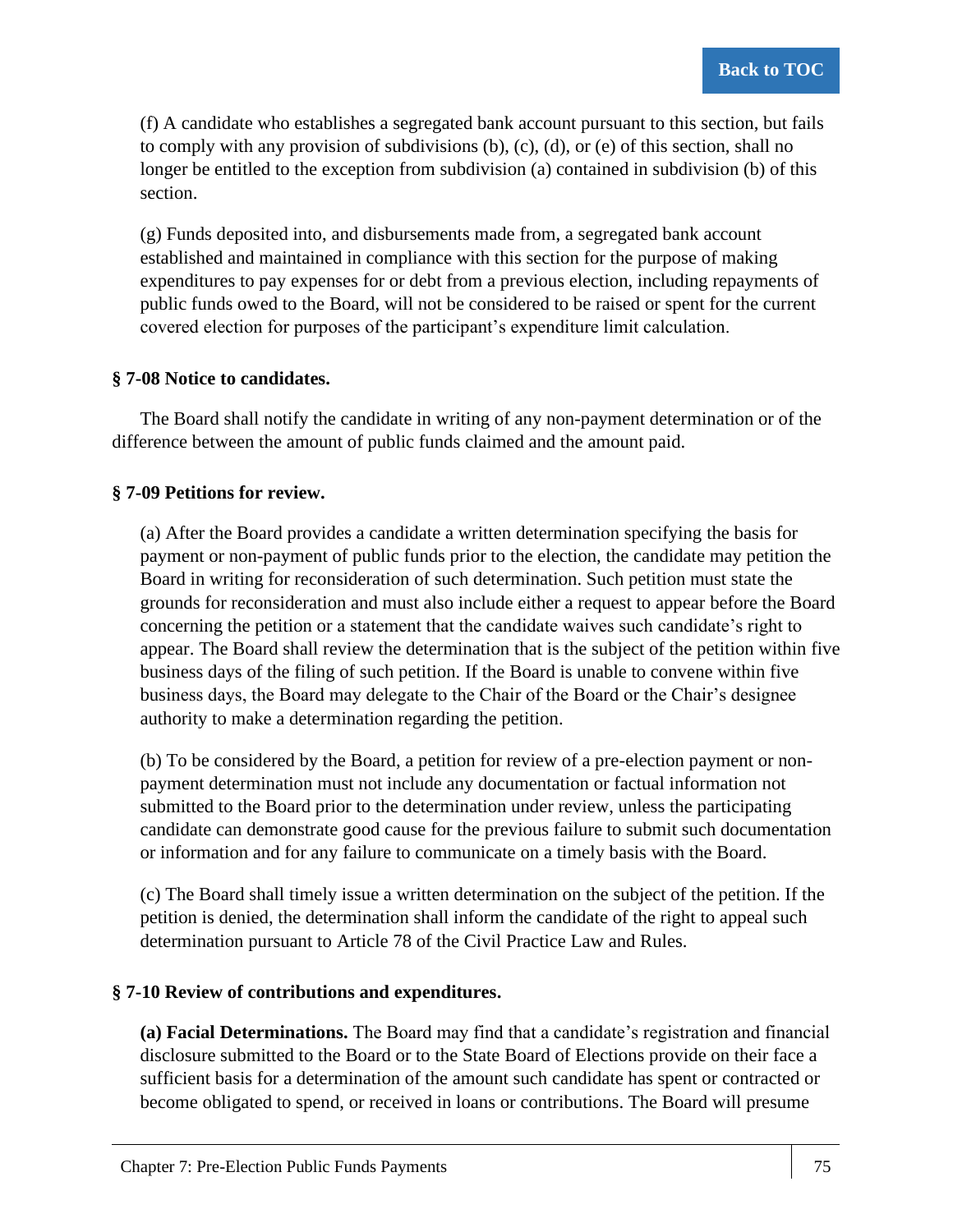that contributions and loans are accepted, disbursements are made, and liabilities are incurred by a candidate for such candidate's next election. In the absence of contrary evidence, the Board will rely upon the date of contributions, loans, disbursements, and liabilities as they appear on disclosure statements filed with the Board or the State Board of Elections.

## **(b) Petitions for reconsideration.**

**(i) Contents.** A candidate may file a petition for reconsideration of a preliminary Board determination made pursuant to subdivision (a). Such petition must be written and must:

(A) be sworn to or affirmed;

(B) indicate on whose behalf the petition is being submitted;

(C) contain sufficient specificity and detail for the Board to make a decision, including:

(1) if alleging that information submitted to the Board or the State Board of Elections is inaccurate or incomplete, the petition must describe the inaccuracies or omissions in detail, or the Board may presume that any information on file is true and complete;

(2) if alleging fundraising or spending activities to have taken place after the close of a reporting period, the petition must describe the activities in detail;

(3) if alleging that a third party is providing unreported contributions, goods, services, or benefits to a candidate in coordination with that candidate, the petition must include all relevant names, dates, and amounts, including information concerning the fair market value of services, materials, facilities, advertising, or other things of value reported to have been received or expended; and

(4) if alleging that statements have been made, the petition must include content of statements, name, dates, how speaker is affiliated with a candidate or other actor, and any other relevant information.

(D) include a request for a hearing, if desired;

(E) be submitted no later than 10 days after the determination or decision; and

(F) be accompanied by evidence that supports the allegations made in the petition. The petitioner has the burden of demonstrating a sufficient basis for a determination.

## **(ii) Notice of petition.**

(A) The Board shall send a copy of the petition to any opposing entities named in the petition or known by the Board to have an opposing interest in the petition.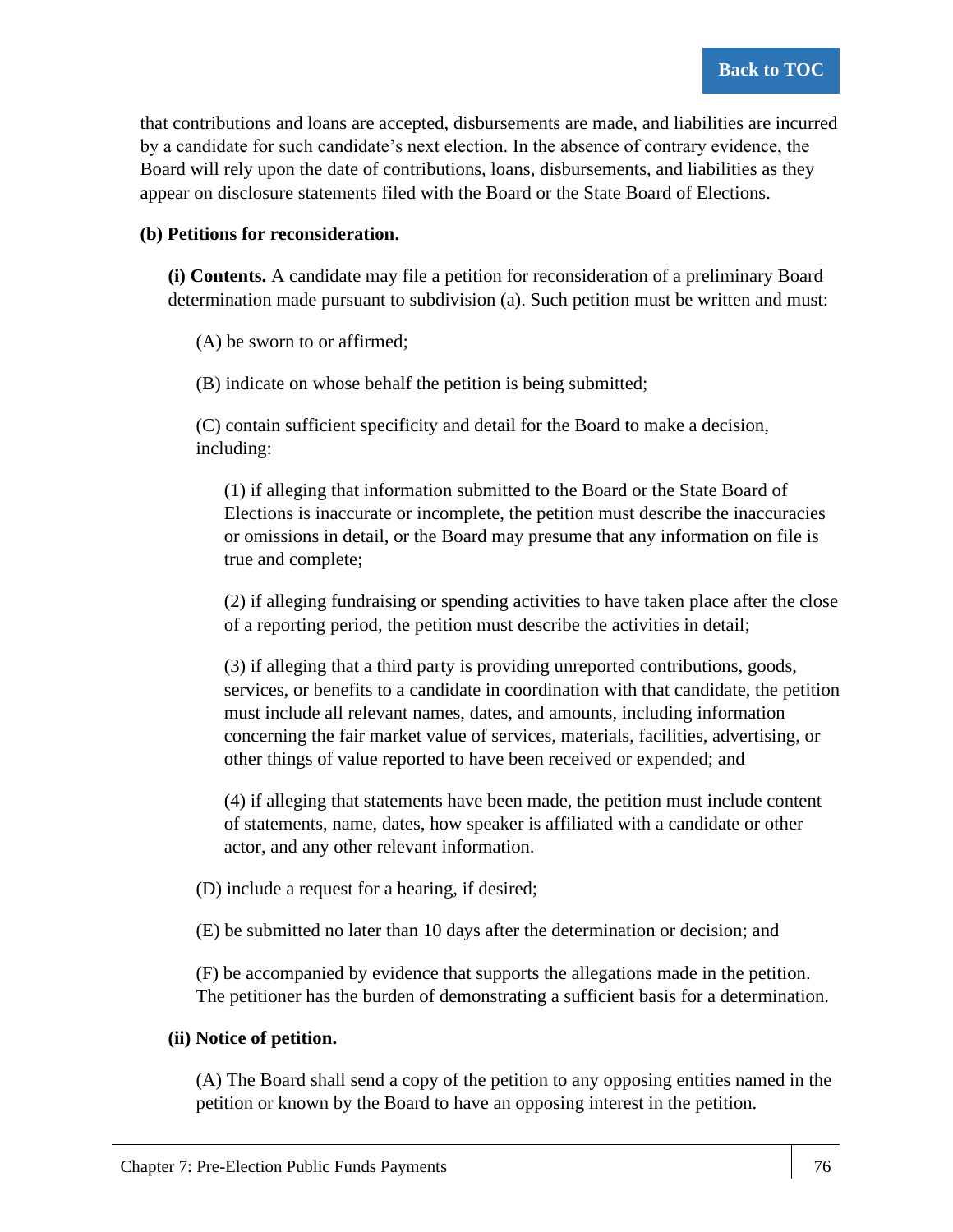(B) The notice shall specify:

(1) the deadline for the opposing entities to submit a response; and

(2) the date and time at which the Board will conduct a hearing on the petition, if any.

**(iii) Response to the petition.** The opposing entities may submit a response to the petition. A failure to submit a response may be deemed an admission of the allegations in the petition and sufficient reason to deny a request to reconsider any determination based on the petition. The response must:

(A) be submitted in the manner and by the deadline set forth by the Board;

(B) be sworn to or affirmed;

(C) either acknowledge that fundraising or spending on behalf of the respondent is sufficient to permit the Board to make a determination, regardless of the merit of the petitioning candidate's particular allegations, or contend that a determination would be inappropriate and specify the allegations in the petition that are denied and those that are admitted;

(D) explain any failure to disclose any information to the Board or the City or State Board of Elections;

(E) include evidence that supports the response, including, but not limited to, all relevant names, dates, and amounts, including information concerning the fair market value of services, materials, facilities, advertising, or other things of value reported to have been received or expended;

(F) include a request for a hearing, if desired; and

(G) be signed by the opposing entity.

## **(iv) Hearing.**

(A) The Board may decide to conduct a hearing upon request or on its own initiative.

(B) The hearing date will be no earlier than 10 days after the petition is received, except:

(1) for good cause shown; or

(2) for petitions received less than 30 days before the election, in which case the hearing date will be no earlier than three days after the petition is received.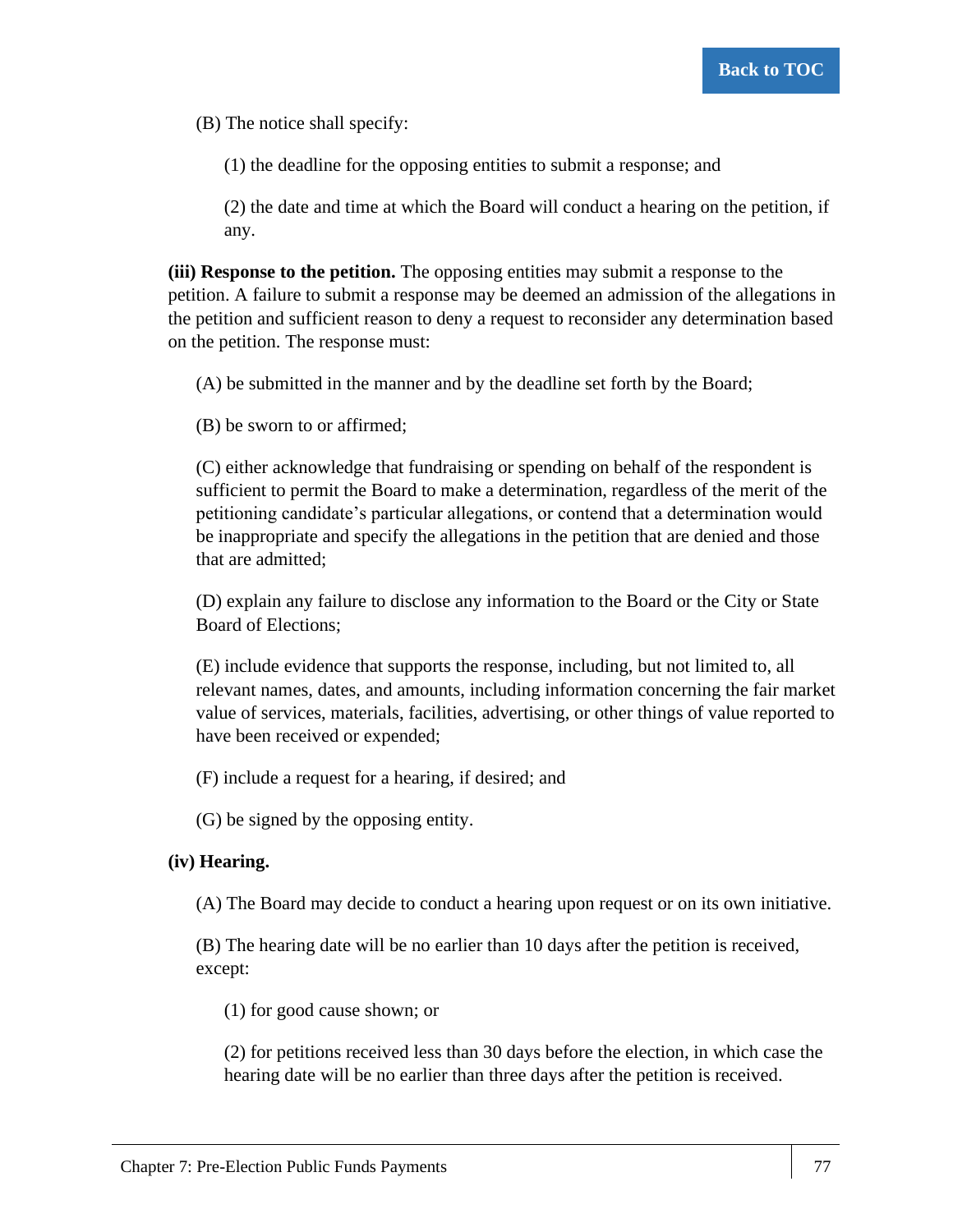(C) The respondent and each opposing candidate must notify the Board no less than one day in advance whether they will be represented at the hearing. Representation of a party at a hearing must be by a person with knowledge of the facts at issue.

(D) At the hearing, testimony given may be under oath and no new documentary evidence will be considered unless good cause is shown for the party's failure to submit it with its petition or response.

**(v) Notice of determination.** Following the review of disclosure statement filings; the petition and response, if any; and testimony and evidence presented at a hearing, if any, the Board will:

(A) decide whether there is a sufficient basis for a determination; and

(B) provide written notice to the petitioner and opposing entities, if any, of its determination.

**(vi) New petition for a preliminary public funds determination may be submitted based on new evidence.** The Board's decision not to award public funds shall not be construed to preclude the subsequent submission of any petition based on new evidence for a determination respecting that candidate.

**(vii) Request for reconsideration.** The petitioner or an opposing party may request reconsideration of a preliminary public funds determination.

(A) A request for reconsideration must be made in writing no later than 10 days after the determination, and must include:

(1) an affidavit of the party affirming that neither fundraising nor spending on behalf of the respondent that has taken place after the close of the most recent reporting period is sufficient to permit the Board to make a determination; and

(2) an undertaking by the respondent to notify the Board immediately in writing if and when either fundraising or spending on behalf of the respondent becomes sufficient to permit the Board to make a determination pursuant to subdivision (a).

(B) The Board shall consider the evidence, may conduct a hearing, and shall notify the petitioner of its determination.

(C) The Board may consider a respondent's failure to respond to the petition, or the failure of the party requesting reconsideration to be represented at a hearing on the petition, to be a sufficient basis for denying a request for reconsideration. The Board shall notify the respondent, all opposing candidates, and the petitioner whether it will reconsider the determination pursuant to subdivision (a) or decision not to make such a determination, as the case may be.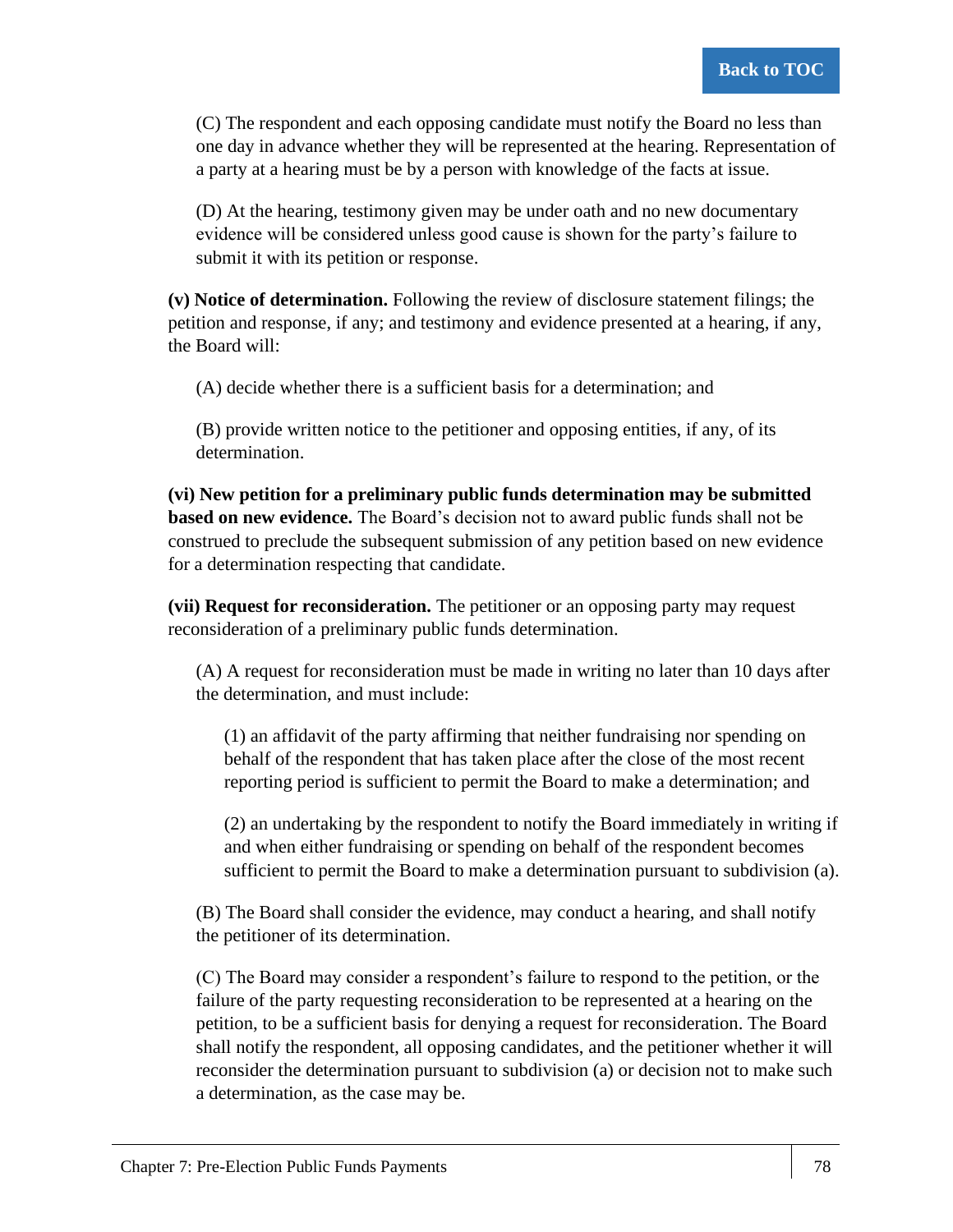(D) The Board will respond within five business days of the filing of such petition.

**(viii) Appeal.** A party may bring a special proceeding as set forth in Article 78 of the Civil Practice Law and Rules within four months of the Board's final determination denying the petition for reconsideration.

# **Chapter 8: Post-Election Public Funds Payments**

## **§ 8-01 Payment determinations.**

(a) Candidates who fail to demonstrate compliance with the Act and these rules, including candidates who satisfy one or more criteria for ineligibility as provided in section 3-01(d), are not eligible to receive a post-election public funds payment.

(b) Candidates have the burden of demonstrating eligibility to retain public funds received prior to the election and to receive additional public funds after the election. Candidates who fail to demonstrate eligibility to retain all or a portion of the public funds previously received may be required to repay such amount to the Fund.

(c) A candidate's post-election payment, if any, will be reduced by the amount of any applicable deductions pursuant to section 7-07(a), if such amounts were not deducted from pre-election public funds payments.

(d) The post-election payment, repayment, or nonpayment determination shall be the final determination regarding that candidate's public funds payment status, except as provided in section 8-05.

## **§ 8-02 Amount of post-election payment.**

**(a) Reasons for post-election payment.** A post-election payment shall only be made if, at the conclusion of the post-election audit, a candidate has demonstrated unpaid matching claims, a qualified expenditure surplus, and documented outstanding liabilities.

**(i) Unpaid matching claims.** Candidates may be entitled to receive a post-election payment equal to the amount by which the candidate's total valid matchable claims multiplied by the applicable matching rate pursuant to  $\S 3-705(2)(a)$  of the Code exceed the total pre-election payments received by the candidate.

**(ii) Qualified expenditure surplus.** Candidates may be entitled to receive a post-election payment equal to the amount by which the candidate's total qualified expenditures exceed the total pre-election payments received by the candidate.

**(iii) Documented outstanding liabilities.** Candidates may be entitled to receive a postelection payment equal to the amount of the candidate's properly reported and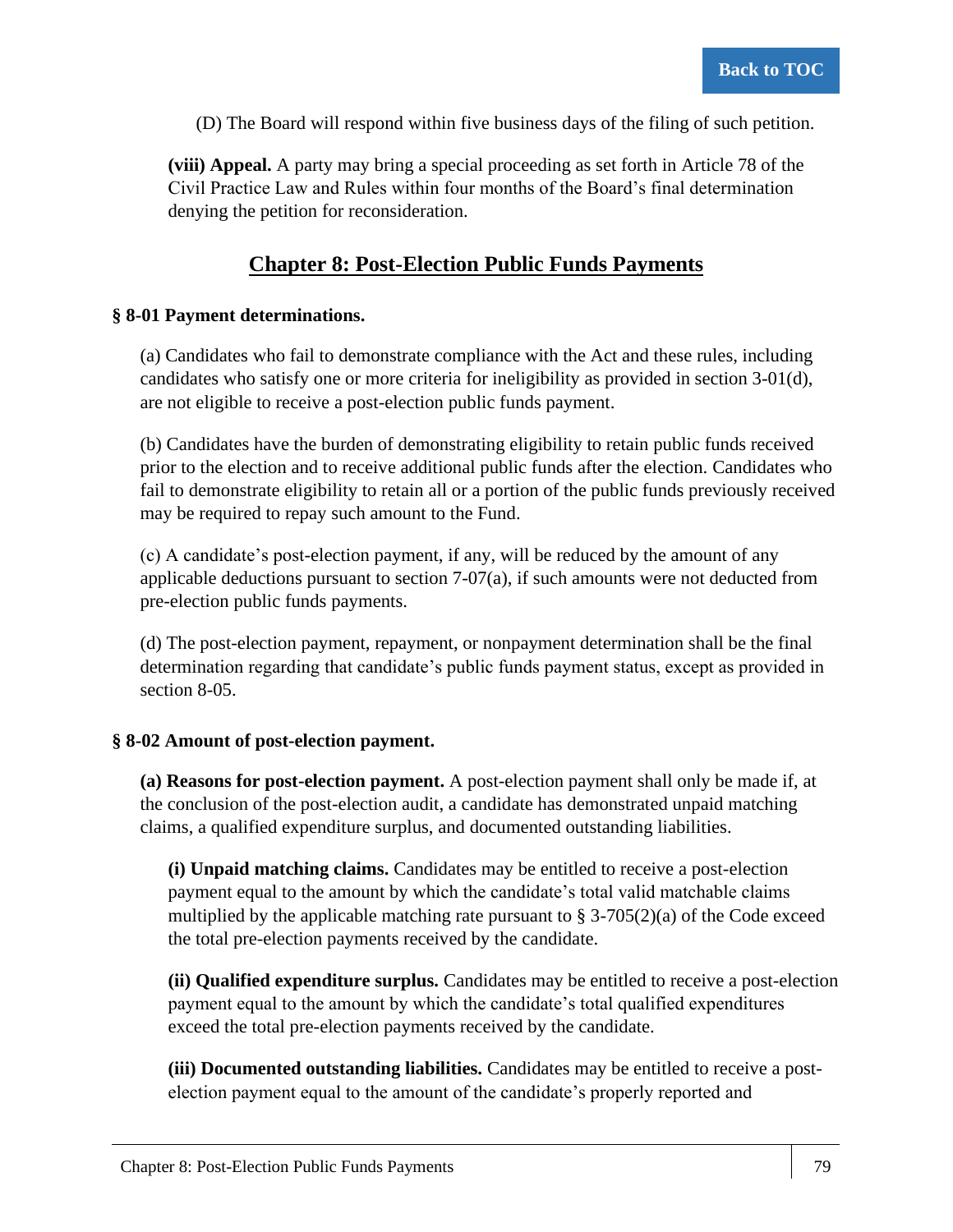documented liabilities that remain outstanding, less the amount remaining in the candidate's principal committee bank account.

(A) Prior to issuing a post-election payment, the Board may require the candidate to submit any bank statements not previously provided.

(B) In order to be the basis for a post-election payment, an outstanding liability must be reported on or before the due date for the final disclosure statement required to be submitted for the covered election to which the liability relates.

(C) To document an outstanding liability for the purpose of receiving a post-election payment, the candidate must provide documentation demonstrating that the reported payee has made a commercially reasonable attempt to collect the debt.

**(iv) Post-election payment is smallest amount.** The amount of the post-election payment shall be the lowest of the three amounts detailed in paragraphs (i), (ii), and (iii) of this subdivision. If any of these amounts is zero, the candidate is not entitled to receive a post-election public funds payment.

**(b) Statutory maximum.** Combined with the total pre-election payments received by the candidate, the post-election payment shall not exceed the maximum payment allowed for each election in which the candidate was a participant pursuant to § 3-705(2)(b) of the Code.

## **§ 8-03 Use of final post-election payment.**

Before the Board makes the final post-election payment determination, if eligible, the candidate must submit to the Board bills or other documentation of outstanding debt for which such payment will be used. Within 60 days after the final public funds payment, the candidate must demonstrate that the public funds were used to pay such outstanding debt. If such demonstration is not made, the candidate must repay the public funds to the Board.

## **§ 8-04 Disclosure statement amendments.**

The Board shall not make payments based on disclosure statement amendments filed after January 15 in the year following the year of the election; provided, however, that the Board may make payments based upon such amendments solely if they are made in response to invalid matching claims reports or expenditure sample reports to which the Board has requested a response after January 15 in the year following the year of the election.

## **§ 8-05 Post-election petitions for review.**

(a) After the Board provides a candidate a written determination specifying the basis for payment or non-payment of public funds after the election, the candidate may petition the Board in writing for reconsideration of such determination.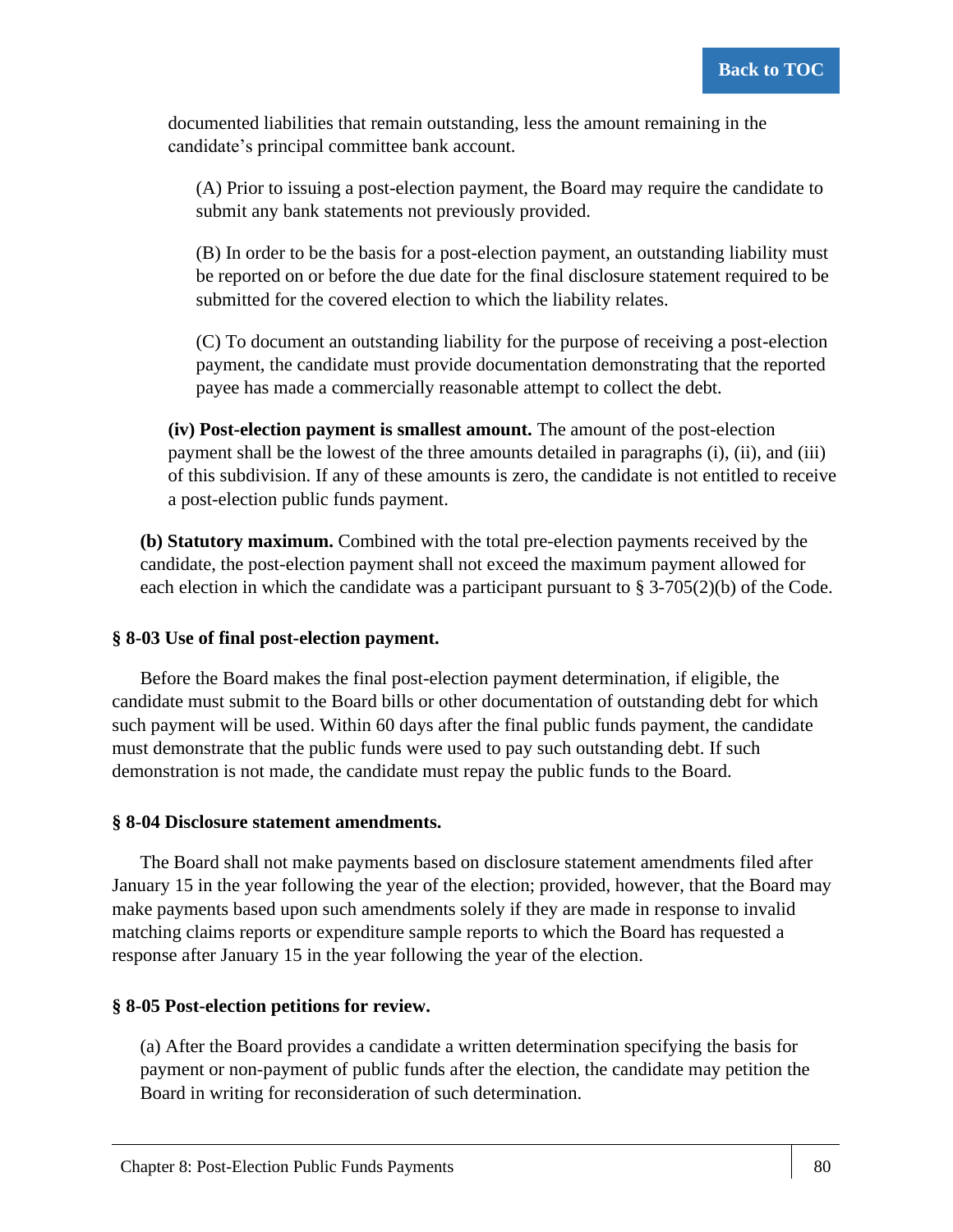(b) A petition for review of a post-election payment determination must be submitted within 30 days of the candidate's final audit report, and must include:

(i) a statement of the grounds for reconsideration;

(ii) information or documentation that was unavailable to the Board previously and is material to such determination;

(iii) a showing that the candidate had good cause for the previous failure to provide such information or documentation; and

(iv) either a request to appear before the Board concerning the petition or a statement that the candidate waives such candidate's right to appear.

(c) The Board shall timely issue a written determination on the subject of the petition. If the petition is denied, the determination shall inform the candidate of the right to appeal such determination pursuant to Article 78 of the Civil Practice Law and Rules.

# **Chapter 9: Public Funds Repayments**

## **§ 9-01**

Candidates must promptly repay public funds upon a determination made by the Board that a repayment is required. Candidates returning public funds must make a check payable to the "New York City Election Campaign Finance Fund." Candidates may not reclaim public funds they have returned. Public funds must be repaid to the Board separately from, and in addition to, any penalties owed by the candidate.

## **§ 9-02 Reasons for repayment.**

The Board shall determine whether a candidate or such candidate's principal committee is required to repay public funds previously received as follows:

(a) Overpayment of public funds. Pursuant to  $\S 3-710(2)(a)$  of the Code, the candidate's principal committee is required to pay to the Board an amount equivalent to the amount of public funds received in excess of the amount which the candidate is eligible to receive.

**(b) Qualified expenditure deficit.** Pursuant to § 3-710(2)(b) of the Code, the candidate's principal committee is required to pay to the Board an amount equivalent to the amount of public funds paid to the candidate that were not spent on qualified expenditures.

**(i) Determination of personal liability.** A candidate may be personally liable for paying to the Board the amount of public funds not spent on qualified expenditures, or a portion of that amount. In considering whether and to what extent a participating candidate shall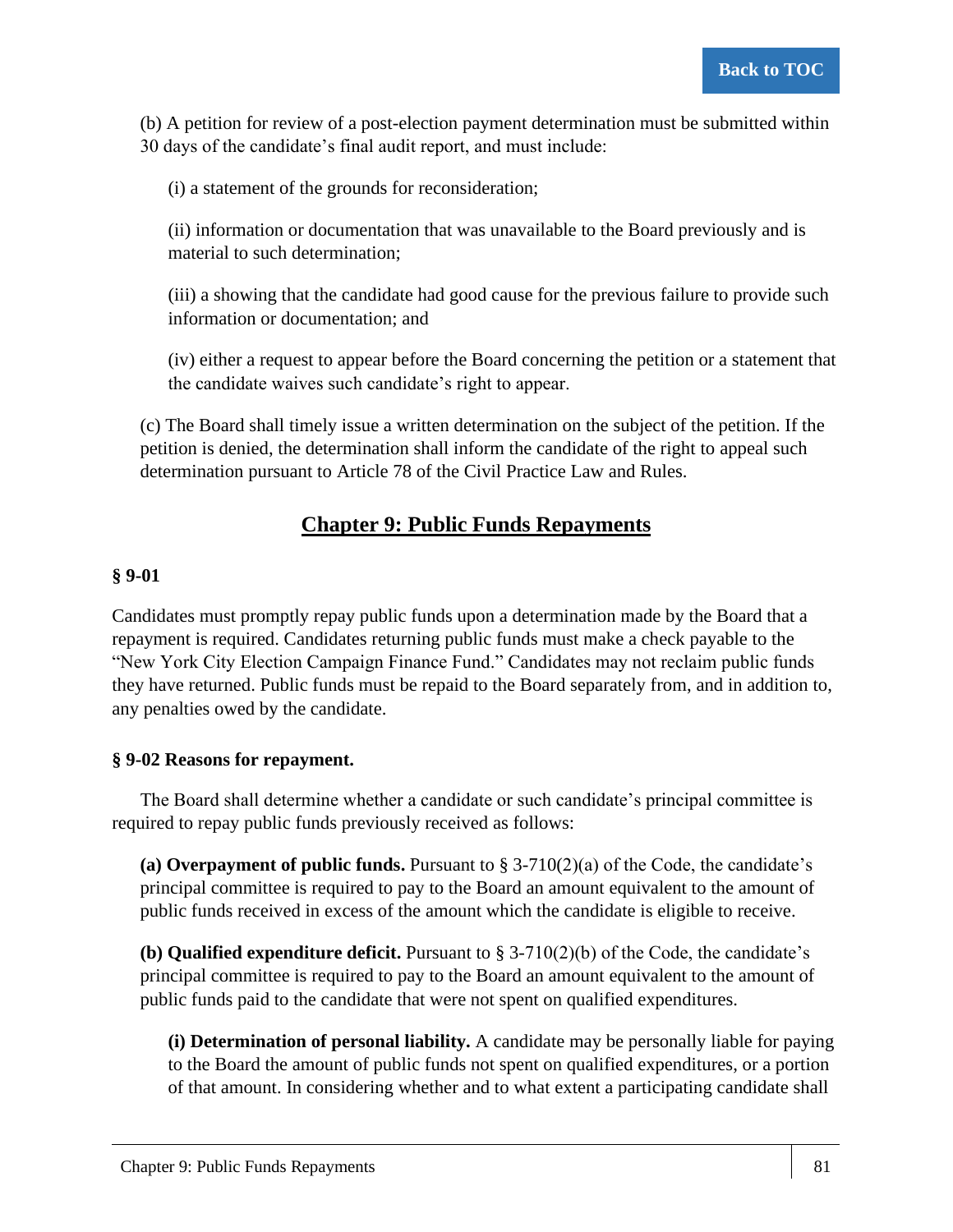be personally liable for repayment of public funds, the Board shall act in accordance with the following:

(A) where credible documentation supporting each qualified expenditure exists but is incomplete, the Board shall not impose such liability for such expenditure;

(B) where there is an absence of credible documentation for each qualified expenditure, the Board may impose such liability upon a showing that such absence of credible documentation for such expenditure arose from a lack of adequate controls including, but not limited to, trained staff, internal procedures for following Board guidelines and internal procedures for employing standard financial controls.

**(c) Final bank balance.** Pursuant to § 3-710(2)(c) of the Code, the candidate and the principal committee are required to pay to the Board an amount equivalent to the campaign funds remaining in such candidate's principal committee account. The candidate must promptly pay to the Board such remaining funds; provided, however, that all remaining funds for a candidate shall be immediately due and payable to the Board upon a determination by the Board that the candidate has delayed the post-election audit process. The candidate must promptly pay to the Board any additional remaining campaign funds based upon a determination made by the Board at a subsequent date. The amount of remaining campaign funds shall be presumed to be equal to the candidate's authorized committee bank account balance on January 11 in the year following the election, or for special elections, on the last day of the reporting period for the later of the 27 day post-election disclosure statement or the first semi-annual disclosure statement the candidate is required to file with the Board following the date of such election, less any permissible documented post-election expenditures pursuant to paragraph (i) of this subdivision. The Board may also consider information revealed in the course of an audit or investigation in making a remaining funds determination, including, but not limited to, the fact that campaign expenditures were made in violation of law, that expenditures were made for any purpose other than the furtherance of the candidate's nomination or election, or that the candidate has not maintained or provided requested documentation. If a candidate repays to the Fund all funds remaining in such candidate's authorized committee bank account on or before December 31 in the year of the election, or, for special elections, on or before the last day of the month following the month in which the election took place, such candidate shall be presumed not to owe additional remaining funds, provided that any contributions received and expenditures made after such funds are repaid must be raised and spent in compliance with the Act and these rules.

(i) Before repaying campaign funds remaining in the committee bank account, a candidate may make post-election expenditures only for routine activities involving nominal cost associated with winding down a campaign and responding to the postelection audit. Such expenditures may include: payment of utility bills and rent; reasonable staff salaries and consultancy fees for responding to a post-election audit; reasonable staff salaries and legal fees incurred prior to the date of the issuance of the candidate's final audit report and associated with defending against a claim that public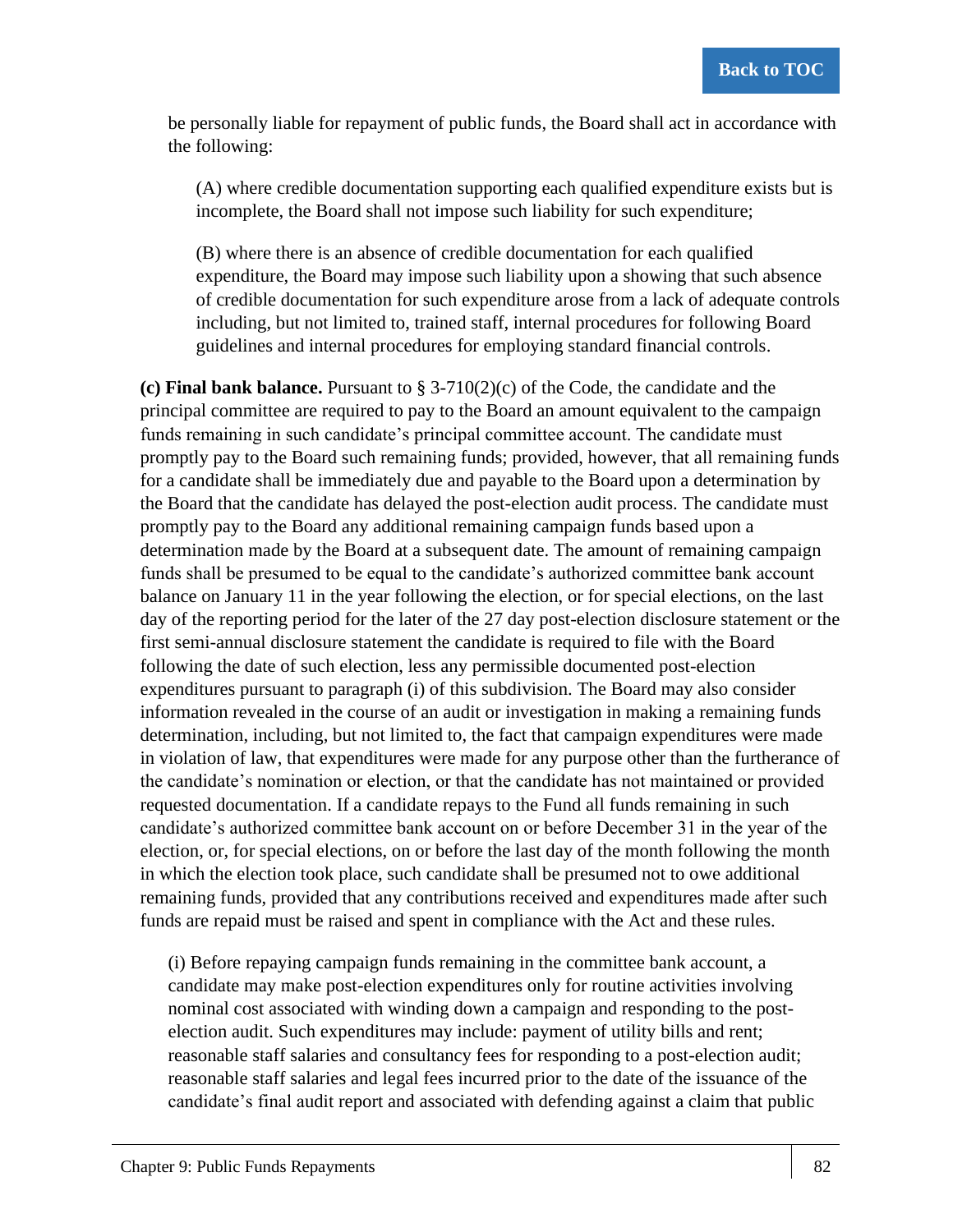funds must be repaid; a post-election event for staff, volunteers, or supporters held within 30 days of the election; reasonable moving expenses related to closing the campaign office; a holiday card mailing to contributors, campaign volunteers, and staff; thank you notes to contributors, campaign volunteers, and staff; payment of taxes and other reasonable expenses for compliance with applicable tax laws; and interest expense. Routine post-election expenditures that may be paid for with remaining campaign funds do not include such items as post-election mailings other than as specifically provided for in this paragraph; making contributions; or making bonus payments or gifts to staff or volunteers. Campaign funds remaining in the committee account may not be used for transition and inauguration activities.

(ii) Notwithstanding the restriction on the use of receipts provided in subdivision  $(c)(i)$ , a candidate who has outstanding liabilities from the election, including a candidate who owes public funds or penalties to the Board, may make post-election expenditures for the purpose of raising funds to repay such debt, provided, however, that such expenditures and any contributions received shall be included in the calculation of the candidate's remaining funds, unless such expenditures and contributions are incurred or received after the date of the issuance of the candidate's final audit report.

(iii) Notwithstanding the prohibition on post-election bonus payments provided in subdivision (c)(i), a bonus payment to an employee may be considered a permissible preelection expenditure, even if paid after the election, provided that:

(A) the bonus is paid pursuant to a contract executed before the services that serve as the basis for the bonus are performed;

(B) such contract states in detail the amount of the bonus and the criteria that must be satisfied in order for the bonus to be paid;

(C) such criteria are quantifiable, merit-based, and related to services provided prior to the election;

(D) the bonus is not conditioned, either in existence or amount, on the result of the election, the amount of funds remaining in the committee account, or whether the candidate received public funds; and

(E) the bonus does not constitute more than 10% of the total amount paid to the employee.

**(d) Breach of certification.** A candidate found to have breached such candidate's certification pursuant to section 3-01(e) may be deemed ineligible to receive public funds and may be required to return all public funds previously received.

**(e) Ballot disqualification.** Pursuant to § 3-709(7) of the Code, a candidate who has been finally disqualified or whose designating or nominating petitions have been finally declared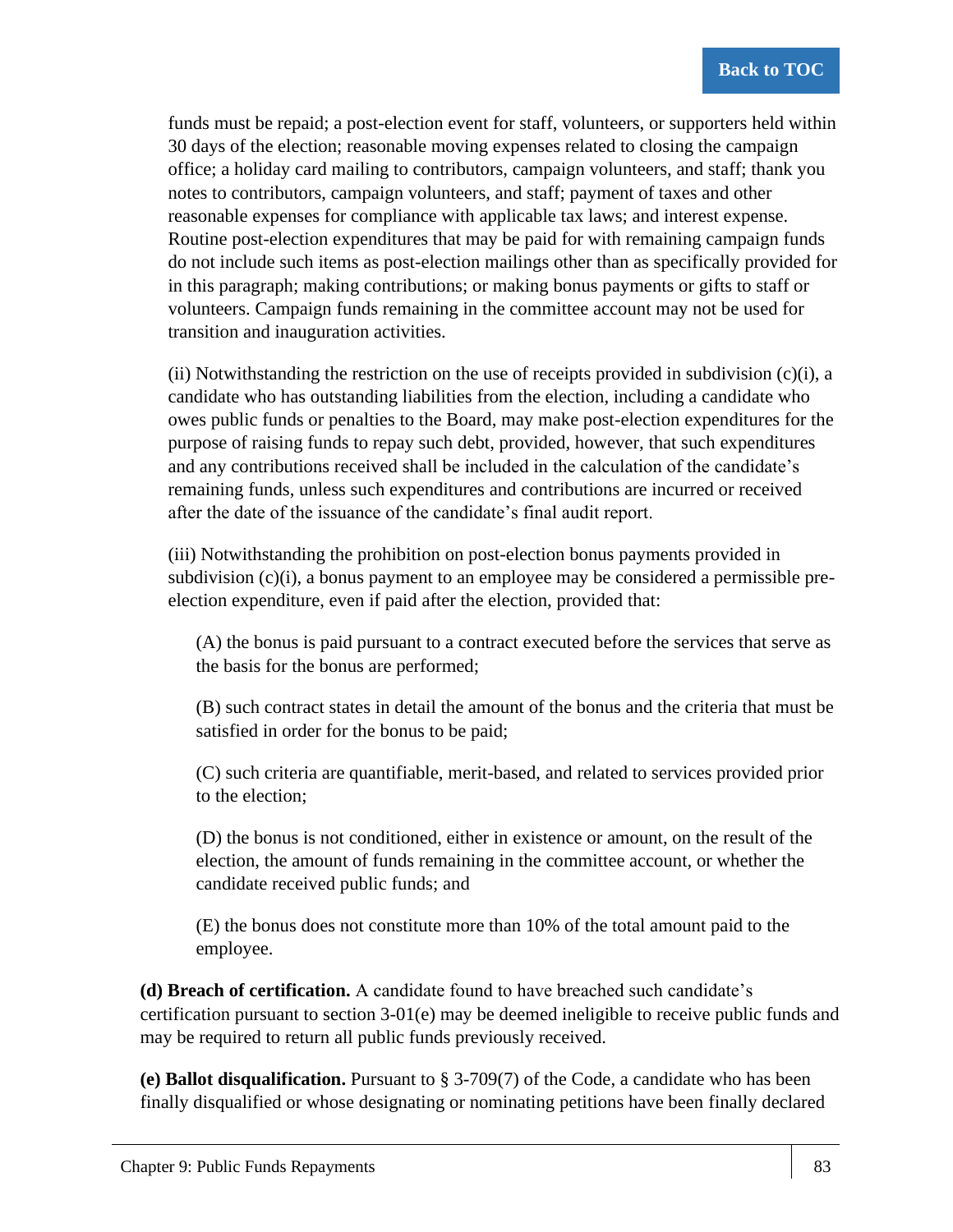invalid by the Board of Elections or a court, or whose only remaining opponent has been finally disqualified or whose designating or nominating petitions have been finally declared invalid by the Board of Elections or a court, may not spend public funds for any purpose other than the payment of previous liabilities incurred in qualified campaign expenditures, except as provided in section  $9-02(i)(iii)$ . All public funds in excess of those liabilities previously incurred shall be promptly repaid to the Board. The amount to be repaid will be determined in accordance with § 3-710(2)(b) of the Code and subdivision (b) of this section. A repayment made pursuant to  $\S 3-709(7)$  does not prevent the Board from determining that an additional repayment is required.

**(f) Ballot fraud.** Pursuant to  $\S 3-710(3)(a)$  of the Code, a candidate who has been disqualified by a court on the grounds that the candidate committed fraudulent acts in order to obtain a place on the ballot must pay to the Board an amount equal to the total public funds paid to the candidate. Repayments pursuant to this subdivision must be made promptly upon the court's determination of disqualification. No repayment is required if the decision is reversed.

**(g) Failure to actively campaign.** Pursuant to § 3-710(3)(b) of the Code, a candidate who fails to actively campaign for a covered office may be required to repay an amount equal to the total public funds received.

**(h) Ceasing to campaign.** Pursuant to  $\S 3-710(3)(c)$  of the Code, a candidate who ceases to actively campaign for a covered office may be required to repay an amount equivalent to the amount of public funds paid to the candidate that were not spent on qualified expenditures. Only expenditures incurred prior to the date on which the candidate ceased actively campaigning may be considered qualified expenditures.

**(i) Other reasons for repayment.** The Board may require a candidate to repay public funds because:

(i) the candidate failed to maintain copies of checks or contribution cards that document matchable contributions;

(ii) the public funds paid were based on contributions that were returned or contribution checks that have not been paid;

(iii) the candidate has failed to demonstrate eligibility for the public funds paid or compliance with Program requirements, including the requirement to appear on the ballot and to be opposed by at least one other candidate on the ballot. The Board may seek immediate repayment of the difference between the amount of public funds received by a candidate and the total amount spent by the candidate as of the date on which the candidate ceases to be on the ballot or ceases to be opposed on the ballot; provided, however, that the candidate may retain public funds previously received for that anticipated election to be used in furtherance of a different election (other than a special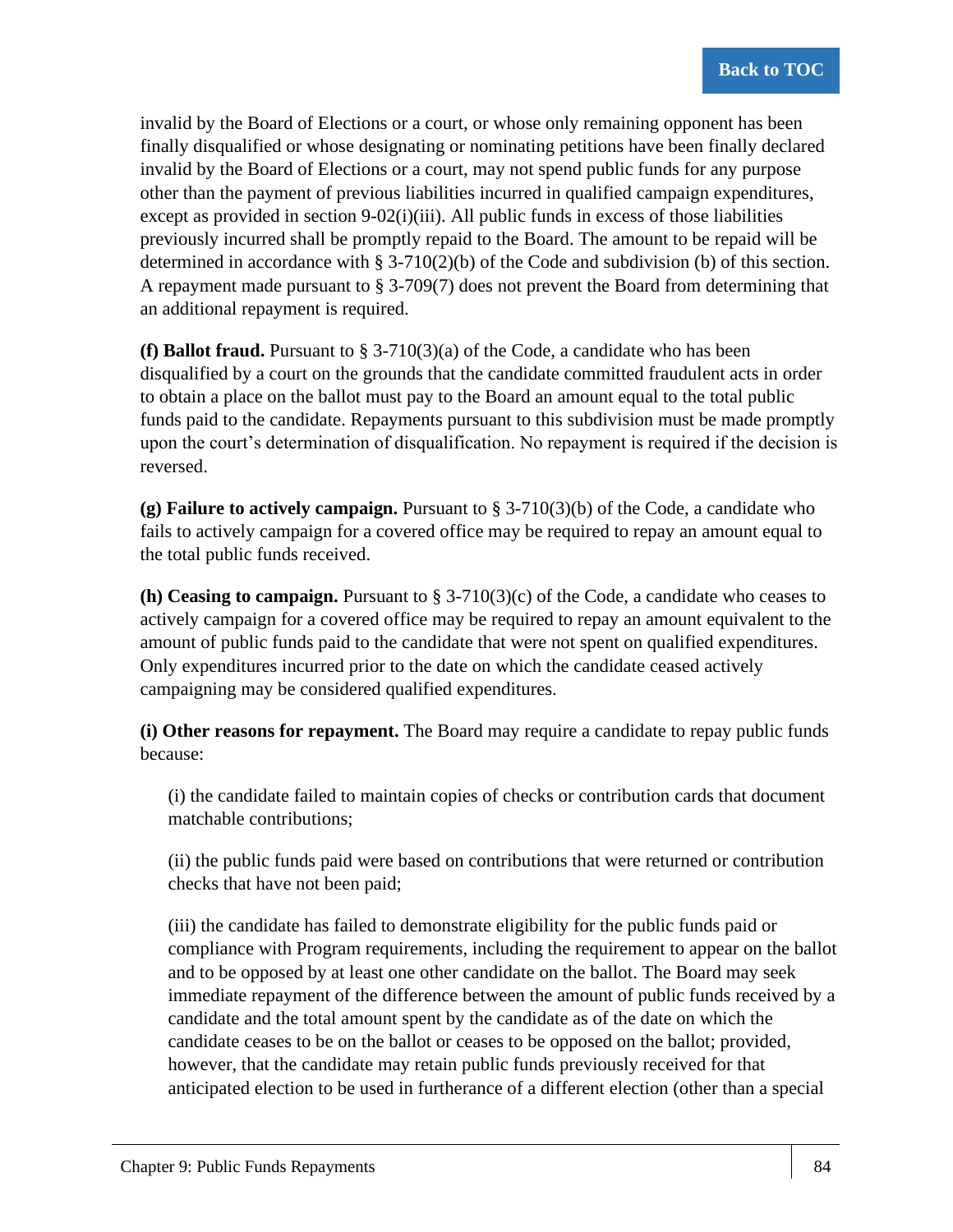election to fill a vacancy) held later in the same calendar year in which the candidate seeks election for the same office, unless the candidate is seeking election exclusively as a write-in candidate in such later election; and further provided that the amount of such public funds retained for a later election will be deducted from the total amount of public funds the candidate is eligible to receive for such later election; or

(iv) a determination pursuant to §§ 3-705(6) or (7) of the Code is reversed following reconsideration pursuant to section 7-10(b)(vii).

**(j) Repayment is largest amount.** Where more than one grounds for repayment exists as provided in this section, the amount to be paid to the Board shall be the largest of the amounts.

# **Chapter 10: Audit and Enforcement**

## **§ 10-01 Audits.**

(a) The Board shall conduct desk and field audits of participants and non-participants, regardless of whether the candidates receive public funds. Field audits may be conducted before or after an election, as the Board deems appropriate. In conducting audits, the Board may use random sampling of data and other analytic techniques, as appropriate. The Board shall conduct campaign audits in accordance with generally accepted government auditing standards.

(b) Candidates are required to respond to all Board requests for information and documentation during the audit process. Failure to respond in a timely fashion may cause delay in the issuance of a final audit report. In addition, the Board may assess penalties for failing to respond or responding late to requests for documentation or information pursuant to § 3-711 of the Code.

## **§ 10-02 Audit deadlines; optional post-election training.**

The Board shall issue all draft and final audit reports in accordance with the deadlines provided in § 3-710(1)(a) and (b) of the Code subject to any applicable exceptions to those deadlines provided in §  $3-710(1)(d)$ , (e), and (f) of the Code.

**(a) Candidates who attend a post-election training.** Pursuant to § 3-710(1) of the Code, where the candidate, the campaign manager, or the treasurer has attended a post-election audit training provided by the Board, the Board will issue the candidate's enforcement notice or final audit report within 14 months after the deadline for submission of the final disclosure report for the covered election, in the case of city council and borough-wide races, and within 16 months after the deadline for submission of the final disclosure report for the covered election in the case of citywide races.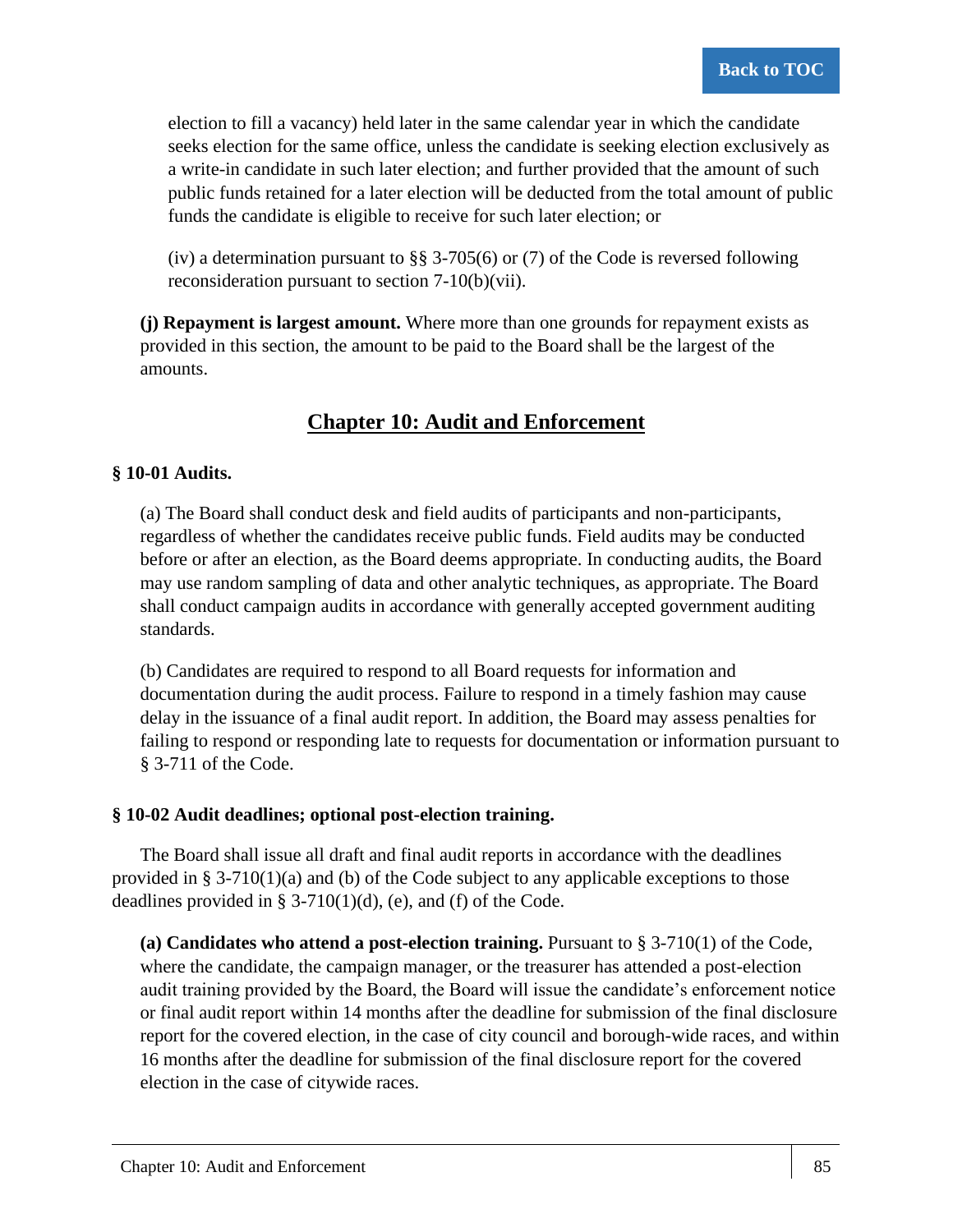**(b) Candidates who do not attend a post-election training.** For candidates who do not attend a post-election training, the Board will issue an enforcement notice or final audit report:

(i) For City Council and borough-wide races, within 16 months after the deadline for submission of the final disclosure report for the covered election; and

(ii) For citywide races, within 18 months after the deadline for submission of the final disclosure report for the covered election.

**(c) Deadline for attending post-election training.** To be subject to the deadlines provided in subdivision (a) of this section, candidates must attend a post-election training on or before the earlier of 20 days following issuance of the candidate's draft audit report or one year after the deadline for submission of the final disclosure report for the covered election.

## **§ 10-03 Board determinations concerning violations, infractions, penalties, and repayment of public funds.**

**(a) Notice and opportunity to contest.** The Board will notify the candidate, the TIE, or the independent spender and its authorized representative, as applicable, in writing of any infractions or violations alleged to have been committed by such party, as well as any corresponding recommended penalties, and any recommended public funds repayment. Such notice shall:

(i) set forth in detail the factual and legal basis for staff's recommendation that a violation, infraction, or public funds repayment obligation be found;

(ii) inform the party that hearings are conducted in accordance with the requirements for adjudications contained in § 1046 of the Charter unless such procedures are waived by, as applicable: the participant or nonparticipant, the elected candidate, the independent spender or authorized representative, or an agent thereof;

(iii) notify the party of the opportunity to submit information and documentation for the Board's consideration within a time period to be specified in such notice; and

(iv) notify the party of the opportunity to appear at a hearing before the Board or an administrative law judge to contest the alleged violations or infractions, penalties, and public funds repayment obligation.

## **(b) Response to the notice.**

(i) The noticed party must submit a complete response to the notice by the due date. Extensions may be granted for good cause shown. Extension requests must be made in writing and must be submitted prior to the deadline.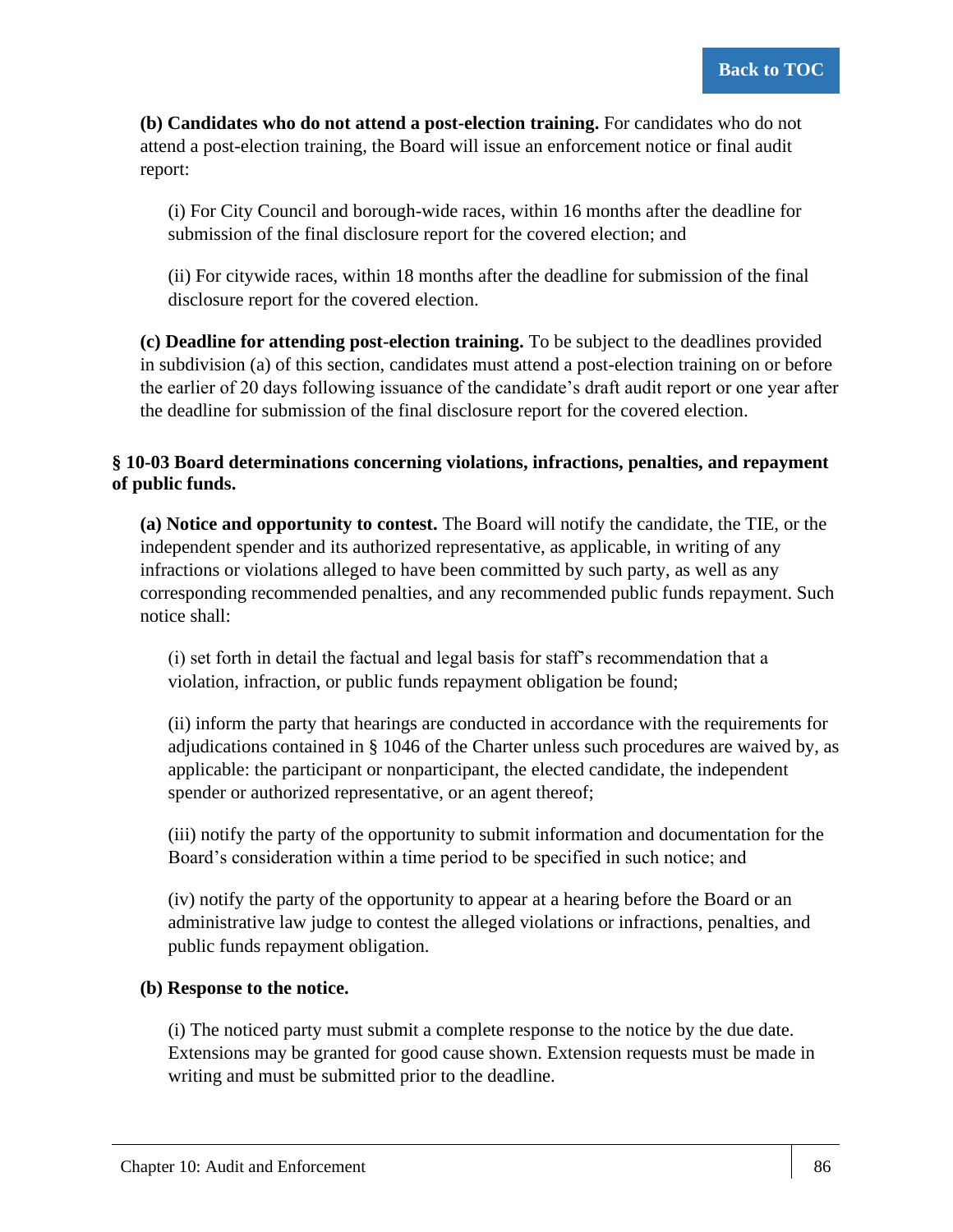(ii) Unless specifically notified to the contrary by the Board, the opportunity to submit information and documentation in response to the notice shall be the only such opportunity, and any information and documentation that is not timely received by the Board shall be disregarded. Under extraordinary circumstances, the Board may, at its sole discretion, choose to accept information or documentation not timely received.

**(c) Final Board determination.** Based on the evidence, the Board will make a final Board determination as to the party's violations or infractions, penalties, and public funds repayment obligation, and shall provide the party with a written copy of its determination. Such determination shall notify the party that it may be appealed within four months as set forth in Article 78 of the Civil Practice Law and Rules.

**(d) Payment.** If the Board has determined that the party must pay penalties or repay public funds, the party must make payment by the deadline set forth in the final Board determination. If these amounts are not paid by the payment deadline, they may be sought through appropriate legal action or, in the case of civil penalties against participants, by deduction from any public funds otherwise due for any election.

**(e) Penalty Guidelines.** The Board shall publicize staff guidelines for presumptive penalties to be recommended for certain violations of the Charter, Act, and these rules, subject to consideration of aggravating and mitigating factors that may be considered in determining the appropriate penalty assessment for the violation.

## **§ 10-04 Submission of false information.**

If the Board has reason to believe that any individual or entity has knowingly submitted false information or fabricated evidence or has knowingly withheld or concealed information in a written or oral submission or representation to the Board, the Board may refer the matter to the appropriate agency for criminal prosecution and may commence a civil action to recover public funds and/or civil penalties, if appropriate.

## **Chapter 11: Procedural Rules for Formal Adjudications**

## **§ 11-01 Definitions.**

Except as otherwise provided, the definitions set forth in section 1-02 apply in this chapter. In addition, the following terms mean:

**"Case"** means an adjudication pursuant to CAPA, § 1046 of the Charter.

**"Filing"** means submitting papers to the hearing officer, whether in person, by mail, or by electronic means, for inclusion in the record of proceedings in a case.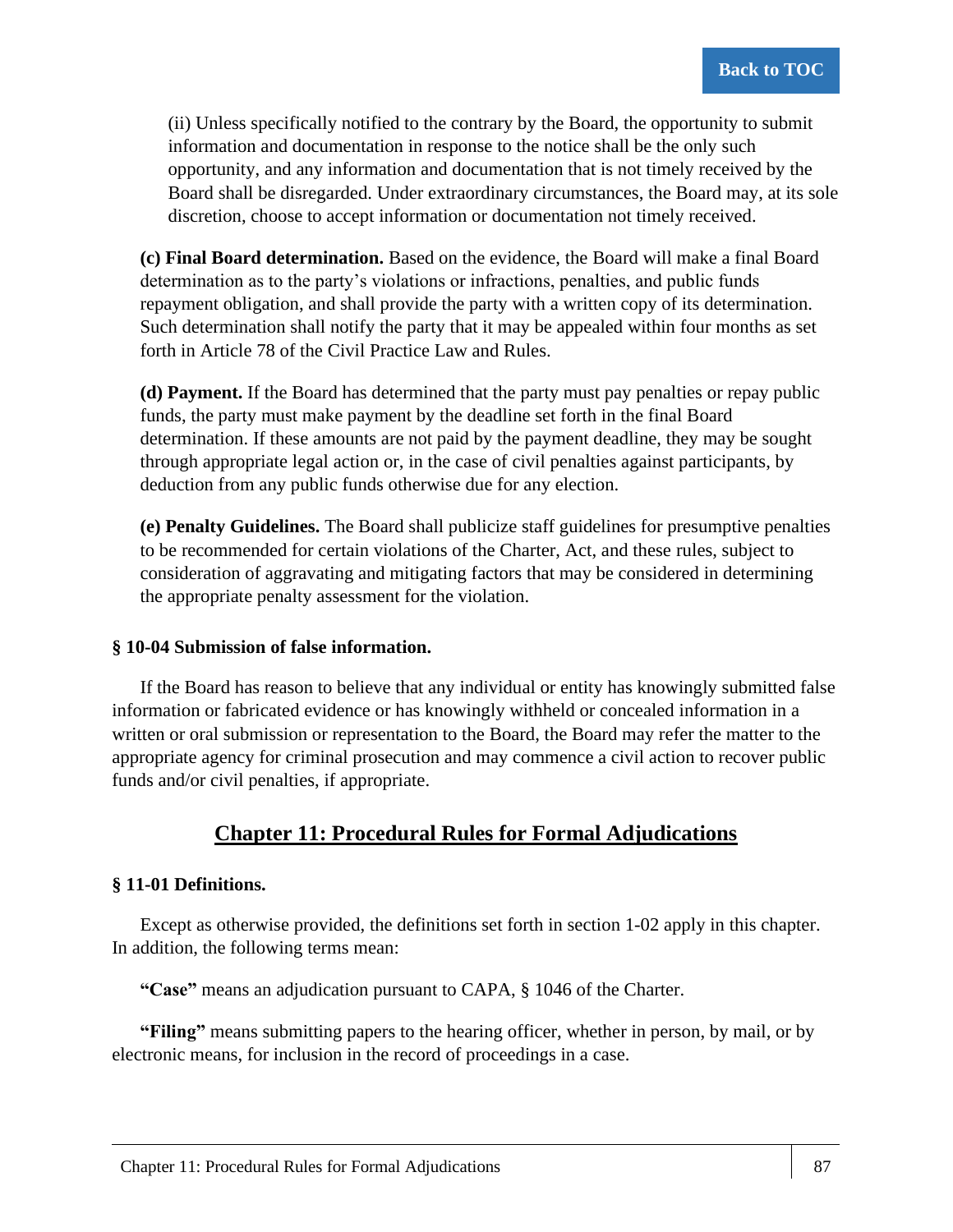**"Petition"** means a document filed by the Board, analogous to a complaint in a civil action, which states the claims to be adjudicated.

**"Petitioner"** means the Board.

**"Respondent"** means a party against whom claims are asserted by the Board.

## **§ 11-02 Applicability.**

(a) This chapter applies solely to cases that are subject to CAPA, including hearings, prehearing and post-hearing matters, brought by the Board pursuant to the Act or the Charter.

(b) In the event of any inconsistency between this chapter, other chapters of this title, and the rules of OATH, this chapter shall govern.

## **§ 11-03 Proceedings before designation of hearing officer.**

Proceedings before the case is referred to a hearing officer shall be governed by § 1046 of the Charter and Chapters 9 and 10 of the Board rules.

## **§ 11-04 Designation of hearing officer.**

The Board shall designate, at its sole discretion, one or more hearing officers to preside over cases pursuant to this chapter. The designated hearing officer(s) shall be: (i) one or more members of the Board; (ii) another person or persons assigned by the Board; or (iii) the chief administrative law judge of OATH or such administrative law judge as the chief administrative law judge may assign.

## **§ 11-05 Commencement of proceedings and pleadings.**

## **(a) The petition.**

(i) The Board shall institute proceedings pursuant to this chapter by serving a petition, sworn to or affirmed as to the truth thereof, on the respondent(s). The petition shall comply with the requirements in OATH Rules of Practice § 1-22. The petition shall set forth the facts which, if proved, constitute violations of the Act or these rules or require repayment of public funds.

(ii) The petition shall be accompanied by the following: notice of the respondent's right to file an answer, the deadline to file an answer, and the place(s) to serve and file an answer; notice that failure to serve and file a timely answer shall be deemed an admission of all allegations contained in the petition; notice of the respondent's right to representation by an attorney or other representative; and notice that a person representing the respondent(s) must file a notice of appearance with the hearing officer.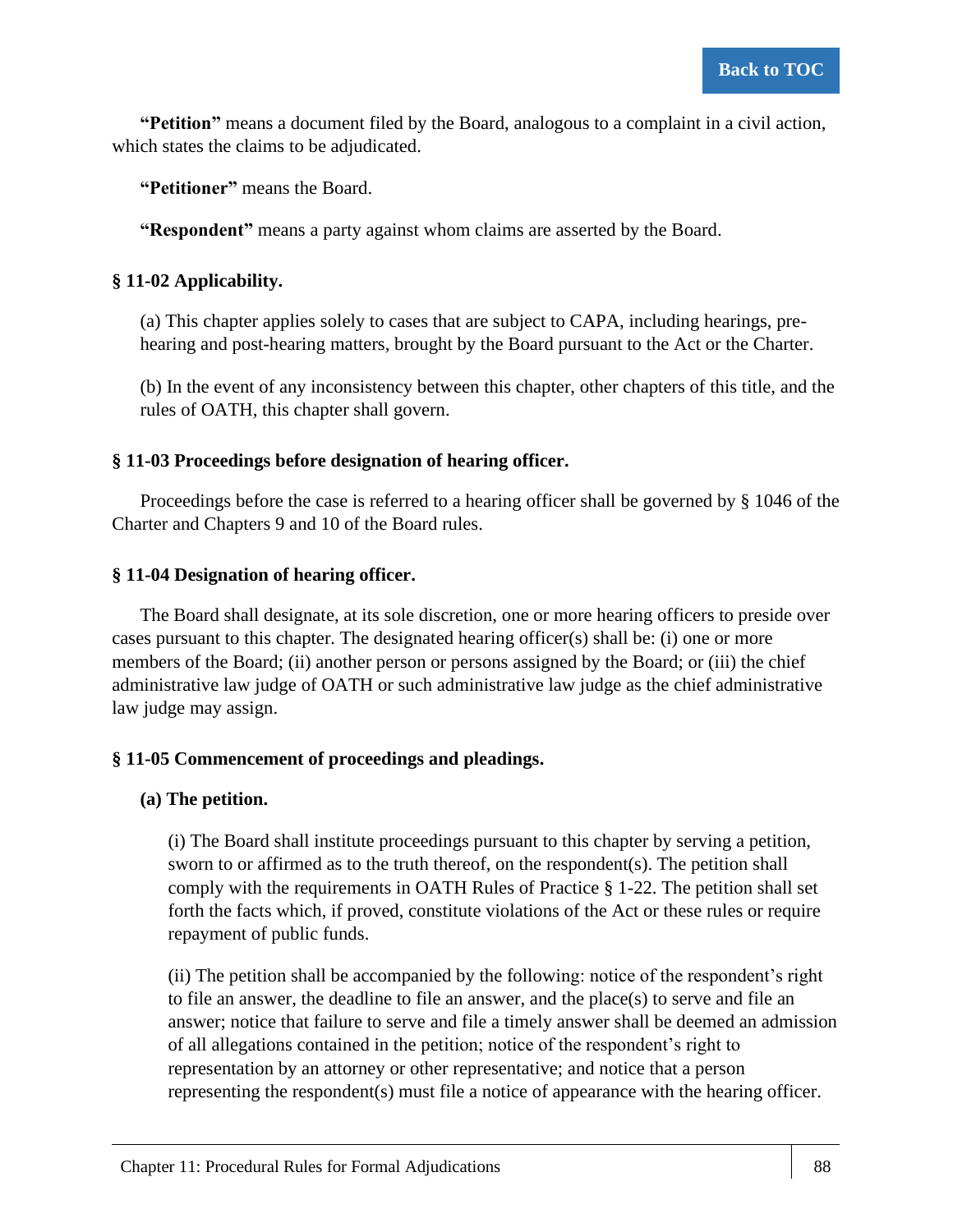#### **(b) Service of the petition.**

(i) The Board shall serve the petition upon the respondent(s).

(ii) Service of the petition may be made by regular first-class mail or electronic means to the respondent's last known residential or business address or last known email address or fax number.

(iii) Service of the petition shall be complete upon mailing, if service was by first-class mail, or upon the date of transmission, if service was by electronic means.

#### **(c) Answer.**

(i) The respondent(s) must file an answer to the petition with the hearing officer and serve the same answer on the Board.

(ii) If the petition was served on the respondent(s) by regular first-class mail, the answer must be filed and served within 26 calendar days of the date the petition was postmarked. If the petition was served on the respondent(s) by electronic means, the answer must be filed and served within 21 calendar days of the date of the transmission of the petition.

(iii) The answer may include affidavits or affirmations, documentary exhibits, or other evidentiary material in rebuttal of the petition. The answer may be accompanied by a memorandum of law.

(iv) If the respondent fails to serve and file a timely answer, all allegations of the petition shall be deemed admitted, and the case shall proceed as scheduled. If the answer fails to specifically address any allegation in the petition, such allegation shall be deemed admitted.

(v) The time to serve and file an answer may be extended only upon the consent of all parties or upon application to the hearing officer for good cause shown.

**(d) Amendment of Pleadings.** Pleadings shall be amended in accordance with OATH Rules of Practice § 1-25.

## **§ 11-06 Filing of Papers.**

**(a) Generally.** The notice accompanying the petition shall notify the parties of the designated hearing officer(s) and of the place to file papers. Papers may be filed with the hearing officer in person, by mail or by electronic means.

**(b) Headings.** If an OATH index number has been assigned pursuant to section 11-07(c), the subject matter heading for each document must indicate the OATH index number.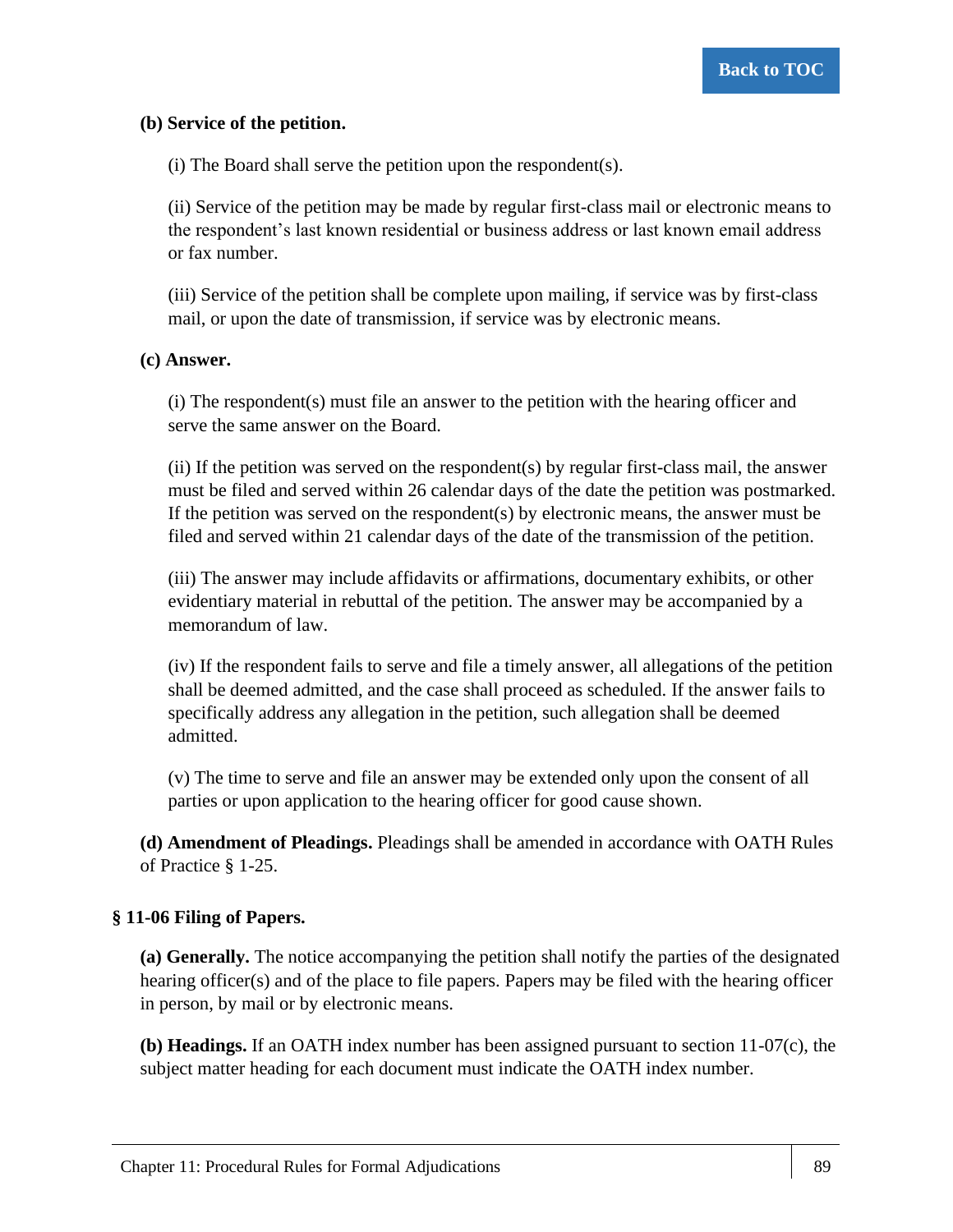**(c) Means of service on adversary.** Submission of papers to the hearing officer by electronic means, mail, or personal delivery without providing equivalent method of service to all other parties shall be deemed to be an ex parte communication.

**(d) Proof of service.** Proof of service must be maintained by the parties for all papers filed with the hearing officer. Proof of service must be in the form of an affidavit by the person effecting service, or in the form of a signed acknowledgement of receipt by the person receiving the papers. A written acknowledgment of service by the person served is adequate proof of service. Proof of service for papers served by electronic means, in addition to the foregoing, may be in the form of a record confirming delivery or acknowledging receipt of the electronic transmission.

## **§ 11-07 Docketing the Case at OATH.**

(a) Only cases referred to OATH must be docketed, and only the Board may docket a case at OATH.

(b) Following service of the petition upon the respondent, the Board shall docket a case by delivering to OATH a completed intake sheet, with a petition and appropriate proof of service of the petition.

(c) When a case is docketed, OATH shall place it on the trial calendar, the conference calendar, or on open status. Cases involving the same respondent(s) shall be scheduled for joint hearings or conferences. The case shall be given an index number and assigned to a hearing officer pursuant to OATH Rules of Practice § 1-26(b).

(d) After docketing the case at OATH and selecting a hearing or conference date, the Board shall serve a notice of hearing or notice of conference on the respondent within five business days. The notice shall be served by first class mail or electronic means, and appropriate proof of service shall be maintained by the Board.

(e) A conference or hearing shall be scheduled for a date that is at least two weeks after the date the answer must be served and filed.

(f) The administrative law judge may determine that the case is not ready for a conference or hearing and may adjourn the conference or hearing, or may remove the case from the conference or hearing calendar and place it on open status.

## **§ 11-08 Disqualification of hearing officers.**

Motions for disqualification of administrative law judges serving as hearing officers must be filed in accordance with OATH Rules of Practice § 1-27.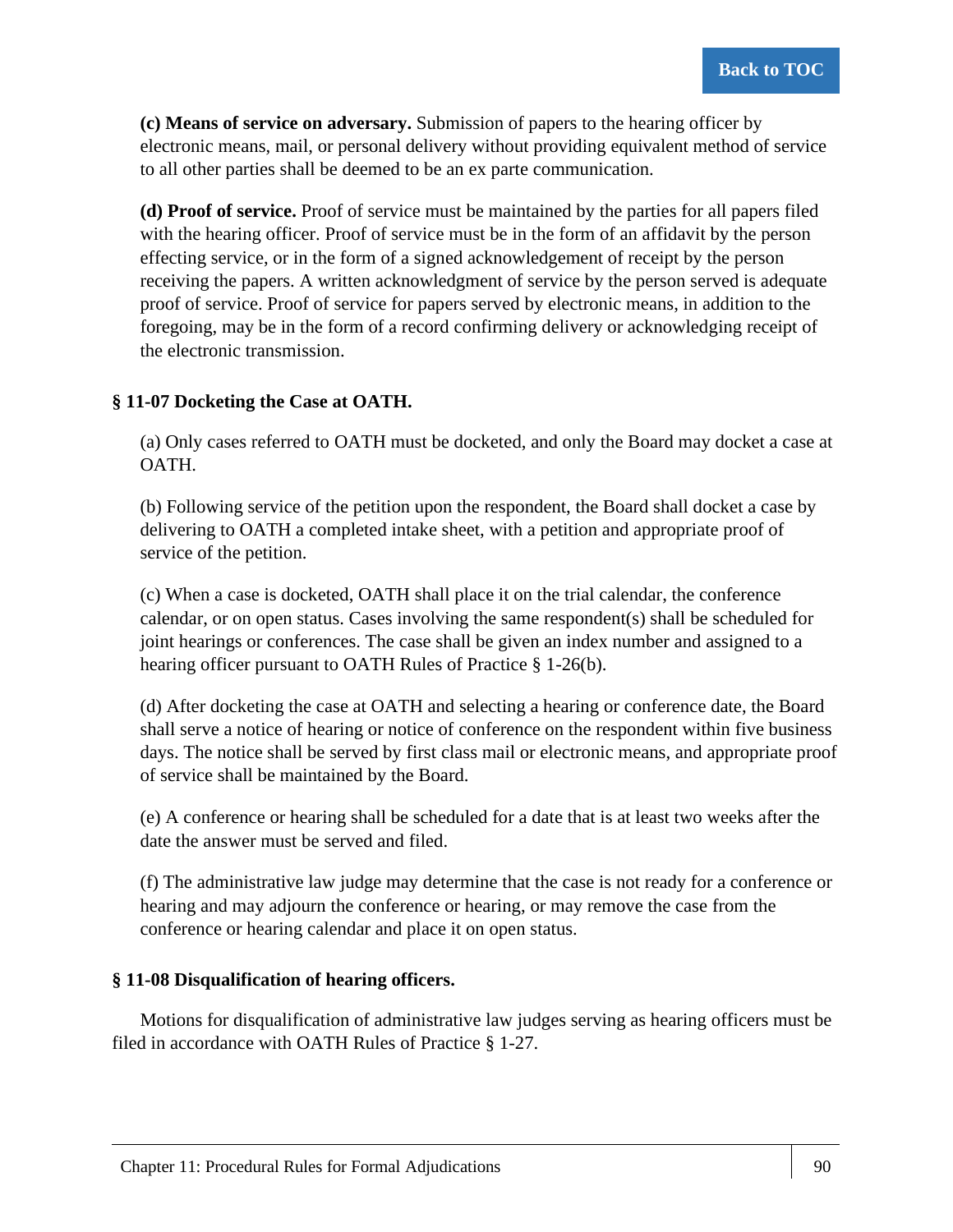## **§ 11-09 Conferences.**

(a) Only cases referred to OATH are eligible for conferences.

(b) Conferences may be held for the formulation and simplification of issues, the possibility of obtaining admissions or stipulations of fact and of admissibility and authenticity of documents, the order of proof and of witnesses, discovery issues, legal issues, pre-hearing applications, scheduling, and settlement of the case.

(c) Conferences may be scheduled at the discretion of the administrative law judge, whether or not a case has been placed on the OATH conference calendar, on the application of either party or sua sponte. At the discretion of the administrative law judge, conferences may be conducted by telephone.

(d) All parties are required to attend conferences as scheduled unless timely application for additional time is made to the administrative law judge.

(e) Settlement conferences and agreements must be conducted in accordance with OATH Rules of Practice § 1-31.

(f) If the case is not settled at the conference, outstanding pre-hearing matters, including discovery issues, must be raised during the conference. If the case is not settled at the conference, a hearing date may be set. The parties must know their availability and the availability of their witnesses for a hearing.

#### **§ 11-10 Notice of conference or hearing.**

(a) When a case is placed on either the conference calendar or the trial calendar, the Board shall serve the respondent(s) with notice in accordance with OATH Rules of Practice  $\S$  1-28.

(b) The notice of conference or hearing shall be served by first class mail or electronic means, and appropriate proof of service shall be maintained.

## **§ 11-11 Adjournments.**

Applications for adjournments of conferences or hearings before OATH shall be governed by OATH Rules of Practice § 1-32.

#### **§ 11-12 Discovery.**

Discovery in OATH proceedings shall be conducted in accordance with OATH Rules of Practice § 1-33.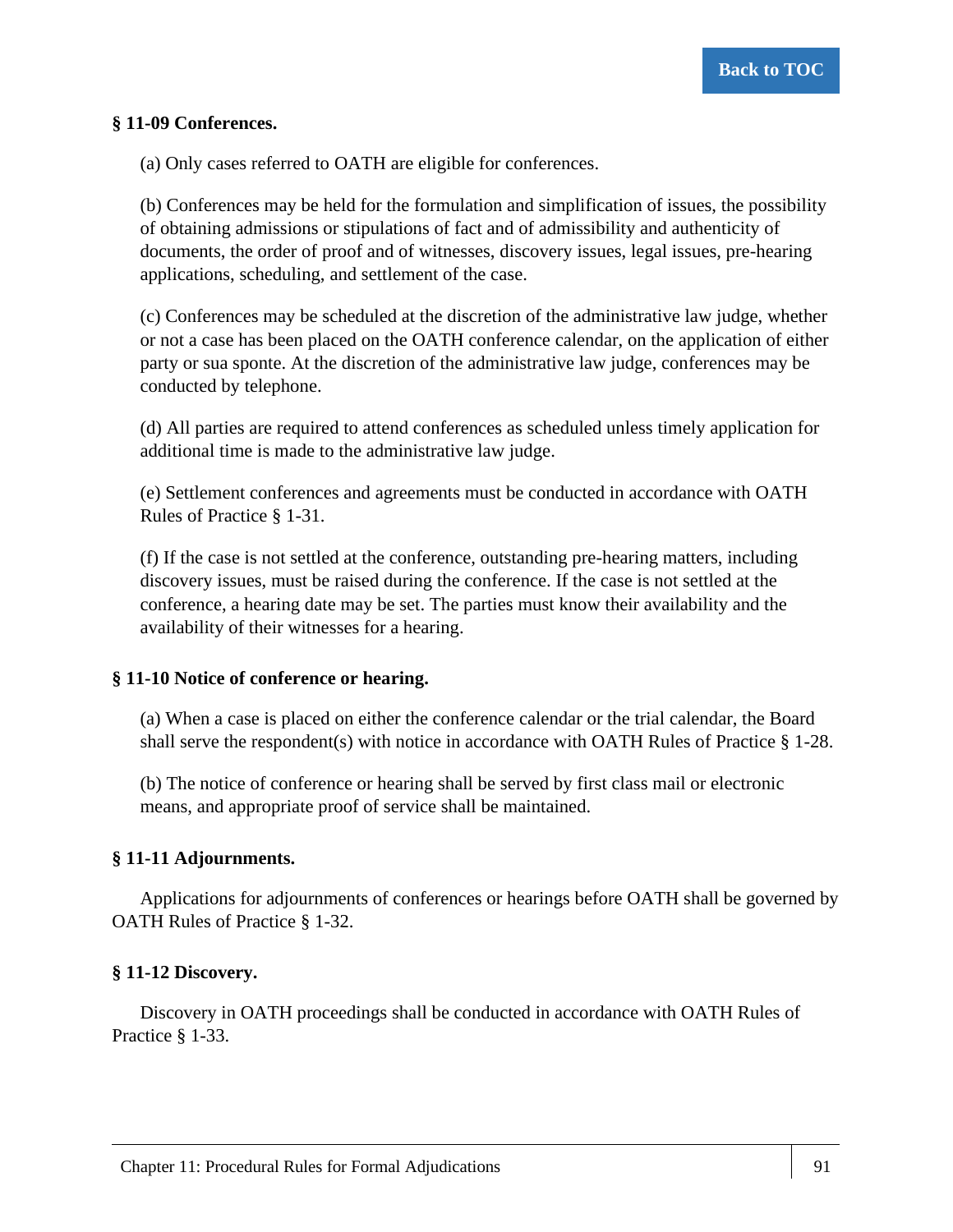## **§ 11-13 Pre-hearing motions.**

Pre-hearing motions pursuant to OATH proceedings shall be filed in accordance with OATH Rules of Practice § 1-34.

## **§ 11-14 Appearances at OATH.**

Appearances at OATH shall comply with the requirements set forth in OATH Rules of Practice § 1-11.

## **§ 11-15 Ex-parte communications.**

No ex parte communications, other than those related to ministerial matters regarding a conference or hearing, shall be made to a hearing officer.

## **§ 11-16 Role of the hearing officer.**

In the conduct of an adjudication, a hearing officer may:

(a) administer oaths and affirmations, examine witnesses, rule upon offers of proof, receive written and oral testimony, and oversee and regulate discovery procedures;

(b) upon the request of any party, or subject to the hearing officer's discretion, subpoena the attendance of witnesses and the production of books, records, or other information;

(c) regulate the course of the hearing in accordance with section 11-20;

- (d) dispose of procedural requests or similar matters;
- (e) make findings of fact or decisions, determinations or orders, as authorized by law; and
- (f) take any other action authorized by law or agency rule consistent therewith.

## **§ 11-17 Consolidation; separate hearings.**

All or portions of separate cases may be consolidated for the hearing, or portions of a single case may be severed for separate hearings, in accordance with OATH Rules of Practice § 1-41.

## **§ 11-18 Witnesses and documents.**

The parties must have all of their witnesses available on the hearing date. A party intending to introduce documents into evidence must bring to the hearing copies of those documents for the hearing officer, the witness, and the other parties. Repeated failure to comply with this section may be cause for sanctions, as set forth in OATH Rules of Practice  $\S 1-13(e)$ .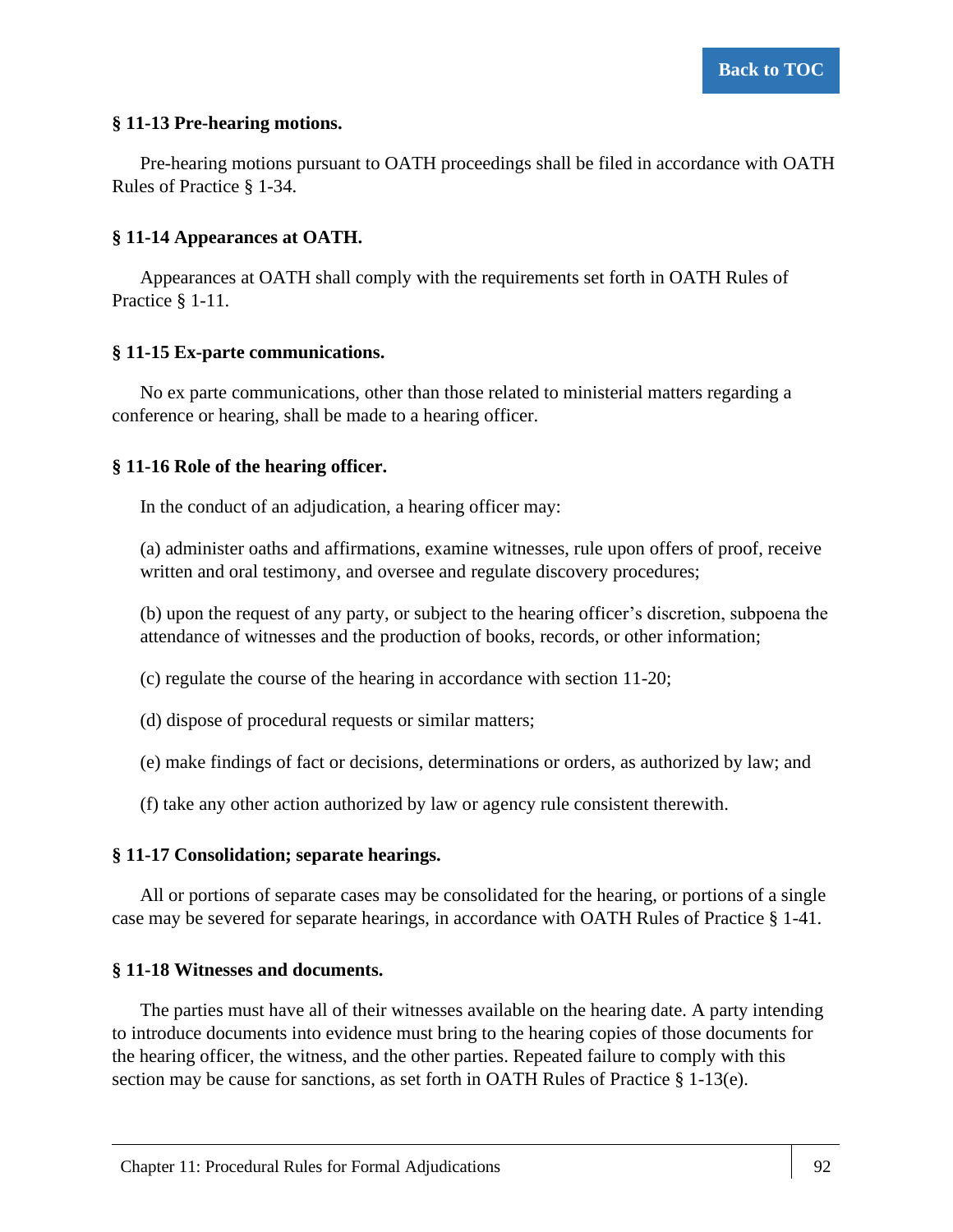#### **§ 11-19 Subpoenas.**

Subpoenas may be issued in accordance with OATH Rules of Practice § 1-43.

#### **§ 11-20 Order of proceedings.**

Testimony and argument on the law and facts shall be presented in the following order: petitioner; witnesses called by the petitioner, if any; cross-examination; the respondent(s); witnesses called by the respondent(s); cross-examination; and closing statements. Each party shall be afforded an opportunity to present rebuttal testimony, if deemed appropriate by the hearing officer. Closing statements, if any, shall be made first by petitioner. The order of proceedings may be modified at the discretion of the hearing officer.

#### **§ 11-21 Interpreters.**

The hearing officer will make reasonable efforts to provide language assistance services to a party or its witnesses who are in need of an interpreter to communicate at a hearing or conference.

#### **§ 11-22 Failure to appear.**

All parties, counsel and other representatives are required to be present at the hearing and prepared to proceed at the time scheduled for commencement of the hearing, subject to the requirements set forth in OATH Rules of Practice § 1-45.

## **§ 11-23 Evidence at the hearing.**

Evidence shall be governed by OATH Rules of Practice §§ 1-46 and 1-47.

## **§ 11-24 Official notice.**

(a) In reaching a decision, the hearing officer may take official notice, before or after submission of the case for decision, on request of a party or sua sponte on notice to the parties, of any fact which may be judicially noticed by the courts of this state, pursuant to OATH Rules of Practice § 1-48(a).

(b) Official notice may be taken, without notice to the parties, of rules published in the Rules of the City of New York or in The City Record, pursuant to OATH Rules of Practice § 1- 48(b).

#### **§ 11-25 Public access to proceedings.**

Other than conferences, all proceedings shall be open to the public, in accordance with OATH Rules of Practice § 1-49.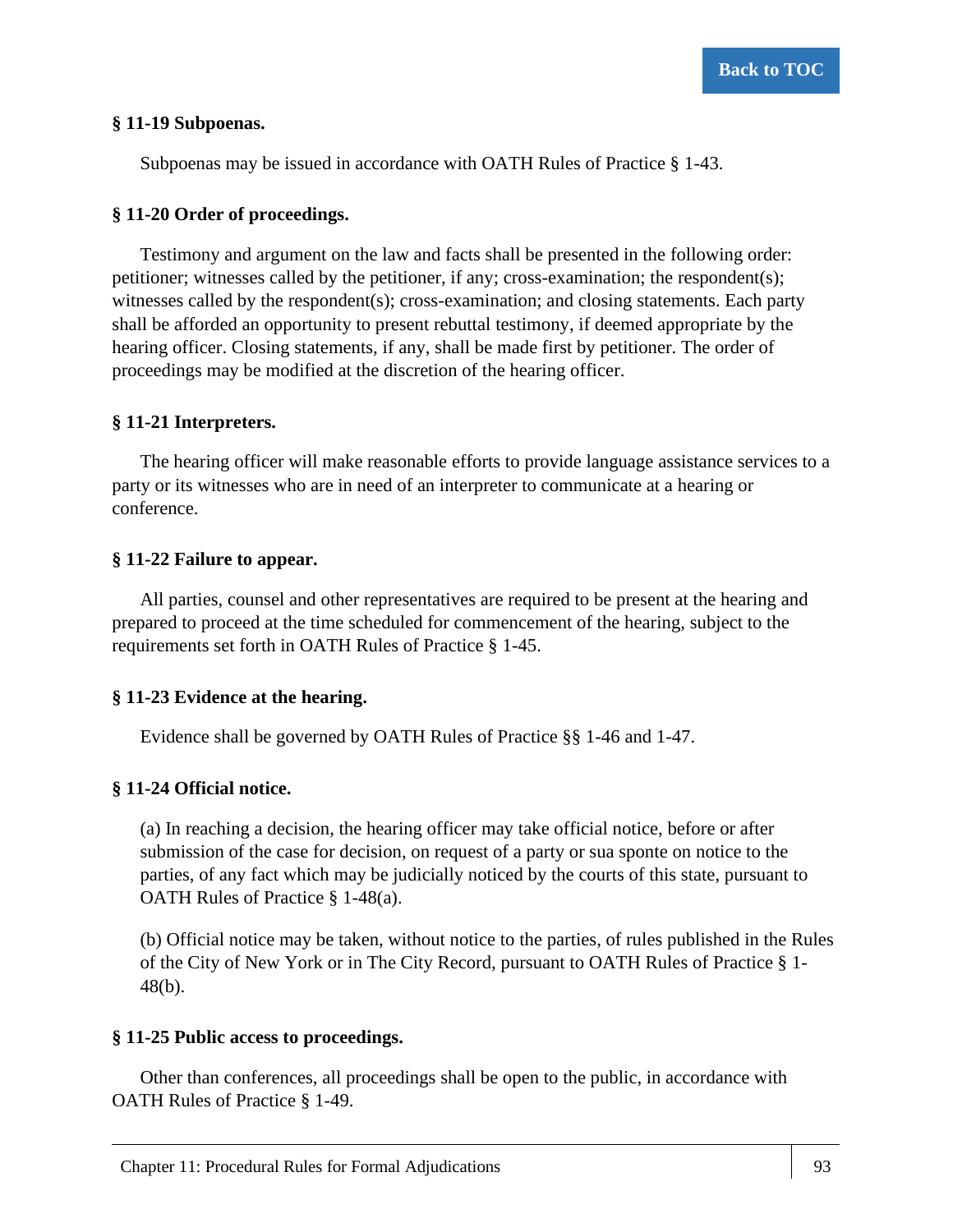#### **§ 11-26 Hearing motions.**

Motions may be made during the hearing orally or in writing, in accordance with OATH Rules of Practice § 1-50.

#### **§ 11-27 Transcript.**

Hearings shall be stenographically or electronically recorded, and the recordings shall be transcribed, in accordance with OATH Rules of Practice § 1-51.

#### **§ 11-28 Decision made on the record.**

The hearing officer may conclude a case by making a report and recommendation on the record.

#### **§ 11-29 Written comments.**

Once the hearing officer has issued a recommended final determination, each party shall have 20 days from issuance of the recommendation to submit written comments to the Board. The comments should raise any objections to the recommended determination, and objections not raised in the comments will be deemed waived in any further proceedings. Comments shall be limited to the record of the adjudicatory proceeding. Comments shall be served upon all other parties. Upon application filed with the Board's General Counsel, the General Counsel may shorten or extend the time for comments for good cause shown. No personal appearances shall be made before the Board unless the Board specifically requests that the parties appear.

## **§ 11-30 Final determination.**

The Board shall provide a final determination affirming, rejecting, or modifying the hearing officer's recommended final determination within 30 days of the conclusion of the written comments period, or as soon thereafter as is practicable. The final determination shall notify the candidate of the commencement of the four-month period during which a special proceeding may be brought to challenge the Board's determination pursuant to Article 78 of the Civil Practice Law and Rules. If the Board rejects or modifies the hearing officer's recommended final determination, the Board shall provide a written determination stating the basis for any assessed penalty or public funds determination, including any findings of fact and conclusions of law. Determinations made by the Board pursuant to this chapter may not be appealed to the Board unless the Board specifically provides otherwise in its determination.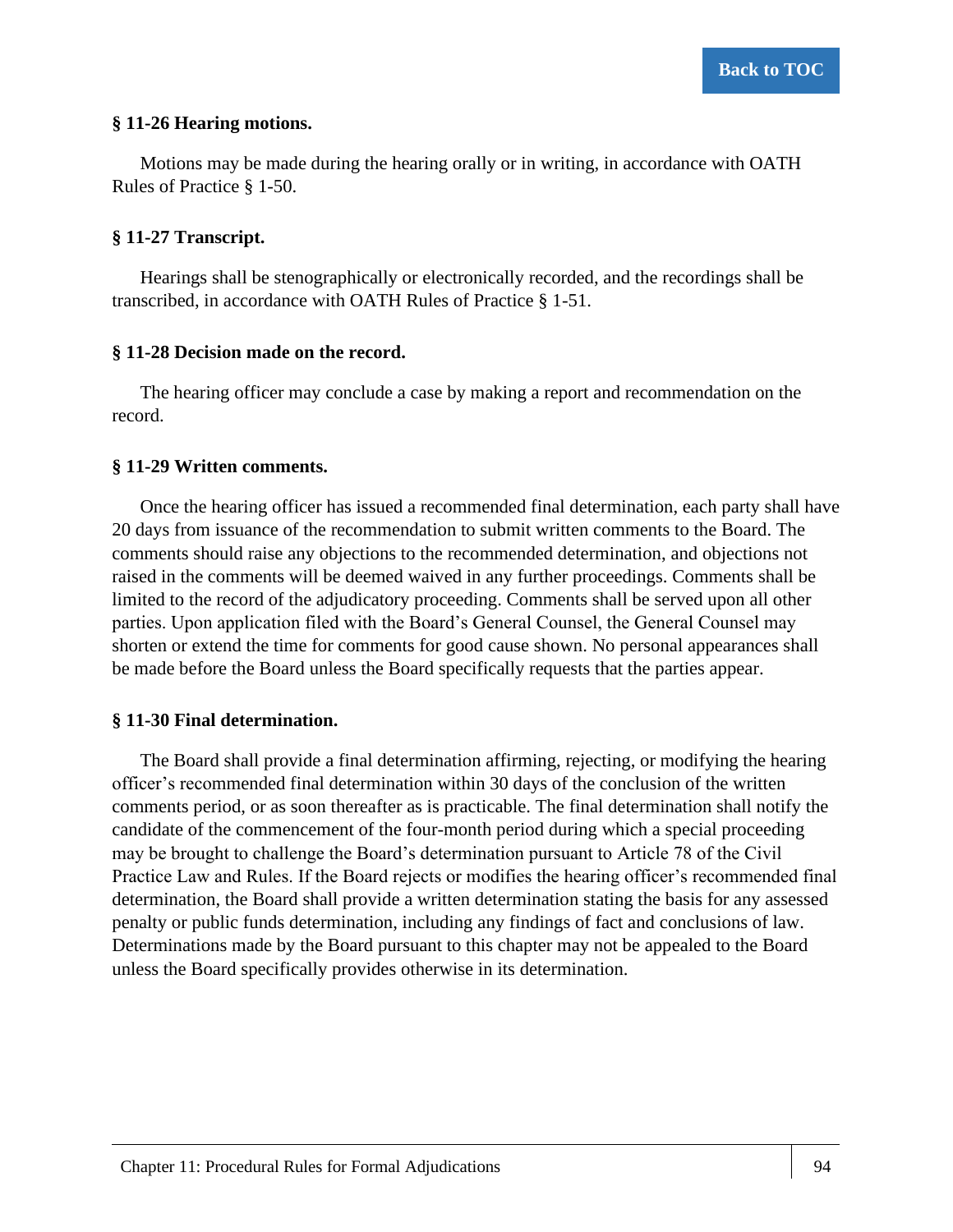## **Chapter 12: Investigations and Complaints**

## **§ 12-01 Investigations.**

The Board may conduct an investigation into possible violations of the Charter, Act, or these rules. In its investigation, the Board may use its investigative powers pursuant to  $\S 1052(a)(5)$  of the Charter and §§ 3-708(5) and 3-710(1) of the Code. An investigation may include, but is not limited to, field investigations, desk and field audits, the issuance of subpoenas, the taking of sworn testimony, the issuance of document requests and interrogatories, and other methods of information gathering.

## **§ 12-02 Complaints.**

**(a) Filing a complaint.** A complaint must be filed by hand delivery, mail, fax, or scanned and sent as an attachment via email to the Board's offices.

- **(b) Complaint requirements.** Complaints must:
	- (i) be made in writing;
	- (ii) be sworn to or affirmed;

(iii) be based on personal knowledge, if possible, and if a complaint is based on information and belief, the complainant must state the source of that information and belief;

(iv) specify the conduct alleged to be in violation of the Charter, Act, or these rules, and to the extent known:

(A) the date(s) and time(s) of the conduct,

(B) the place(s) the conduct occurred, and

(C) the names of witnesses, if any.

(v) be accompanied by copies of all documentary evidence available to the complainant; and

(vi) contain the complainant's full name, current address, telephone number, and email address.

## **(c) Initial review of complaint.**

**(i) If in compliance.** Upon receipt, the complaint will be reviewed for substantial compliance with the above requirements. If the complaint is in compliance, the Board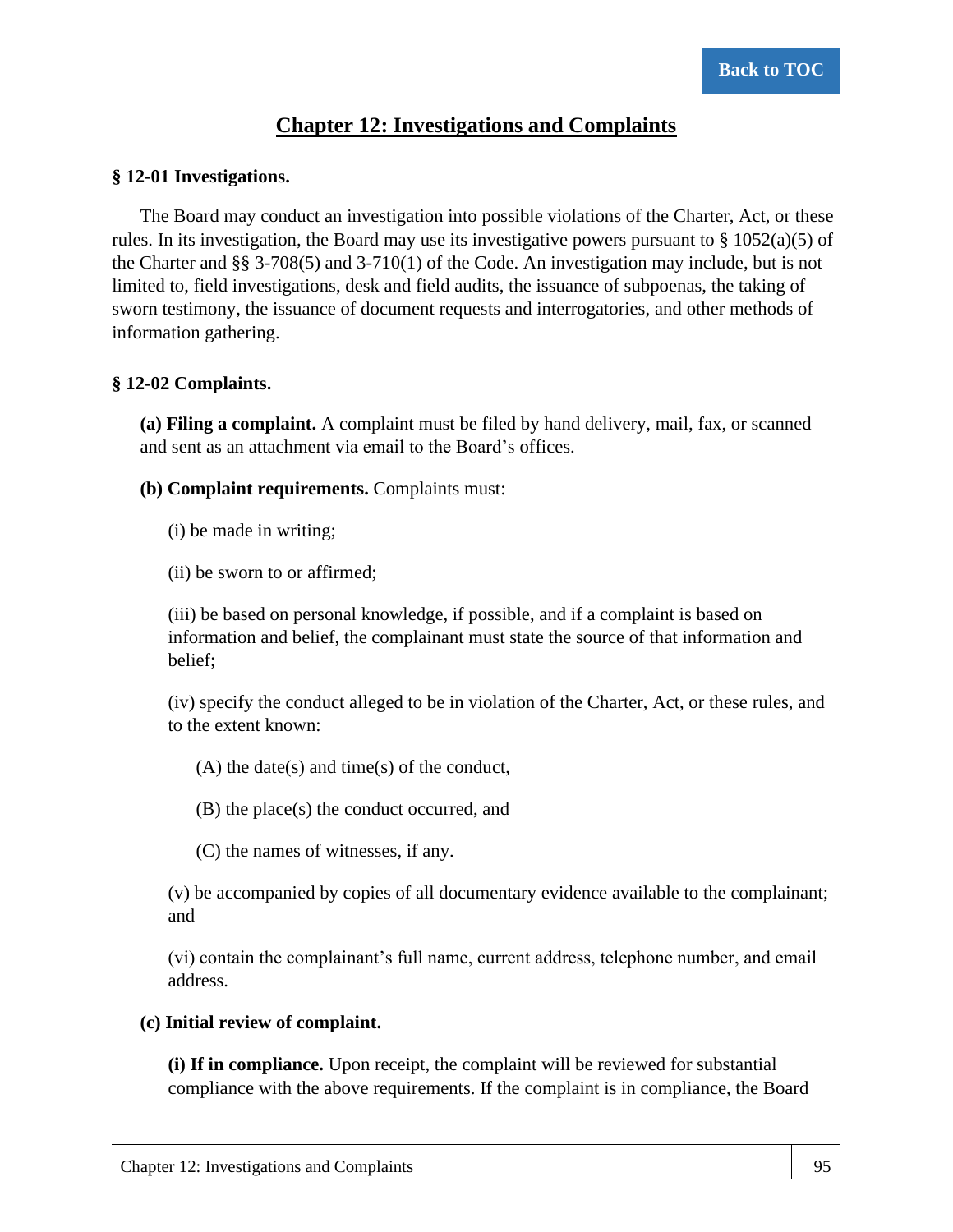shall, within 10 days of receipt, send each party complained about a copy of the complaint.

### **(ii) Deficient complaints.**

(A) If the complaint is moot, facially meritless, or not in substantial compliance, it may be rejected and the complainant so notified.

(B) If the complaint is not in substantial compliance, the Board may investigate the subject matter of the complaint, but need not follow the procedural requirements of this chapter.

### **(d) Response to complaint; possible dismissal.**

(i) The party complained about may submit an answer to the complaint:

(A) within 20 days of the date the complaint was sent by the Board, or

(B) within such lesser time as may be specified by the Board for complaints received less than 90 days before an election.

(ii) The answer must:

(A) be sworn to and affirmed,

(B) set forth a response to the allegations contained in the complaint, including any reasons why the Board should dismiss the complaint in full or in part, if applicable, and

(C) be accompanied by copies of all documentary evidence available to the respondent.

(iii) Based on the answer, a complaint may be dismissed as moot.

**(e) Board action.** Based on its review of the complaint and any answer filed, and of any investigation it chooses to conduct, the Board may:

(i) determine the complaint to be moot or lacking in merit and dismiss the complaint; or

(ii) determine that violations or infractions of the Charter, Act, or these rules have been substantiated, and initiate an enforcement proceeding pursuant to the procedures outlined in Chapter 10.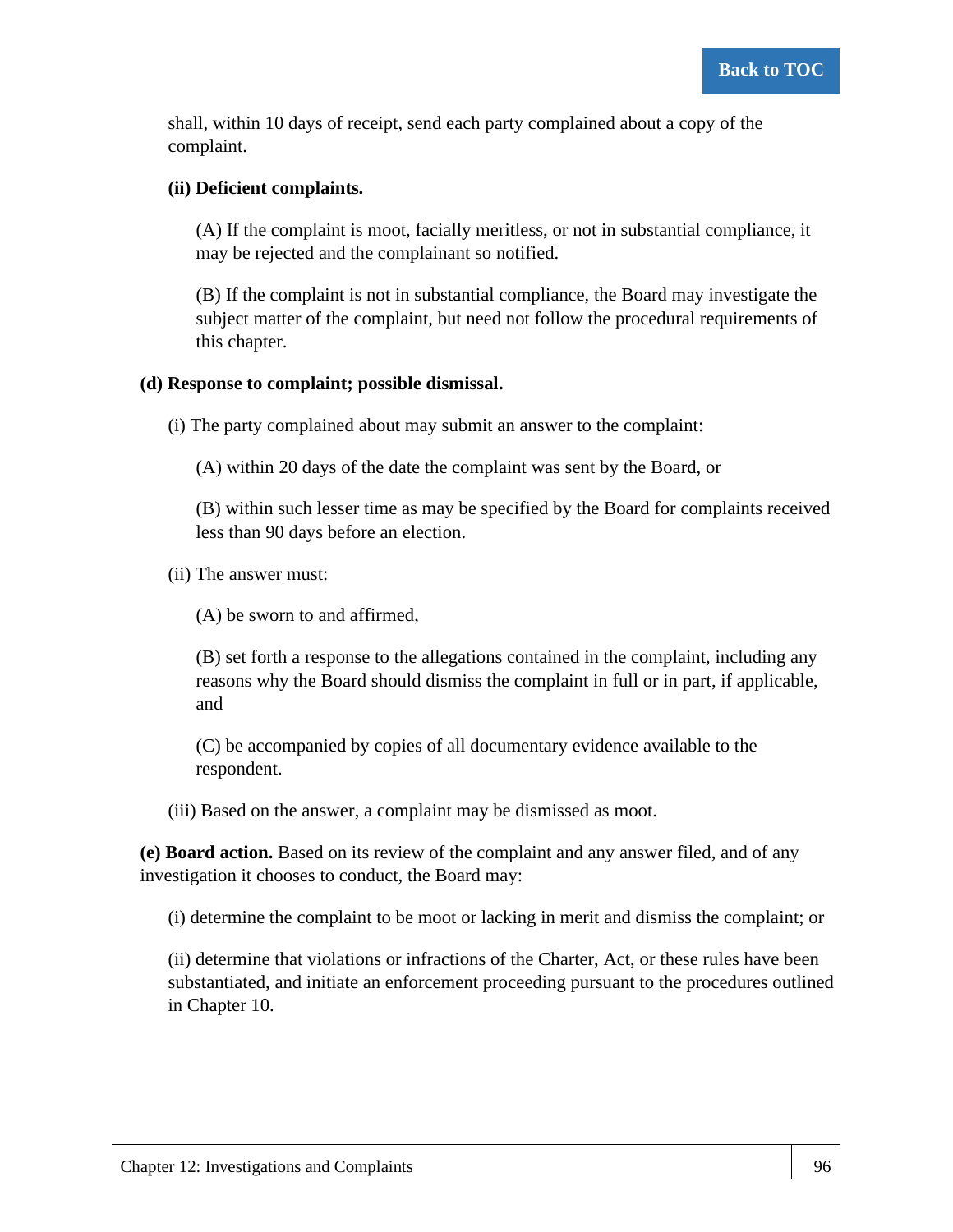# **Chapter 13: Transition and Inauguration Entities**

#### **§ 13-01 Registration.**

(a) Before any private funds are raised or spent for transition or inauguration into office, the elected candidate must register a TIE with the Board; provided, however, that donations may be accepted prior to the registration of the TIE for the purpose of paying fees and depositing any minimum balance required to open a bank account for the TIE.

(b) The registration may be submitted at any time between the day after the general election and the due date of the first disclosure statement following the date of the candidate's election, at such time as the form is made available by the Board.

(c) The elected candidate must register no more than one TIE per election, and such TIE must have no more than one bank account. The elected candidate may not use any other bank accounts, including those of the candidate or any political committee.

(d) The registration must be submitted in such form and manner as shall be provided by the Board and must contain all information required by the Board, including: (i) the name and address of the elected candidate and of the TIE; (ii) the name, address, and employment information of the treasurer and of the liaison, if any; (iii) information about the TIE's bank account and merchant account; and (iv) any signatures and notarizations as may be required by the Board.

#### **§ 13-02 Periodic disclosure reports.**

**(a) Required information.** Disclosure reports must contain all information for the reporting period required by the Board, including:

(i) the cash balance at the beginning and end of the reporting period;

(ii) total itemized and unitemized donations, loans, and other receipts accepted during the reporting period;

(iii) total itemized and unitemized expenditures made during the reporting period;

(iv) for each donation accepted in excess of \$99, the contributor's and intermediary's (if any) full name, residential address, occupation, employer, and business address;

(v) the date and amount of each donation accepted or other receipt;

(vi) the form of the donation (cash, check, cashier's check, money order, credit card, text, or other);

(vii) the number of the check, cashier's check, or money order, if applicable;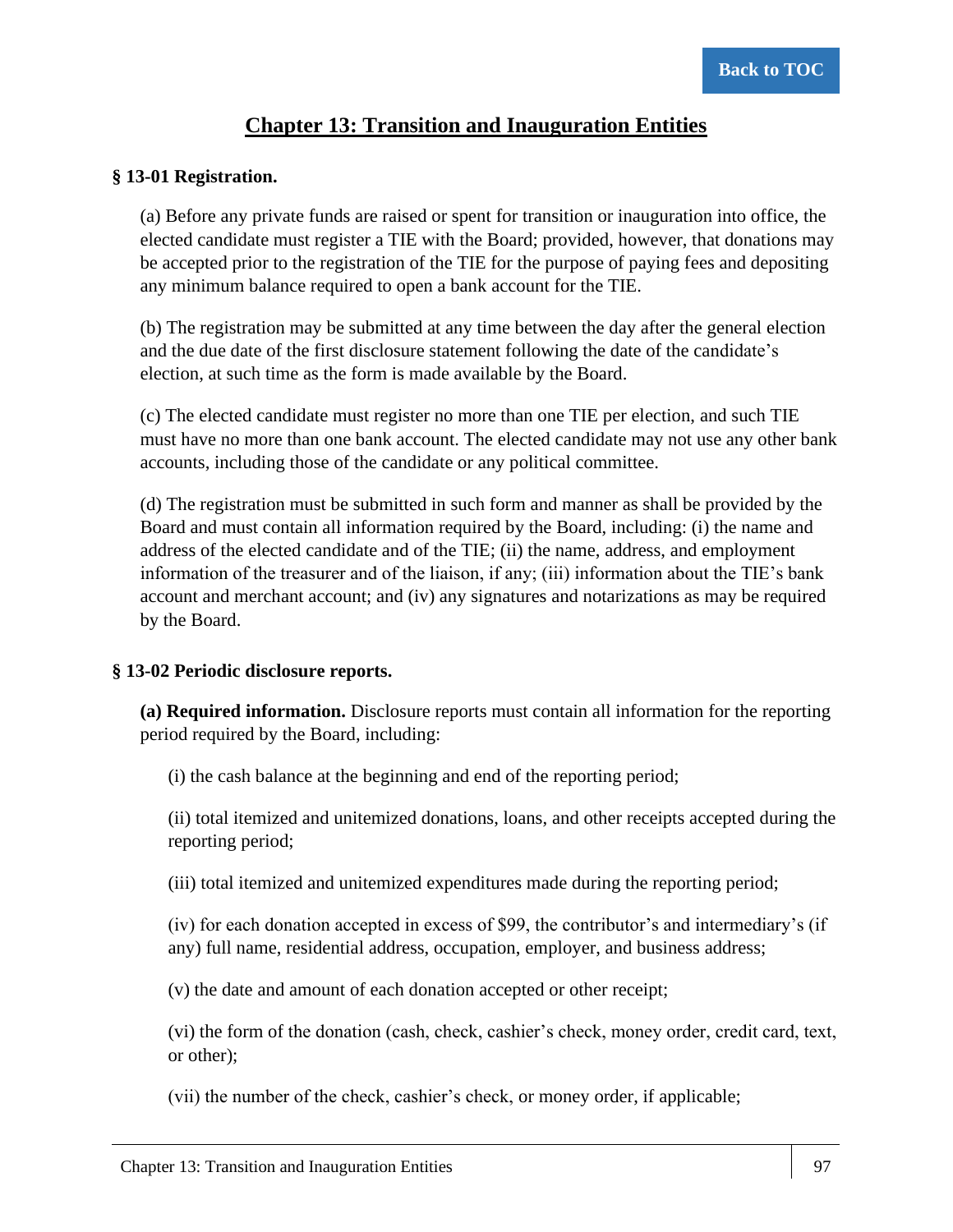(viii) the date and amount of each donation returned to a donor, the account from which the funds used to make the return originated, and, if applicable, the number of the check used to issue the return of funds;

(ix) each previously reported donation for which the check was returned unpaid;

(x) for each loan accepted, the lender's, guarantor's or other obligor's full name, residential address, occupation, employer, and business address;

(xi) the date and amount of each loan, guarantee, or other security for a loan accepted;

(xii) for each loan repayment made, the date, amount, check number, name of bank account or credit card, and name of any third party payor;

(xiii) the date and amount of any portion of a loan which has been forgiven;

(xiv) the bill or invoice date and amount, name and address of the vendor or payee, the purpose code and explanation of each expenditure;

(xv) the date and amount of each payment;

(xvi) the payment method, including check number and committee bank account;

(xvii) the amount of remaining outstanding liability to the vendor or payee;

(xviii) for each in-kind donation, the date the donation was made, the name and residential address of the donor, a detailed description of the goods or services provided, the amount of the fair market value of the donation, and such further information and documentation as necessary to show how the fair market value of the donation was determined; and

(xix) such other information as the Board may require.

**(b) Unitemized expenditures.** Expenditures of less than \$50 do not need to be separately itemized in a disclosure statement.

(c) All information reported in disclosure reports and amendments must be accurate as of the last day of the reporting period.

**(d) Electronic submissions.** Disclosure report submissions must follow the submission standards applicable to candidates under Chapter 4 of these rules.

### **(e) Monthly reports.**

(i) The first report is due on the fifth business day of the month immediately following the month during which the TIE first registers.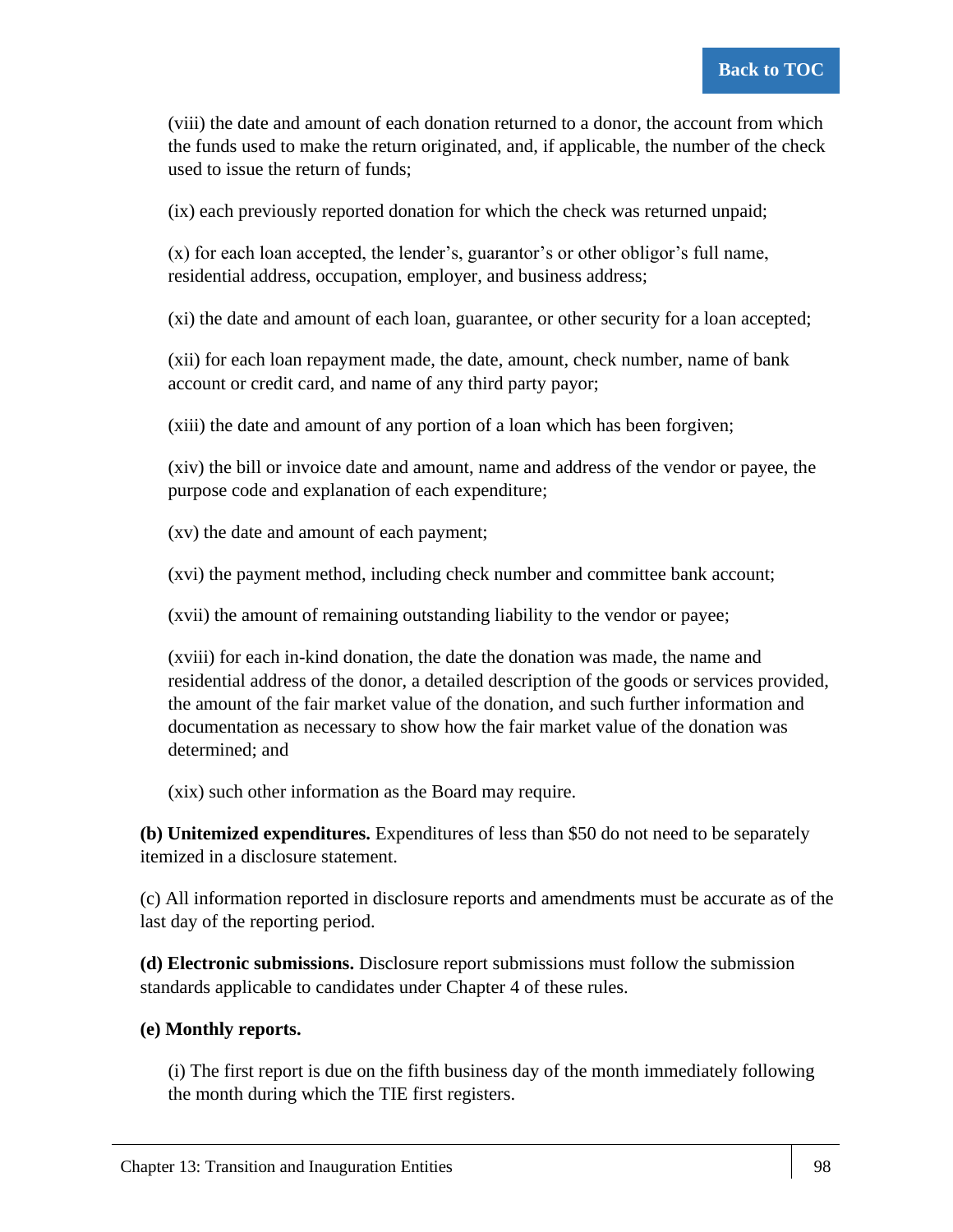(ii) The first report must cover the period from the day of the first financial activity of the TIE through the last day of the calendar month immediately preceding the month in which the report is due. Each subsequent report shall cover the next consecutive calendar month, and shall be due on the fifth business day of the subsequent month.

(iii) The final report must cover the period from the day after the conclusion of the preceding report through the day the TIE terminates its activities and must be filed within five business days of such termination.

(iv) Disclosure reports that fail to comply substantially with the disclosure requirements described in the Act or these rules will not be accepted by the Board. Amendments to disclosure reports are prohibited unless expressly authorized or requested by the Board.

(v) The disclosure report must contain a verification from the elected candidate, treasurer, or other officer designated in the registration that the disclosure report is true and complete to the best of such elected candidate, treasurer, or other designee's knowledge, information, and belief, and must contain such signatures as may be required by the Board.

### **§ 13-03 Limits and requirements.**

The following limits and requirements apply pursuant to § 3-801 of the Code.

### **(a) Donations and receipts.**

(i) An elected candidate must not: (A) authorize or register a political committee to raise or spend funds for transition or inauguration into office; (B) use funds accepted by a political committee authorized by the candidate for transition or inauguration into office; (C) authorize or register a previously existing entity to raise or spend funds for transition or inauguration into office; (D) continue a TIE in existence after it has paid all liabilities it incurred for transition and inauguration into office and otherwise has disposed of all funds pursuant to paragraph (ii) of subdivision (c) below; or  $(E)$  continue in existence an entity registered under section 13-01 after (1) April 30 in the year following the year of the election, or (2) in the case of a special election, 60 days after inauguration.

### (ii) A TIE must not:

(A) accept donations or other receipts from any political committee authorized by the elected candidate;

(B) accept donations from a political committee that has not registered with the Board under § 3-801(3) of the Code on a form that includes the information set forth in section 5-04(a) (political committees registered for an election cycle pursuant to  $\S$  3-707 of the Code shall be deemed registered for purposes of § 3-801(3) of the Code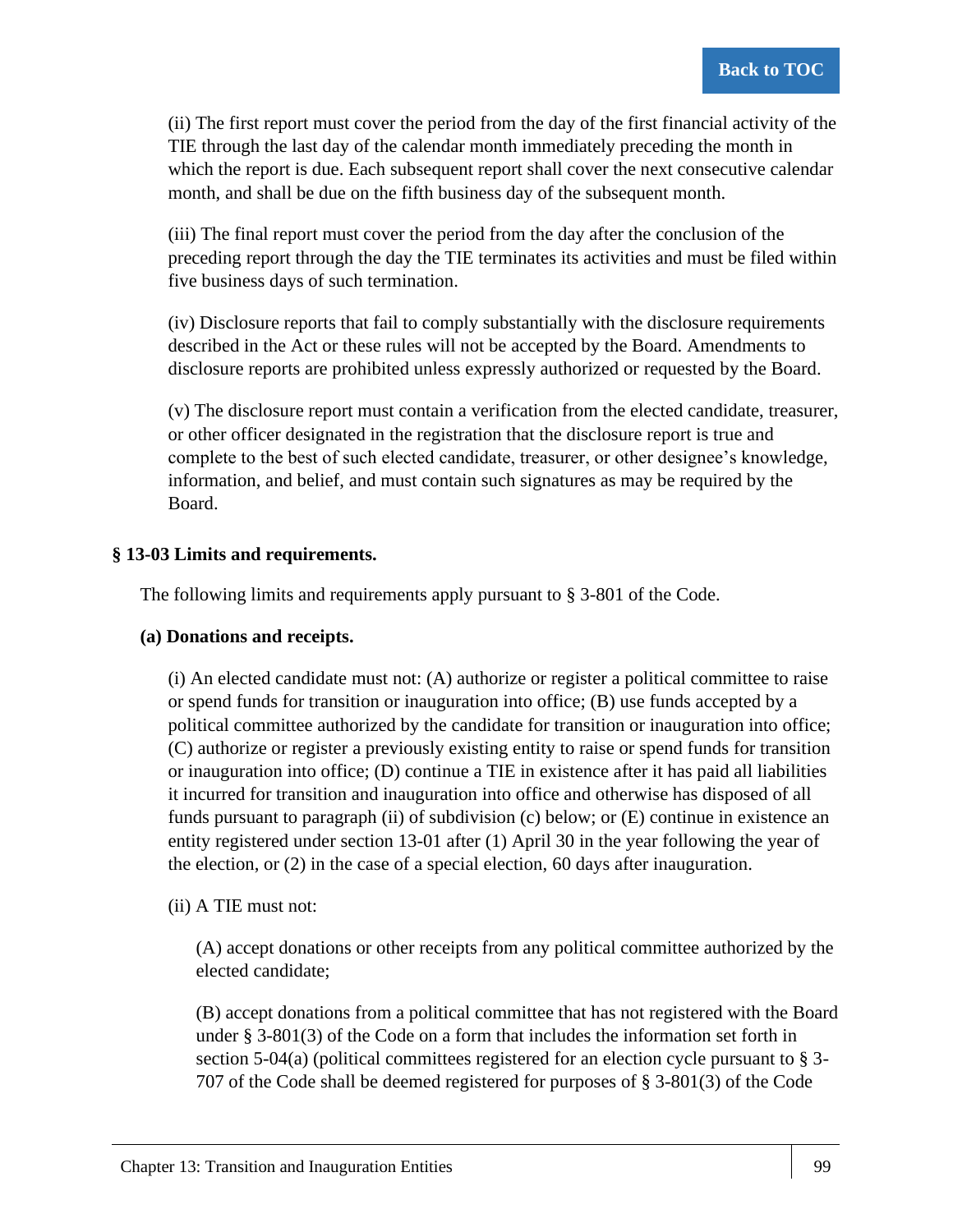with respect to transition and inauguration expenditures immediately following an election held in that cycle);

(C) accept donations in excess of the donation limits set forth in  $\S$  3-801(2)(b) of the Code;

(D) accept cash donations totaling more than \$100 from a single donor;

(E) accept any donations after all liabilities are paid;

(F) accept any donations from any corporation, limited liability company, limited liability partnership, or partnership;

(G) accept any donations from any individual or entity whose name appears in the doing business database as of the date of such donation; provided, however, that this limitation on donations shall not apply to any donation made by a natural person who has business dealings with the city where such donation is from the elected candidate, or from the elected candidate's parent, spouse, domestic partner, sibling, child, grandchild, aunt, uncle, cousin, niece or nephew by blood or by marriage; or

(H) commingle receipts in any account with personal or business funds, or funds accepted for an election.

(iii) An elected candidate may donate to such elected candidate's TIE with such elected candidate's personal funds or property, make in-kind donations to such elected candidate's TIEs with such elected candidate's personal funds or property, and make advances to such TIE with such elected candidate's personal funds or property, without regard to the donation limits of  $\S 3-801(2)(b)$  of the Code. An elected candidate's personal funds or property shall include such elected candidate's funds or property jointly held with such elected candidate's spouse, domestic partner, or unemancipated children.

(iv) In determining compliance with the donation limits of  $\S$  3-801(2)(b) of the Code, the Board shall total all donations from a single source to the TIE, using the definition of "single source," and the factors for so determining, pursuant to sections 1-02 and 5-10(b).

(v) Any donation, loan, or other receipt received by a TIE after January 31 in the year following the date of a regularly scheduled general election shall be presumed to be for the next election in which the elected candidate is a candidate following the day that it is received, and not received for the purposes of transition or inauguration.

(vi) Loans are deemed to be donations, subject to the limits and restrictions of the Act, to the extent the loan is not repaid by, or is made after, the date of the elected candidate's inauguration into office.

## **(b) Expenditures.**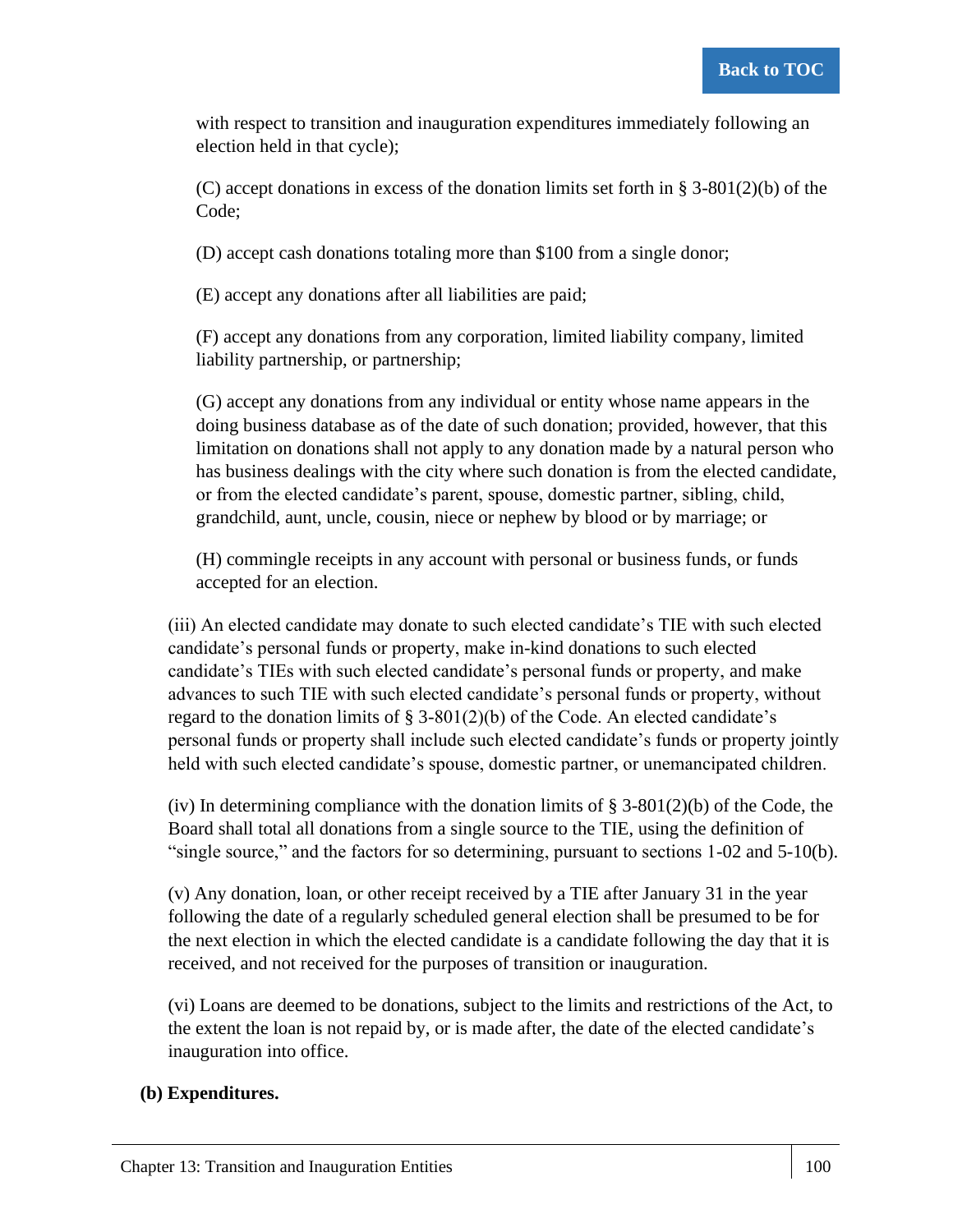(i) Funds raised for a TIE may not be used for any purpose other than transition or inauguration expenses. Expenses related to the holding of office, or related to any past or future election, are prohibited. The following are examples of types of expenditures that are presumed to be TIE-related:

(A) Transition.

(1) Conferences and seminars related to city government and elected service;

(2) Costs related to seeking and selecting city office staff;

(3) Payroll and consulting fees directly related to transition;

(4) Costs related to fundraising to pay for transition expenses; and

(5) Expenditures made for the purpose of furthering the elected candidate's selection as Speaker of the City Council.

### **(B) Inauguration.**

(1) Payroll and consulting fees directly related to holding an inauguration event;

(2) Printing and postage for inauguration event invitations;

(3) Inauguration event site and equipment rental;

(4) Inauguration event catering, decoration, entertainment, and photography; and

(5) Costs related to fundraising to pay for inauguration event.

(ii) There is a rebuttable presumption that the purchase of durable goods is not TIErelated.

(iii) Transition liabilities may not be incurred nor expenditures made after the elected candidate assumes office, and inauguration liabilities may not be incurred nor expenditures made after January 31 in the year after the year of the election, except for:

(A) expenditures made to satisfy liabilities incurred on or before January 31,

(B) expenditures related to fundraising to satisfy liabilities incurred on or before January 31, and

(C) routine and nominal expenditures associated with and necessary for satisfying such liabilities, terminating the entity, and responding to the post-election audit.

(iv) Unless permitted by paragraph (iii) of subdivision (b) above, any expenditure incurred after January 31 in the year following the date of a regularly scheduled general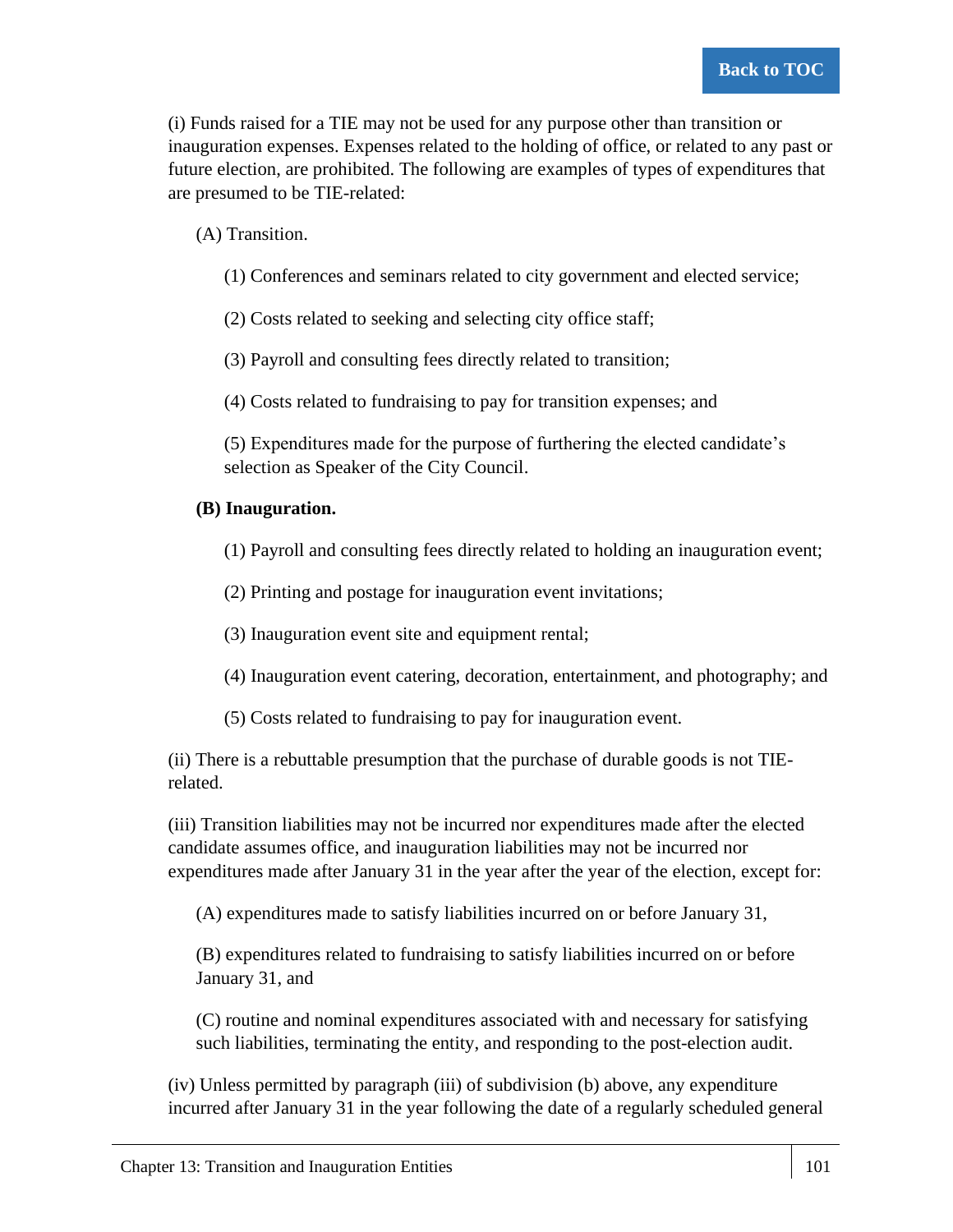election by a TIE shall be presumed to be for the next election in which the elected candidate is a candidate following the day that it is incurred, and not incurred for the purposes of transition or inauguration.

(v) A TIE may maintain a petty cash fund of no more than \$500 out of which it may make disbursements not in excess of \$100 per transaction. The TIE must maintain a petty cash journal including the name of every individual or entity to whom any disbursement is made, as well as the date, amount, and purpose of the disbursement.

**(vi) Single inaugural event.** No more than one inaugural event shall be presumed to be TIE-related.

### **(c) Termination.**

(i) The TIE must be terminated after it has paid all liabilities and otherwise disposed of all funds pursuant to paragraph (ii) below and, in any event, no later than April 30 in the year following the election.

(ii) If a TIE has funds remaining after all liabilities have been paid, it shall refund such funds to one or more of its donors, or if that is impracticable, to the Fund.

### **§ 13-04 Records and audit.**

(a) Each TIE must keep records that enable the Board to verify the accuracy of disclosure reports and compliance with all requirements of § 3-801 of the Code and this chapter. The records kept must be clear, accurate, and sufficient to demonstrate compliance. The records must be made and maintained contemporaneously with the transactions recorded, and maintained and organized in a manner that facilitates expeditious review by the Board.

(b) The records that must be kept include:

(i) Copies of all deposit slips;

(ii) A copy of each check or other monetary instrument, other than cash, representing a donation or other monetary receipt;

(iii) For each cash, credit card, cashier's check, or money order donation received, a written record containing (i) the donor's residential address, employer, business address, and occupation, (ii) the date and amount of the donation, (iii) if any, the intermediary's name, address, employer, business address, and occupation, and (iv) for cash, cashier's check, and money order donations, the donor's signature;

(iv) For each in-kind donation, a receipt or other written record showing how the value of the donation was determined;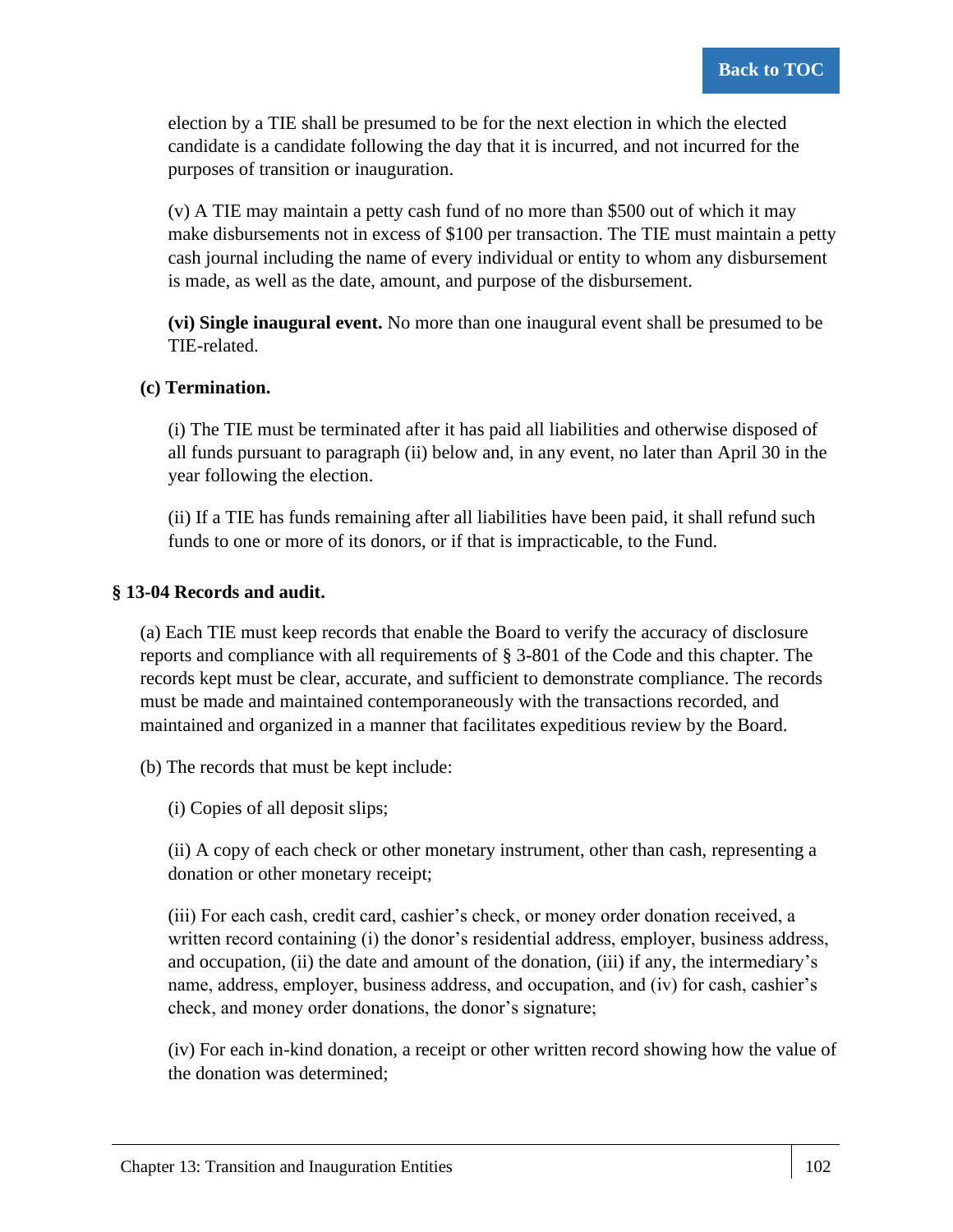(v) Each contract, invoice, bill, and receipt for goods or services provided;

(vi) Written documentation for each loan received, loan repayment, and loan forgiven;

(vii) A monthly billing statement or customer receipt for each disbursement to a TIE credit card account showing vendors underlying the disbursement; and

(viii) The following from banks and other depositories relating to accounts:

(A) all periodic bank or other depository statements in chronological order, maintained with any other related correspondence received with those statements, such as credit and debit memos and donation checks returned because of insufficient funds; and

(B) the front and back of all returned and cancelled disbursement checks.

(c) All of the TIE's records are subject to Board review and must be made available to the Board upon its request, within such time as shall be specified by the Board.

(d) Each TIE must retain all records and documents required to be kept pursuant to section 13-04 for five years after the date of its registration.

#### **§ 13-05 Other provisions concerning TIEs.**

*See* sections 9-02(c)(i) (Final bank balance); 10-03 (Enforcement); 15-07 (Special elections); Chapter 12 (Complaints).

## **Chapter 14: Disclosure of Independent Expenditures**

#### **§ 14-01 Definitions.**

Except as otherwise provided, the definitions set forth in section 1-02 apply in this chapter. In addition, the following terms mean:

**"Authorized representative"** means an officer or owner of an independent spender who is authorized to submit, and is jointly responsible with the spender for, independent expenditure reports.

**"Ballot proposal"** means a municipal ballot proposal, initiative, measure, or referendum. Activities associated with ballot proposals initiated by petition include the circulation of petitions to place the proposal on the ballot. Activities associated with ballot proposals not initiated by petition include those conducted after the measure or language is filed with the City Clerk.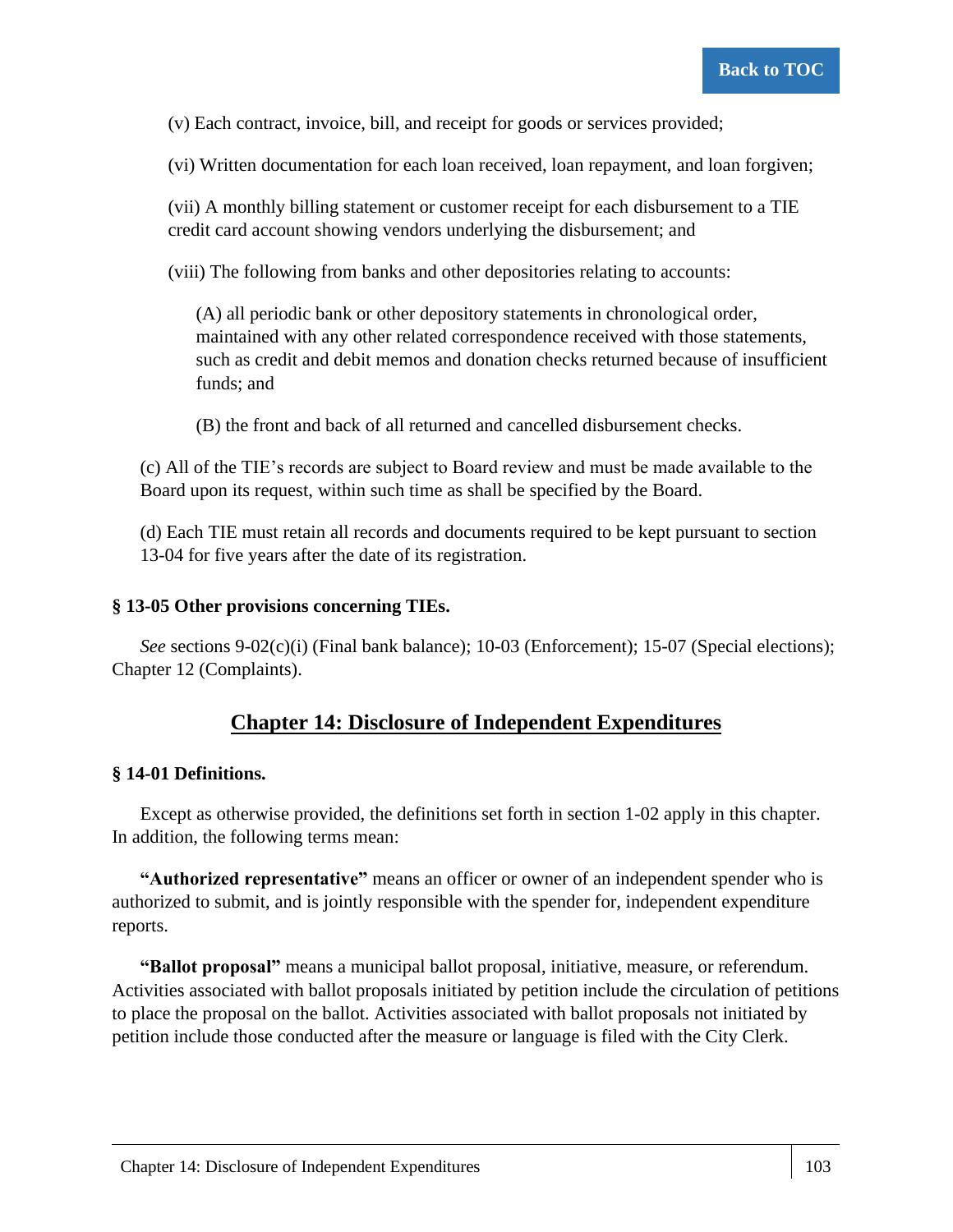**"Clearly identified"** means: (1) the name of the candidate or ballot proposal appears; (2) a photograph or drawing of the candidate appears; or (3) the identity of the candidate or ballot proposal is otherwise apparent by unambiguous reference.

**"Contribution"** means any monetary gift made to an entity. Contributions do not include membership dues paid by an individual or revenue from goods and services.

**"Covered communication"** means an express advocacy communication or electioneering communication.

**"Covered election"** means a covered election as defined in § 1052(a)(15)(a)(iii) of the Charter.

**"Covered expenditure"** means an expenditure directly related to the design, production, or distribution of a covered communication. An expenditure made during the ordinary conduct of business in connection with covering or carrying a news story, commentary, or editorial by any broadcasting station (including a cable television operator, programmer, or producer), website, newspaper, magazine, or other periodical publication, including any internet or electronic publication, is not a covered expenditure.

**"Electioneering communication"** means a communication that: (1) is disseminated by radio, television, cable, or satellite broadcast, is a paid advertisement, or is a mass mailing; (2) is disseminated within 60 days of a covered primary, general, or special election; and (3) refers to one or more clearly identified ballot proposals or candidates for a covered election. Electioneering communication does not include a candidate-related communication made by an organization operating and remaining in good standing under  $\S 501(c)(3)$  of the Internal Revenue Code of 1986.

**"Entity"** means an entity as defined in § 1052(a)(15)(a)(ii) of the Charter.

**"Express advocacy communication"** means a communication that contains a phrase including, but not limited to, "vote for," "re-elect," "support," "cast your ballot for," "[Candidate] for [elected office]," "vote against," "defeat," "reject," or "sign the petition for," or a campaign slogan or words that in context and with limited reference to external events, such as the proximity to the election, can have no reasonable meaning other than to advocate the election, passage, or defeat of one or more clearly identified ballot proposals or candidates in a covered election, and is disseminated by: (1) radio, television, cable, or satellite broadcast; (2) telephone communication; (3) mass mailing; (4) other printed material; or (5) any other form of paid electoral advertising. Paid electoral advertising shall not include communications over the internet, except for: (1) communications placed for a fee on another individual or entity's website; or (2) websites formed primarily for, or whose primary purpose is, the election, passage, or defeat of a candidate in a covered election or of a ballot proposal.

**"Independent expenditure"** means an independent expenditure as defined in §  $1052(a)(15)(a)(i)$  of the Charter.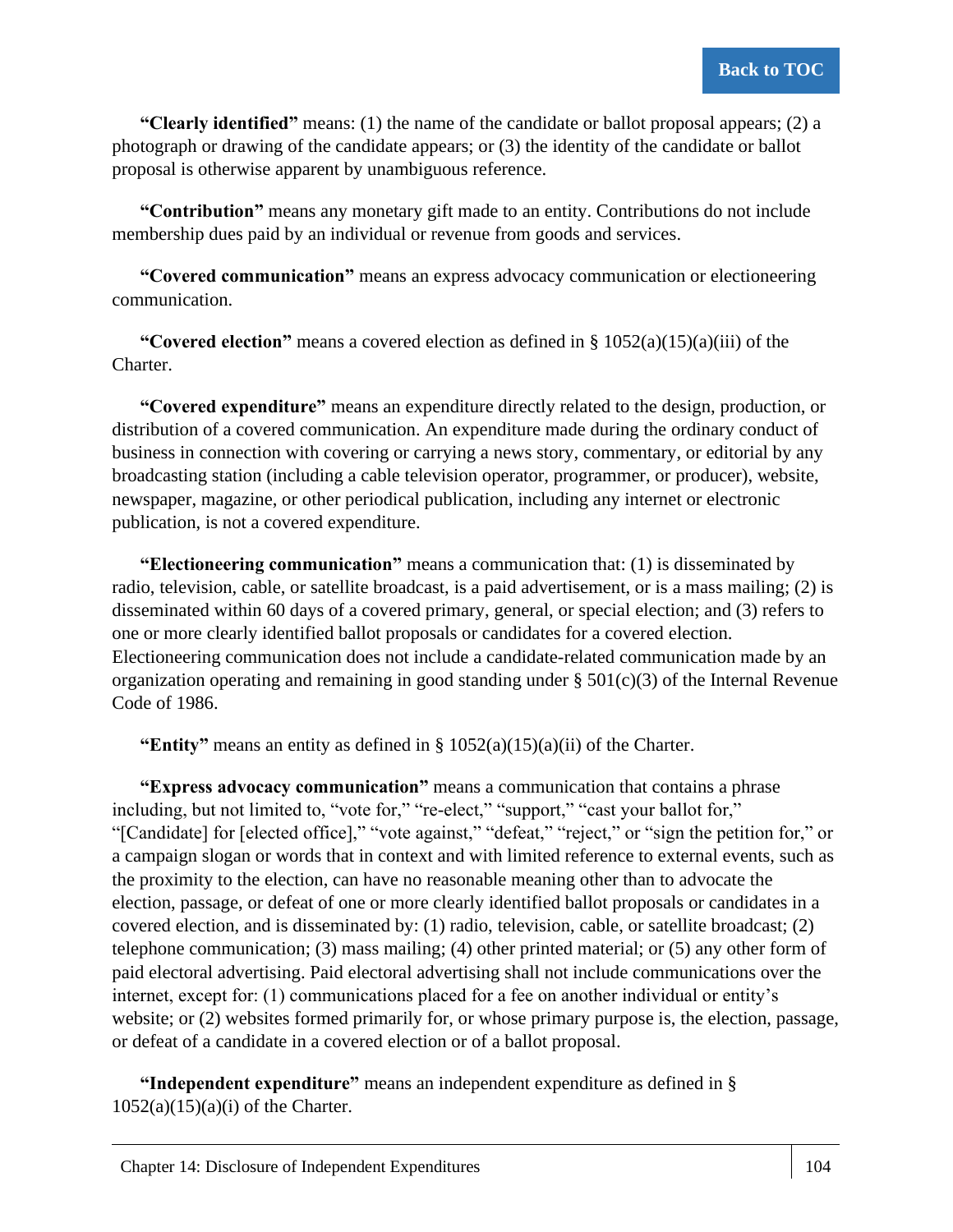**"Independent spender"** means an individual or entity that makes an independent expenditure, or an agent of such individual or entity.

**"Mass mailing"** means a mailing by United States mail, common carrier, or facsimile of more than 500 pieces of mail matter of an identical or substantially similar nature within any 30 day period.

**"Principal owner"** means an individual or entity that owns or controls 10% or more of an entity, including stockholders and partners.

**"Telephone communication"** means 500 or more telephone calls, whether live or recorded, of an identical or substantially similar nature within any 30-day period.

**"Text message communication"** means 500 or more text messages of an identical or substantially similar nature sent within any 30-day period.

### **§ 14-02 Disclosure statements.**

Each disclosure statement must include the following information:

### **(a) Filer information.**

(i) All independent spenders must provide their:

(A) name, mailing address, telephone number, email address, and employer information;

(B) contact person's name, mailing address, email address, telephone number, and employer information; and

(C) other similar information that may be required by the Board.

(ii) Independent spenders that are entities must also provide their:

(A) website URL;

(B) authorized representative's name, mailing address, email address, telephone number, and employer information;

(C) type of organization;

(D) name(s) of principal owners, and employer information for any such owners who are individuals; and

(E) name and employer information of board members and officers or their equivalents.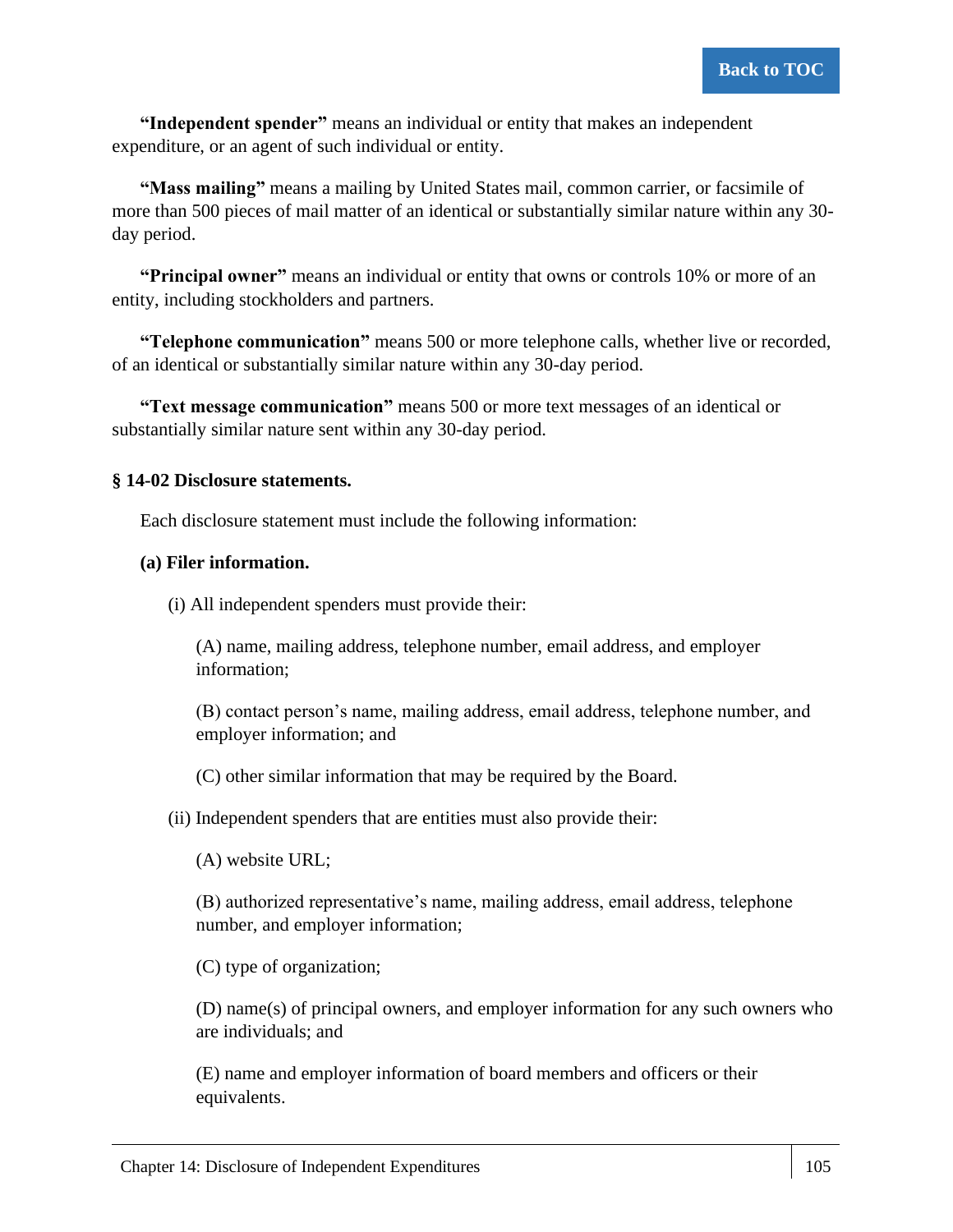(iii) Independent spenders that are individuals must also provide their occupation and employer information.

#### **(b) Communications.**

(i) When an independent spender makes covered expenditures aggregating \$1,000 or more during an election cycle for communications that refer to a specific candidate or ballot proposal, it must report these communications and each future communication associated with an expenditure of \$100 or more that refers to that candidate or ballot proposal. Expenditures of less than \$100 shall not be covered expenditures for the purposes of this subdivision. Each communication must be disclosed in the reporting period in which it is first published, aired, or otherwise distributed, except that no communication is required to be disclosed before the \$1,000 threshold has been reached. For each communication, the independent spender must provide:

(A) The type of communication;

(B) Its distribution date;

(C) The names of the candidates and/or ballot proposals referred to in the communication;

(D) For a printed communication, an electronic or paper copy of the communication as it was distributed to the public;

(E) For a broadcast or internet communication, an audio, video, or source file of the communication as it was distributed to the public, except that if a source file is not available for an audio communication then a script will be accepted; and

(F) Such other similar information as the Board may require.

(ii) A mass mailing shall be considered to have been distributed on the date on which it was postmarked, or accepted by a common carrier.

### **(c) Expenditures.**

(i) When a covered communication has been reported, each covered expenditure of \$100 or more associated with that communication must be reported. If the communication refers to more than one candidate or ballot proposal, only those expenditures for candidates or ballot proposals that have met the \$1,000 threshold need be reported. Each expenditure must be disclosed in the reporting period in which the expenditure is incurred, except that no expenditure is required to be disclosed prior to the reporting of its associated communication. For each expenditure, the independent spender must provide: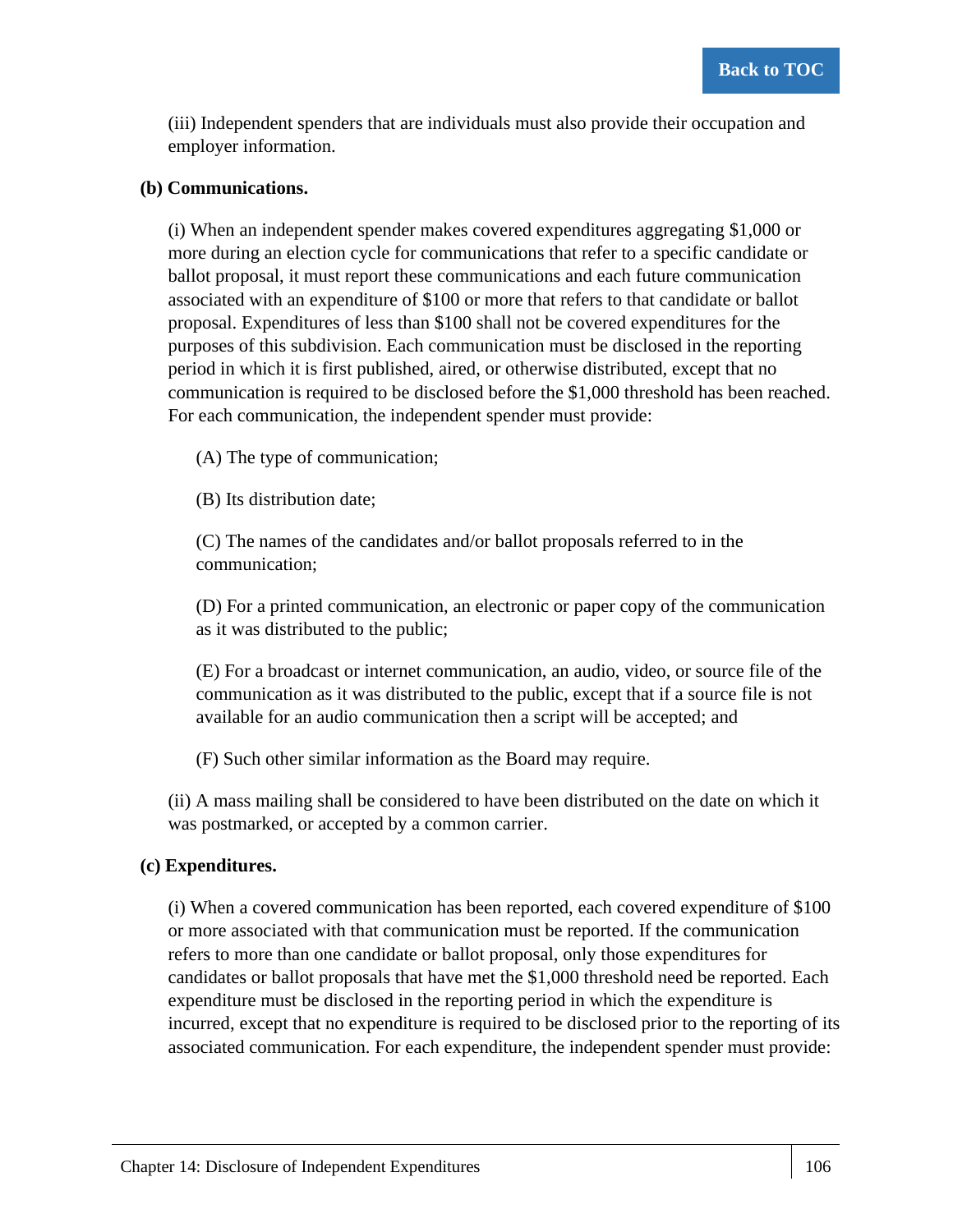(A) The names of the candidates or ballot proposals referred to by the associated communication;

(B) The name of the vendor;

(C) The date, amount, and purpose;

(D) The names of the individuals or entities paying for the expenditure, if not the independent spender;

(E) The itemized invoice detailing the expenditure, when it becomes available; and

(F) Such other similar information as the Board may require.

**(ii) Valuation.** All expenditures must be reported at their fair market value. If it is not practicable to obtain an invoice, the independent spender must use a reasonable estimate of fair market value and must provide a written record supporting the estimate.

**(iii) Apportionment.** For reporting purposes, an expenditure associated with a communication that refers to more than one candidate or ballot proposal shall be apportioned among the candidates or ballot proposals based on the following factors:

(A) The focus of the communication;

(B) The geographic distribution or location of the communication;

(C) The subject matter of the communication;

(D) The relative prominence of references to or the appearance of a candidate or ballot proposal in the communication, including the size and location of references to the candidate or ballot proposal and any photographs of the candidate;

(E) The timing of the communication; and

(F) Other circumstances of the communication.

### **(d) Contributions.**

(i) When an independent spender that is an entity makes covered expenditures of \$100 or more aggregating \$5,000 or more in the 12 months preceding the election for communications that refer to any single candidate, it is required to report:

(A) All contributions accepted from other entities since the first day of the calendar year preceding the year of the covered election; and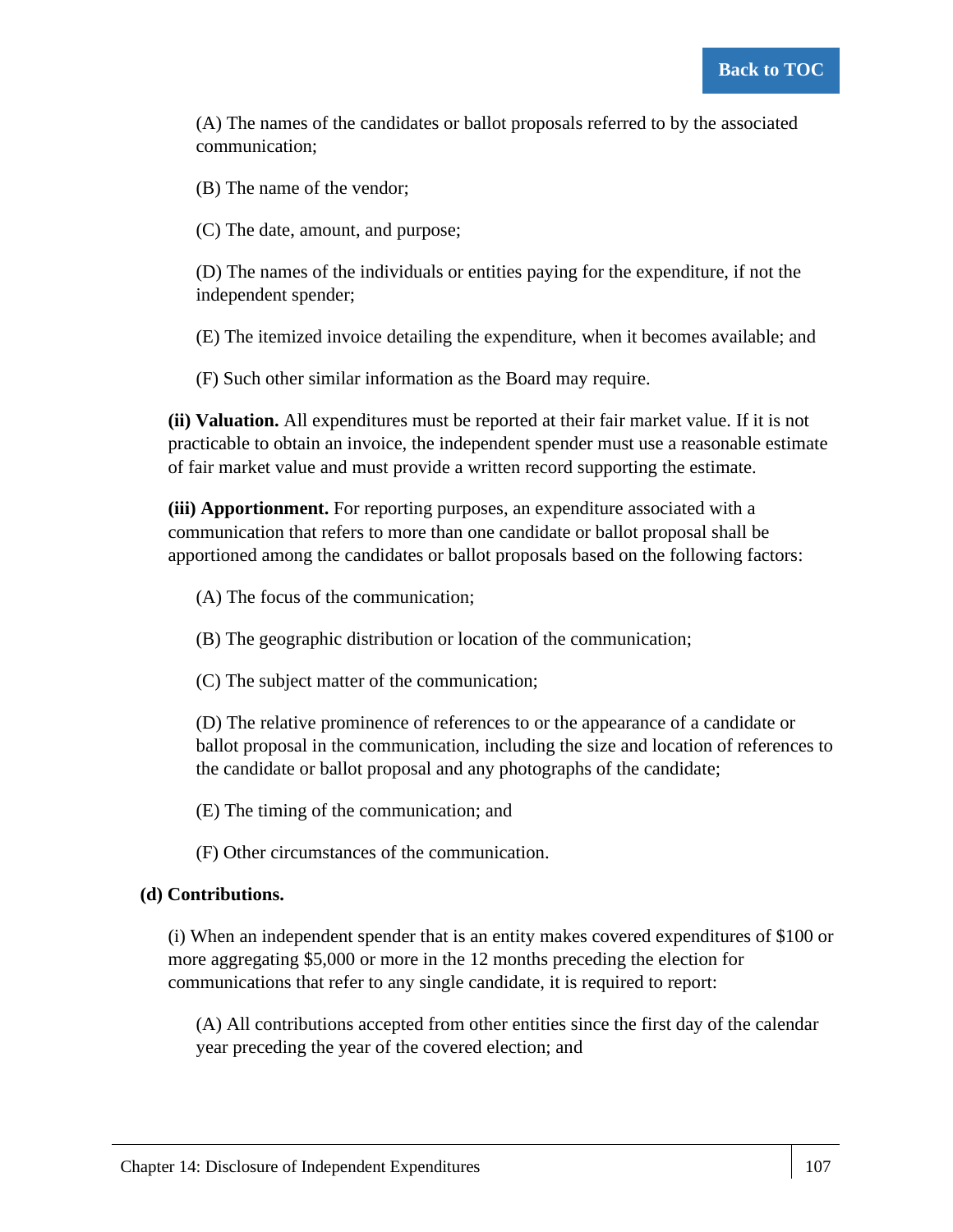(B) All contributions aggregating \$1,000 or more accepted from an individual during the 12 months preceding the election.

(ii) Each contribution must be disclosed in the reporting period in which it was received. For each contribution, the independent spender must provide:

(A) For each contribution accepted from another entity, the entity's name, address, and type of organization and the names of the entity's principal owners, partners, board members and officers, or their equivalents, or, if no natural persons exist in any such role, the name of at least one natural person who exercises control over the activities of such entity;

(B) For each entity from which contributions aggregating \$50,000 or more have been accepted in the 12 months preceding the election (the "major contributor"), (A) the name, address, and type of each entity that contributed \$25,000 or more to the major contributor in the 12 months preceding the election; and (B) the name, residential address, occupation, and employer of each individual who contributed \$25,000 or more to the major contributor in the 12 months preceding the election;

(C) For each contribution accepted from an individual, the individual's name, residential address, occupation, and employer;

(D) The date of receipt and amount of each such contribution accepted by the independent spender or the major contributor; and

(E) Such other similar information as the Board may require.

(iii) Exemption for earmarked contributions. Contributions to independent spenders or major contributors that are earmarked for an election that is not a covered election, or for an explicitly stated non-electoral purpose, are not required to be reported; provided, however that records of such contributions to independent spenders must be maintained and may be requested by the Board to verify their qualification for this exemption.

**(e) Verification.** Each independent spender filing a disclosure statement must verify that each reported expenditure referring to a candidate was not authorized, requested, suggested, fostered, or cooperated in by such candidate, an agent of such candidate, an opponent of such candidate, or an agent of such opponent. The independent spender must verify that the disclosure statement is true and complete to the best of the filer's knowledge, information, and belief. The disclosure statement must contain such signatures or notarizations and other verifications as may be required by the Board.

**(f) Format.** All disclosure statements must be submitted electronically as specified by the Board. Supporting documents must be submitted electronically, by hand, or by common carrier.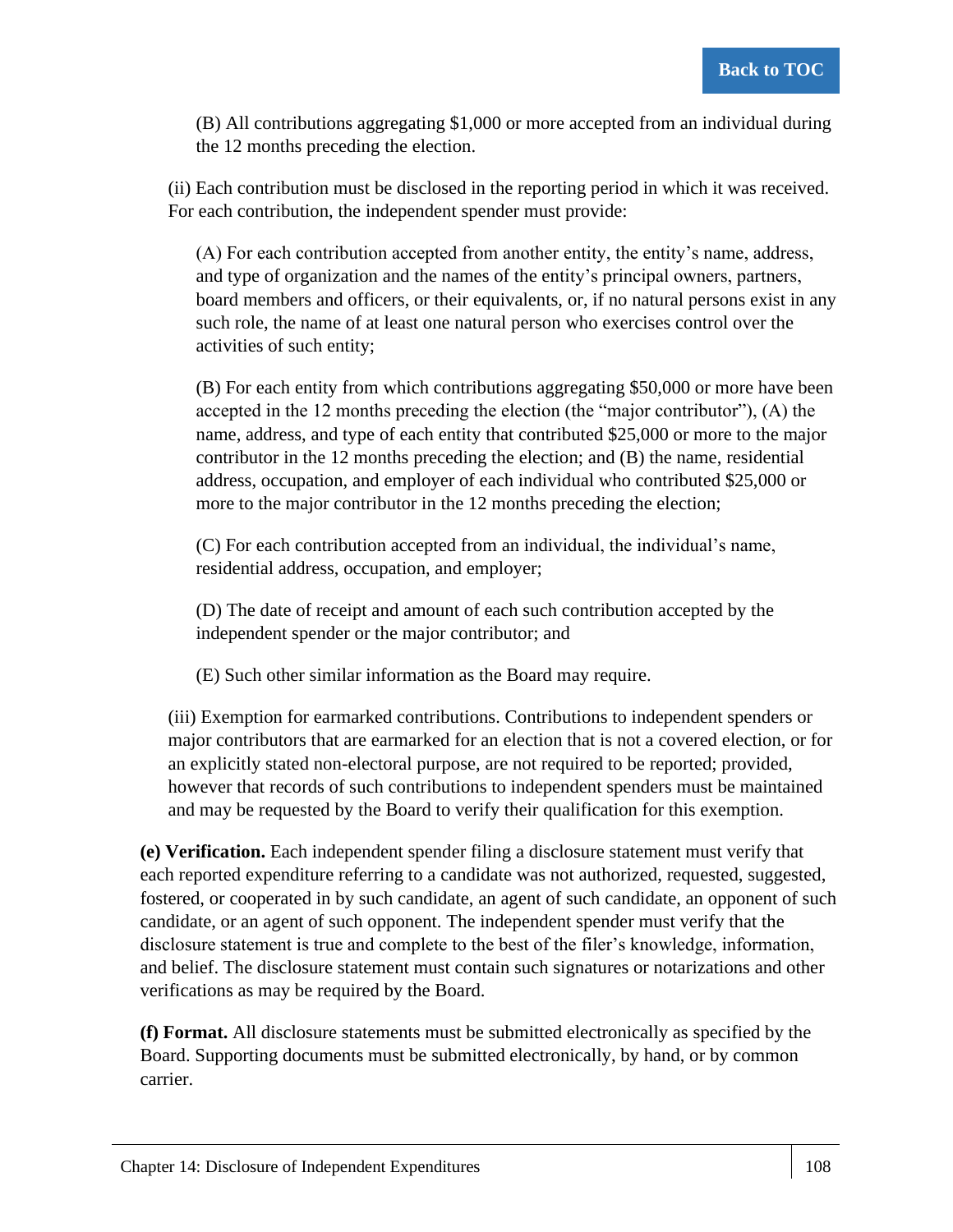#### **§ 14-03 Disclosure dates.**

**(a) Filing dates.** The Board shall publish a schedule of disclosure statement filing dates and reporting periods for primary and general elections, and for ballot proposals, based on the following:

(i) Disclosure statements are due on January 15, March 15, July 15, and the fourth Friday in August of the election year.

(ii) Additional disclosure statements are due:

(A) For a primary election: 32 and 11 days before and 10 days after the election.

(B) For a general election: 32 and 11 days before and 27 days after the election.

(iii) During the 14 days before a primary or general election, an independent spender must submit a disclosure statement to the Board within 24 hours of distributing any reportable communication, making any reportable expenditure, or receiving any reportable contribution.

(iv) The Board's published schedule of disclosure statement filing dates shall reflect that if a disclosure statement is due to be submitted on a Saturday, Sunday, or legal holiday, submission shall be considered timely if made on the next business day.

(v) An independent spender that has not distributed any reportable communications, made any reportable expenditures, or received any reportable contributions within a reporting period is not required to file a disclosure statement for that period.

### **(b) Reporting periods.**

#### **(i) First disclosure statement.**

(A) The reporting period for the first disclosure statement containing communications or expenditures related to candidates in a primary or general election begins on the first day of the election cycle.

(B) The reporting period for the first disclosure statement for communications or expenditures related to ballot proposals begins on the first day of January in the year in which the proposal appears on the ballot.

**(ii) Each subsequent disclosure statement.** The reporting period for each subsequent disclosure statement begins on the third day before the deadline for the submission of the previous disclosure statement.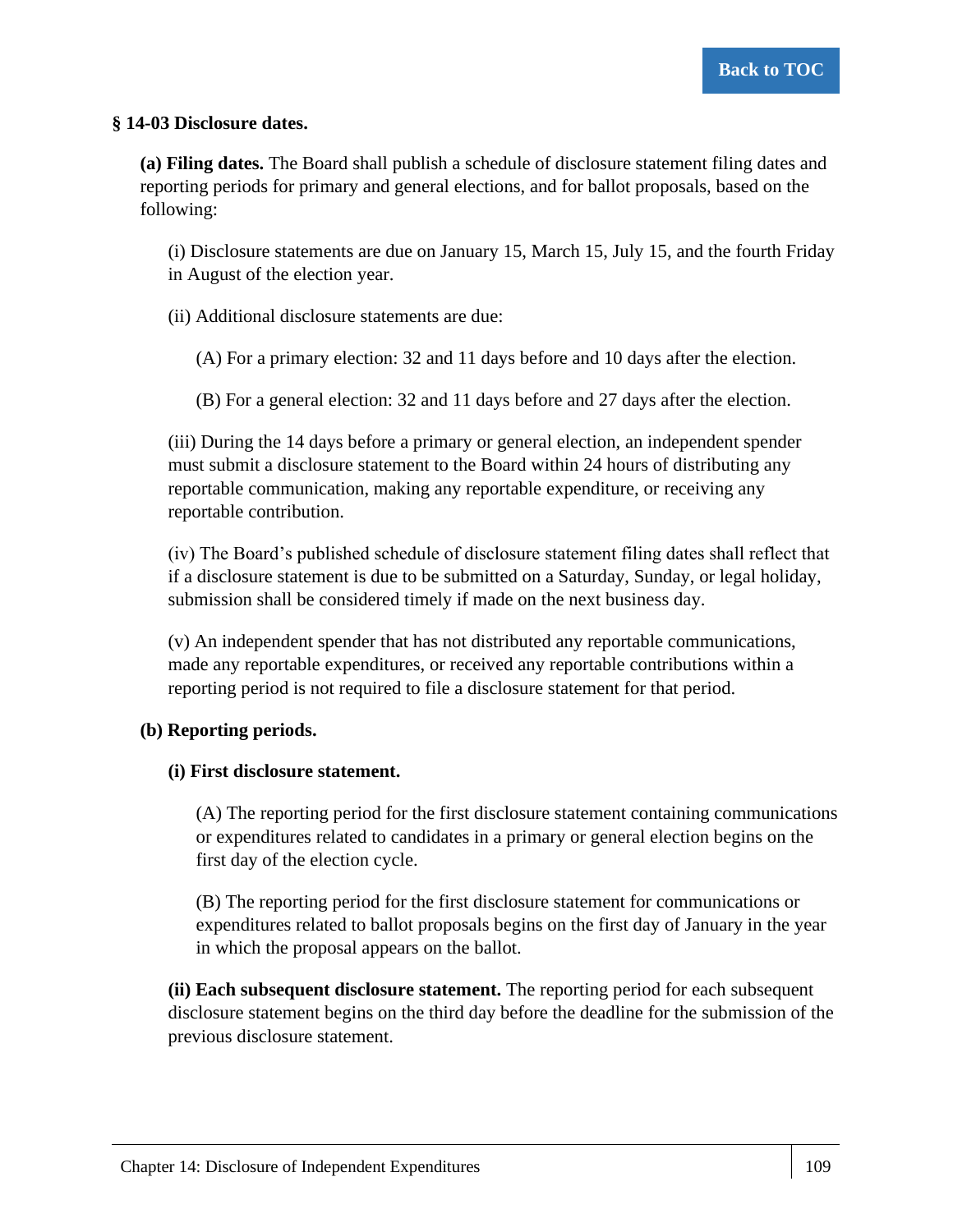**(iii) Conclusion of reporting period.** The reporting period for all disclosure statements concludes on and include the fourth day before the deadline for the submission of that disclosure statement.

**(iv) Weekends and holidays.** The Board's published schedule of reporting period dates shall reflect that if a disclosure statement is due to be submitted on a Saturday, Sunday, or legal holiday, the reporting period will conclude on and include the fourth day before the next business day.

### **§ 14-04 Identification of communications.**

**(a) Independent spender identification.** When an independent spender makes covered expenditures of \$100 or more aggregating \$1,000 or more during an election cycle, the communication associated with the expenditure that meets the \$1,000 threshold and all subsequent communications, regardless of dollar value, must include:

**(i) Printed material.** For printed material, the words "Paid for by" must appear, followed by (i) the name of the independent spender; (ii) if the spender is an entity: (A) the name of any individual or entity that owns or controls more than 50% of the independent spender, (B) the name of the independent spender's chief executive officer or equivalent, if any, and (C) the independent spender's top donors as described in subdivision (b) of this section; and (iii) the words "Not expressly or otherwise authorized or requested by any candidate or the candidate's committee or agent. More information at nyc.gov/FollowTheMoney". Such words must appear in a conspicuous size and style and must be enclosed in a box within the borders of the communication.

**(ii) Television, internet video, other video.** For television, internet videos, or other types of video communications, the words "Paid for by" followed by the name of the independent spender must be clearly spoken at the beginning or end of the communication in a pitch and tone substantially similar to the rest of the communication. Additionally, simultaneous with the spoken disclosure, in a conspicuous size and style and enclosed in a box, the words "Paid for by" must appear followed by: (i) the name of the independent spender; (ii) if the spender is an entity, the spender's top donors as described in subdivision (b) of this section; and (iii) the words "Not expressly or otherwise authorized or requested by any candidate or the candidate's committee or agent. More information at nyc.gov/FollowTheMoney".

**(iii) Radio, internet audio, automated telephone calls.** For radio, internet audio, or automated telephone calls, the words "Paid for by" followed by (i) the name of the independent spender; (ii) if the spender is an entity, the spender's top donors as described in subdivision (b) of this section; and (iii) the words "Not expressly or otherwise authorized or requested by any candidate or the candidate's committee or agent. More information at nyc.gov/FollowTheMoney", must be clearly spoken at the end of the communication in a pitch and tone substantially similar to the rest of the communication.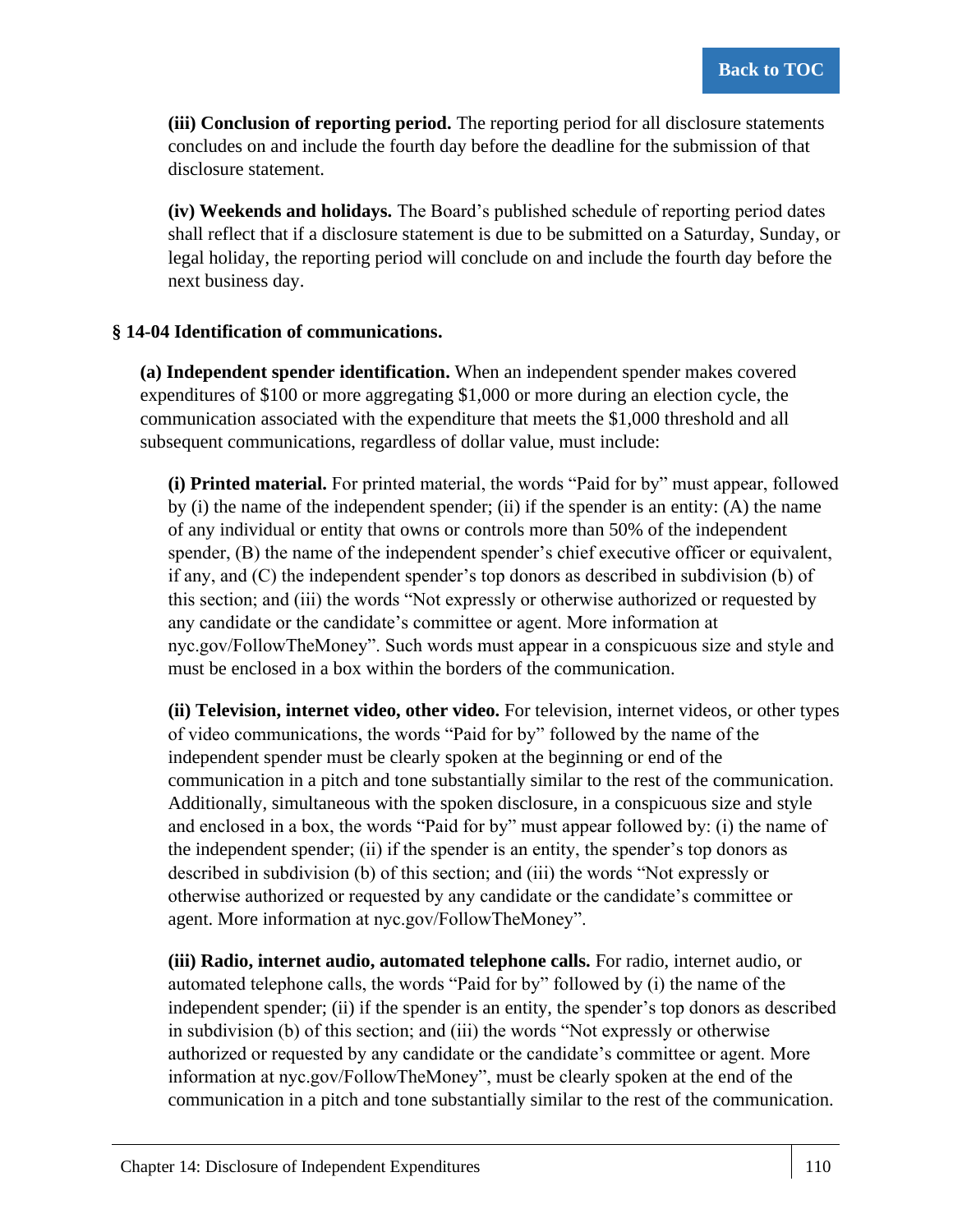For radio and internet audio communications of 30 seconds in duration or shorter, subparagraph (ii) of this paragraph may be omitted.

**(iv) Non-automated telephone calls longer than 10 seconds.** For non-automated telephone calls lasting longer than 10 seconds, the words "This call is paid for by" followed by the name of the independent spender and the words "Not expressly or otherwise authorized or requested by any candidate or the candidate's committee or agent. More information is available at nyc.gov/FollowTheMoney" must be clearly spoken during the call in a pitch and tone substantially similar to the rest of the call.

**(v) Text message communications.** For text message communications, the words "Paid for by" must appear, followed by: (i) the name of the independent spender; and (ii) the words "Not authorized or requested by any candidate, their committee, or agent. More information at nyc.gov/FollowTheMoney." Such words must be written at the beginning or end of the communication.

**(b) "Top donor(s)" identification.** Identification of an independent spender's top donors in a communication shall be as follows:

(i) A spender's top donors are its largest aggregate contributors during the 12 months preceding the election, in descending order by aggregate amount, who have contributed at least \$5,000.

(ii) If there are at least three such donors:

(A) Printed identification shall be the words "Top Three Donors" followed by the names of such donors;

(B) Video identification shall be the words "The top three donors to the organization responsible for this advertisement are" followed by the names of such donors;

(C) Audio identification shall be the words "with funding provided by" followed by the names of such donors;

(D) If the third largest donor has donated the same amount as the fourth largest donor, the independent spender may choose which three donors to include, so long as no donor is included that has donated less than any other donor that is not included.

(iii) If there are only two such donors, the words "Top Donors" must replace "Top Three Donors."

(iv) If there is only one such donor, the words "Top Donor" must replace "Top Three Donors."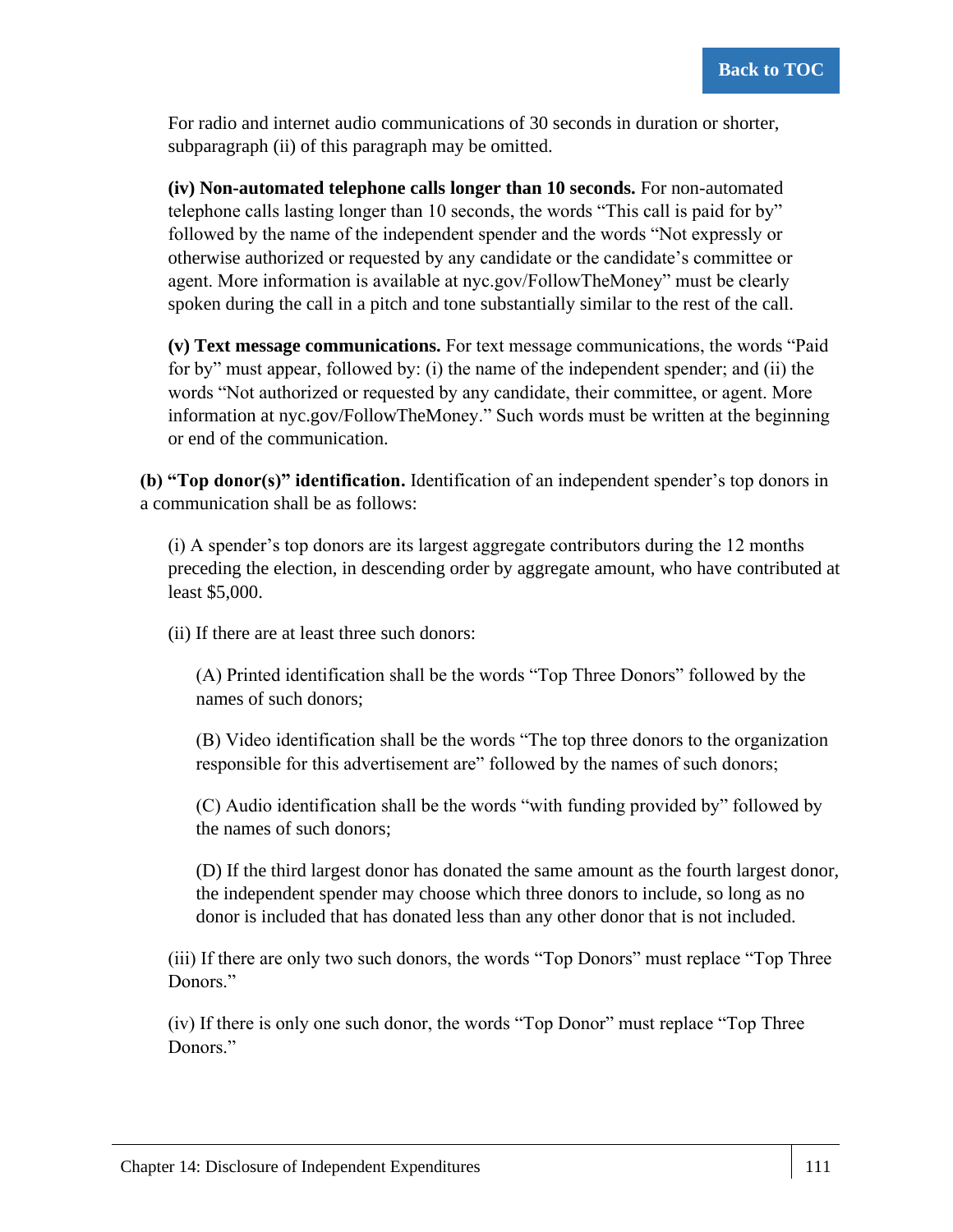(v) If there are no such donors, all references to donors must be removed from the identification.

**(c) Languages other than English.** All written or spoken identification required by this section must be in the primary language of the communication, except that the web address nyc.gov/FollowTheMoney, if required to be written or spoken in the identification, must be in English.

**(d) Modification.** The requirements of this section may be modified by the Board concerning items upon which disclosures cannot be reasonably printed, pursuant to  $\S 1052(a)(15)(c)(i)$  of the Charter or any other items whose disclosures are not otherwise provided for in §  $1052(a)(15)(c)$  of the Charter.

(e) This section shall not apply to communications required to include a disclosure pursuant to § 3-703(16) of the Code.

### **§ 14-05 Non-independent expenditures.**

An expenditure by an individual or entity referring to a candidate, that was authorized, requested, suggested, fostered by, or cooperated in by such candidate or the opponent of such candidate, or their agents, is not an independent expenditure and is not governed by this Chapter. Factors used by the Board to determine whether an expenditure is independent or nonindependent are referenced in section 6-04(a).

### **§ 14-06 Guidance for independent spenders.**

Prior to dissemination of a communication, an individual or entity may seek guidance regarding whether the communication would be subject to these rules by submitting a written request in the form and manner prescribed by the Board, including a description or sample of the proposed communication and a description of its proposed dissemination. If the request is received more than 14 days before the election, guidance shall be provided within seven days, and if such request is received during the 14 days prior to the election, guidance shall be provided within 24 hours. Such guidance applies only to the communication exactly as submitted and disseminated exactly as described, and constitutes neither approval nor disapproval of the content, appropriateness, or accuracy of the communication.

### **§ 14-07 Document retention.**

Independent spenders must provide documentation to the Board upon request, and must maintain for three years after the date of the election to which they apply:

(a) records that enable the Board to verify the accuracy of disclosure statements, including bills for goods or services used to produce and disseminate a communication, as well as records of all contributions received by independent spenders that are entities; and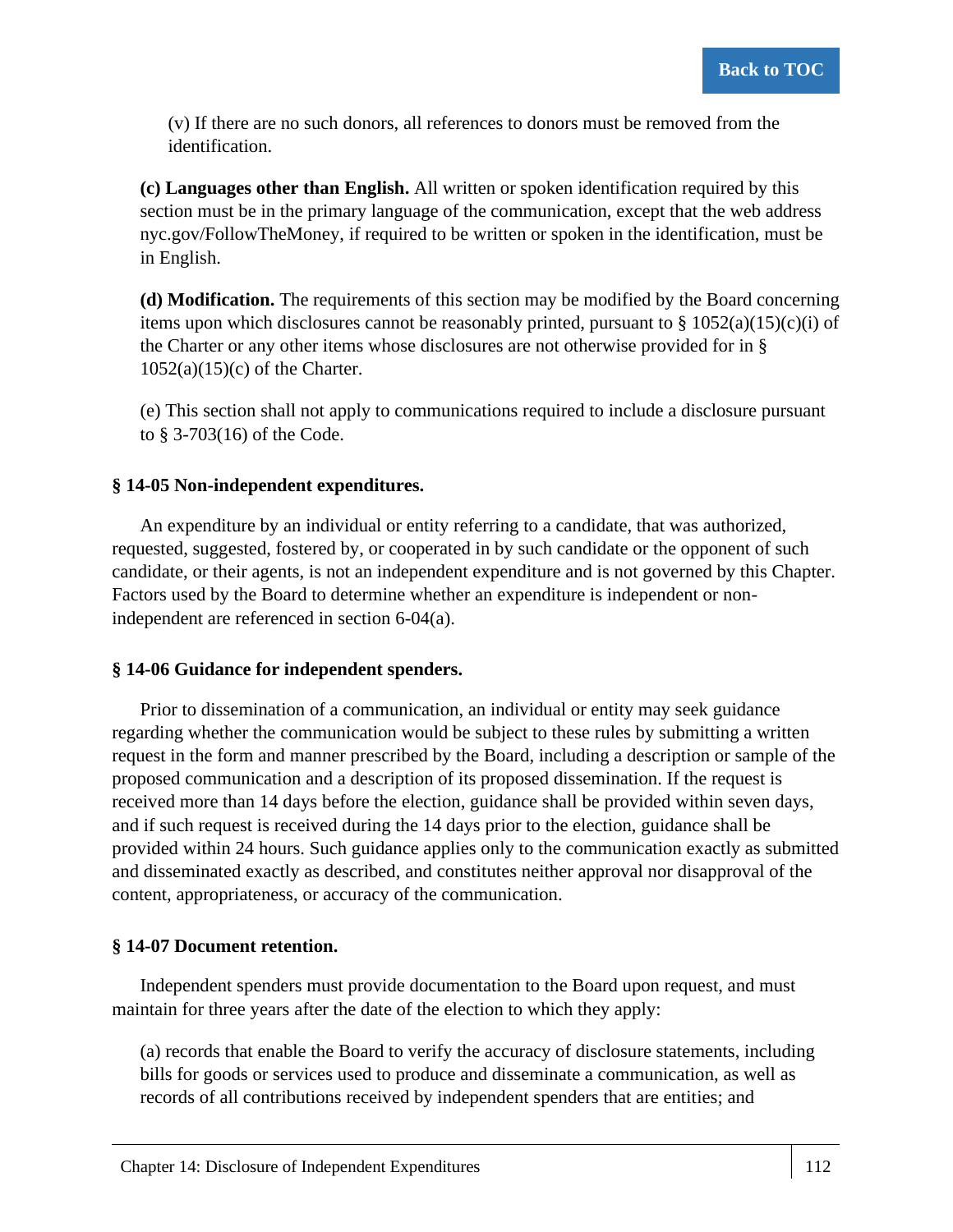(b) copies of all advertisements, pamphlets, circulars, flyers, brochures, and other printed communications disseminated, and a schedule of all radio or television time purchased, and scripts used therein or the audio or video source files. Documents previously provided to and received by the Board do not need to be maintained by the independent spender.

### **§ 14-08 Penalties.**

Any independent spender who violates any provision of this chapter, and any agent of an independent spender who commits such a violation, shall be subject to a civil penalty in an amount not in excess of \$10,000.

### **§ 14-09 Other provisions concerning independent expenditures.**

*See* sections 15-06 (Special elections); 10-03 (Enforcement); Chapter 12 (Complaints).

# **Chapter 15: Special Elections**

### **§ 15-01 Special requirements and procedures.**

If a special election to fill a vacancy is declared, the Board, after considering the date of the election and any other relevant factors, may provide for special requirements and procedures for candidates, including:

(a) a standard by which contributions, loans, and expenditures are presumed to be accepted or made for the special election, notwithstanding sections  $5-10(a)$ ,  $5-09(h)$ , and  $6-01(h)(i)$ ; and

(b) such other requirements and procedures as the Board may deem necessary to implement the provisions of the Act in the special election fully and effectively.

### **§ 15-02 Filing requirements.**

**(a) Certification.** Candidates who wish to participate in the Program for a special election must file a Certification with the Board specifically for such election. The Certification must be filed on or before the 14th day after the proclamation of such election and may not be rescinded.

**(b) Filer Registration.** Candidates who do not wish to participate in the Program are not required to file a Certification, but must file a Filer Registration specifically for the special election with the Board.

### **(c) Candidates raising funds for other elections within the same election cycle.**

Candidates who have already been raising funds for other elections occurring after the special election, but within the same election cycle, may use their existing committee bank accounts in the special election, provided that they submit a new Filer Registration or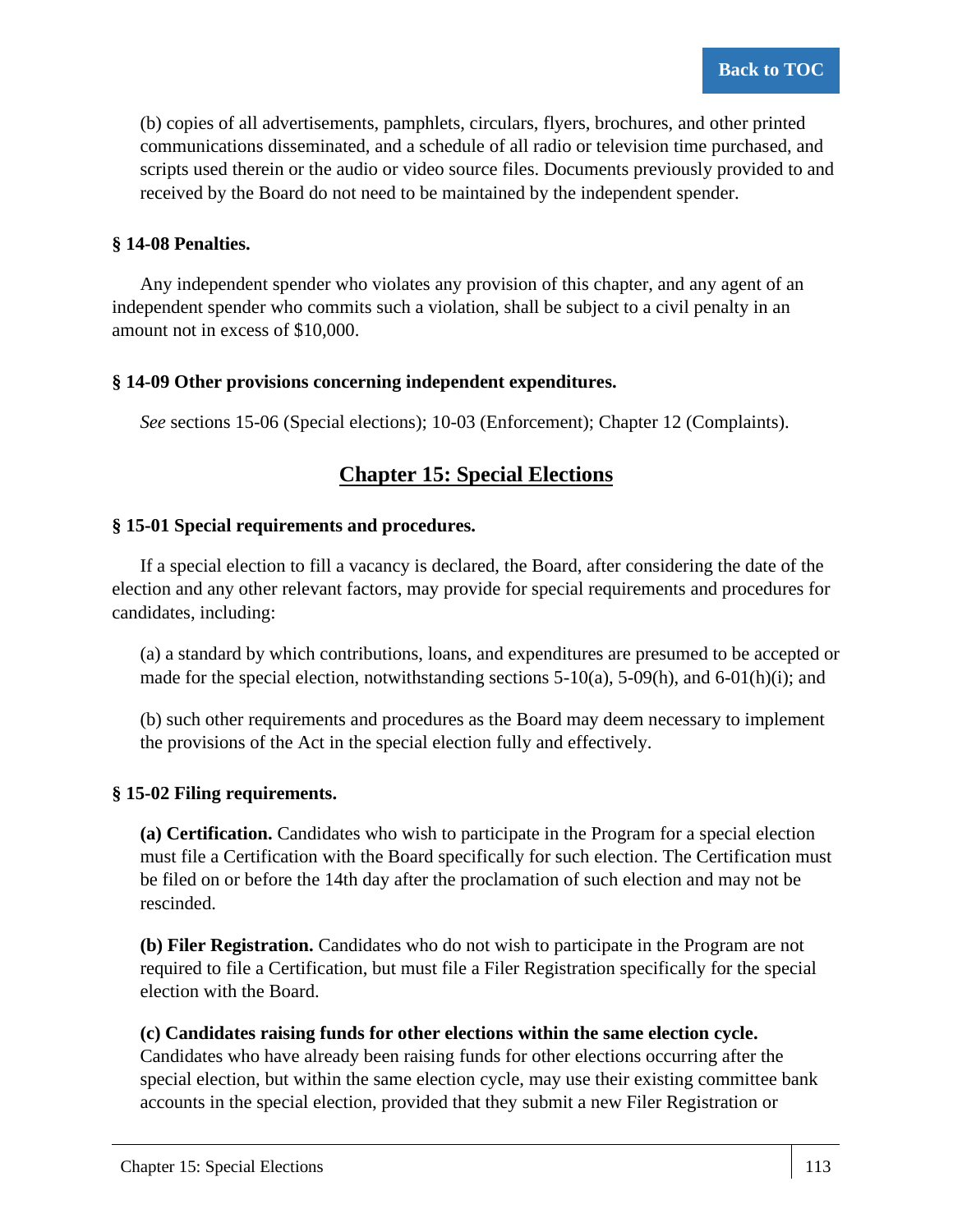Certification with the Board to reflect the change in election, and further provided that once such committee and account have been used for the special election, they must not be used for any future election, including any other elections during the same election cycle.

### **(d) Disclosure statements.**

**(i) Post-election financial activity.** Financial activity that occurred after a candidate's most recent election prior to a special election will be considered to be for such special election.

**(ii) First disclosure statement.** The first disclosure statement for a special election is due 32 days before the election unless otherwise provided by New York State Election Law. As provided pursuant to New York State Election Law, if the first disclosure statement for a special election is otherwise due within a period of five days of a required semiannual disclosure statement, the candidate may file a single combined statement on the date on which the latter of the two separate statements is required to be filed.

(A) The reporting period for the first disclosure statement shall conclude on the 36th day before the election, unless otherwise provided pursuant to New York State Election Law. If a candidate is already registered for a future election and an intervening special election is called, the candidate is required to re-register with the Board for the special election and re-submit all of the candidate's financial activity with such candidate's first special election disclosure statement.

(B) Submissions required by paragraph (ii) above shall cover the reporting periods of the missing disclosure.

**(iii) Semi-annual disclosure statements.** Semi-annual disclosure statements are due on January 15 and July 15 in each year of the election cycle and in each year thereafter, until the candidate files a disclosure statement showing satisfaction of all liabilities and disposition of all assets.

**(iv) Daily disclosures during the two weeks preceding the election.** If a candidate, during the 14 days preceding an election, accepts aggregate contributions and/or loans from a single source in excess of \$1,000 or makes aggregate expenditures to a single vendor in excess of \$20,000, the candidate must report, in a disclosure to the Board, all contributions and loans accepted from such source or expenditures made to such vendor during that 14-day period. The first such disclosure must be received by the Board within 24 hours after the contribution or loan that causes the total to exceed \$1,000 is accepted or the expenditure that causes the total to exceed \$20,000 is made. Each subsequent disclosure must be received by the Board within 24 hours after any additional contribution or loan is accepted or expenditure is made. Information reported in these disclosures must also be included in the candidate's next post-election disclosure statement.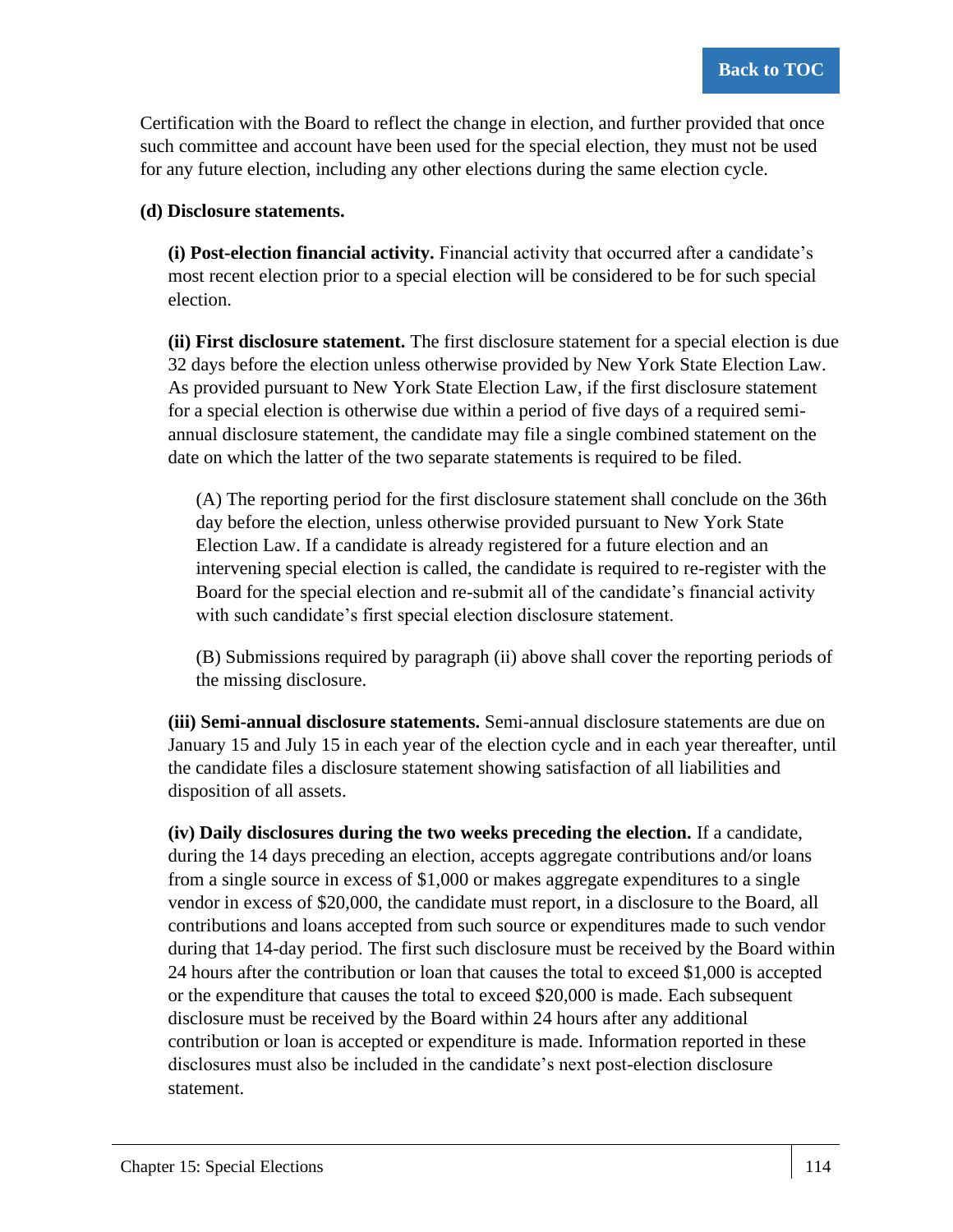**(v) Post-election disclosure statements.** Post-election disclosure statements must be filed 27 days after the special election and on each January 15 and July 15 following the election until the candidate files a final statement showing satisfaction of all liabilities and disposition of all assets. If the disclosure statement due 27 days after the special election is otherwise due within five days of a required disclosure statement, a single combined statement may be filed on the date on which the latter of the two separate disclosure statements is required to be filed.

**(vi) Disclosure statement amendments.** The Board shall not make payments based on disclosure statement amendments filed after the final disclosure statement; provided, however, that the Board may make payments based upon such amendments solely if they are made in response to invalid matching claims reports to which the Board has requested a response after the final disclosure statement.

**(vii) Bank statements.** Each disclosure statement submitted by the candidate must include a copy of the most recent bank statements for the candidate's special election account.

**(viii) Special election due dates for compliance with § 12-110 of the Code.** The candidate's compliance with the requirements in  $\S$  12-110 of the Code shall be considered timely demonstrated to the Board if the Board receives confirmation of the candidate's compliance on or prior to the due date for the first disclosure statement required to be filed with the Board pursuant to section 15-02(d)(ii).

### **§ 15-03 Expenditures.**

**(a) Limit.** The expenditure limit for a special election is the same as the limit for a primary or general election.

(b) Expenditures are presumed to be subject to the special election expenditure limit on and after the date a special election was first reasonably anticipated, as determined by the Board. Expenditures incurred prior to the date such election was reasonably anticipated may also be presumed to be subject to the special election expenditure limit beginning when a candidate committee has already registered for the covered office that is the subject of such special election, or has begun raising or spending funds.

(c) Candidates may present evidence to the Board demonstrating the date a special election was first reasonably anticipated.

(d) Candidates who have received public funds for a special election may not make expenditures after such election, except for narrowly defined purposes as provided in section  $9-02(c)$ , until any required public funds repayments are made to the Board. Expenditures made after a special election by the special election committee are presumed to be for the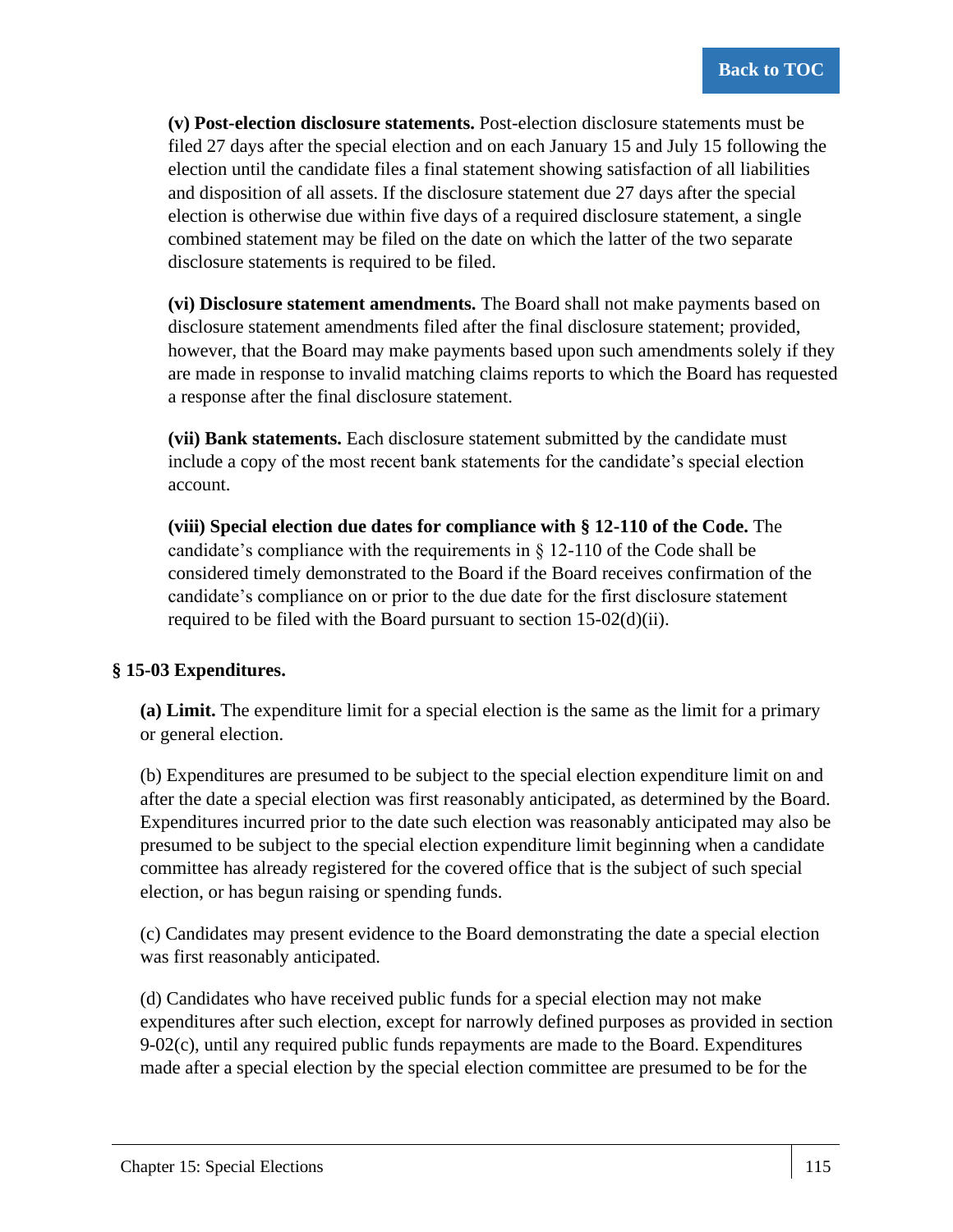next election and are covered by the expenditure limit applicable to such election, pursuant to section  $6-01(h)(i)$ .

### **(e) Qualified expenditures.**

(i) Public funds received for a special election to fill a vacancy may be used only for expenditures made by a candidate to further the candidate's nomination or election to fill such vacancy, and may not be used for any expenditure that is not qualified as defined in § 3-704 of the Code and section 6-02(a). An expenditure made prior to the date on which a vacancy was declared shall be presumed not to be in furtherance of the campaign's nomination or election, unless the candidate provides evidence demonstrating that the vacancy was reasonably anticipated when the expenditure was made.

(ii) Expenditures incurred outside of the calendar year in which the special election is held are presumed not to be qualified, unless the proclamation and the special election occur in different calendar years.

(iii) It is presumed that the following bills for goods and services are not qualified campaign expenditures:

(A) bills for a special election that are first reported in a disclosure statement submitted later than the first post-election disclosure statement applicable to that special election; and

(B) bills first reported in an amendment to a disclosure statement that is made after the special election.

### **§ 15-04 Contributions.**

**(a) Limit.** The contribution limit for a special election is one half of the contribution limit applicable to the office for which the special election is occurring.

(b) Contributions received after a candidate's most recent election and prior to a special election are presumed to be for such special election, except that contributions received on or before the date the special election was first reasonably anticipated, which do not exceed the applicable contribution limit, will not be presumed to be for the special election.

(c) For contributions received on or before the date the special election was first reasonably anticipated which are in excess of the contribution limit for the special election, the authorized committee established for such special election must refund the excess portion to the contributor.

(d) Candidates may present evidence to the Board demonstrating the date a special election was first reasonably anticipated.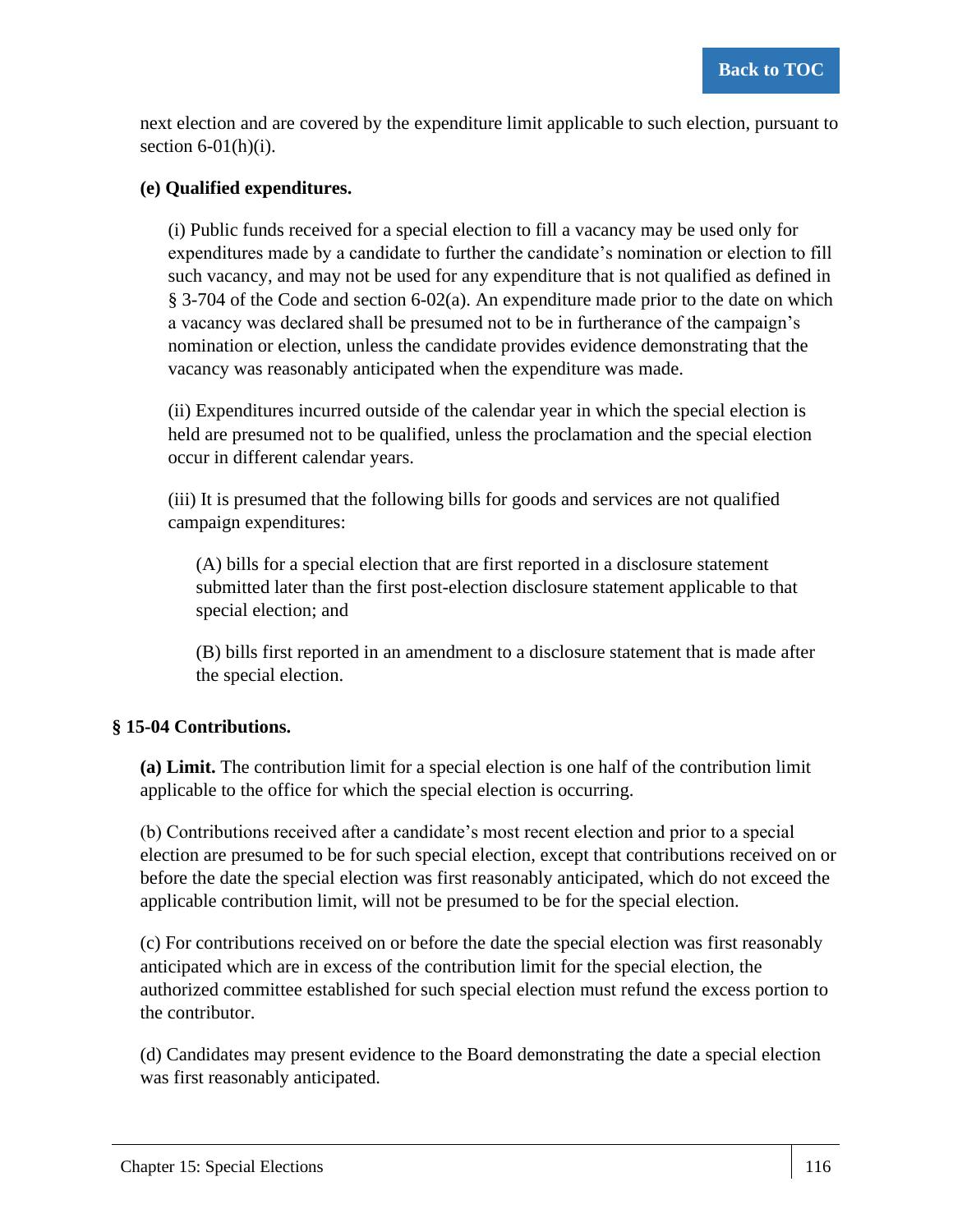**(e) Public funds.** To receive public matching funds, candidates in a special election must meet the same threshold and eligibility requirements as candidates in a primary or general election; provided, however, that the threshold dollar amount of summed matchable contributions shall be halved in a special election for mayor, public advocate, or comptroller. A candidate in a special election shall respond to an invalid matching claims report no later than the deadline set by the Board. The Board shall schedule at least three payment dates in the 30 days prior to a special election.

**(f) Bank account.** Candidates must use a special election account.

(g) Receipts accepted for a special election may not be commingled in any account with receipts accepted for another election, with receipts accepted for a TIE, or with personal or business funds, and may not be used for any other election until after the special election is actually held.

### **§ 15-05 Training.**

A candidate in a special election, or such candidate's representative, must attend a compliance training session designed specifically for such election. Such training must be completed on or before the financial disclosure cut-off date of the 11-day pre-election disclosure statement.

### **§ 15-06 Independent expenditure disclosure.**

(a) The reporting period for the first independent expenditure disclosure statement in a special election concerning candidates begins on the day the vacancy is declared.

(b) Disclosure statements are due 32 and 11 days before and 27 days after the election. If the first disclosure statement for a special election is otherwise due within a period of five days of a required disclosure statement, a single combined statement may be filed on the date on which the latter of the two separate statements is required to be filed.

(c) During the 14 days before the election, an independent spender must submit a disclosure statement to the Board within 24 hours of distributing any reportable communication, making any reportable expenditure, or receiving any reportable contribution.

(d) For ballot proposals anticipated to be voted on at a special election, additional disclosure statements are due on January 15 and July 15 in the year of the election. The reporting period for the first disclosure statement begins on the date the first reportable expenditure is incurred.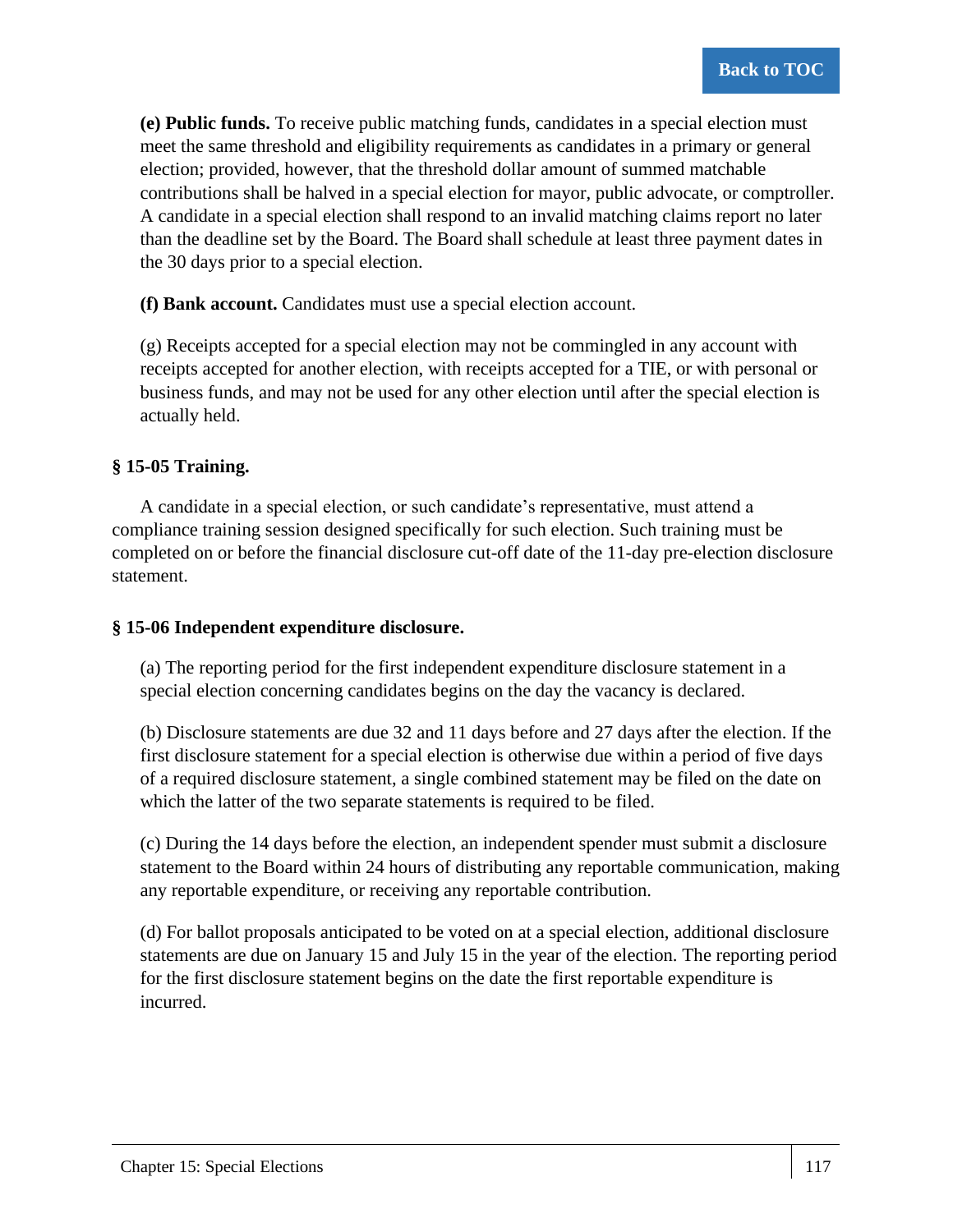### **§ 15-07 Transition and inauguration entities.**

(a) A special election TIE must not incur liabilities or make expenditures after 30 days following the candidate's inauguration, except for expenditures made to satisfy liabilities incurred within 30 days of inauguration, expenditures related to fundraising to satisfy such liabilities, or expenditures related to terminating the entity or responding to the post-election audit.

(b) Unless permitted by subdivision (a) above, any donation or other receipt received after 30 days following the date of the elected candidate's inauguration by a TIE shall be presumed to be for the next election in which the elected candidate is a candidate following the day that it is received, and not received for the purposes of transition or inauguration.

(c) Unless permitted by subdivision (a) above, any expenditure incurred after 30 days following the date of the elected candidate's inauguration by a TIE shall be presumed to be for the next election in which the elected candidate is a candidate following the day that it is incurred, and not incurred for the purposes of transition or inauguration.

(d) The TIE must be terminated after it has paid all liabilities and otherwise disposed of all funds pursuant to the requirements set forth in this chapter and, in any event, no later than 60 days after inauguration.

# **Chapter 16: Voter Education and Engagement**

### **§ 16-01 Definitions.**

Except as otherwise provided, the definitions set forth in section 1-02 apply in this chapter. In addition:

**"Ballot proposal"** means any proposition, referendum, or other question submitted to New York City voters pursuant to the Charter, the New York Municipal Home Rule Law, or any other law.

**"Candidate print statement"** means the document filed by a candidate containing biographical and other information requested by the Board, and a photograph of the candidate, for inclusion in the printed or online primary or general election Voter Guide.

**"Candidate video statement"** means a video-recorded statement by the candidate for inclusion in the video and online edition of the primary or general election Voter Guide.

**"Election"** means any primary or general election for the office of mayor, public advocate, comptroller, borough president, or Council member, or a general election in which a ballot proposal is on the ballot, and does not include any special election held to fill a vacancy, or election held pursuant to court order.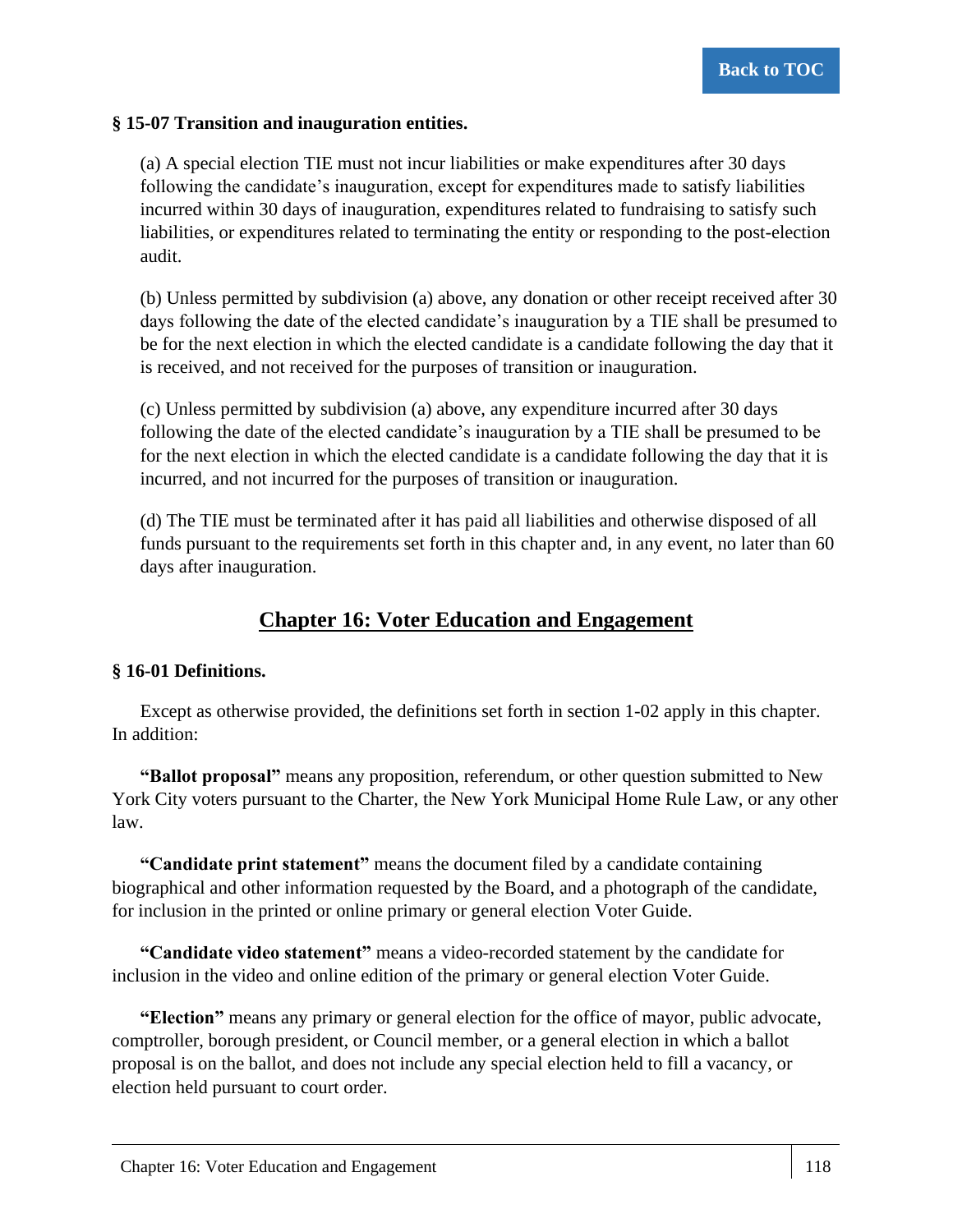**"Registered candidate"** means an individual who has registered or filed a Certification with the Board pursuant to section 2-01 or 2-02 and § 3-703 of the Code.

### **§ 16-02 Contents of the Voter Guide.**

**(a) Generally.** In addition to any information that the Board determines to be useful for promoting public awareness of the voting process, city government, and the candidates and ballot proposals in an election, the printed and online Voter Guides for an election will contain: (1) the date of the election; (2) the hours during which the polls will be open; (3) an explanation of the voter registration process, including deadlines to register for both the primary and general elections; (4) an explanation of how to obtain and cast or mark an absentee ballot; (5) an explanation of how to cast a vote, including write-in votes; (6) information about the boundaries of City Council districts to aid voters in determining their appropriate district; and (7) tables of contents, graphics, and other materials which the Board determines will make the Voter Guide easier to understand or more useful for the average voter.

### **(b) Candidate statements.**

### **(i) Candidate print statements.**

(A) Candidate print statements contain the following biographical information:

(1) the name of the candidate;

(2) the political party, if any, in which the candidate is enrolled, and for which party lines the candidate's name will appear on the ballot;

(3) the previous and current public offices held by the candidate;

(4) the current occupation and employer of the candidate;

(5) prior employment and positions held by the candidate;

(6) the experience the candidate has had in public service;

(7) the educational background of the candidate;

(8) a list of the candidate's major organizational affiliations;

(9) information about the candidate's principles, platform, or views, in a form prescribed by the Board; and

(10) such other information as may be determined by the Board and requested of the candidate.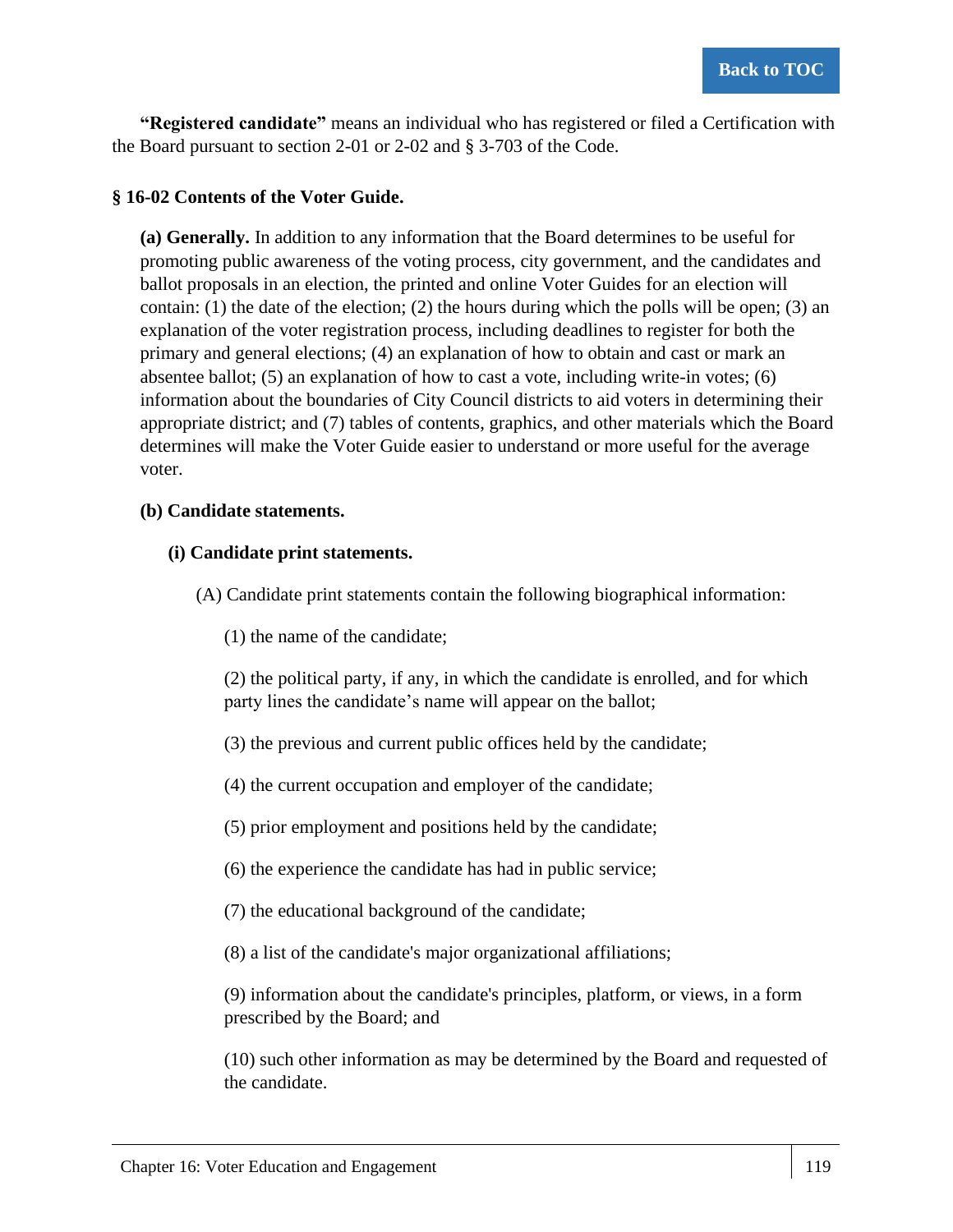(B) The candidate print statement must be submitted in English.

(C) The photograph of the candidate submitted as part of a candidate print statement must:

(1) be a recent photograph;

(2) have a plain background;

(3) show only the face or the head, neck, and shoulders of the candidate;

(4) not include the hands or anything held in the hands of the candidate;

(5) not show the candidate wearing any distinctive uniform, including a judicial robe, or a military, police, or fraternal uniform; and

(6) comply with the size and resolution requirements as determined by the Board.

(D) Candidate print statements may not:

(1) refer to any opposing candidate by name;

(2) contain profanity or statements that are patently offensive, obscene, libelous, or defamatory;

(3) assert facts that the candidate knows or should know to be false; or

(4) violate any city, state, or federal law, including regulations of the New York State Public Service Commission.

(E) A candidate print statement that violates any of the requirements outlined in this chapter, as determined by the Board at its sole discretion, will not be included in the Voter Guide.

### **(F) Timing of submission.**

(1) In the election year, all registered candidates considering filing designating petitions must submit their complete and final print statements in accordance with a deadline set by the Board.

(2) A candidate not named in a filed designating petition who anticipates filing an independent nominating petition for the general election must submit a candidate print statement on or before the "independent candidates" submission deadline set by the Board.

### **(ii) Candidate video statements.**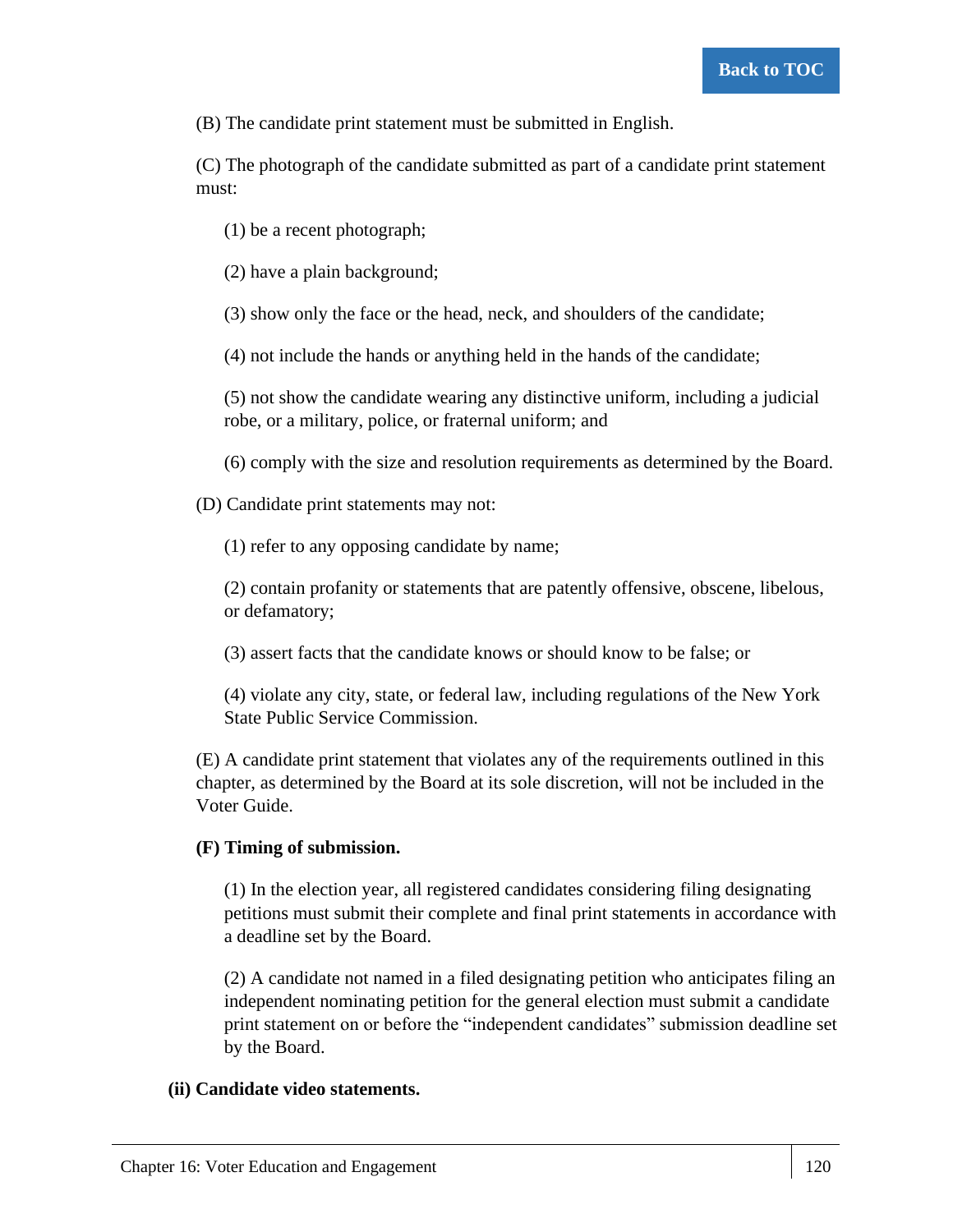(A) Candidate video statements must contain information regarding the candidate's platform and candidacy, and may contain such other information as the candidate may choose, except that the candidate may not:

(1) refer to any opposing candidate by name;

(2) use profanity, or statements, gestures, or materials that are patently offensive, obscene, or pornographic;

(3) make statements that are slanderous, or defamatory, or assert facts that the candidate knows or should know to be false;

(4) engage in any commercial programming or advertising;

(5) display any literature, graphs, or props; or

(6) violate any city, state, or federal law, including regulations of the New York State Public Service Commission and the Federal Communications Commission.

(B) Candidates recording video statements may dress as they choose and are responsible for their own clothing, make-up and hairdressing, except that when recording a video statement, candidates may not:

(1) be fully or partially nude;

(2) wear any distinctive uniform, including a judicial robe, or a military, police, or fraternal uniform; or

(3) violate any city, state or federal law, including regulations of the New York State Public Service Commission and the Federal Communications Commission.

(C) To ensure that candidate scripts meet the requirements of this section, candidate video statement scripts must be submitted for Board approval before the candidate's scheduled recording session, and on or before the script submission deadline set by the Board. Candidates must follow their approved video statement script during the recording. Recorded statements will not be edited by the Board or any entity participating in the production of the video edition of the Voter Guide, except that candidate identification and other election information may be displayed.

(D) Only the candidate may appear on camera, and only the candidate may record a candidate video statement.

(E) Candidates may sit or stand while recording statements. Reasonable accommodations for candidates with special needs will be made.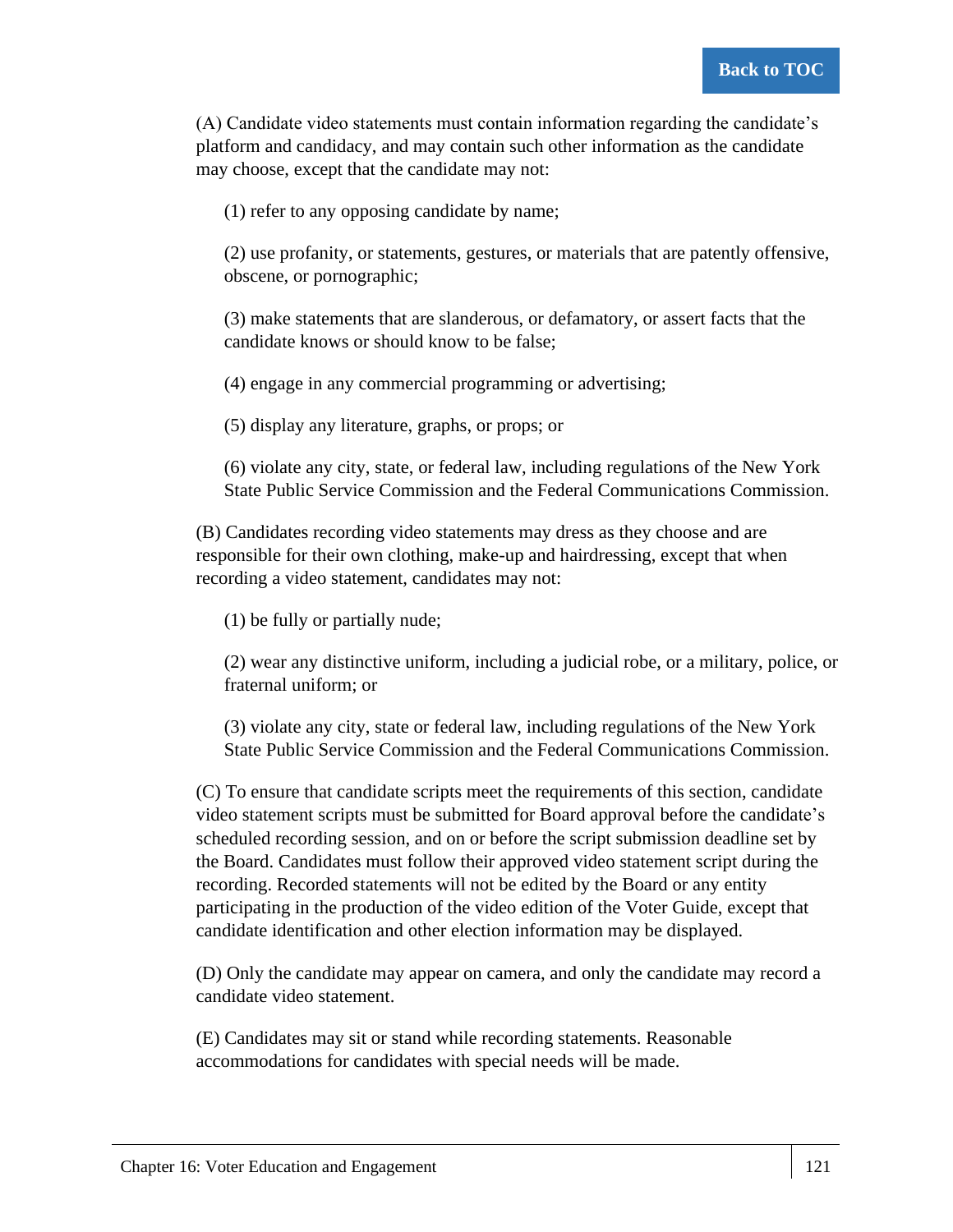(F) Video statements shall be recorded in English. Candidates may record a portion of their video statements in a language other than English if the script submitted for Board approval contains both the English and non-English text and an English translation of all non-English text. No additional time will be allotted for statements recorded in multiple languages.

(G) Candidate video statements that violate any of the requirements outlined in this chapter will not be included in the Voter Guide.

**(H) Timing of candidate video statement recordings.** In the election year, the recording schedule for candidates' video statements will be given to registered candidates in advance. Appointments for candidate video statement recordings will be during the production schedule. A candidate who fails to appear at the scheduled time waives participation in the video edition of the Voter Guide.

### **(iii) Inclusion of candidate statements in Voter Guide editions.**

**(A) Primary election edition.** Only registered candidates who have met the requirements of this chapter and who are on the ballot in a contested primary will have their candidate print and video statements included in primary election editions of the Voter Guide. Candidates anticipated to appear on the ballot in a contested primary on the date that the primary election print edition goes to press, based on the Board's assessment of information available from the Board of Elections, will have their print statements included in printed editions of the Voter Guide.

**(B) General election edition.** Only registered candidates who have met the requirements of this chapter and who are on the general election ballot will have their candidate print and video statements included in general election editions of the Voter Guide. Candidates who are seeking nomination or election exclusively as write-in candidates will not be included in the Voter Guide. Candidates anticipated to appear on the general election ballot on the date that the general election print edition goes to press, based on the Board's assessment of information available from the Board of Elections, will have their print statements included in printed editions of the Voter Guide. Candidates running unopposed in the general election will be included in general election editions of the Voter Guide, except where the only election being covered is uncontested, in which case the Board will not produce or distribute print or video editions of the Voter Guide, but will produce an online Voter Guide.

(C) If a candidate in the general election was included in the primary election Voter Guide, then that candidate's primary election Voter Guide statement will be included in the general election Voter Guide, unless the candidate submits a general election Voter Guide statement on or before the deadline set by the Board.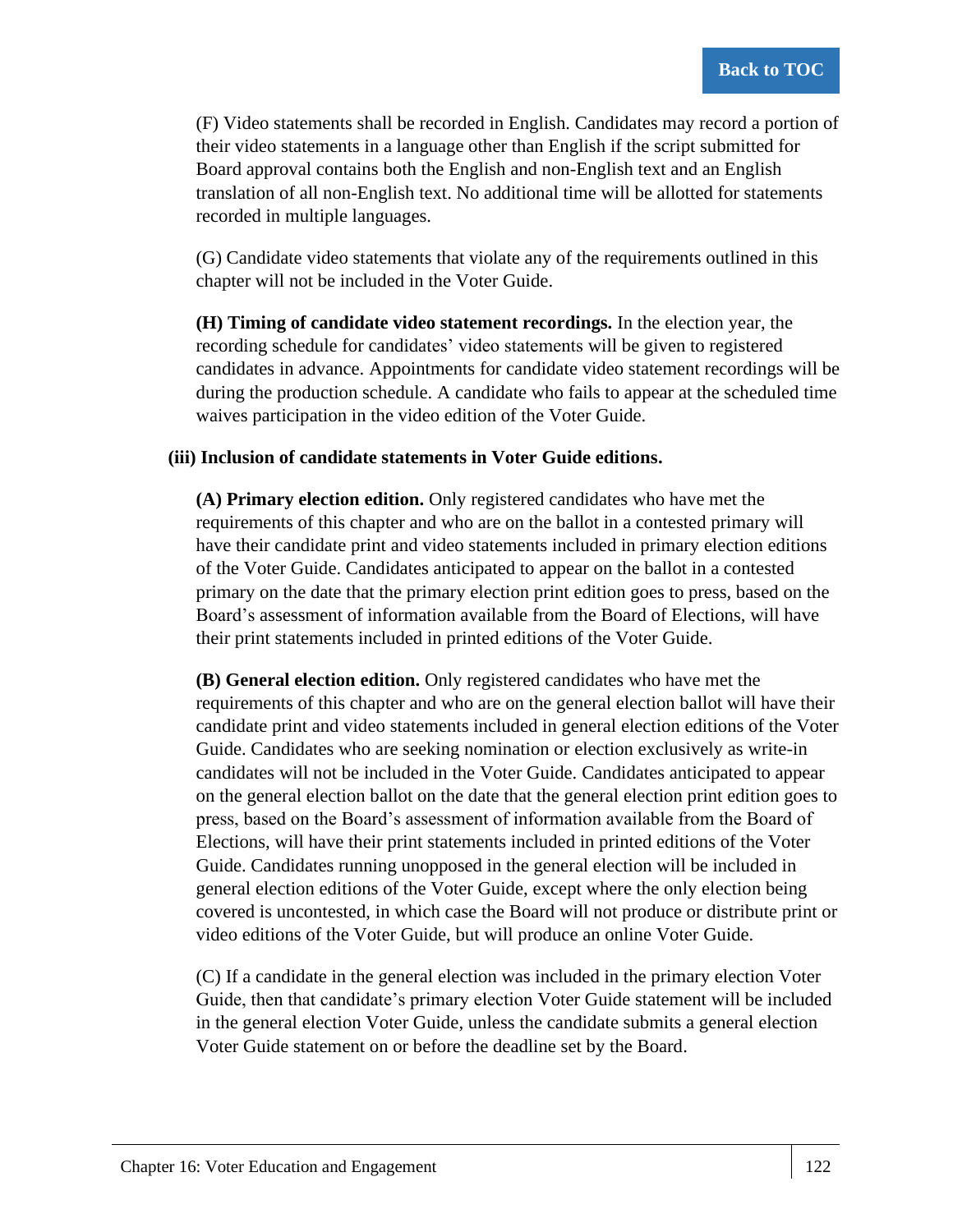(D) Candidates' print statements will be included in the primary and general election online editions following the requirements in paragraphs (i), (ii), and (iii).

(E) The Board will not accept a candidate print or video statement unless it is submitted in the form required by the Board, including any signatures or notarizations, and unless the candidate has verified that the contents of the submission are true to the best of the candidate's knowledge. The Board may reject any portion of a candidate's print or video statement that it decides is obscene, libelous, slanderous, defamatory, or otherwise in violation of these rules.

(iv) Candidate statements must not exceed the length and space limitations provided by the Board. The Board may require that candidate print statements follow a consistent format, and may edit statements to make them similar in presentation and length and consistent with existing law. Candidate video statements that exceed their allotted statement time, as determined by the Board, will be cut off at the time limit.

(v) A candidate print statement or video script is a written instrument which becomes part of the Board's records when filed. A candidate may not include any false information in the print statement or video script. The candidate must verify that the print statement and video script are true, to the best of the candidate's knowledge.

(vi) The Board will publish one of the following notices with each candidate print statement:

(A) In the case of a participant: "Participant in the Campaign Finance Program" or similar language.

(B) In the case of a non-participant: "Not a participant in the Campaign Finance Program" or similar language.

### **(c) Ballot proposals.**

(i) The print and online editions of the Voter Guide for a general election in which a city ballot proposal is anticipated to appear on the ballot will contain: (A) the form of each ballot proposal as it will appear on the ballot in the general election; (B) a plain-language abstract of each ballot proposal; and (C) to the extent feasible, clearly-labeled major arguments for and against the passage of each ballot proposal. If feasible, the Board will solicit public statements for and against passage of each ballot proposal for possible inclusion in the Voter Guide for the general election.

 $(ii)$  A public statement will not be accepted by the Board unless it:  $(A)$  is submitted in a form the Board requires, including any signatures; (B) conforms to the length and space limitations; (C) identifies the organization, if any, on whose behalf the statement is made; and (D) clearly argues for or against passage of the proposal. No person may submit more than one statement per ballot proposal.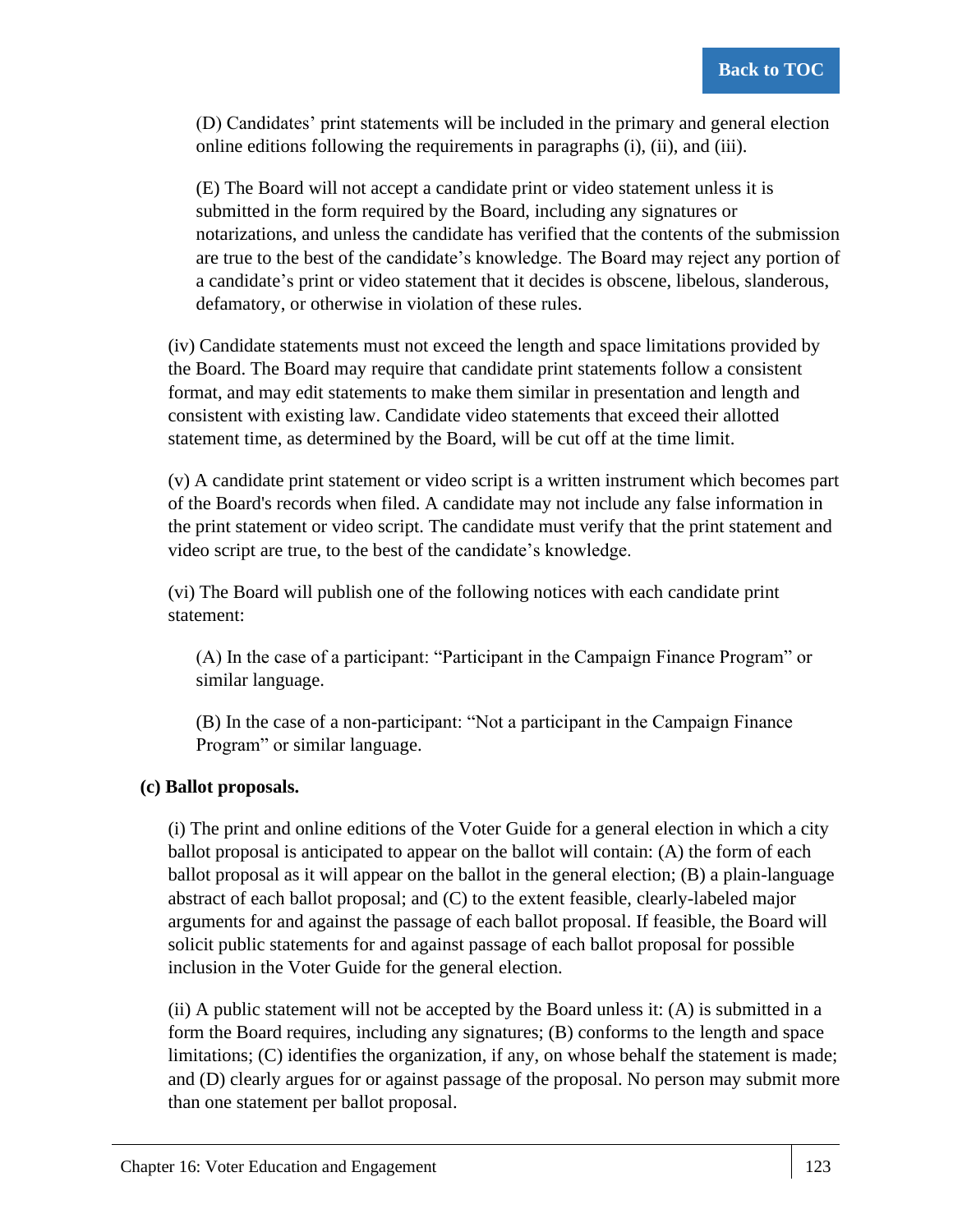#### **(iii) Board determines whether to publish statements for and against ballot**

**proposals.** With respect to statements for or against passage of ballot proposals, the Board may determine: (A) not to publish any such statements; (B) not to publish any statement submitted pursuant to paragraph (i) of subdivision (c); (C) to publish any portion of a statement submitted pursuant to paragraph (i) of subdivision (c); and (D) to compose and publish such statements as it deems appropriate

**(iv) State ballot proposals.** The Board will include information about state ballot proposals in Voter Guides for a covered office or a city ballot proposal. The Board may produce an online Voter Guide to provide information about state ballot proposals during an election for which no print Voter Guide is produced.

### **§ 16-03 Voter Guide publication and distribution.**

(a) The Board will publish printed Voter Guides in English and Spanish, and in other languages required by law. The Voter Guide will be distributed by mail to each city household in which there is at least one registered voter eligible to vote in the primary or general election, as applicable.

(b) The Board will produce an online Voter Guide in English and make the translated versions of the printed editions available online.

(c) The Board may produce a video edition of the Voter Guide for citywide elections. The Board will seek partners for the production, marketing, and broadcasting of video editions of the Voter Guide. The Board will post online the scripts provided pursuant to section  $16-02(b)(ii)(C)$ , along with translations of those scripts into Spanish and other languages required by law.

(d) Any conflicts related to the submission or public release of candidate print or video statements will be decided by the Board.

(e) All decisions made by the Board with respect to any edition of the Voter Guide, including resolution of conflicts, are final.

(f) The Board has ownership of and distribution rights to all Voter Guide content, including candidate statements. Unedited candidate statements may be republished or broadcast with the Board's permission.

### **§ 16-04 Elections not held as scheduled.**

Notwithstanding any other provision of this chapter, the Board will take such actions as are practicable to prepare, publish, and distribute a Voter Guide in a timely manner for an election that is not held as initially scheduled.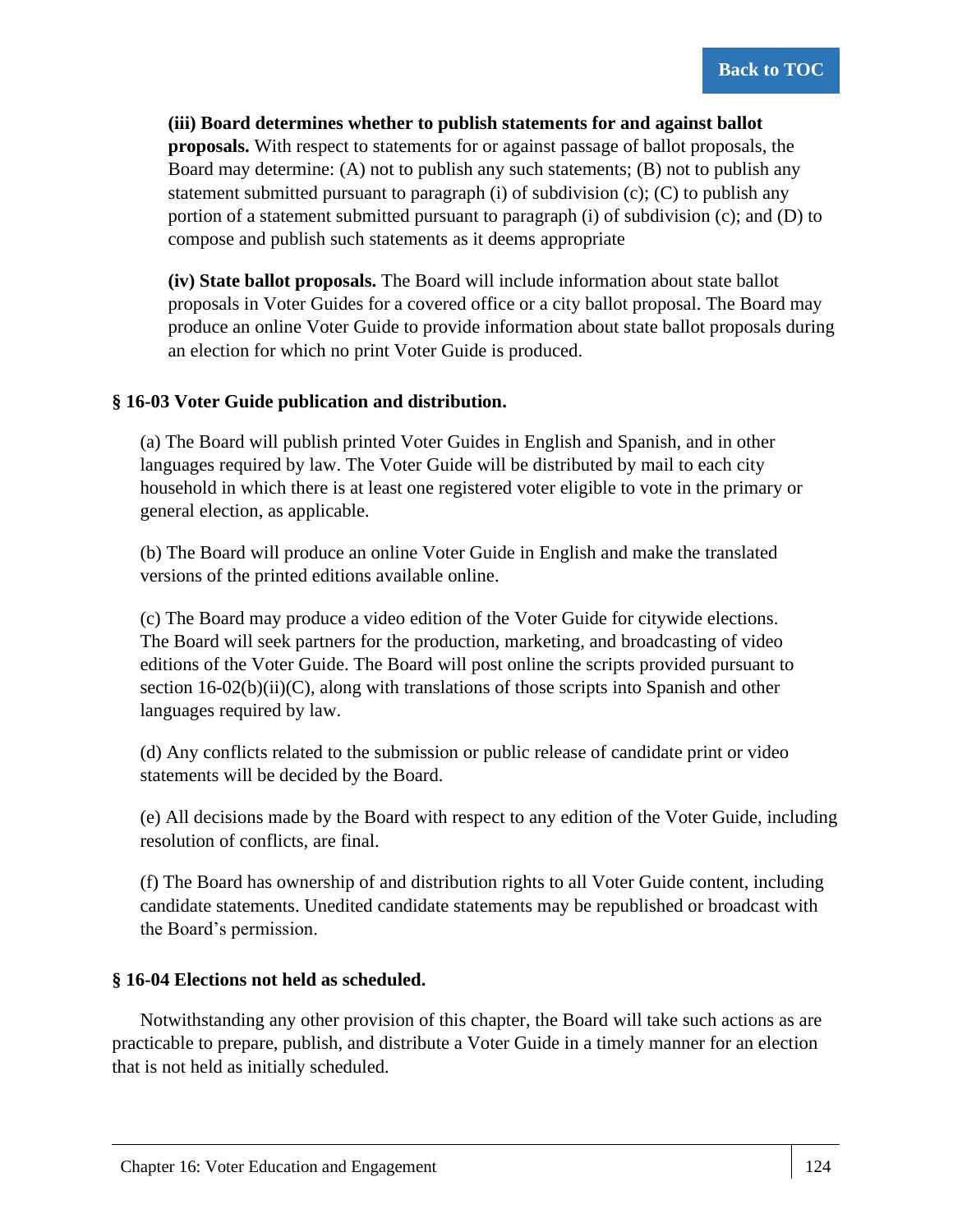## **Chapter 17: Public Access to Information**

### **§ 17-01 Records available to the public.**

The New York State Freedom of Information Law (FOIL) (Public Officers Law, Article 6, § 84 et seq.) governs public access to the Board's records. The Board may deny access to records or portions of records that are exempted from disclosure by state or federal law.

### **§ 17-02 Records access officer.**

The Board's records access officer is designated by the Executive Director and is responsible for ensuring appropriate agency response to public requests for access to records.

### **§ 17-03 Requesting records.**

(a) A candidate may request access to records such candidate submitted to the Board by contacting the Candidate Guidance and Policy Unit, which may provide access to such records without a FOIL request.

(b) To request access to Board records, a member of the public must:

(i) make a written FOIL request in person, by mail, or by email, addressed to the Board's records access officer;

(ii) reasonably describe the records sought;

(iii) provide the requestor's name and mailing or email address; and

(iv) specify preference for inspection of records or copies of records.

(c) Within five business days of receipt of a FOIL request made in accordance with subdivision (b) above, the Board will:

(i) grant or deny the request, in whole or in part, in writing; or

(ii) provide:

(A) a written acknowledgment of the request and state the approximate date on which the request will be granted or denied; or

(B) where circumstances prevent granting or denying the request within 20 business days of the written acknowledgment,

(1) a written statement of the reasons for the delay in making a determination; and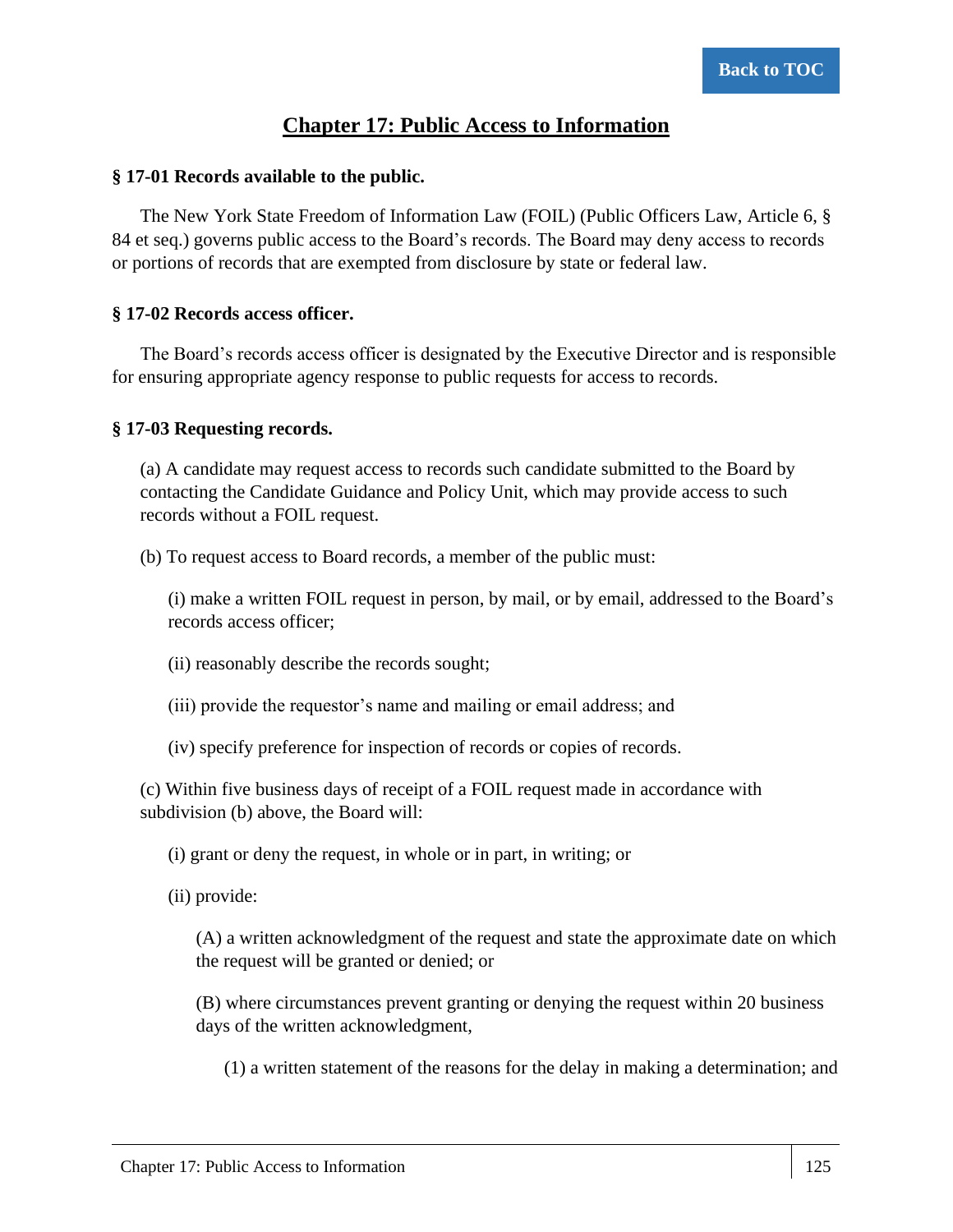(2) a date, within a reasonable period depending on the circumstances, when the request will be granted or denied.

(d) Where the Board is unable to locate records responsive to the request, the Board, upon request, will certify that:

- (i) the Board is not the custodian of such records; or
- (ii) such records cannot be found after a diligent search.
- (e) Where the request is granted, the Board will:
	- (i) make records available for inspection:

(A) between the hours of 10:00 a.m. and 4:00 p.m., on business days, Monday through Friday;

(B) at the offices of the Board or another location chosen by the Board;

(C) in quantities that may be limited to the amount available at the time; and

(D) contingent on the requester's promise that the records will not be removed, damaged, marked, or changed in any way during the inspection; or

(ii) make copies of records available in the medium requested, where practicable, upon payment of fees as described in this Chapter, and provide, on request, a certification that the copies are true copies;

(f) Where a request is denied, the Board will explain the reasons for the denial in writing and set forth the right to appeal.

#### **§ 17-04 Appealing a denial of access to records.**

(a) To appeal a denial of access to records, the requester must, within 30 days of the denial, submit a written appeal to the Board's General Counsel including:

(i) a copy of the original request;

(ii) a reasonable description of the records to which access was denied; and

(iii) the name and address of the requester.

(b) Upon receipt of an appeal, the Board's General Counsel shall, within 10 business days:

(i) decide the appeal and send a copy of the written decision to the requester; and